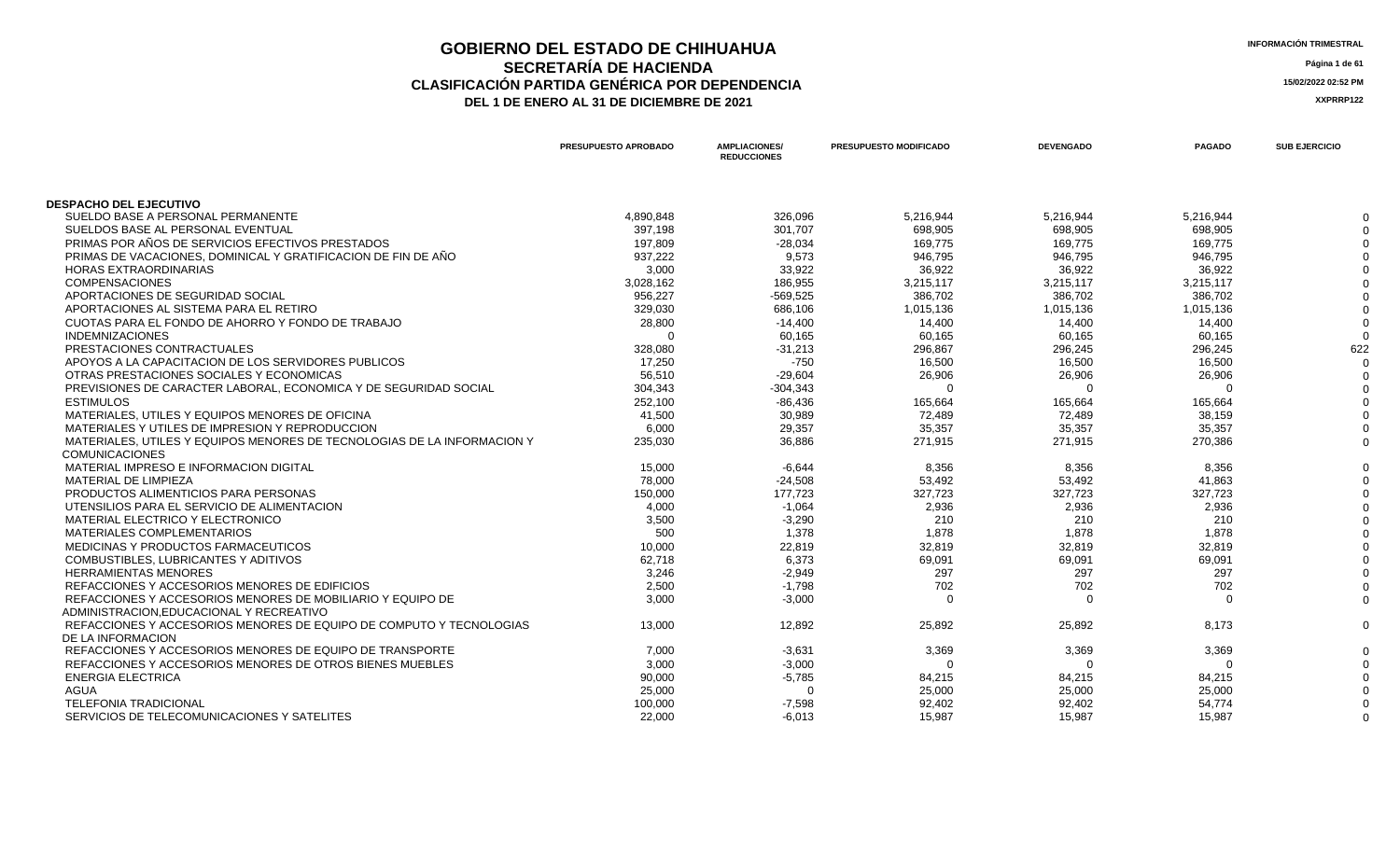### **GOBIERNO DEL ESTADO DE CHIHUAHUA**<br>
SECPETARÍA DE HACIENDA **SECRETARÍA DE HACIENDA Página 2 de 61 CLASIFICACIÓN PARTIDA GENÉRICA POR DEPENDENCIA**<br> **THE 1 DE ENERO AL 31 DE DICIEMBRE DE 2021**<br> **ARREGISTIVA DE LA DE ENERO AL 31 DE DICIEMBRE DE 2021** DEL 1 DE ENERO AL 31 DE DICIEMBRE DE 2021

|                                                                        | PRESUPUESTO APROBADO | <b>AMPLIACIONES/</b><br><b>REDUCCIONES</b> | PRESUPUESTO MODIFICADO | <b>DEVENGADO</b> | <b>PAGADO</b> | <b>SUB EJERCICIO</b> |
|------------------------------------------------------------------------|----------------------|--------------------------------------------|------------------------|------------------|---------------|----------------------|
| SERVICIOS POSTALES Y TELEGRAFICOS                                      | 7,000                | 17.090                                     | 24,090                 | 24,090           | 24.090        |                      |
| ARRENDAMIENTO DE EDIFICIOS                                             | 143,000              | $-17,872$                                  | 125,128                | 125,128          | 125,128       |                      |
| SERVICIOS DE APOYO ADMINISTRATIVO, TRADUCCION, FOTOCOPIADO E IMPRESION | 199,485              | 3,568                                      | 203,054                | 203,054          | 188,016       |                      |
| <b>SERVICIOS DE VIGILANCIA</b>                                         | 4,000                | $-675$                                     | 3,325                  | 3,325            | 3,325         |                      |
| <b>SEGURO DE BIENES PATRIMONIALES</b>                                  | 57,000               | $-39,877$                                  | 17,123                 | 17,123           | 17,123        |                      |
| <b>FLETES Y MANIOBRAS</b>                                              | $\Omega$             | $\Omega$                                   | $\Omega$               | $\Omega$         | $\Omega$      |                      |
| <b>COMISIONES POR VENTAS</b>                                           | 1,001                | 277                                        | 1,278                  | 1,278            | 1,278         |                      |
| CONSERVACION Y MANTENIMIENTO MENOR DE INMUEBLES                        | 500                  | $-500$                                     | $\Omega$               |                  |               |                      |
| INSTALACION, REPARACION Y MANTENIMIENTO DE MOBILIARIO Y EQUIPO DE      | 3,000                | $-2,026$                                   | 974                    | 974              | 974           |                      |
| ADMINISTRACION, EDUCACIONAL Y RECREATIVO                               |                      |                                            |                        |                  |               |                      |
| REPARACION Y MANTENIMIENTO DE EQUIPO DE TRANSPORTE                     | 99,925               | 29,818                                     | 129,743                | 129,743          | 123,491       |                      |
| SERVICIOS DE LIMPIEZA Y MANEJOS DE DESECHOS                            | 1,000                | $-1,000$                                   | $\Omega$               | $\Omega$         | $\Omega$      |                      |
| <b>PASAJES AEREOS</b>                                                  | 100,000              | 35,016                                     | 135,016                | 135,016          | 135,016       |                      |
| <b>PASAJES TERRESTRES</b>                                              | 200,000              | 167,934                                    | 367,934                | 367,934          | 367,934       |                      |
| <b>VIATICOS EN EL PAIS</b>                                             | 253,500              | 483,248                                    | 736,748                | 736,748          | 736,748       |                      |
| <b>VIATICOS EN EL EXTRANJERO</b>                                       | 20,000               | $-20,000$                                  | $\Omega$               | $\cap$           | ∩             |                      |
| OTROS SERVICIOS DE TRASLADO Y HOSPEDAJE                                | 500                  | 18,790                                     | 19,290                 | 19,290           | 19,290        |                      |
| <b>GASTOS DE ORDEN SOCIAL Y CULTURAL</b>                               | $\Omega$             | 575,243                                    | 575,243                | 575,243          | 575,243       |                      |
| <b>GASTOS DE REPRESENTACION</b>                                        | 77,500               | 195,828                                    | 273,328                | 273,328          | 273,328       |                      |
| <b>IMPUESTOS Y DERECHOS</b>                                            | 765                  | $-765$                                     | ∩                      |                  |               |                      |
| IMPUESTOS SOBRE NOMINA Y OTROS QUE SE DERIVEN DE UNA RELACION LABORAL  | 931,694              | 1,514,355                                  | 2,446,049              | 2,446,049        | 2,446,049     |                      |
| MUEBLES DE OFICINA Y ESTANTERIA                                        |                      |                                            |                        |                  |               |                      |
| MUEBLES, EXCEPTO DE OFICINA Y ESTANTERIA                               |                      |                                            | O                      |                  |               |                      |
| ADEFAS                                                                 | $\Omega$             | 639,618                                    | 639,618                | 639,618          | 639,618       |                      |
|                                                                        |                      |                                            |                        |                  |               |                      |
| <b>SECRETARIA GENERAL DE GOBIERNO</b>                                  |                      |                                            |                        |                  |               |                      |
| SUELDO BASE A PERSONAL PERMANENTE                                      | 71,814,800           | $-2,415,963$                               | 69,398,837             | 69,398,837       | 69,398,837    |                      |
| <b>HONORARIOS ASIMILABLES A SALARIOS</b>                               | 46,833,014           | $-9,087,270$                               | 37,745,744             | 37.745.744       | 37.745.744    |                      |
| SUELDOS BASE AL PERSONAL EVENTUAL                                      | 19,750,415           | $-811,457$                                 | 18,938,958             | 18,938,958       | 18,938,958    |                      |
| PRIMAS POR AÑOS DE SERVICIOS EFECTIVOS PRESTADOS                       | 9,216,555            | 597,211                                    | 9,813,766              | 9,813,766        | 9,813,766     |                      |
| PRIMAS DE VACACIONES, DOMINICAL Y GRATIFICACION DE FIN DE AÑO          | 16,955,349           | $-664,900$                                 | 16,290,449             | 16,290,449       | 16,290,449    |                      |
| <b>HORAS EXTRAORDINARIAS</b>                                           | 492,500              | 629,608                                    | 1,122,108              | 1,115,712        | 1,115,712     | 6,397                |
| <b>COMPENSACIONES</b>                                                  | 32,809,488           | $-4,434,825$                               | 28,374,663             | 28,374,663       | 28,374,663    |                      |
| APORTACIONES DE SEGURIDAD SOCIAL                                       | 18,008,410           | $-11,865,964$                              | 6,142,446              | 6,142,446        | 6,142,446     |                      |
| APORTACIONES AL SISTEMA PARA EL RETIRO                                 | 6,029,887            | 11,382,308                                 | 17,412,194             | 17,412,194       | 17,412,194    |                      |
| CUOTAS PARA EL FONDO DE AHORRO Y FONDO DE TRABAJO                      | 2,318,400            | $-171.800$                                 | 2.146.600              | 2.146.600        | 2.146.600     |                      |
| <b>INDEMNIZACIONES</b>                                                 | $\Omega$             | 1,795,870                                  | 1,795,870              | 1,795,870        | 1,795,870     |                      |
| PRESTACIONES CONTRACTUALES                                             | 8,357,536            | $-203,685$                                 | 8,153,851              | 8,153,851        | 8,153,851     |                      |
| APOYOS A LA CAPACITACION DE LOS SERVIDORES PUBLICOS                    | 471,000              | $-35,250$                                  | 435,750                | 435,750          | 435,750       |                      |
| OTRAS PRESTACIONES SOCIALES Y ECONOMICAS                               | 2,266,815            | $-307,833$                                 | 1,958,982              | 1,958,982        | 1,958,982     |                      |
| PREVISIONES DE CARACTER LABORAL, ECONOMICA Y DE SEGURIDAD SOCIAL       | 5,509,109            | $-5,509,109$                               | $\Omega$               | $\Omega$         | $\Omega$      |                      |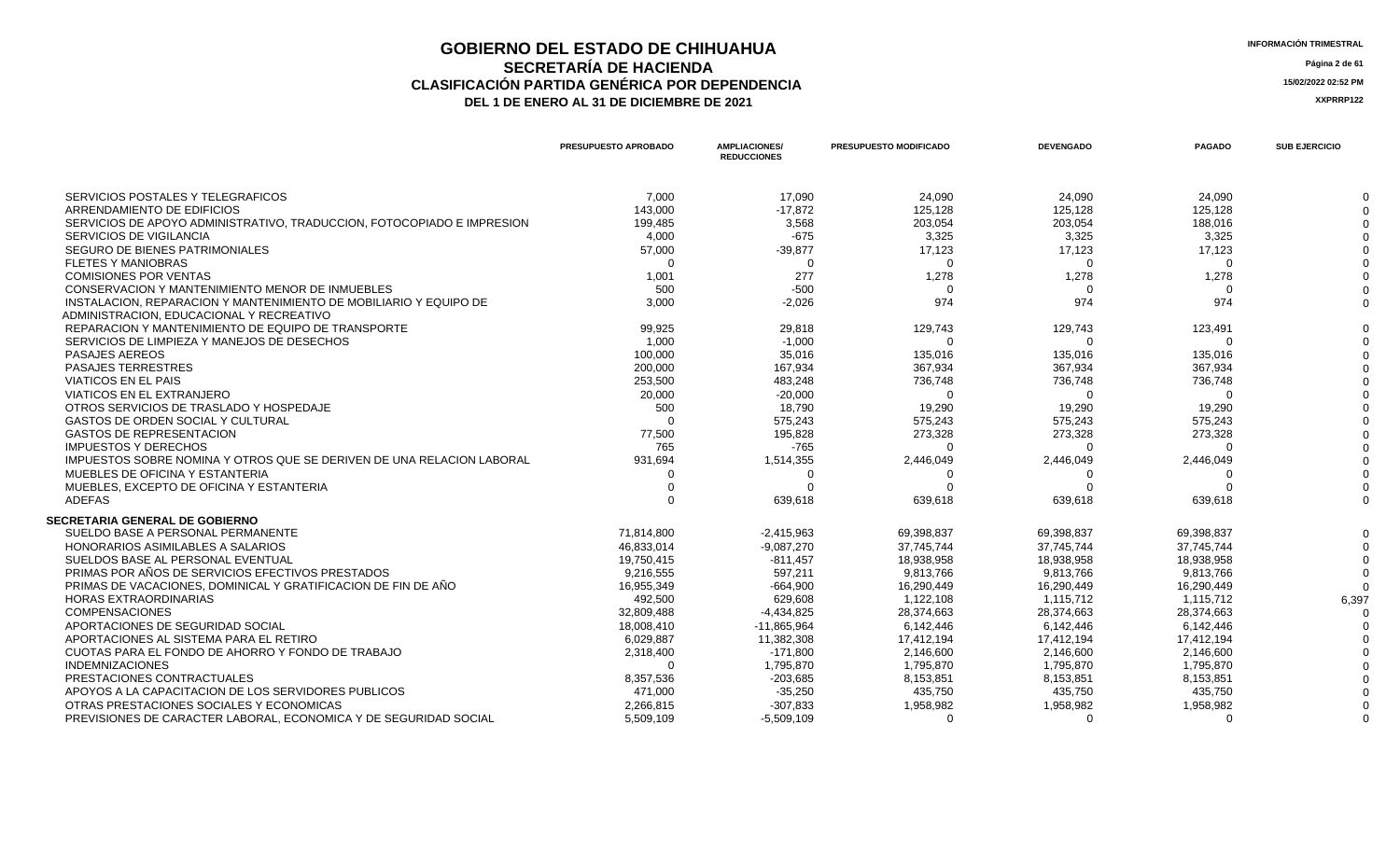#### **GOBIERNO DEL ESTADO DE CHIHUAHUA INFORMACIÓN TRIMESTRAL SECRETARÍA DE HACIENDA Página 3 de 61 CLASIFICACIÓN PARTIDA GENÉRICA POR DEPENDENCIA 15/02/2022 02:52 PM DEL 1 DE ENERO AL 31 DE DICIEMBRE DE 2021 XXPRRP122**

**PRESUPUESTO APROBADO AMPLIACIONES/ REDUCCIONES PRESUPUESTO MODIFICADO DEVENGADO PAGADO SUB EJERCICIO** ESTIMULOS 13,365,038 264,029 13,629,066 13,627,566 13,627,566 1,500 MATERIALES, UTILES Y EQUIPOS MENORES DE OFICINA A CONSUMINGUES DE ENSEGIO A CONSUMINGUES DE OFICINA DE ENSEGIO A SEGIO A SEGIO A SEGIO A SEGIO A SEGIO A SEGIO A SEGIO A SEGIO A SEGIO A SEGIO A SEGIO A SEGIO A SEGIO A SEGIO MATERIALES Y UTILES DE IMPRESION Y REPRODUCCION 375,001 -47,855 327,146 327,146 210,439 0 MATERIALES, UTILES Y EQUIPOS MENORES DE TECNOLOGIAS DE LA INFORMACION Y **COMUNICACIONES** 3,720,779 -181,003 3,539,776 3,539,776 3,235,073 0 MATERIAL IMPRESO E INFORMACION DIGITAL 44,000 -28,910 15,090 15,090 12,590 0 MATERIAL DE LIMPIEZA 609,841 -257,248 352,593 352,593 280,675 0 MATERIALES PARA EL REGISTRO E IDENTIFICACION DE BIENES Y PERSONAS 6 1999 - 5,432,507 1999 - 2,635,178 2,797,329 2,797,329 246,489 2,797,329 246,489 2,797,329 246,489 0 2,797,329 246,489 0 2,797,329 246,489 0 2,797,329 246, PRODUCTOS ALIMENTICIOS PARA PERSONAS **Alimetricios para alimetricios entrarect**os de estableceu en el estableceu en el estableceu en el estableceu en el estableceu en el estableceu en el estableceu en el estableceu en el e UTENSILIOS PARA EL SERVICIO DE ALIMENTACION 5,963 0 PRODUCTOS DE CUERO, PIEL, PLASTICO Y HULE ADQUIRIDOS COMO MATERIA PRIMA 0 3,309 3,309 3,309 3,309 3,309 3,309 3,309 3,309 3,309 3,309 3,309 3,309 3,309 3,309 3,309 3,309 3,309 3,309 3,309 3,309 3,309 3,309 3,309 3,309 3,50 CAL, YESO Y PRODUCTOS DE YESO 2,000 -2,000 0 0 0 0 MATERIAL ELECTRICO Y ELECTRONICO 3,081,250 -73,588 3,007,662 3,007,662 3,006,363 0 ARTICULOS METALICOS PARA LA CONSTRUCCION 6.896 7.896 0 MATERIALES COMPLEMENTARIOS 5,250 -648 4,602 4,602 4,602 0 OTROS MATERIALES Y ARTICULOS DE CONSTRUCCION Y REPARACION 32,442 0<br>PRODUCTOS QUIMICOS BASICOS 1.236.712 1.145.303 1.145.303 PRODUCTOS QUIMICOS BASICOS 1,236,712 -91,409 1,145,303 1,145,303 1,145,303 0 MEDICINAS Y PRODUCTOS FARMACEUTICOS 60,500 -48,062 12,438 12,438 12,438 0 MATERIALES, ACCESORIOS Y SUMINISTROS MEDICOS 60,000 15,845 15,845 12,887 0 MATERIALES, ACCESORIOS Y SUMINISTROS DE LABORATORIO 1,024,109 1,624,109 1,370,632 253,477 253,477 253,477 253,477 253,477 0 253,477 0 253,477 0 253,477 0 253,477 0 253,477 0 253,477 0 253,477 0 253,477 0 253,477 0 253,477 FIBRAS SINTETICAS, HULES, PLASTICOS Y DERIVADOS 0 1,267 1,267 1,267 1,267 0 OTROS PRODUCTOS QUIMICOS CONSULTING CONSULTING A CHARGO AND ANNO 19925 119,251 119,251 119,251 119,251 119,251 0 COMBUSTIBLES, LUBRICANTES Y ADITIVOS 3,398,977 0 CARBON Y SUS DERIVADOS 0 0 0 0 0 0 VESTUARIO Y UNIFORMES 2.018,140 2.0018,1440 2.0018,1440 2.000 2.269,415 2,269,415 2,269,415 2,269,415 2,269,415 PRENDAS DE SEGURIDAD Y PROTECCION PERSONAL 204,941 -178,076 26,865 26,865 8,989 0 0 1,044 1,044 1,044 1,044 1,044 1,044 1,044 1,044 1,044 1,044 1,044 1,044 1,044 1,044 1,044 1,044 1,044 1,044 1,044 0 BLANCOS Y OTROS PRODUCTOS TEXTILES, EXCEPTO PRENDAS DE VESTIR 25,000 -25,000 0 0 0 0 MATERIALES DE SEGURIDAD PUBLICA 9,200,300 0 9,200,300 0 0 9,200,300 PRENDAS DE PROTECCION PARA SEGURIDAD PUBLICA Y NACIONAL 16,100,592 16,100,592 12,594,154 28,694,746 28,694,746 28,694,746 28,694,746 28,694,746 28,694,746 28,694,746 28,694,746 28,694,746 28,694,746 28,694,746 28,694,746 2 HERRAMIENTAS MENORES 33,080 -33,033 47 47 47 0 REFACCIONES Y ACCESORIOS MENORES DE EDIFICIOS 107.600 83.628 83.628 83.628 83.628 0 REFACCIONES Y ACCESORIOS MENORES DE MOBILIARIO Y EQUIPO DE ADMINISTRACION,EDUCACIONAL Y RECREATIVO 456,000 -364,883 91,117 91,117 34,921 0 REFACCIONES Y ACCESORIOS MENORES DE EQUIPO DE COMPUTO Y TECNOLOGIAS DE LA INFORMACION 431,040 -295,168 135,872 132,902 104,495 2,970 REFACCIONES Y ACCESORIOS MENORES DE EQUIPO E INSTRUMENTAL MEDICO Y DE LABORATORIO 0 2,904 2,904 2,904 2,904 2,904 2,904 2,904 2,904 0 REFACCIONES Y ACCESORIOS MENORES DE EQUIPO DE TRANSPORTE  $716,600$   $328,875$  387,725 387,725 387,725 115,098 115,098 0 REFACCIONES Y ACCESORIOS MENORES DE EQUIPO DE DEFENSA Y SEGURIDAD  $0$  1,955 1,955 1,955 1,955 1,955 1,955 1,955 1,955 0 REFACCIONES Y ACCESORIOS MENORES DE MAQUINARIA Y OTROS EQUIPOS  $3,000,000$   $495$   $2,999,505$   $2,999,505$   $2,999,505$   $2,999,505$   $2,999,505$   $2,999,505$   $2,999,505$   $2,999,505$   $2,999,505$   $2,999,505$   $2,999,505$   $2,999,50$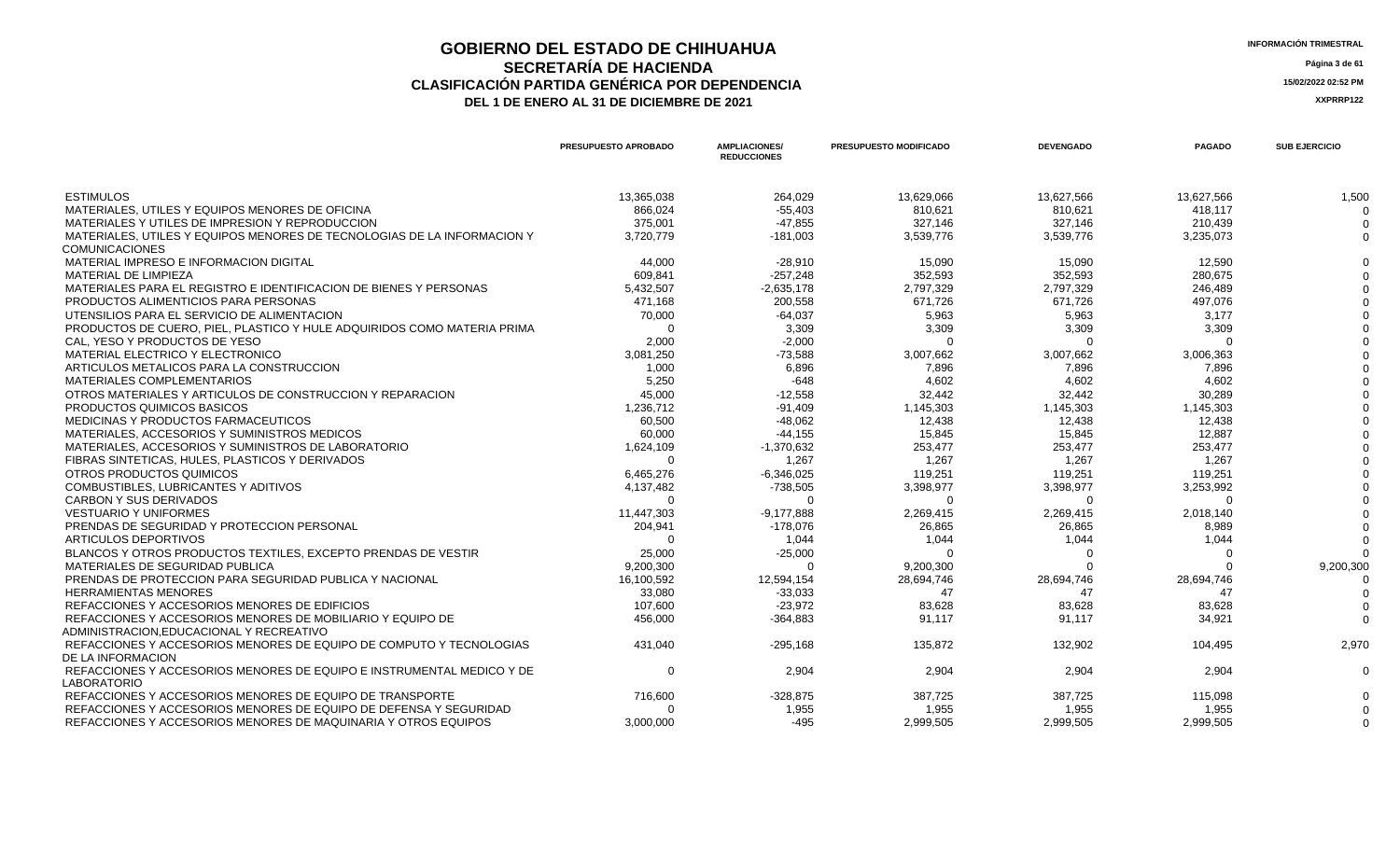### **GOBIERNO DEL ESTADO DE CHIHUAHUA**<br>
SECPETARÍA DE HACIENDA **SECRETARÍA DE HACIENDA Página 4 de 61 CLASIFICACIÓN PARTIDA GENÉRICA POR DEPENDENCIA**<br> **THE 1 DE ENERO AL 31 DE DICIEMBRE DE 2021**<br> **ARREGISTION AND ACTEUR AUGENCIA DE PROPENTE DE 2021** DEL 1 DE ENERO AL 31 DE DICIEMBRE DE 2021

|                                                                                                               | <b>PRESUPUESTO APROBADO</b> | <b>AMPLIACIONES/</b><br><b>REDUCCIONES</b> | <b>PRESUPUESTO MODIFICADO</b> | <b>DEVENGADO</b> | <b>PAGADO</b> | <b>SUB EJERCICIO</b> |
|---------------------------------------------------------------------------------------------------------------|-----------------------------|--------------------------------------------|-------------------------------|------------------|---------------|----------------------|
| REFACCIONES Y ACCESORIOS MENORES DE OTROS BIENES MUEBLES                                                      | $\Omega$                    | 1,392                                      | 1,392                         | 1,392            | 1,392         |                      |
| <b>ENERGIA ELECTRICA</b>                                                                                      | 6,518,000                   | $-276.905$                                 | 6,241,095                     | 6,241,095        | 5,241,095     |                      |
| <b>GAS</b>                                                                                                    | 829,390                     | $-426.937$                                 | 402,453                       | 402.453          | 202.768       |                      |
| <b>AGUA</b>                                                                                                   | 156,000                     | 34,972                                     | 190,972                       | 190,972          | 190,972       |                      |
| <b>TELEFONIA TRADICIONAL</b>                                                                                  | 630,000                     | $-38,567$                                  | 591,433                       | 591,433          | 388,870       |                      |
| <b>TELEFONIA CELULAR</b>                                                                                      | 14,400                      | $-3,074$                                   | 11,326                        | 11,326           | 8,029         |                      |
| SERVICIOS DE ACCESO DE INTERNET. REDES Y PROCESAMIENTO DE INFORMACION                                         | 60.800                      | 16.356                                     | 77.156                        | 70.453           | 70.453        | 6,703                |
| SERVICIOS POSTALES Y TELEGRAFICOS                                                                             | 470,000                     | $-116,551$                                 | 353,449                       | 353,449          | 217,115       |                      |
| SERVICIOS INTEGRALES Y OTROS SERVICIOS                                                                        | 13,189,200                  | $-8,804,400$                               | 4,384,800                     | 4,384,800        | 4,384,800     |                      |
| ARRENDAMIENTO DE EDIFICIOS                                                                                    | 4,878,999                   | $-931,179$                                 | 3,947,820                     | 3,947,820        | 3,947,820     |                      |
| ARRENDAMIENTO DE MOBILIARIO Y EQUIPO DE ADMINISTRACION, EDUCACIONAL Y<br><b>RECREATIVO</b>                    | $\Omega$                    | 13.224                                     | 13,224                        | 13,224           | 9,918         |                      |
| ARRENDAMIENTO DE MAQUINARIA. OTROS EQUIPOS Y HERRAMIENTAS                                                     | 76,000                      | $-76.000$                                  | റ                             | $\Omega$         | $\Omega$      |                      |
| ARRENDAMIENTO DE ACTIVOS INTANGIBLES                                                                          | $\Omega$                    | 35,477                                     | 35,477                        | 35,477           | 23,262        |                      |
| <b>OTROS ARRENDAMIENTOS</b>                                                                                   | 69,955                      | $-69,955$                                  |                               |                  |               |                      |
| SERVICIOS LEGALES DE CONTABILIDAD, AUDITORIA Y RELACIONADOS                                                   | 1,330,500                   | $-182,700$                                 | 1,147,800                     | 1,147,800        | 1,147,800     |                      |
| SERVICIOS DE CONSULTORIA ADMINISTRATIVA, PROCESOS, TECNICA Y EN<br>TECNOLOGIAS DE LA INFORMACION              | 46.400                      | $-46.400$                                  | റ                             | $\Omega$         | $\cap$        |                      |
| SERVICIOS DE CAPACITACION                                                                                     | 17,207,100                  | $-9,420,490$                               | 7,786,610                     | 7,786,610        | 7,786,610     |                      |
| SERVICIOS DE INVESTIGACION CIENTIFICA Y DESARROLLO                                                            | 500,000                     | $-500,000$                                 | $\Omega$                      | $\Omega$         | $\cap$        |                      |
| SERVICIOS DE APOYO ADMINISTRATIVO, TRADUCCION, FOTOCOPIADO E IMPRESION                                        | 17.040.600                  | $-13.046.620$                              | 3,993,980                     | 3,983,098        | 3,810,611     | 10,882               |
| <b>SERVICIOS DE VIGILANCIA</b>                                                                                | 4,656,280                   | $-1,750,504$                               | 2,905,776                     | 2,905,776        | 2,905,776     |                      |
| SERVICIOS PROFESIONALES, CIENTIFICOS Y TECNICOS INTEGRALES                                                    | 500,000                     | 267,400                                    | 767,400                       | 767,400          | 767,400       |                      |
| SEGURO DE BIENES PATRIMONIALES                                                                                | 1,482,329                   | $-935,637$                                 | 546,692                       | 546,692          | 546,692       |                      |
| <b>FLETES Y MANIOBRAS</b>                                                                                     | 195,000                     | $-193,872$                                 | 1,128                         | 1,128            | 1,128         |                      |
| <b>COMISIONES POR VENTAS</b>                                                                                  | 64.441                      | $-1.581$                                   | 62.860                        | 62.860           | 60.175        |                      |
| CONSERVACION Y MANTENIMIENTO MENOR DE INMUEBLES                                                               | 1,655,000                   | $-1,308,556$                               | 346,444                       | 346,444          | 337,744       |                      |
| INSTALACION, REPARACION Y MANTENIMIENTO DE MOBILIARIO Y EQUIPO DE<br>ADMINISTRACION. EDUCACIONAL Y RECREATIVO | 955,503                     | $-866,913$                                 | 88,590                        | 88,590           | 88,590        |                      |
| INSTALACION, REPARACION Y MANTENIMIENTO DE EQUIPO DE COMPUTO Y<br>TECNOLOGIAS DE LA INFORMACION               | 5,749,389                   | $-4,133,013$                               | 1,616,376                     | 1,616,376        | 1,616,376     |                      |
| INSTALACION, REPARACION Y MANTENIMIENTO EQUIPO E INSTRUMENTAL MEDICO Y<br>DE LABORATORIO                      | 11.140.557                  | $-11.140.557$                              | $\Omega$                      | $\Omega$         | $\Omega$      |                      |
| REPARACION Y MANTENIMIENTO DE EQUIPO DE TRANSPORTE                                                            | 2,028,300                   | $-490,324$                                 | 1,537,976                     | 1,537,976        | 1,433,514     |                      |
| INSTALACION, REPARACION Y MANTENIMIENTO DE MAQUINARIA, OTROS EQUIPOS Y<br>HERRAMIENTA                         | 26.806.382                  | $-643.015$                                 | 26,163,367                    | 26,163,367       | 26,163,367    |                      |
| SERVICIOS DE LIMPIEZA Y MANEJOS DE DESECHOS                                                                   | 6,381,412                   | $-2,106,408$                               | 4,275,004                     | 4,275,004        | 4,171,184     |                      |
| SERVICIOS DE JARDINERIA Y FUMIGACION                                                                          | 194,000                     | $-141,190$                                 | 52,810                        | 52,810           | 52,810        |                      |
| <b>PASAJES AEREOS</b>                                                                                         | 713,900                     | $-602,632$                                 | 111,268                       | 111,268          | 111,268       |                      |
| <b>PASAJES TERRESTRES</b>                                                                                     | 744,000                     | $-61,547$                                  | 682,453                       | 682,098          | 682,098       | 355                  |
| <b>VIATICOS EN EL PAIS</b>                                                                                    | 1.897.500                   | $-684,348$                                 | 1,213,152                     | 1,213,152        | 1,213,152     | $\Omega$             |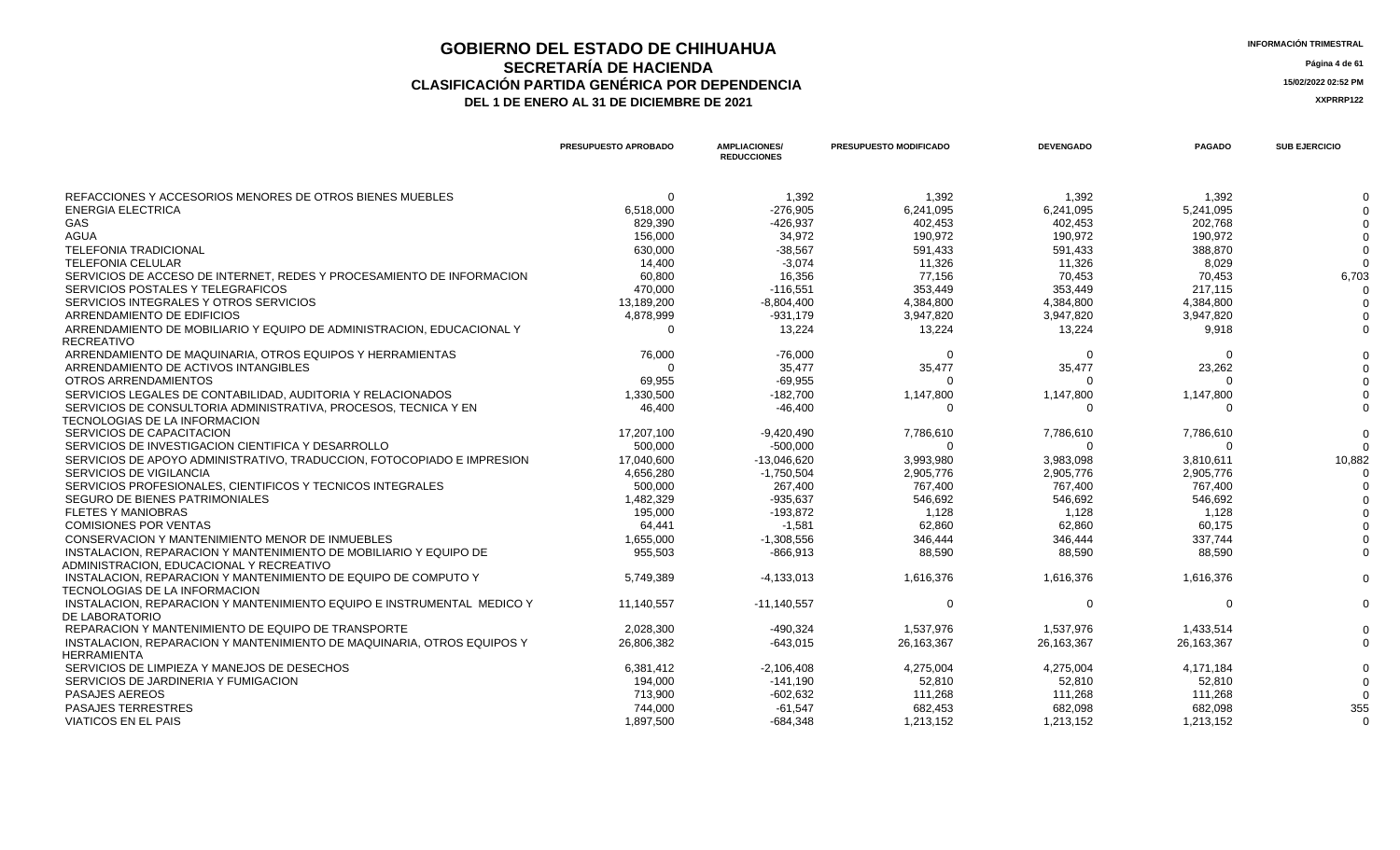### **GOBIERNO DEL ESTADO DE CHIHUAHUA**<br> **GEOBETADÍA DE HACIENDA SECRETARÍA DE HACIENDA Página 5 de 61 CLASIFICACIÓN PARTIDA GENÉRICA POR DEPENDENCIA**<br> **THE 1 DE ENERO AL 31 DE DICIEMBRE DE 2021**<br> **ARREGISTION AND ACTEUR AUGENCIA DE PROPENTE DE 2021** DEL 1 DE ENERO AL 31 DE DICIEMBRE DE 2021

| <b>VIATICOS EN EL EXTRANJERO</b><br>12,500<br>$-12,500$<br>$\Omega$<br>$\Omega$<br>$\Omega$<br><b>GASTOS DE ORDEN SOCIAL Y CULTURAL</b><br>10,000<br>9,243<br>9,243<br>9,243<br>$-757$<br>$-75,000$<br>CONGRESOS Y CONVENCIONES<br>75,000<br>$\Omega$<br>$\Omega$<br><b>GASTOS DE REPRESENTACION</b><br>294,000<br>$-139,262$<br>154,738<br>154,738<br>136,445<br><b>IMPUESTOS Y DERECHOS</b><br>152,785<br>$-28,601$<br>124,184<br>124.184<br>124,184<br>IMPUESTOS SOBRE NOMINA Y OTROS QUE SE DERIVEN DE UNA RELACION LABORAL<br>9,622,314<br>$-1,315,480$<br>8,306,833<br>8,306,833<br>8,306,833<br>AYUDAS SOCIALES A PERSONAS<br>500,000<br>$-100,000$<br>400,000<br>400,000<br>400,000<br>BECAS Y OTRAS AYUDAS PARA PROGRAMAS DE CAPACITACION<br>5,000<br>$-5,000$<br>$\Omega$<br>MUEBLES DE OFICINA Y ESTANTERIA<br>555,045<br>8,598,154<br>$-8,298,445$<br>299,709<br>299,709<br>MUEBLES. EXCEPTO DE OFICINA Y ESTANTERIA<br>$\Omega$<br>$\Omega$<br>$\Omega$<br>∩<br>EQUIPO DE COMPUTO Y DE TECNOLOGIAS DE LA INFORMACION<br>3,620,669<br>$-658,795$<br>2,961,874<br>2,846,026<br>2,846,026<br>115,848<br>OTROS MOBILIARIOS Y EQUIPOS DE ADMINISTRACION<br>2,379<br>$-2,379$<br>$\Omega$<br>$\Omega$<br>EQUIPOS Y APARATOS AUDIOVISUALES<br>182,700<br>$-15,660$<br>167,040<br>167,040<br>167.040<br>CAMARAS FOTOGRAFICAS Y DE VIDEO<br>3,509,189<br>$-3,378,314$<br>130.875<br>130.875<br>130.875<br>EQUIPO MEDICO Y DE LABORATORIO<br>1,594,652<br>$-303,164$<br>1,291,488<br>1,291,488<br>1,291,488<br><b>VEHICULOS Y EQUIPO TERRESTRE</b><br>92,809,745<br>$-89,540,945$<br>3,268,800<br>3,268,800<br>3,268,800<br>EQUIPO AEROESPACIAL<br>റ<br><sup>0</sup><br>$\Omega$<br>13,097,314<br>EQUIPO DE DEFENSA Y SEGURIDAD<br>13,097,314<br>13,097,314<br>EQUIPO DE COMUNICACION Y TELECOMUNICACION<br>4,032,941<br>$-32,022$<br>4,000,919<br>4,000,919<br>4,000,919<br>EQUIPOS DE GENERACION ELECTRICA, APARATOS Y ACCESORIOS ELECTRICOS<br>$\Omega$<br>$\Omega$<br><b>OTROS EQUIPOS</b><br>5,104,000<br>$-5,104,000$<br><b>SOFTWARE</b><br>21,000,000<br>$-21,000,000$<br>LICENCIAS INFORMATICAS E INTELECTUALES<br>4,677,800<br>$-4,098,960$<br>578,840<br>578,840<br>578,840<br><b>EDIFICACION NO HABITACIONAL</b><br>86,032,352<br>71.860.445<br>$-14,171,907$<br>71,860,445<br>71,860,445<br><b>ADEFAS</b><br>6,611,789<br>6,611,789<br>6,611,789<br>6,611,789<br>$\Omega$<br><b>SECRETARIA DE HACIENDA</b><br>SUELDO BASE A PERSONAL PERMANENTE<br>218,020,075<br>$-11,779,517$<br>206,222,431<br>206,222,431<br>206,240,558<br>18,126<br>HONORARIOS ASIMILABLES A SALARIOS<br>512.617<br>512,617<br>512.617<br>$\Omega$<br>512.617<br>$\Omega$<br>SUELDOS BASE AL PERSONAL EVENTUAL<br>120,566,793<br>$-645, 197$<br>119,921,596<br>119,851,516<br>119,851,516<br>70,080<br>PRIMAS POR AÑOS DE SERVICIOS EFECTIVOS PRESTADOS<br>5.646<br>19,397,371<br>19,397,371<br>19.397.371<br>19,391,725<br>$\Omega$<br>PRIMAS DE VACACIONES. DOMINICAL Y GRATIFICACION DE FIN DE AÑO<br>61,268,609<br>$-307,191$<br>60,928,500<br>60,961,418<br>60,928,500<br>32,918<br><b>HORAS EXTRAORDINARIAS</b><br>4,000,000<br>$-595,281$<br>3,404,719<br>2,552,528<br>2,552,528<br>852,190<br>102,814,620<br>$-4,367,224$<br><b>COMPENSACIONES</b><br>98,447,396<br>98,411,614<br>98,411,614<br>35,782<br><b>HONORARIOS ESPECIALES</b><br>21,806,000<br>22,970,949<br>22,970,949<br>22,970,949<br>1,164,949<br>$\Omega$<br>APORTACIONES DE SEGURIDAD SOCIAL<br>63,079,736<br>$-23,676,945$<br>39,402,791<br>38,622,686<br>38,622,686<br>780,105<br>APORTACIONES AL SISTEMA PARA EL RETIRO<br>26,439,699<br>52,287,808<br>78,727,508<br>77,666,731<br>77,666,731<br>1,060,777<br>APORTACIONES PARA SEGUROS<br>30,450,000<br>$-2,369,694$<br>28,080,306<br>28,080,306<br>28,080,306<br>CUOTAS PARA EL FONDO DE AHORRO Y FONDO DE TRABAJO<br>4,622,400<br>3,807,325<br>3,807,325<br>3,807,325<br>$-815,075$<br><b>INDEMNIZACIONES</b><br>21,000,000<br>6.682.222<br>6.682.222<br>6.682.222<br>$-14.317.778$<br>PRESTACIONES CONTRACTUALES<br>40,272,443<br>$-3,800,476$<br>36,471,967<br>35,952,961<br>35,952,961<br>519,005 | PRESUPUESTO APROBADO | <b>AMPLIACIONES/</b><br><b>REDUCCIONES</b> | PRESUPUESTO MODIFICADO | <b>DEVENGADO</b> | <b>PAGADO</b> | <b>SUB EJERCICIO</b> |
|------------------------------------------------------------------------------------------------------------------------------------------------------------------------------------------------------------------------------------------------------------------------------------------------------------------------------------------------------------------------------------------------------------------------------------------------------------------------------------------------------------------------------------------------------------------------------------------------------------------------------------------------------------------------------------------------------------------------------------------------------------------------------------------------------------------------------------------------------------------------------------------------------------------------------------------------------------------------------------------------------------------------------------------------------------------------------------------------------------------------------------------------------------------------------------------------------------------------------------------------------------------------------------------------------------------------------------------------------------------------------------------------------------------------------------------------------------------------------------------------------------------------------------------------------------------------------------------------------------------------------------------------------------------------------------------------------------------------------------------------------------------------------------------------------------------------------------------------------------------------------------------------------------------------------------------------------------------------------------------------------------------------------------------------------------------------------------------------------------------------------------------------------------------------------------------------------------------------------------------------------------------------------------------------------------------------------------------------------------------------------------------------------------------------------------------------------------------------------------------------------------------------------------------------------------------------------------------------------------------------------------------------------------------------------------------------------------------------------------------------------------------------------------------------------------------------------------------------------------------------------------------------------------------------------------------------------------------------------------------------------------------------------------------------------------------------------------------------------------------------------------------------------------------------------------------------------------------------------------------------------------------------------------------------------------------------------------------------------------------------------------------------------------------------------------------------------------------------------------------------------------------------------------------------------------------------------------------------------------------------------------------------------------------------------------------------------------------------------------------------------------------------------------------------------------------------------------------------------------------------------------------------------------------------------------------------------------------------------------------------------------------------------------------------------------------------------------------------------------------------|----------------------|--------------------------------------------|------------------------|------------------|---------------|----------------------|
|                                                                                                                                                                                                                                                                                                                                                                                                                                                                                                                                                                                                                                                                                                                                                                                                                                                                                                                                                                                                                                                                                                                                                                                                                                                                                                                                                                                                                                                                                                                                                                                                                                                                                                                                                                                                                                                                                                                                                                                                                                                                                                                                                                                                                                                                                                                                                                                                                                                                                                                                                                                                                                                                                                                                                                                                                                                                                                                                                                                                                                                                                                                                                                                                                                                                                                                                                                                                                                                                                                                                                                                                                                                                                                                                                                                                                                                                                                                                                                                                                                                                                                                        |                      |                                            |                        |                  |               |                      |
|                                                                                                                                                                                                                                                                                                                                                                                                                                                                                                                                                                                                                                                                                                                                                                                                                                                                                                                                                                                                                                                                                                                                                                                                                                                                                                                                                                                                                                                                                                                                                                                                                                                                                                                                                                                                                                                                                                                                                                                                                                                                                                                                                                                                                                                                                                                                                                                                                                                                                                                                                                                                                                                                                                                                                                                                                                                                                                                                                                                                                                                                                                                                                                                                                                                                                                                                                                                                                                                                                                                                                                                                                                                                                                                                                                                                                                                                                                                                                                                                                                                                                                                        |                      |                                            |                        |                  |               |                      |
|                                                                                                                                                                                                                                                                                                                                                                                                                                                                                                                                                                                                                                                                                                                                                                                                                                                                                                                                                                                                                                                                                                                                                                                                                                                                                                                                                                                                                                                                                                                                                                                                                                                                                                                                                                                                                                                                                                                                                                                                                                                                                                                                                                                                                                                                                                                                                                                                                                                                                                                                                                                                                                                                                                                                                                                                                                                                                                                                                                                                                                                                                                                                                                                                                                                                                                                                                                                                                                                                                                                                                                                                                                                                                                                                                                                                                                                                                                                                                                                                                                                                                                                        |                      |                                            |                        |                  |               |                      |
|                                                                                                                                                                                                                                                                                                                                                                                                                                                                                                                                                                                                                                                                                                                                                                                                                                                                                                                                                                                                                                                                                                                                                                                                                                                                                                                                                                                                                                                                                                                                                                                                                                                                                                                                                                                                                                                                                                                                                                                                                                                                                                                                                                                                                                                                                                                                                                                                                                                                                                                                                                                                                                                                                                                                                                                                                                                                                                                                                                                                                                                                                                                                                                                                                                                                                                                                                                                                                                                                                                                                                                                                                                                                                                                                                                                                                                                                                                                                                                                                                                                                                                                        |                      |                                            |                        |                  |               |                      |
|                                                                                                                                                                                                                                                                                                                                                                                                                                                                                                                                                                                                                                                                                                                                                                                                                                                                                                                                                                                                                                                                                                                                                                                                                                                                                                                                                                                                                                                                                                                                                                                                                                                                                                                                                                                                                                                                                                                                                                                                                                                                                                                                                                                                                                                                                                                                                                                                                                                                                                                                                                                                                                                                                                                                                                                                                                                                                                                                                                                                                                                                                                                                                                                                                                                                                                                                                                                                                                                                                                                                                                                                                                                                                                                                                                                                                                                                                                                                                                                                                                                                                                                        |                      |                                            |                        |                  |               |                      |
|                                                                                                                                                                                                                                                                                                                                                                                                                                                                                                                                                                                                                                                                                                                                                                                                                                                                                                                                                                                                                                                                                                                                                                                                                                                                                                                                                                                                                                                                                                                                                                                                                                                                                                                                                                                                                                                                                                                                                                                                                                                                                                                                                                                                                                                                                                                                                                                                                                                                                                                                                                                                                                                                                                                                                                                                                                                                                                                                                                                                                                                                                                                                                                                                                                                                                                                                                                                                                                                                                                                                                                                                                                                                                                                                                                                                                                                                                                                                                                                                                                                                                                                        |                      |                                            |                        |                  |               |                      |
|                                                                                                                                                                                                                                                                                                                                                                                                                                                                                                                                                                                                                                                                                                                                                                                                                                                                                                                                                                                                                                                                                                                                                                                                                                                                                                                                                                                                                                                                                                                                                                                                                                                                                                                                                                                                                                                                                                                                                                                                                                                                                                                                                                                                                                                                                                                                                                                                                                                                                                                                                                                                                                                                                                                                                                                                                                                                                                                                                                                                                                                                                                                                                                                                                                                                                                                                                                                                                                                                                                                                                                                                                                                                                                                                                                                                                                                                                                                                                                                                                                                                                                                        |                      |                                            |                        |                  |               |                      |
|                                                                                                                                                                                                                                                                                                                                                                                                                                                                                                                                                                                                                                                                                                                                                                                                                                                                                                                                                                                                                                                                                                                                                                                                                                                                                                                                                                                                                                                                                                                                                                                                                                                                                                                                                                                                                                                                                                                                                                                                                                                                                                                                                                                                                                                                                                                                                                                                                                                                                                                                                                                                                                                                                                                                                                                                                                                                                                                                                                                                                                                                                                                                                                                                                                                                                                                                                                                                                                                                                                                                                                                                                                                                                                                                                                                                                                                                                                                                                                                                                                                                                                                        |                      |                                            |                        |                  |               |                      |
|                                                                                                                                                                                                                                                                                                                                                                                                                                                                                                                                                                                                                                                                                                                                                                                                                                                                                                                                                                                                                                                                                                                                                                                                                                                                                                                                                                                                                                                                                                                                                                                                                                                                                                                                                                                                                                                                                                                                                                                                                                                                                                                                                                                                                                                                                                                                                                                                                                                                                                                                                                                                                                                                                                                                                                                                                                                                                                                                                                                                                                                                                                                                                                                                                                                                                                                                                                                                                                                                                                                                                                                                                                                                                                                                                                                                                                                                                                                                                                                                                                                                                                                        |                      |                                            |                        |                  |               |                      |
|                                                                                                                                                                                                                                                                                                                                                                                                                                                                                                                                                                                                                                                                                                                                                                                                                                                                                                                                                                                                                                                                                                                                                                                                                                                                                                                                                                                                                                                                                                                                                                                                                                                                                                                                                                                                                                                                                                                                                                                                                                                                                                                                                                                                                                                                                                                                                                                                                                                                                                                                                                                                                                                                                                                                                                                                                                                                                                                                                                                                                                                                                                                                                                                                                                                                                                                                                                                                                                                                                                                                                                                                                                                                                                                                                                                                                                                                                                                                                                                                                                                                                                                        |                      |                                            |                        |                  |               |                      |
|                                                                                                                                                                                                                                                                                                                                                                                                                                                                                                                                                                                                                                                                                                                                                                                                                                                                                                                                                                                                                                                                                                                                                                                                                                                                                                                                                                                                                                                                                                                                                                                                                                                                                                                                                                                                                                                                                                                                                                                                                                                                                                                                                                                                                                                                                                                                                                                                                                                                                                                                                                                                                                                                                                                                                                                                                                                                                                                                                                                                                                                                                                                                                                                                                                                                                                                                                                                                                                                                                                                                                                                                                                                                                                                                                                                                                                                                                                                                                                                                                                                                                                                        |                      |                                            |                        |                  |               |                      |
|                                                                                                                                                                                                                                                                                                                                                                                                                                                                                                                                                                                                                                                                                                                                                                                                                                                                                                                                                                                                                                                                                                                                                                                                                                                                                                                                                                                                                                                                                                                                                                                                                                                                                                                                                                                                                                                                                                                                                                                                                                                                                                                                                                                                                                                                                                                                                                                                                                                                                                                                                                                                                                                                                                                                                                                                                                                                                                                                                                                                                                                                                                                                                                                                                                                                                                                                                                                                                                                                                                                                                                                                                                                                                                                                                                                                                                                                                                                                                                                                                                                                                                                        |                      |                                            |                        |                  |               |                      |
|                                                                                                                                                                                                                                                                                                                                                                                                                                                                                                                                                                                                                                                                                                                                                                                                                                                                                                                                                                                                                                                                                                                                                                                                                                                                                                                                                                                                                                                                                                                                                                                                                                                                                                                                                                                                                                                                                                                                                                                                                                                                                                                                                                                                                                                                                                                                                                                                                                                                                                                                                                                                                                                                                                                                                                                                                                                                                                                                                                                                                                                                                                                                                                                                                                                                                                                                                                                                                                                                                                                                                                                                                                                                                                                                                                                                                                                                                                                                                                                                                                                                                                                        |                      |                                            |                        |                  |               |                      |
|                                                                                                                                                                                                                                                                                                                                                                                                                                                                                                                                                                                                                                                                                                                                                                                                                                                                                                                                                                                                                                                                                                                                                                                                                                                                                                                                                                                                                                                                                                                                                                                                                                                                                                                                                                                                                                                                                                                                                                                                                                                                                                                                                                                                                                                                                                                                                                                                                                                                                                                                                                                                                                                                                                                                                                                                                                                                                                                                                                                                                                                                                                                                                                                                                                                                                                                                                                                                                                                                                                                                                                                                                                                                                                                                                                                                                                                                                                                                                                                                                                                                                                                        |                      |                                            |                        |                  |               |                      |
|                                                                                                                                                                                                                                                                                                                                                                                                                                                                                                                                                                                                                                                                                                                                                                                                                                                                                                                                                                                                                                                                                                                                                                                                                                                                                                                                                                                                                                                                                                                                                                                                                                                                                                                                                                                                                                                                                                                                                                                                                                                                                                                                                                                                                                                                                                                                                                                                                                                                                                                                                                                                                                                                                                                                                                                                                                                                                                                                                                                                                                                                                                                                                                                                                                                                                                                                                                                                                                                                                                                                                                                                                                                                                                                                                                                                                                                                                                                                                                                                                                                                                                                        |                      |                                            |                        |                  |               |                      |
|                                                                                                                                                                                                                                                                                                                                                                                                                                                                                                                                                                                                                                                                                                                                                                                                                                                                                                                                                                                                                                                                                                                                                                                                                                                                                                                                                                                                                                                                                                                                                                                                                                                                                                                                                                                                                                                                                                                                                                                                                                                                                                                                                                                                                                                                                                                                                                                                                                                                                                                                                                                                                                                                                                                                                                                                                                                                                                                                                                                                                                                                                                                                                                                                                                                                                                                                                                                                                                                                                                                                                                                                                                                                                                                                                                                                                                                                                                                                                                                                                                                                                                                        |                      |                                            |                        |                  |               |                      |
|                                                                                                                                                                                                                                                                                                                                                                                                                                                                                                                                                                                                                                                                                                                                                                                                                                                                                                                                                                                                                                                                                                                                                                                                                                                                                                                                                                                                                                                                                                                                                                                                                                                                                                                                                                                                                                                                                                                                                                                                                                                                                                                                                                                                                                                                                                                                                                                                                                                                                                                                                                                                                                                                                                                                                                                                                                                                                                                                                                                                                                                                                                                                                                                                                                                                                                                                                                                                                                                                                                                                                                                                                                                                                                                                                                                                                                                                                                                                                                                                                                                                                                                        |                      |                                            |                        |                  |               |                      |
|                                                                                                                                                                                                                                                                                                                                                                                                                                                                                                                                                                                                                                                                                                                                                                                                                                                                                                                                                                                                                                                                                                                                                                                                                                                                                                                                                                                                                                                                                                                                                                                                                                                                                                                                                                                                                                                                                                                                                                                                                                                                                                                                                                                                                                                                                                                                                                                                                                                                                                                                                                                                                                                                                                                                                                                                                                                                                                                                                                                                                                                                                                                                                                                                                                                                                                                                                                                                                                                                                                                                                                                                                                                                                                                                                                                                                                                                                                                                                                                                                                                                                                                        |                      |                                            |                        |                  |               |                      |
|                                                                                                                                                                                                                                                                                                                                                                                                                                                                                                                                                                                                                                                                                                                                                                                                                                                                                                                                                                                                                                                                                                                                                                                                                                                                                                                                                                                                                                                                                                                                                                                                                                                                                                                                                                                                                                                                                                                                                                                                                                                                                                                                                                                                                                                                                                                                                                                                                                                                                                                                                                                                                                                                                                                                                                                                                                                                                                                                                                                                                                                                                                                                                                                                                                                                                                                                                                                                                                                                                                                                                                                                                                                                                                                                                                                                                                                                                                                                                                                                                                                                                                                        |                      |                                            |                        |                  |               |                      |
|                                                                                                                                                                                                                                                                                                                                                                                                                                                                                                                                                                                                                                                                                                                                                                                                                                                                                                                                                                                                                                                                                                                                                                                                                                                                                                                                                                                                                                                                                                                                                                                                                                                                                                                                                                                                                                                                                                                                                                                                                                                                                                                                                                                                                                                                                                                                                                                                                                                                                                                                                                                                                                                                                                                                                                                                                                                                                                                                                                                                                                                                                                                                                                                                                                                                                                                                                                                                                                                                                                                                                                                                                                                                                                                                                                                                                                                                                                                                                                                                                                                                                                                        |                      |                                            |                        |                  |               |                      |
|                                                                                                                                                                                                                                                                                                                                                                                                                                                                                                                                                                                                                                                                                                                                                                                                                                                                                                                                                                                                                                                                                                                                                                                                                                                                                                                                                                                                                                                                                                                                                                                                                                                                                                                                                                                                                                                                                                                                                                                                                                                                                                                                                                                                                                                                                                                                                                                                                                                                                                                                                                                                                                                                                                                                                                                                                                                                                                                                                                                                                                                                                                                                                                                                                                                                                                                                                                                                                                                                                                                                                                                                                                                                                                                                                                                                                                                                                                                                                                                                                                                                                                                        |                      |                                            |                        |                  |               |                      |
|                                                                                                                                                                                                                                                                                                                                                                                                                                                                                                                                                                                                                                                                                                                                                                                                                                                                                                                                                                                                                                                                                                                                                                                                                                                                                                                                                                                                                                                                                                                                                                                                                                                                                                                                                                                                                                                                                                                                                                                                                                                                                                                                                                                                                                                                                                                                                                                                                                                                                                                                                                                                                                                                                                                                                                                                                                                                                                                                                                                                                                                                                                                                                                                                                                                                                                                                                                                                                                                                                                                                                                                                                                                                                                                                                                                                                                                                                                                                                                                                                                                                                                                        |                      |                                            |                        |                  |               |                      |
|                                                                                                                                                                                                                                                                                                                                                                                                                                                                                                                                                                                                                                                                                                                                                                                                                                                                                                                                                                                                                                                                                                                                                                                                                                                                                                                                                                                                                                                                                                                                                                                                                                                                                                                                                                                                                                                                                                                                                                                                                                                                                                                                                                                                                                                                                                                                                                                                                                                                                                                                                                                                                                                                                                                                                                                                                                                                                                                                                                                                                                                                                                                                                                                                                                                                                                                                                                                                                                                                                                                                                                                                                                                                                                                                                                                                                                                                                                                                                                                                                                                                                                                        |                      |                                            |                        |                  |               |                      |
|                                                                                                                                                                                                                                                                                                                                                                                                                                                                                                                                                                                                                                                                                                                                                                                                                                                                                                                                                                                                                                                                                                                                                                                                                                                                                                                                                                                                                                                                                                                                                                                                                                                                                                                                                                                                                                                                                                                                                                                                                                                                                                                                                                                                                                                                                                                                                                                                                                                                                                                                                                                                                                                                                                                                                                                                                                                                                                                                                                                                                                                                                                                                                                                                                                                                                                                                                                                                                                                                                                                                                                                                                                                                                                                                                                                                                                                                                                                                                                                                                                                                                                                        |                      |                                            |                        |                  |               |                      |
|                                                                                                                                                                                                                                                                                                                                                                                                                                                                                                                                                                                                                                                                                                                                                                                                                                                                                                                                                                                                                                                                                                                                                                                                                                                                                                                                                                                                                                                                                                                                                                                                                                                                                                                                                                                                                                                                                                                                                                                                                                                                                                                                                                                                                                                                                                                                                                                                                                                                                                                                                                                                                                                                                                                                                                                                                                                                                                                                                                                                                                                                                                                                                                                                                                                                                                                                                                                                                                                                                                                                                                                                                                                                                                                                                                                                                                                                                                                                                                                                                                                                                                                        |                      |                                            |                        |                  |               |                      |
|                                                                                                                                                                                                                                                                                                                                                                                                                                                                                                                                                                                                                                                                                                                                                                                                                                                                                                                                                                                                                                                                                                                                                                                                                                                                                                                                                                                                                                                                                                                                                                                                                                                                                                                                                                                                                                                                                                                                                                                                                                                                                                                                                                                                                                                                                                                                                                                                                                                                                                                                                                                                                                                                                                                                                                                                                                                                                                                                                                                                                                                                                                                                                                                                                                                                                                                                                                                                                                                                                                                                                                                                                                                                                                                                                                                                                                                                                                                                                                                                                                                                                                                        |                      |                                            |                        |                  |               |                      |
|                                                                                                                                                                                                                                                                                                                                                                                                                                                                                                                                                                                                                                                                                                                                                                                                                                                                                                                                                                                                                                                                                                                                                                                                                                                                                                                                                                                                                                                                                                                                                                                                                                                                                                                                                                                                                                                                                                                                                                                                                                                                                                                                                                                                                                                                                                                                                                                                                                                                                                                                                                                                                                                                                                                                                                                                                                                                                                                                                                                                                                                                                                                                                                                                                                                                                                                                                                                                                                                                                                                                                                                                                                                                                                                                                                                                                                                                                                                                                                                                                                                                                                                        |                      |                                            |                        |                  |               |                      |
|                                                                                                                                                                                                                                                                                                                                                                                                                                                                                                                                                                                                                                                                                                                                                                                                                                                                                                                                                                                                                                                                                                                                                                                                                                                                                                                                                                                                                                                                                                                                                                                                                                                                                                                                                                                                                                                                                                                                                                                                                                                                                                                                                                                                                                                                                                                                                                                                                                                                                                                                                                                                                                                                                                                                                                                                                                                                                                                                                                                                                                                                                                                                                                                                                                                                                                                                                                                                                                                                                                                                                                                                                                                                                                                                                                                                                                                                                                                                                                                                                                                                                                                        |                      |                                            |                        |                  |               |                      |
|                                                                                                                                                                                                                                                                                                                                                                                                                                                                                                                                                                                                                                                                                                                                                                                                                                                                                                                                                                                                                                                                                                                                                                                                                                                                                                                                                                                                                                                                                                                                                                                                                                                                                                                                                                                                                                                                                                                                                                                                                                                                                                                                                                                                                                                                                                                                                                                                                                                                                                                                                                                                                                                                                                                                                                                                                                                                                                                                                                                                                                                                                                                                                                                                                                                                                                                                                                                                                                                                                                                                                                                                                                                                                                                                                                                                                                                                                                                                                                                                                                                                                                                        |                      |                                            |                        |                  |               |                      |
|                                                                                                                                                                                                                                                                                                                                                                                                                                                                                                                                                                                                                                                                                                                                                                                                                                                                                                                                                                                                                                                                                                                                                                                                                                                                                                                                                                                                                                                                                                                                                                                                                                                                                                                                                                                                                                                                                                                                                                                                                                                                                                                                                                                                                                                                                                                                                                                                                                                                                                                                                                                                                                                                                                                                                                                                                                                                                                                                                                                                                                                                                                                                                                                                                                                                                                                                                                                                                                                                                                                                                                                                                                                                                                                                                                                                                                                                                                                                                                                                                                                                                                                        |                      |                                            |                        |                  |               |                      |
|                                                                                                                                                                                                                                                                                                                                                                                                                                                                                                                                                                                                                                                                                                                                                                                                                                                                                                                                                                                                                                                                                                                                                                                                                                                                                                                                                                                                                                                                                                                                                                                                                                                                                                                                                                                                                                                                                                                                                                                                                                                                                                                                                                                                                                                                                                                                                                                                                                                                                                                                                                                                                                                                                                                                                                                                                                                                                                                                                                                                                                                                                                                                                                                                                                                                                                                                                                                                                                                                                                                                                                                                                                                                                                                                                                                                                                                                                                                                                                                                                                                                                                                        |                      |                                            |                        |                  |               |                      |
|                                                                                                                                                                                                                                                                                                                                                                                                                                                                                                                                                                                                                                                                                                                                                                                                                                                                                                                                                                                                                                                                                                                                                                                                                                                                                                                                                                                                                                                                                                                                                                                                                                                                                                                                                                                                                                                                                                                                                                                                                                                                                                                                                                                                                                                                                                                                                                                                                                                                                                                                                                                                                                                                                                                                                                                                                                                                                                                                                                                                                                                                                                                                                                                                                                                                                                                                                                                                                                                                                                                                                                                                                                                                                                                                                                                                                                                                                                                                                                                                                                                                                                                        |                      |                                            |                        |                  |               |                      |
|                                                                                                                                                                                                                                                                                                                                                                                                                                                                                                                                                                                                                                                                                                                                                                                                                                                                                                                                                                                                                                                                                                                                                                                                                                                                                                                                                                                                                                                                                                                                                                                                                                                                                                                                                                                                                                                                                                                                                                                                                                                                                                                                                                                                                                                                                                                                                                                                                                                                                                                                                                                                                                                                                                                                                                                                                                                                                                                                                                                                                                                                                                                                                                                                                                                                                                                                                                                                                                                                                                                                                                                                                                                                                                                                                                                                                                                                                                                                                                                                                                                                                                                        |                      |                                            |                        |                  |               |                      |
|                                                                                                                                                                                                                                                                                                                                                                                                                                                                                                                                                                                                                                                                                                                                                                                                                                                                                                                                                                                                                                                                                                                                                                                                                                                                                                                                                                                                                                                                                                                                                                                                                                                                                                                                                                                                                                                                                                                                                                                                                                                                                                                                                                                                                                                                                                                                                                                                                                                                                                                                                                                                                                                                                                                                                                                                                                                                                                                                                                                                                                                                                                                                                                                                                                                                                                                                                                                                                                                                                                                                                                                                                                                                                                                                                                                                                                                                                                                                                                                                                                                                                                                        |                      |                                            |                        |                  |               |                      |
|                                                                                                                                                                                                                                                                                                                                                                                                                                                                                                                                                                                                                                                                                                                                                                                                                                                                                                                                                                                                                                                                                                                                                                                                                                                                                                                                                                                                                                                                                                                                                                                                                                                                                                                                                                                                                                                                                                                                                                                                                                                                                                                                                                                                                                                                                                                                                                                                                                                                                                                                                                                                                                                                                                                                                                                                                                                                                                                                                                                                                                                                                                                                                                                                                                                                                                                                                                                                                                                                                                                                                                                                                                                                                                                                                                                                                                                                                                                                                                                                                                                                                                                        |                      |                                            |                        |                  |               |                      |
|                                                                                                                                                                                                                                                                                                                                                                                                                                                                                                                                                                                                                                                                                                                                                                                                                                                                                                                                                                                                                                                                                                                                                                                                                                                                                                                                                                                                                                                                                                                                                                                                                                                                                                                                                                                                                                                                                                                                                                                                                                                                                                                                                                                                                                                                                                                                                                                                                                                                                                                                                                                                                                                                                                                                                                                                                                                                                                                                                                                                                                                                                                                                                                                                                                                                                                                                                                                                                                                                                                                                                                                                                                                                                                                                                                                                                                                                                                                                                                                                                                                                                                                        |                      |                                            |                        |                  |               |                      |
|                                                                                                                                                                                                                                                                                                                                                                                                                                                                                                                                                                                                                                                                                                                                                                                                                                                                                                                                                                                                                                                                                                                                                                                                                                                                                                                                                                                                                                                                                                                                                                                                                                                                                                                                                                                                                                                                                                                                                                                                                                                                                                                                                                                                                                                                                                                                                                                                                                                                                                                                                                                                                                                                                                                                                                                                                                                                                                                                                                                                                                                                                                                                                                                                                                                                                                                                                                                                                                                                                                                                                                                                                                                                                                                                                                                                                                                                                                                                                                                                                                                                                                                        |                      |                                            |                        |                  |               |                      |
|                                                                                                                                                                                                                                                                                                                                                                                                                                                                                                                                                                                                                                                                                                                                                                                                                                                                                                                                                                                                                                                                                                                                                                                                                                                                                                                                                                                                                                                                                                                                                                                                                                                                                                                                                                                                                                                                                                                                                                                                                                                                                                                                                                                                                                                                                                                                                                                                                                                                                                                                                                                                                                                                                                                                                                                                                                                                                                                                                                                                                                                                                                                                                                                                                                                                                                                                                                                                                                                                                                                                                                                                                                                                                                                                                                                                                                                                                                                                                                                                                                                                                                                        |                      |                                            |                        |                  |               |                      |
|                                                                                                                                                                                                                                                                                                                                                                                                                                                                                                                                                                                                                                                                                                                                                                                                                                                                                                                                                                                                                                                                                                                                                                                                                                                                                                                                                                                                                                                                                                                                                                                                                                                                                                                                                                                                                                                                                                                                                                                                                                                                                                                                                                                                                                                                                                                                                                                                                                                                                                                                                                                                                                                                                                                                                                                                                                                                                                                                                                                                                                                                                                                                                                                                                                                                                                                                                                                                                                                                                                                                                                                                                                                                                                                                                                                                                                                                                                                                                                                                                                                                                                                        |                      |                                            |                        |                  |               |                      |
|                                                                                                                                                                                                                                                                                                                                                                                                                                                                                                                                                                                                                                                                                                                                                                                                                                                                                                                                                                                                                                                                                                                                                                                                                                                                                                                                                                                                                                                                                                                                                                                                                                                                                                                                                                                                                                                                                                                                                                                                                                                                                                                                                                                                                                                                                                                                                                                                                                                                                                                                                                                                                                                                                                                                                                                                                                                                                                                                                                                                                                                                                                                                                                                                                                                                                                                                                                                                                                                                                                                                                                                                                                                                                                                                                                                                                                                                                                                                                                                                                                                                                                                        |                      |                                            |                        |                  |               |                      |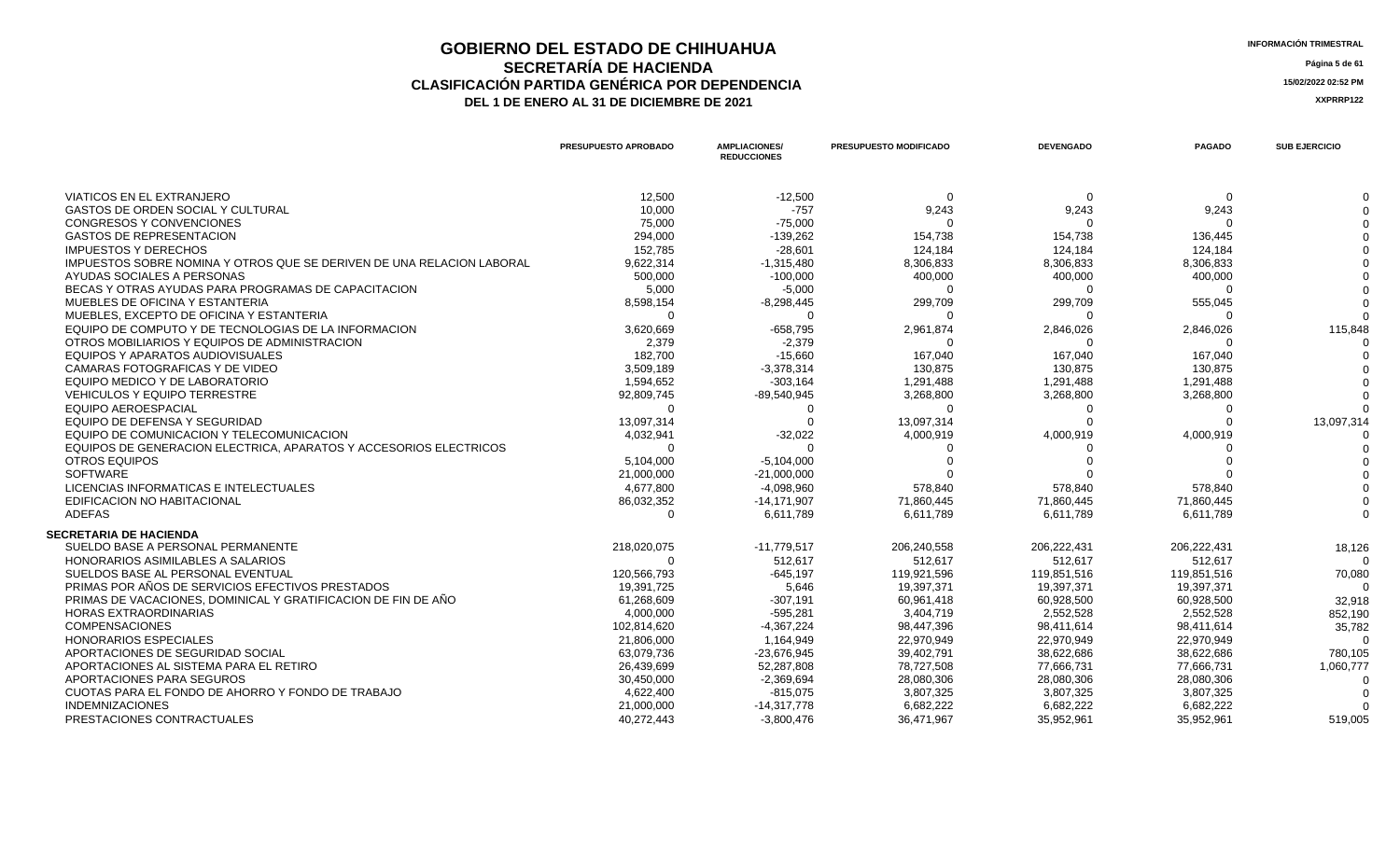## **GOBIERNO DEL ESTADO DE CHIHUAHUA**<br>
SECPETARÍA DE HACIENDA **SECRETARÍA DE HACIENDA Página 6 de 61 CLASIFICACIÓN PARTIDA GENÉRICA POR DEPENDENCIA 15/02/2022 02:52 PM**

|                                                                                                       | PRESUPUESTO APROBADO | <b>AMPLIACIONES/</b><br><b>REDUCCIONES</b> | PRESUPUESTO MODIFICADO | <b>DEVENGADO</b> | <b>PAGADO</b> | <b>SUB EJERCICIO</b> |
|-------------------------------------------------------------------------------------------------------|----------------------|--------------------------------------------|------------------------|------------------|---------------|----------------------|
| APOYOS A LA CAPACITACION DE LOS SERVIDORES PUBLICOS                                                   | 1,899,750            | $-213,000$                                 | 1,686,750              | 1,660,500        | 1,660,500     | 26,250               |
| OTRAS PRESTACIONES SOCIALES Y ECONOMICAS                                                              | 6.055.920            | $-109.193$                                 | 5,946,727              | 5,880,021        | 5,880,021     | 66,706               |
| PREVISIONES DE CARACTER LABORAL, ECONOMICA Y DE SEGURIDAD SOCIAL                                      | 19,943,313           | -19,618,533                                | 324,779                | -0               |               | 324,779              |
| <b>ESTIMULOS</b>                                                                                      | 36,658,767           | $-8,872,435$                               | 27,786,332             | 27,724,606       | 27,724,606    | 61,727               |
| MATERIALES, UTILES Y EQUIPOS MENORES DE OFICINA                                                       | 2,523,632            | 713,676                                    | 3,237,309              | 3,125,748        | 1,906,297     | 111,561              |
| MATERIALES Y UTILES DE IMPRESION Y REPRODUCCION                                                       | 236,316              | $-26,844$                                  | 209,472                | 169,696          | 29,895        | 39,776               |
| MATERIALES, UTILES Y EQUIPOS MENORES DE TECNOLOGIAS DE LA INFORMACION Y<br><b>COMUNICACIONES</b>      | 10,302,409           | $-2,493,004$                               | 7,809,406              | 7,449,544        | 7,055,859     | 359,861              |
| MATERIAL IMPRESO E INFORMACION DIGITAL                                                                | 1,264,722            | $-532,127$                                 | 732,595                | 732,595          | 657,535       | $\Omega$             |
| MATERIAL DE LIMPIEZA                                                                                  | 7,066,879            | 645,481                                    | 7,712,360              | 5,867,212        | 3,349,654     | 1,845,148            |
| MATERIALES PARA EL REGISTRO E IDENTIFICACION DE BIENES Y PERSONAS                                     | 9,575,029            | $-7,133,104$                               | 2,441,925              | 2,441,925        | 1,273,225     |                      |
| PRODUCTOS ALIMENTICIOS PARA PERSONAS                                                                  | 851,922              | 663,573                                    | 1,515,494              | 1,316,766        | 1,309,466     | 198,728              |
| UTENSILIOS PARA EL SERVICIO DE ALIMENTACION                                                           | 54,923               | $-49,407$                                  | 5,516                  | 2,058            | 2,058         | 3,458                |
| PRODUCTOS DE PAPEL, CARTON, E IMPRESOS ADQUIRIDOS COMO MATERIA PRIMA                                  | 395,320              | $-395,320$                                 |                        | $\Omega$         |               | റ                    |
| PRODUCTOS MINERALES NO METALICOS                                                                      | 59,000               | 1,074,956                                  | 1,133,956              | 1,133,956        | 1,133,956     |                      |
| CEMENTO Y PRODUCTOS DE CONCRETO                                                                       | 223,128              | 471,989                                    | 695,117                | 695,117          | 671,656       |                      |
| CAL. YESO Y PRODUCTOS DE YESO                                                                         | 201,404              | 132,426                                    | 333,831                | 333,831          | 333,831       | $\Omega$             |
| MADERA Y PRODUCTOS DE MADERA                                                                          | 87,700               | 440,471                                    | 528,171                | 526,985          | 505,667       | 1,186                |
| VIDRIO Y PRODUCTOS DE VIDRIO                                                                          | 394,890              | $-327,468$                                 | 67,422                 | 57,527           | 57,527        | 9,895                |
| MATERIAL ELECTRICO Y ELECTRONICO                                                                      | 2,618,633            | 2,196,776                                  | 4,815,409              | 4,760,971        | 2,585,582     | 54,438               |
| ARTICULOS METALICOS PARA LA CONSTRUCCION                                                              | 4,115,783            | 2,250,241                                  | 6,366,024              | 6,341,760        | 6,176,236     | 24,264               |
| <b>MATERIALES COMPLEMENTARIOS</b>                                                                     | 329,522              | 402,850                                    | 732,372                | 559,997          | 418,190       | 172,375              |
| OTROS MATERIALES Y ARTICULOS DE CONSTRUCCION Y REPARACION                                             | 7,619,001            | $-5,748,630$                               | 1,870,371              | 1,870,091        | 1,870,091     | 280                  |
| PRODUCTOS QUIMICOS BASICOS                                                                            | 3,000                | $-3,000$                                   | $\Omega$               | $\Omega$         |               |                      |
| FERTILIZANTES, PESTICIDAS Y OTROS AGROQUIMICOS                                                        | 385,000              | $-16,798$                                  | 368,202                | 368,202          | 293,632       |                      |
| MEDICINAS Y PRODUCTOS FARMACEUTICOS                                                                   | 131,065              | 482,448                                    | 613,513                | 77,689           | 77,689        | 535,824              |
| MATERIALES, ACCESORIOS Y SUMINISTROS MEDICOS                                                          | 75,100               | 1,305,970                                  | 1,381,070              | 1,013,934        | 667,048       | 367,136              |
| MATERIALES, ACCESORIOS Y SUMINISTROS DE LABORATORIO                                                   | 8,000                | $-8,000$                                   | 0                      | $\Omega$         | റ             |                      |
| FIBRAS SINTETICAS, HULES, PLASTICOS Y DERIVADOS                                                       | 1,199,882            | $-687,564$                                 | 512,318                | 512,318          | 364,965       |                      |
| COMBUSTIBLES, LUBRICANTES Y ADITIVOS                                                                  | 17,233,239           | -4,586,684                                 | 12,646,554             | 10,131,535       | 9,530,003     | 2,515,019            |
| <b>VESTUARIO Y UNIFORMES</b>                                                                          | 3,754,359            | 158,108                                    | 3,912,467              | 3,705,012        | 2,598,571     | 207,455              |
| PRENDAS DE SEGURIDAD Y PROTECCION PERSONAL                                                            | 176,436              | 277,871                                    | 454,307                | 290,259          | 270,284       | 164,048              |
| PRODUCTOS TEXTILES                                                                                    | $\Omega$             | 2,244                                      | 2,244                  | 2,244            | 2,244         |                      |
| BLANCOS Y OTROS PRODUCTOS TEXTILES. EXCEPTO PRENDAS DE VESTIR                                         | 72,324               | $-72,324$                                  | $\Omega$               | $\Omega$         | $\Omega$      |                      |
| SUSTANCIAS Y MATERIALES EXPLOSIVOS                                                                    | $\Omega$             | 2,800                                      | 2,800                  | 2,800            | 2,800         |                      |
| PRENDAS DE PROTECCION PARA SEGURIDAD PUBLICA Y NACIONAL                                               | $\Omega$             | 30,392                                     | 30.392                 | 30,392           |               | $\Omega$             |
| <b>HERRAMIENTAS MENORES</b>                                                                           | 389,813              | 595,464                                    | 985,277                | 942,055          | 942,055       | 43,222               |
| REFACCIONES Y ACCESORIOS MENORES DE EDIFICIOS                                                         | 1.022.982            | 591.306                                    | 1,614,288              | 1,608,661        | 1,369,906     | 5,626                |
| REFACCIONES Y ACCESORIOS MENORES DE MOBILIARIO Y EQUIPO DE<br>ADMINISTRACION.EDUCACIONAL Y RECREATIVO | 783                  | 25,071                                     | 25,854                 | 1,454            | 1,454         | 24,400               |
| REFACCIONES Y ACCESORIOS MENORES DE EQUIPO DE COMPUTO Y TECNOLOGIAS                                   | 2,733,791            | $-2,149,133$                               | 584.659                | 532.400          | 411.584       | 52,258               |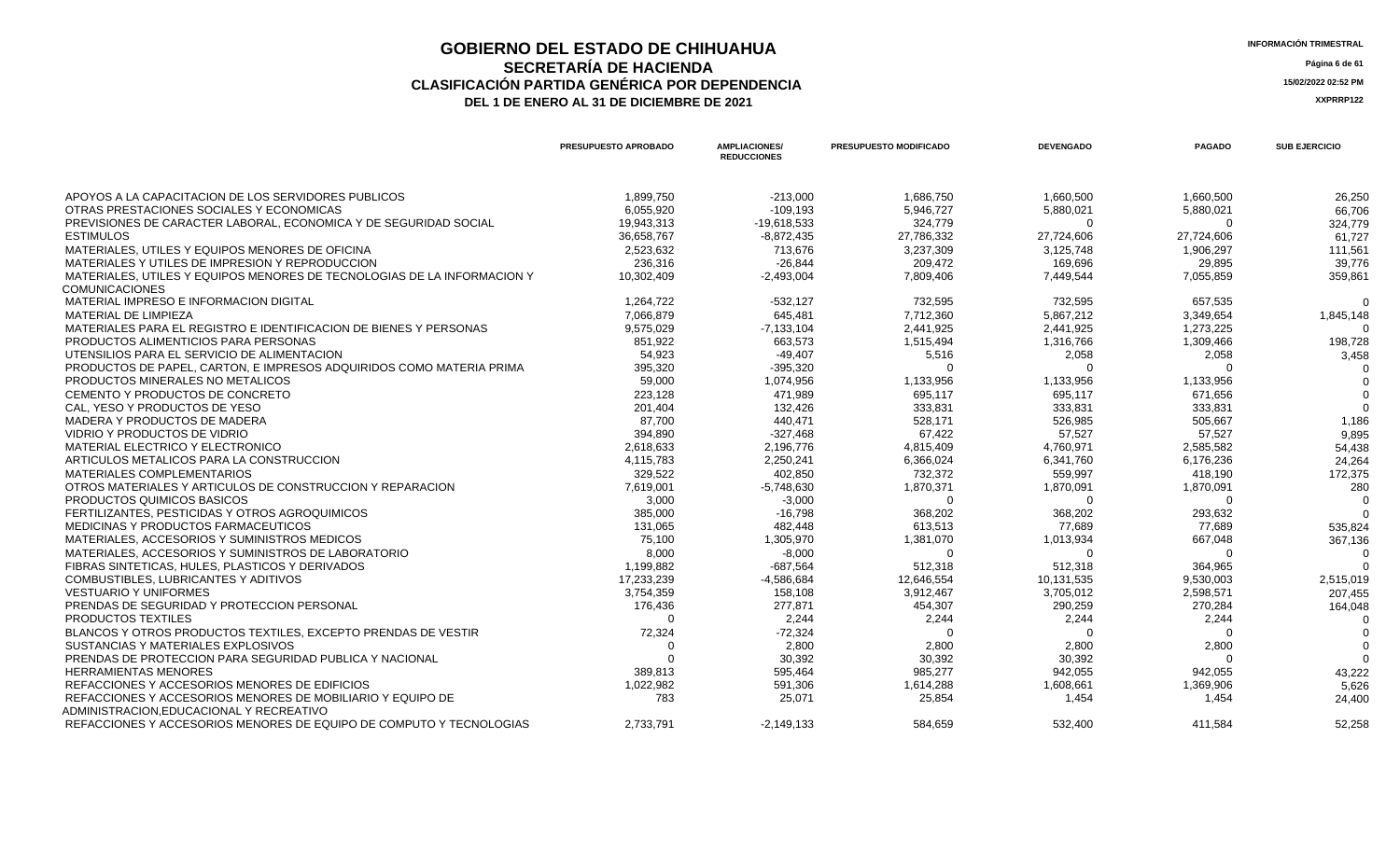### **GOBIERNO DEL ESTADO DE CHIHUAHUA**<br>
SECRETARÍA DE HACIENDA **SECRETARÍA DE HACIENDA Página 7 de 61 CLASIFICACIÓN PARTIDA GENÉRICA POR DEPENDENCIA**<br> **DEL 1 DE ENERO AL 31 DE DICIEMBRE DE 2021**<br> **ACCEDITE AL SER**ENCIA LA SERENTIZA DEL 1 DE ENERO AL 31 DE DICIEMBRE DE 2021

|                                                                                                 | PRESUPUESTO APROBADO | <b>AMPLIACIONES/</b><br><b>REDUCCIONES</b> | <b>PRESUPUESTO MODIFICADO</b> | <b>DEVENGADO</b> | <b>PAGADO</b> | <b>SUB EJERCICIO</b> |
|-------------------------------------------------------------------------------------------------|----------------------|--------------------------------------------|-------------------------------|------------------|---------------|----------------------|
| DE LA INFORMACION                                                                               |                      |                                            |                               |                  |               |                      |
| REFACCIONES Y ACCESORIOS MENORES DE EQUIPO DE TRANSPORTE                                        | 1,645,909            | 157.174                                    | 1,803,083                     | 1,705,185        | 1,658,136     | 97.898               |
| REFACCIONES Y ACCESORIOS MENORES DE EQUIPO DE DEFENSA Y SEGURIDAD                               | $\Omega$             | 158,898                                    | 158,898                       | 102,739          | 60,979        | 56,160               |
| REFACCIONES Y ACCESORIOS MENORES DE MAQUINARIA Y OTROS EQUIPOS                                  | 831.753              | $-295.935$                                 | 535.819                       | 473.064          | 448.464       | 62,754               |
| REFACCIONES Y ACCESORIOS MENORES DE OTROS BIENES MUEBLES                                        | 64,000               | 141,160                                    | 205,159                       | 196,416          | 13,716        | 8,744                |
| <b>ENERGIA ELECTRICA</b>                                                                        | 16,703,939           | 219,000                                    | 16,922,938                    | 14,977,587       | 13,971,029    | 1,945,352            |
| <b>GAS</b>                                                                                      | 5.580.736            | $-1.944.829$                               | 3.635.908                     | 3.393.709        | 3.363.265     | 242,198              |
| <b>AGUA</b>                                                                                     | 10,861,351           | $-9,610,001$                               | 1,251,351                     | 1,209,123        | 1,209,123     | 42,227               |
| <b>TELEFONIA TRADICIONAL</b>                                                                    | 2,714,200            | $-4,200$                                   | 2,710,000                     | 2,710,000        | 2,116,326     | $\Omega$             |
| <b>TELEFONIA CELULAR</b>                                                                        | 486,919              | 62,957                                     | 549,876                       | 431,258          | 391,540       | 118,618              |
| SERVICIOS DE TELECOMUNICACIONES Y SATELITES                                                     | 2,295,000            | $-8,945$                                   | 2,286,055                     | 2,142,127        | 1,965,788     | 143,928              |
| SERVICIOS DE ACCESO DE INTERNET. REDES Y PROCESAMIENTO DE INFORMACION                           | 484,000              | 45,763                                     | 529,763                       | 9,763            | 9,763         | 520,000              |
| SERVICIOS POSTALES Y TELEGRAFICOS                                                               | 4,583,322            | $-2,246,721$                               | 2,336,600                     | 2,325,900        | 1,314,808     | 10,700               |
| SERVICIOS INTEGRALES Y OTROS SERVICIOS                                                          | $\Omega$             | 8,369                                      | 8.369                         |                  |               | 8.369                |
| ARRENDAMIENTO DE EDIFICIOS                                                                      | 16,514,682           | $-1,381,300$                               | 15,133,382                    | 15,010,014       | 15,010,014    | 123,368              |
| ARRENDAMIENTO DE MOBILIARIO Y EQUIPO DE ADMINISTRACION. EDUCACIONAL Y                           | 165.885              | $-165,885$                                 | $\Omega$                      | $\Omega$         | $\Omega$      | 0                    |
| RECREATIVO                                                                                      |                      |                                            |                               |                  |               |                      |
| ARRENDAMIENTO DE EQUIPO DE TRANSPORTE                                                           | 160,000              | $-155,834$                                 | 4,166                         | 4,166            | 4,166         |                      |
| ARRENDAMIENTO DE MAQUINARIA, OTROS EQUIPOS Y HERRAMIENTAS                                       | 200.000              | 34.670                                     | 234.670                       | 234.670          | 234.670       |                      |
| ARRENDAMIENTO DE ACTIVOS INTANGIBLES                                                            | 860                  | 31,620                                     | 32,480                        | 32,480           | 32,480        |                      |
| SERVICIOS LEGALES DE CONTABILIDAD, AUDITORIA Y RELACIONADOS                                     | 514,950              | 8,258,191                                  | 8,773,141                     | 8,771,351        | 8,363,586     | 1,790                |
| SERVICIOS DE DISEÑO, ARQUITECTURA, INGENIERIA Y ACTIVIDADES RELACIONADAS                        | 40.000               | 6.029.780                                  | 6,069,780                     | 6.069.780        | 6.069.780     |                      |
| SERVICIOS DE CONSULTORIA ADMINISTRATIVA, PROCESOS, TECNICA Y EN                                 | 40,353,618           | $-18,975,418$                              | 21,378,201                    | 20,768,616       | 16,301,712    | 609,585              |
| TECNOLOGIAS DE LA INFORMACION                                                                   |                      |                                            |                               |                  |               |                      |
| SERVICIOS DE CAPACITACION                                                                       | 3,980,284            | $-1,527,788$                               | 2,452,495                     | 2,402,495        | 2,402,495     | 50,000               |
| SERVICIOS DE INVESTIGACION CIENTIFICA Y DESARROLLO                                              | 2,000,000            | $-1,100,662$                               | 899,338                       | 490,169          | 490,169       | 409,169              |
| SERVICIOS DE APOYO ADMINISTRATIVO, TRADUCCION, FOTOCOPIADO E IMPRESION                          | 7.887.747            | $-1,162,863$                               | 6,724,884                     | 6,662,901        | 5,698,874     | 61.982               |
| <b>SERVICIOS DE VIGILANCIA</b>                                                                  | 16,426,719           | $-1,624,948$                               | 14,801,771                    | 14,739,044       | 14,700,416    | 62,726               |
| SERVICIOS PROFESIONALES, CIENTIFICOS Y TECNICOS INTEGRALES                                      | 23,851,500           | $-10,843,175$                              | 13,008,325                    | 13,008,325       | 11,076,620    | $\Omega$             |
| SERVICIOS FINANCIEROS Y BANCARIOS                                                               | 628,961,246          | 338,173,829                                | 967,135,074                   | 966,557,208      | 966,411,848   | 577,867              |
| SERVICIOS DE RECAUDACION, TRASLADO Y CUSTODIA DE VALORES                                        | 23,706,966           | 1,118,377                                  | 24,825,343                    | 24,716,732       | 22,704,447    | 108,612              |
| SEGUROS DE RESPONSABILIDAD, PATRIMONIAL Y FIANZAS                                               | 23,519,059           | $-6,036,570$                               | 17,482,489                    | 17,482,489       | 17,482,489    |                      |
| SEGURO DE BIENES PATRIMONIALES                                                                  | 21,339,380           | 46,915                                     | 21,386,295                    | 21,258,771       | 21,258,771    | 127,525              |
| <b>FLETES Y MANIOBRAS</b>                                                                       | 322,459              | $-91.259$                                  | 231.200                       | 227.617          | 227.617       | 3,584                |
| <b>COMISIONES POR VENTAS</b>                                                                    | 43,518               | 265,871                                    | 309,389                       | 158,439          | 148,744       | 150,951              |
| CONSERVACION Y MANTENIMIENTO MENOR DE INMUEBLES                                                 | 11,708,503           | 644,509                                    | 12,353,012                    | 12,346,581       | 10,886,694    | 6,430                |
| INSTALACION, REPARACION Y MANTENIMIENTO DE MOBILIARIO Y EQUIPO DE                               | 1.175.792            | 1.505.120                                  | 2,680,912                     | 1.017.749        | 1.017.749     | 1,663,163            |
| ADMINISTRACION, EDUCACIONAL Y RECREATIVO                                                        |                      |                                            |                               |                  |               |                      |
| INSTALACION, REPARACION Y MANTENIMIENTO DE EQUIPO DE COMPUTO Y<br>TECNOLOGIAS DE LA INFORMACION | 73.814.086           | -50.593.936                                | 23.220.150                    | 21.698.213       | 18.243.219    | 1,521,937            |
| INSTALACION, REPARACION Y MANTENIMIENTO EQUIPO E INSTRUMENTAL MEDICO Y                          | $\Omega$             | 8.915                                      | 8.915                         | 4.415            | 4.415         | 4,500                |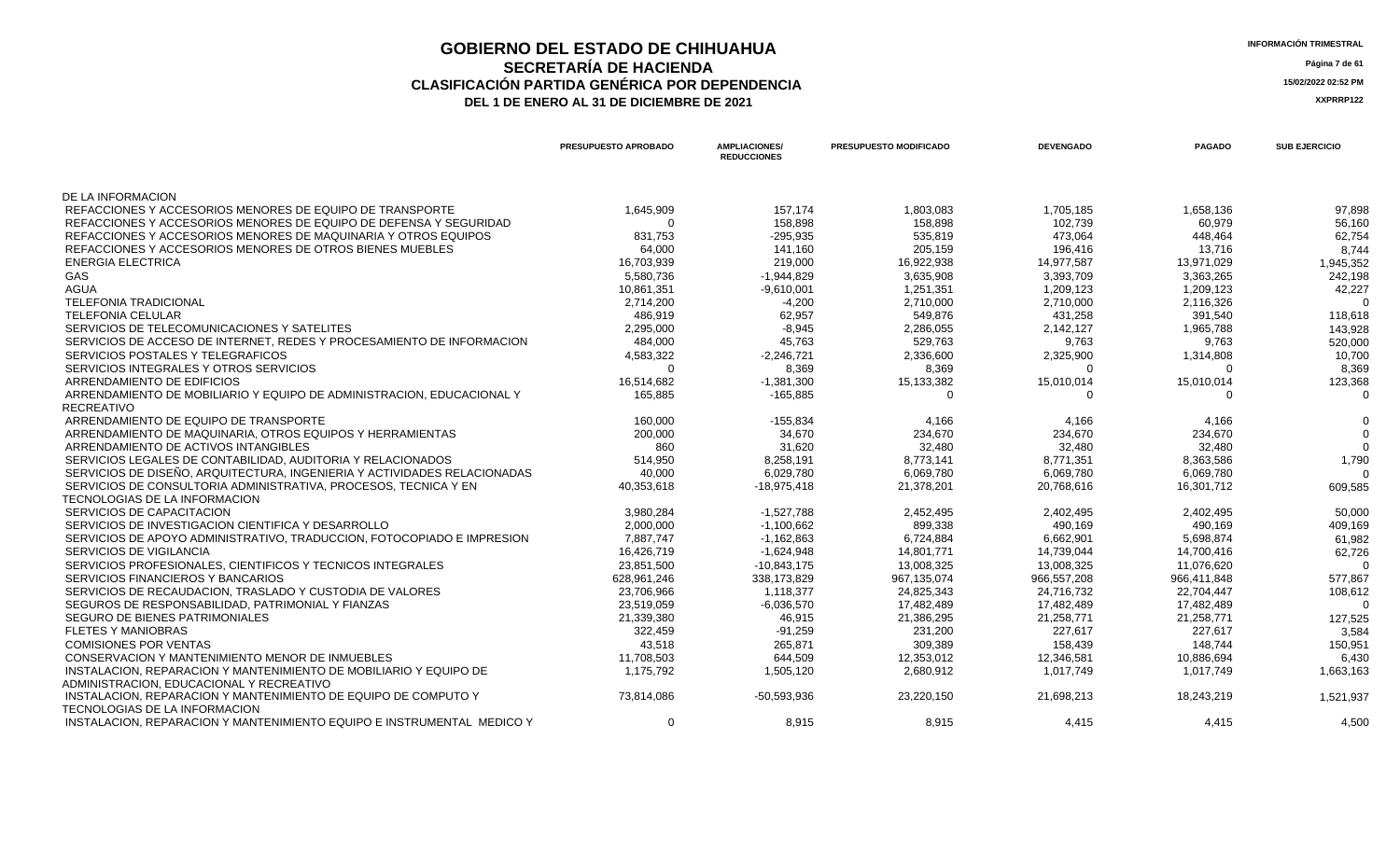## **GOBIERNO DEL ESTADO DE CHIHUAHUA**<br>SECRETARÍA DE HACIENDA **SECRETARÍA DE HACIENDA Página 8 de 61 CLASIFICACIÓN PARTIDA GENÉRICA POR DEPENDENCIA 15/02/2022 02:52 PM**

| <b>INFORMACION TRIMESTE</b> |
|-----------------------------|
| Página 8 de                 |

|                                                                        | PRESUPUESTO APROBADO | <b>AMPLIACIONES/</b><br><b>REDUCCIONES</b> | <b>PRESUPUESTO MODIFICADO</b> | <b>DEVENGADO</b> | <b>PAGADO</b> | <b>SUB EJERCICIO</b> |
|------------------------------------------------------------------------|----------------------|--------------------------------------------|-------------------------------|------------------|---------------|----------------------|
| DE LABORATORIO                                                         |                      |                                            |                               |                  |               |                      |
| REPARACION Y MANTENIMIENTO DE EQUIPO DE TRANSPORTE                     | 12.455.923           | $-6.852.280$                               | 5,603,643                     | 5,045,166        | 4,897,867     | 558,477              |
| INSTALACION, REPARACION Y MANTENIMIENTO DE MAQUINARIA, OTROS EQUIPOS Y | 2,687,131            | 565,315                                    | 3,252,446                     | 3,245,749        | 2,884,193     | 6,698                |
| <b>HERRAMIENTA</b>                                                     |                      |                                            |                               |                  |               |                      |
| SERVICIOS DE LIMPIEZA Y MANEJOS DE DESECHOS                            | 17,699,234           | $-3,206,156$                               | 14,493,078                    | 14,493,078       | 13,675,974    |                      |
| SERVICIOS DE JARDINERIA Y FUMIGACION                                   | 547.934              | $-315,528$                                 | 232,406                       | 232,406          | 232,406       |                      |
| DIFUSION POR RADIO. TELEVISION Y OTROS MEDIOS DE MENSAJES SOBRE        | 330,000              | 1,132,873                                  | 1,462,873                     | 59,740           | 59,740        | 1,403,133            |
| PROGRAMAS Y ACTIVIDADES GUBERNAMENTAL                                  |                      |                                            |                               |                  |               |                      |
| <b>PASAJES AEREOS</b>                                                  | 1,225,026            | $-699.872$                                 | 525,154                       | 469,961          | 469,961       | 55,193               |
| <b>PASAJES TERRESTRES</b>                                              | 2,116,078            | $-484,668$                                 | 1,631,410                     | 1,430,359        | 1,430,359     | 201,052              |
| <b>VIATICOS EN EL PAIS</b>                                             | 4,431,193            | $-546.765$                                 | 3,884,428                     | 3,488,528        | 3,488,528     | 395,900              |
| <b>VIATICOS EN EL EXTRANJERO</b>                                       | 472,423              | $-210,641$                                 | 261,782                       | 261,782          | 261,782       |                      |
| SERVICIOS INTEGRALES DE TRASLADO Y VIATICOS                            | 425,292              | $-11,201$                                  | 414,091                       | 409,014          | 373,922       | 5,077                |
| OTROS SERVICIOS DE TRASLADO Y HOSPEDAJE                                | 1.435.164            | $-1.431.634$                               | 3.530                         | 3.190            | 3,190         | 340                  |
| <b>GASTOS DE CEREMONIAL</b>                                            |                      | 1,971,944                                  | 1,971,944                     | 1,971,944        | 1,971,944     |                      |
| <b>GASTOS DE ORDEN SOCIAL Y CULTURAL</b>                               | 1,240,000            | $-1,234,880$                               | 5,120                         | 5.120            | 5,120         |                      |
| <b>GASTOS DE REPRESENTACION</b>                                        | 755,500              | $-485,255$                                 | 270,245                       | 261,145          | 261,145       | 9,100                |
| <b>IMPUESTOS Y DERECHOS</b>                                            | 3,688,524            | $-3,169,722$                               | 518,802                       | 435,742          | 435,742       | 83,060               |
| PENAS, MULTAS, ACCESORIOS Y ACTUALIZACIONES                            | 2,200,000            | 1,890,644                                  | 4,090,644                     | 4,090,644        | 4,090,644     |                      |
| OTROS GASTOS POR RESPONSABILIDADES                                     | 1,000                | 15,706                                     | 16,706                        | 16,706           | 16,706        |                      |
| IMPUESTOS SOBRE NOMINA Y OTROS QUE SE DERIVEN DE UNA RELACION LABORAL  | 29,910,199           | $-1,533,767$                               | 28,376,431                    | 27,776,785       | 27,776,785    | 599,647              |
| TRANSFERENCIAS OTORGADAS A ENTIDADES FEDERATIVAS Y MUNICIPIOS          | $\Omega$             | 388,600                                    | 388,600                       | 388,600          | 388,600       |                      |
| SUBSIDIOS A LA PRESTACION DE SERVICIOS PUBLICOS                        | 6,353,872            | 52,663,331                                 | 59,017,203                    | 58,876,763       | 58,876,763    | 140,440              |
| BECAS Y OTRAS AYUDAS PARA PROGRAMAS DE CAPACITACION                    | 10,000               | $-10,000$                                  |                               |                  | $\Omega$      |                      |
| AYUDAS SOCIALES A INSTITUCIONES SIN FINES DE LUCRO                     | 26,176,380           | $-1,000,058$                               | 25,176,322                    | 25,176,322       | 25,176,322    |                      |
| OTRAS TRANSFERENCIAS A FIDEICOMISOS                                    | $\Omega$             | 91,110,760                                 | 91,110,760                    | 91,110,760       | 91,110,760    |                      |
| TRANSFERENCIAS PARA EL SECTOR PRIVADO EXTERNO                          | 68,607,657           | 11,148,287                                 | 79,755,943                    | 79,755,943       | 62,424,752    |                      |
| MUEBLES DE OFICINA Y ESTANTERIA                                        | 3,210                | 1,154,660                                  | 1,157,870                     | 838,308          | 809,470       | 319,562              |
| MUEBLES. EXCEPTO DE OFICINA Y ESTANTERIA                               |                      | 22,040                                     | 22,040                        | $\Omega$         | $\Omega$      | 22,040               |
| EQUIPO DE COMPUTO Y DE TECNOLOGIAS DE LA INFORMACION                   | 4,340,000            | $-2,276,499$                               | 2,063,501                     | 2,063,501        | 688,503       |                      |
| OTROS MOBILIARIOS Y EQUIPOS DE ADMINISTRACION                          |                      | 227,456                                    | 227,456                       | 99,955           | 84,759        | 127,501              |
| CAMARAS FOTOGRAFICAS Y DE VIDEO                                        | 6,871                | $-6,871$                                   | $\Omega$                      |                  | $\Omega$      |                      |
| <b>VEHICULOS Y EQUIPO TERRESTRE</b>                                    |                      | 3,515,050                                  | 3,515,050                     |                  | $\Omega$      | 3,515,050            |
| MAQUINARIA Y EQUIPO AGROPECUARIO                                       | 120,828              | $-120,828$                                 | $\cap$                        |                  |               |                      |
| MAQUINARIA Y EQUIPO INDUSTRIAL                                         | $\Omega$             | 83.838                                     | 83.838                        | 70.976           | 70.976        | 12,862               |
| MAQUINARIA Y EQUIPO DE CONSTRUCCION                                    |                      | 43,121                                     | 43,121                        | 31,053           | 31,053        | 12,068               |
| SISTEMAS DE AIRE ACONDICIONADO, CALEFACCION Y DE REFRIGERACION         | 13,926               | 199,500                                    | 213,426                       | 198,078          | 198,078       | 15,348               |
| <b>INDUSTRIAL Y COMERCIAL</b>                                          |                      |                                            |                               |                  |               |                      |
| EQUIPO DE COMUNICACION Y TELECOMUNICACION                              |                      | 74,550                                     | 74,550                        | 74,550           | 44,785        | $\Omega$             |
| EQUIPOS DE GENERACION ELECTRICA. APARATOS Y ACCESORIOS ELECTRICOS      |                      | 913,533                                    | 913,533                       | 913,533          | 710,245       |                      |
| HERRAMIENTAS Y MAQUINAS-HERRAMIENTA                                    |                      | 894.607                                    | 894.607                       | 695.009          | 585,146       | 199.599              |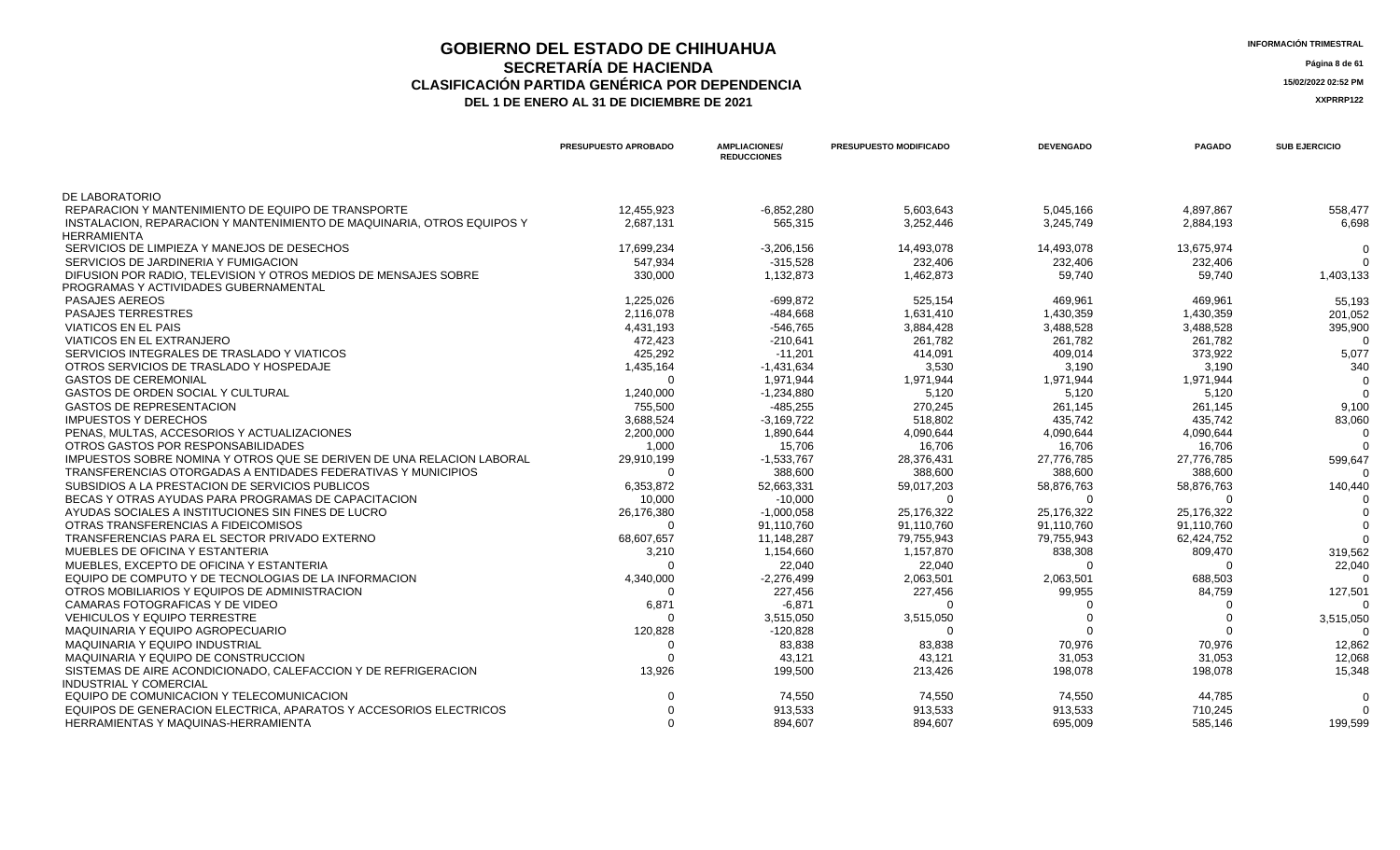### **GOBIERNO DEL ESTADO DE CHIHUAHUA**<br>
SECRETARÍA DE HACIENDA **SECRETARÍA DE HACIENDA Página 9 de 61 CLASIFICACIÓN PARTIDA GENÉRICA POR DEPENDENCIA**<br> **DEL 1 DE ENERO AL 31 DE DICIEMBRE DE 2021**<br> **ACCEDITE 2021** DEL 1 DE ENERO AL 31 DE DICIEMBRE DE 2021

|                                                                         | <b>PRESUPUESTO APROBADO</b> | <b>AMPLIACIONES/</b><br><b>REDUCCIONES</b> | <b>PRESUPUESTO MODIFICADO</b> | <b>DEVENGADO</b> | <b>PAGADO</b> | <b>SUB EJERCICIO</b> |
|-------------------------------------------------------------------------|-----------------------------|--------------------------------------------|-------------------------------|------------------|---------------|----------------------|
| <b>EDIFICIOS NO RESIDENCIALES</b>                                       | $\Omega$                    | 6,277,085                                  | 6,277,085                     | 6,277,085        | 6,277,085     | $\Omega$             |
| <b>SOFTWARE</b>                                                         |                             | 69,700                                     | 69,700                        | 69,600           | 69,600        | 100                  |
| LICENCIAS INFORMATICAS E INTELECTUALES                                  |                             | 1,258,940                                  | 1,258,940                     | 1,258,940        | 1,258,940     |                      |
| EDIFICACION NO HABITACIONAL                                             | 759,341,658                 | -743,950,064                               | 15,391,594                    |                  | $\Omega$      | 15,391,594           |
| CONSTRUCCION DE VIAS DE COMUNICACION                                    | 19,408,618                  | 3,874,274                                  | 23,282,892                    |                  |               | 23,282,892           |
| AMORTIZACION DE LA DEUDA INTERNA CON INSTITUCIONES DE CREDITO           | 3,141,000,000               | 10,500,000                                 | 3,151,500,000                 | 3,151,500,000    | 3,151,500,000 |                      |
| COMISIONES DE LA DEUDA PUBLICA INTERNA                                  | $\Omega$                    | 30,438,400                                 | 30,438,400                    | 30,438,400       | 30,438,400    |                      |
| <b>ADEFAS</b>                                                           | 500,000,000                 | 3,720,440,457                              | 4,220,440,457                 | 4,220,440,457    | 4,220,440,457 |                      |
| SECRETARIA DE INNOVACION Y DESARROLLO ECONOMICO                         |                             |                                            |                               |                  |               |                      |
| SUELDO BASE A PERSONAL PERMANENTE                                       | 14.358.690                  | $-667,524$                                 | 13,691,166                    | 13,691,166       | 13.691.166    |                      |
| SUELDOS BASE AL PERSONAL EVENTUAL                                       | 2,603,556                   | 783,091                                    | 3,386,647                     | 3,386,647        | 3,386,647     |                      |
| PRIMAS POR AÑOS DE SERVICIOS EFECTIVOS PRESTADOS                        | 316.673                     | $-25.357$                                  | 291,316                       | 291.316          | 291.316       |                      |
| PRIMAS DE VACACIONES, DOMINICAL Y GRATIFICACION DE FIN DE AÑO           | 2,882,196                   | 89,554                                     | 2,971,750                     | 2,971,750        | 2,971,750     |                      |
| <b>HORAS EXTRAORDINARIAS</b>                                            | 20,000                      | $-6,904$                                   | 13,096                        | 13,096           | 13,096        |                      |
| <b>COMPENSACIONES</b>                                                   | 12,552,918                  | $-360,646$                                 | 12,192,272                    | 12,192,272       | 12,192,272    |                      |
| APORTACIONES DE SEGURIDAD SOCIAL                                        | 2,977,760                   | $-1,866,687$                               | 1,111,073                     | 1,111,073        | 1,111,073     |                      |
| APORTACIONES AL SISTEMA PARA EL RETIRO                                  | 1,035,467                   | 1,907,187                                  | 2,942,654                     | 2,942,654        | 2,942,654     |                      |
| CUOTAS PARA EL FONDO DE AHORRO Y FONDO DE TRABAJO                       | 50,400                      | $-1,800$                                   | 48,600                        | 48,600           | 48,600        |                      |
| <b>INDEMNIZACIONES</b>                                                  | $\Omega$                    | 595,725                                    | 595,725                       | 595,725          | 595,725       |                      |
| PRESTACIONES CONTRACTUALES                                              | 831,684                     | $-61,318$                                  | 770,366                       | 770,366          | 770.366       |                      |
| APOYOS A LA CAPACITACION DE LOS SERVIDORES PUBLICOS                     | 48,000                      | $-1,500$                                   | 46,500                        | 46,500           | 46,500        |                      |
| OTRAS PRESTACIONES SOCIALES Y ECONOMICAS                                | 100,550                     | -43,794                                    | 56,756                        | 56,756           | 56,756        |                      |
| PREVISIONES DE CARACTER LABORAL, ECONOMICA Y DE SEGURIDAD SOCIAL        | 955,444                     | $-955,444$                                 | $\Omega$                      | $\Omega$         | $\Omega$      |                      |
| <b>ESTIMULOS</b>                                                        | 505,592                     | $-20,399$                                  | 485,193                       | 485,193          | 485,193       |                      |
| MATERIALES, UTILES Y EQUIPOS MENORES DE OFICINA                         | 156,336                     | $-58,609$                                  | 97,727                        | 97,727           | 54,201        |                      |
| MATERIALES Y UTILES DE IMPRESION Y REPRODUCCION                         | 11,471                      | $-11,471$                                  |                               |                  |               |                      |
| MATERIALES, UTILES Y EQUIPOS MENORES DE TECNOLOGIAS DE LA INFORMACION Y | 584,760                     | $-182,967$                                 | 401,794                       | 401,794          | 397,206       |                      |
| <b>COMUNICACIONES</b>                                                   |                             |                                            |                               |                  |               |                      |
| MATERIAL IMPRESO E INFORMACION DIGITAL                                  | 33,900                      | $-33,900$                                  | $\Omega$                      | റ                | $\Omega$      |                      |
| MATERIAL DE LIMPIEZA                                                    | 208,237                     | $-83,794$                                  | 124,443                       | 124,443          | 118,112       |                      |
| MATERIALES PARA EL REGISTRO E IDENTIFICACION DE BIENES Y PERSONAS       | 12,850                      | $-12,850$                                  |                               |                  | $\Omega$      |                      |
| PRODUCTOS ALIMENTICIOS PARA PERSONAS                                    | 48,590                      | 115,134                                    | 163,724                       | 163,724          | 163,724       |                      |
| UTENSILIOS PARA EL SERVICIO DE ALIMENTACION                             | 25,500                      | $-4,822$                                   | 20,678                        | 20,678           | 20,678        |                      |
| PRODUCTOS DE CUERO. PIEL. PLASTICO Y HULE ADQUIRIDOS COMO MATERIA PRIMA |                             | 114                                        | 114                           | 114              | 114           |                      |
| PRODUCTOS MINERALES NO METALICOS                                        |                             | 8,995                                      | 8,995                         | 8,995            | 8,995         |                      |
| CAL, YESO Y PRODUCTOS DE YESO                                           |                             | 3,822                                      | 3,822                         | 3,822            | 3,822         |                      |
| MATERIAL ELECTRICO Y ELECTRONICO                                        | 16.450                      | 5,837                                      | 22,287                        | 22,287           | 22,287        |                      |
| MATERIALES COMPLEMENTARIOS                                              | 27,600                      | $-22,851$                                  | 4,749                         | 4,749            | 4,749         |                      |
| OTROS MATERIALES Y ARTICULOS DE CONSTRUCCION Y REPARACION               | 20,000                      | $-18,283$                                  | 1,717                         | 1,717            | 1,717         |                      |
| MEDICINAS Y PRODUCTOS FARMACEUTICOS                                     | 4,480                       | $-3,530$                                   | 950                           | 950              | 950           |                      |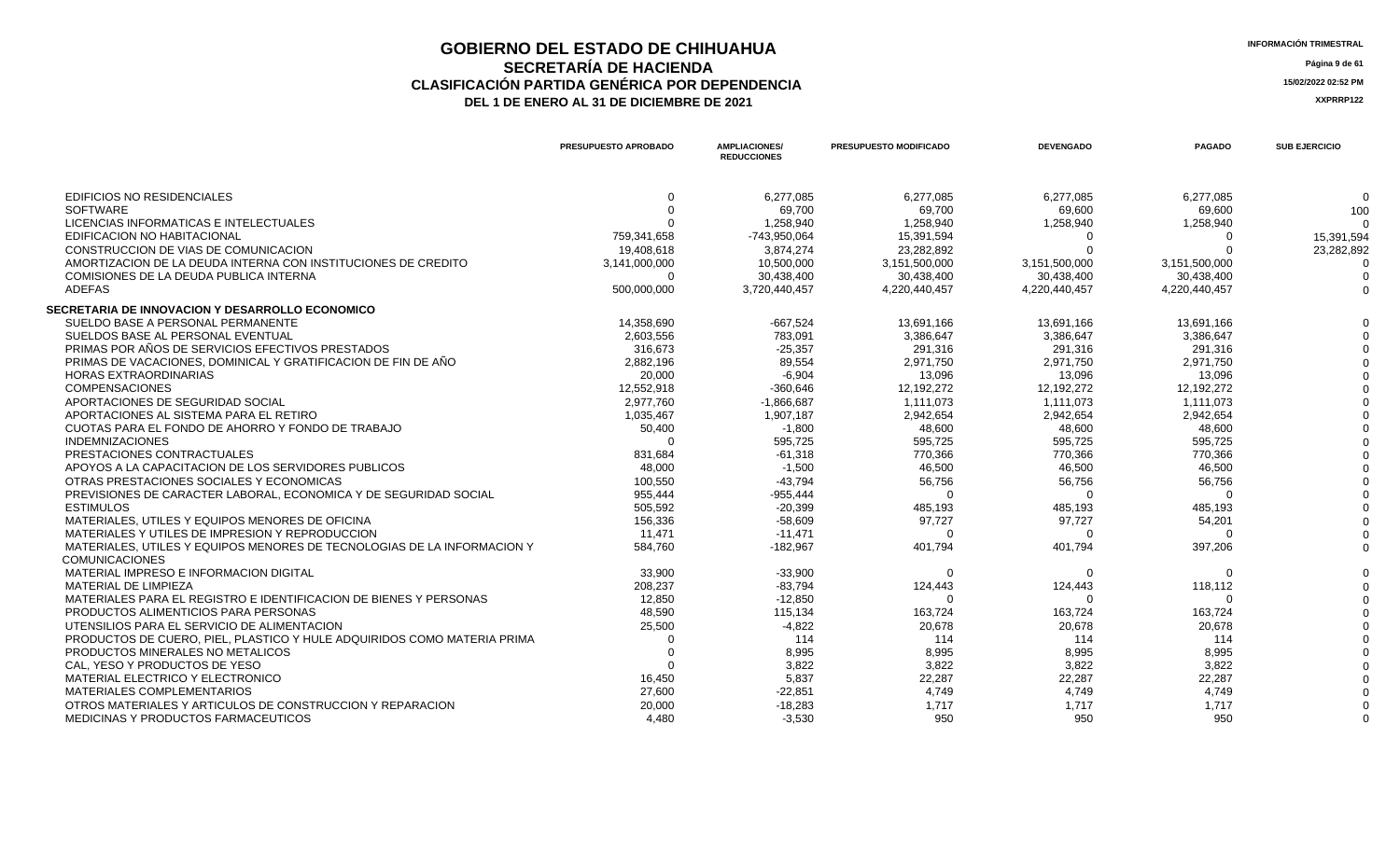## **GOBIERNO DEL ESTADO DE CHIHUAHUA** ESTADO E ESTADO E ESTADO E CHIHUAHUA **SECRETARÍA DE HACIENDA** Página 10 de 61<br>CON PARTIDA GENÉRICA POR DEPENDENCIA **CLASIFICACIÓN PARTIDA GENÉRICA POR DEPENDENCIA**<br> **THE 1 DE ENERO AL 31 DE DICIEMBRE DE 2021**<br> **ARREGISTIVA DE LA DE ENERO AL 31 DE DICIEMBRE DE 2021**

|                                                                                                               | PRESUPUESTO APROBADO | <b>AMPLIACIONES/</b><br><b>REDUCCIONES</b> | <b>PRESUPUESTO MODIFICADO</b> | <b>DEVENGADO</b> | <b>PAGADO</b> | <b>SUB EJERCICIO</b> |
|---------------------------------------------------------------------------------------------------------------|----------------------|--------------------------------------------|-------------------------------|------------------|---------------|----------------------|
| MATERIALES, ACCESORIOS Y SUMINISTROS MEDICOS                                                                  | 25,000               | $-17.023$                                  | 7.977                         | 7,977            | 7.977         |                      |
| OTROS PRODUCTOS QUIMICOS                                                                                      | 8,000                | $-8,000$                                   | - 0                           | $\Omega$         | $\Omega$      |                      |
| COMBUSTIBLES, LUBRICANTES Y ADITIVOS                                                                          | 206,413              | 151,507                                    | 357,920                       | 357,920          | 346,334       |                      |
| <b>VESTUARIO Y UNIFORMES</b>                                                                                  | 8.000                | $-6.403$                                   | 1,597                         | 1.597            | 1.597         |                      |
| PRENDAS DE SEGURIDAD Y PROTECCION PERSONAL                                                                    | 111,025              | $-104,088$                                 | 6,937                         | 6,937            | 6,937         |                      |
| <b>HERRAMIENTAS MENORES</b>                                                                                   | 12,100               | -6.686                                     | 5.414                         | 5.414            | 5.414         |                      |
| REFACCIONES Y ACCESORIOS MENORES DE EDIFICIOS                                                                 | 5,000                | $-3,755$                                   | 1,245                         | 1,245            | 1,245         |                      |
| REFACCIONES Y ACCESORIOS MENORES DE MOBILIARIO Y EQUIPO DE<br>ADMINISTRACION, EDUCACIONAL Y RECREATIVO        | 10,600               | $-10,600$                                  | $\Omega$                      | $\Omega$         | $\Omega$      |                      |
| REFACCIONES Y ACCESORIOS MENORES DE EQUIPO DE COMPUTO Y TECNOLOGIAS<br>DE LA INFORMACION                      | 38,250               | 25,771                                     | 64,021                        | 64,021           | 56,719        |                      |
| REFACCIONES Y ACCESORIOS MENORES DE EQUIPO DE TRANSPORTE                                                      | 5,000                | 107,315                                    | 112,315                       | 112,315          | 71,715        |                      |
| REFACCIONES Y ACCESORIOS MENORES DE OTROS BIENES MUEBLES                                                      | 10.000               | 1,324,846                                  | 1,334,846                     | 1,334,846        | 208           |                      |
| <b>ENERGIA ELECTRICA</b>                                                                                      | 730,000              | 104,000                                    | 834,000                       | 834,000          | 834,000       |                      |
| <b>GAS</b>                                                                                                    | 75.000               | 25.567                                     | 100.567                       | 100.567          | 100.567       |                      |
| <b>TELEFONIA TRADICIONAL</b>                                                                                  | 700.000              | $-104.000$                                 | 596,000                       | 596,000          | 467.159       |                      |
| SERVICIOS POSTALES Y TELEGRAFICOS                                                                             | 68,500               | $-25,299$                                  | 43,201                        | 43,201           | 43,201        |                      |
| ARRENDAMIENTO DE ACTIVOS INTANGIBLES                                                                          | 157,522              | 480.642                                    | 638.164                       | 638.164          | 505.742       |                      |
| OTROS ARRENDAMIENTOS                                                                                          | $\Omega$             | 17,393                                     | 17,393                        | 17,393           | 17,393        |                      |
| SERVICIOS DE CAPACITACION                                                                                     | 180,000              | 306,070                                    | 486,070                       | 486,070          | 23,200        |                      |
| SERVICIOS DE INVESTIGACION CIENTIFICA Y DESARROLLO                                                            | 108.070              | $-88.070$                                  | 20,000                        | 20,000           | 20.000        |                      |
| SERVICIOS DE APOYO ADMINISTRATIVO, TRADUCCION, FOTOCOPIADO E IMPRESION                                        | 213,175              | 271,048                                    | 484,223                       | 484,223          | 464,195       |                      |
| <b>SERVICIOS DE VIGILANCIA</b>                                                                                | 178.634              | 130,251                                    | 308,885                       | 308.885          | 308.885       |                      |
| SERVICIOS PROFESIONALES, CIENTIFICOS Y TECNICOS INTEGRALES                                                    | 1,178,975            | $-500,055$                                 | 678,920                       | 678,920          | 303,920       |                      |
| SEGURO DE BIENES PATRIMONIALES                                                                                | 200,000              | $-144,286$                                 | 55,714                        | 55,714           | 55,714        |                      |
| <b>COMISIONES POR VENTAS</b>                                                                                  | 3.312                | 3.312                                      | 6.624                         | 6.624            | 6.409         |                      |
| CONSERVACION Y MANTENIMIENTO MENOR DE INMUEBLES                                                               | 166,979              | 35,390                                     | 202,369                       | 202,369          | 164,663       |                      |
| INSTALACION, REPARACION Y MANTENIMIENTO DE MOBILIARIO Y EQUIPO DE<br>ADMINISTRACION, EDUCACIONAL Y RECREATIVO | 20,100               | $-12,043$                                  | 8,057                         | 8.057            | 8,057         |                      |
| INSTALACION, REPARACION Y MANTENIMIENTO DE EQUIPO DE COMPUTO Y<br>TECNOLOGIAS DE LA INFORMACION               | 30.200               | 12,405                                     | 42,605                        | 42.605           | 42,605        |                      |
| REPARACION Y MANTENIMIENTO DE EQUIPO DE TRANSPORTE                                                            | 419,617              | 18,366                                     | 437,983                       | 437,983          | 423,014       |                      |
| INSTALACION, REPARACION Y MANTENIMIENTO DE MAQUINARIA, OTROS EQUIPOS Y<br><b>HERRAMIENTA</b>                  | $\Omega$             | 3,439,125                                  | 3,439,125                     | 3,439,125        | 2,637,564     |                      |
| SERVICIOS DE LIMPIEZA Y MANEJOS DE DESECHOS                                                                   | 830.313              | 144.340                                    | 974,653                       | 974.653          | 965,373       |                      |
| SERVICIOS DE JARDINERIA Y FUMIGACION                                                                          | 8,850                | $-8,850$                                   | റ                             |                  | $\Omega$      |                      |
| PASAJES AEREOS                                                                                                | 643,198              | $-337,160$                                 | 306,038                       | 306,038          | 306,038       |                      |
| <b>PASAJES TERRESTRES</b>                                                                                     | 537,175              | $-188,134$                                 | 349,041                       | 349,041          | 349,041       |                      |
| <b>VIATICOS EN EL PAIS</b>                                                                                    | 850,704              | $-157,150$                                 | 693,554                       | 693,554          | 693,554       |                      |
| VIATICOS EN EL EXTRANJERO                                                                                     | 246,750              | $-246,750$                                 |                               |                  | $\Omega$      |                      |
| OTROS SERVICIOS DE TRASLADO Y HOSPEDAJE                                                                       | 16.720               | $-12.779$                                  | 3.941                         | 3.941            | 3.941         |                      |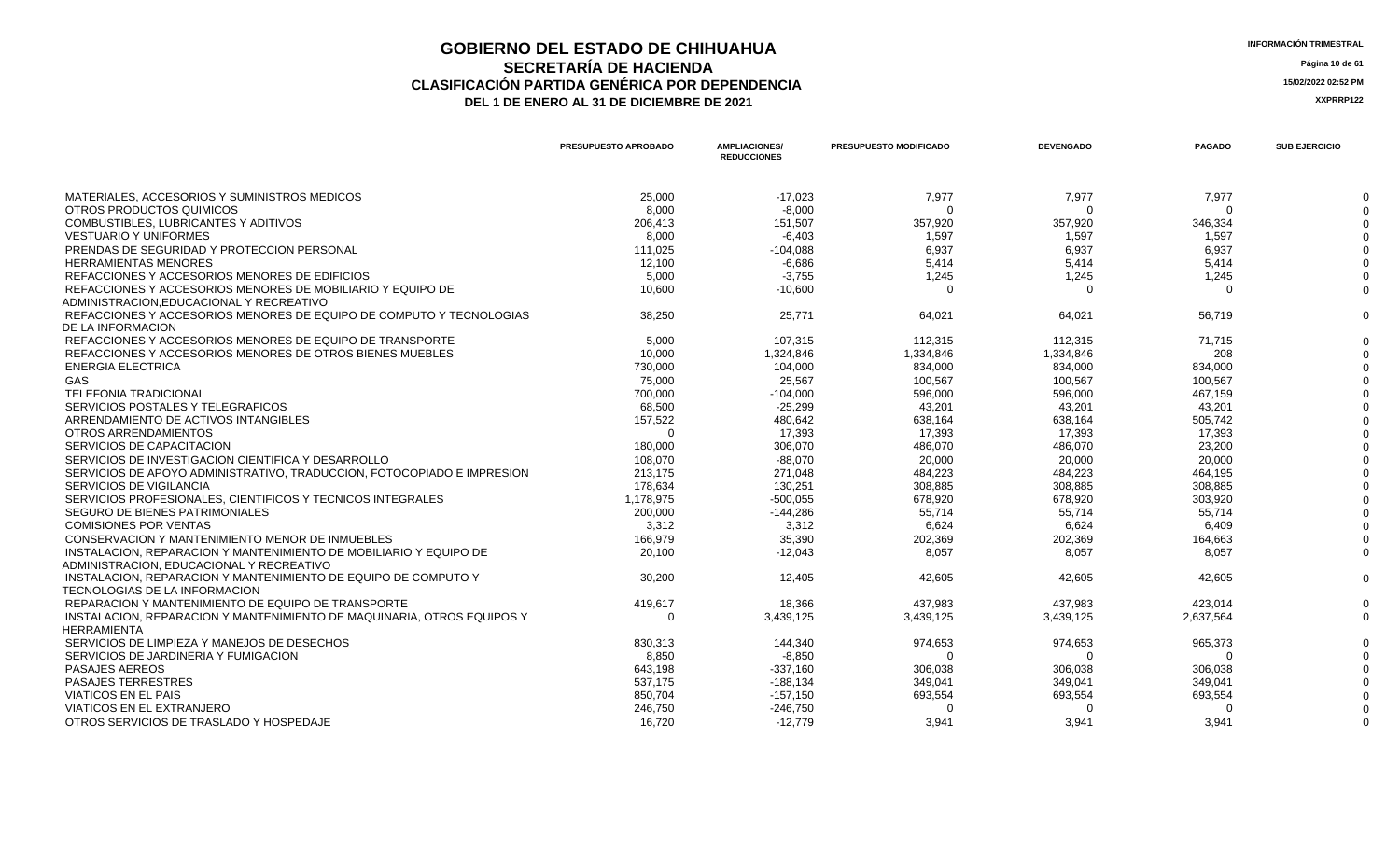### **GOBIERNO DEL ESTADO DE CHIHUAHUA** ESTADO E ESTADO E ESTADO E CHIHUAHUA **SECRETARÍA DE HACIENDA** Página 11 de 61<br>CON PARTIDA GENÉRICA POR DEPENDENCIA **CLASIFICACIÓN PARTIDA GENÉRICA POR DEPENDENCIA**<br> **THE 1 DE ENERO AL 31 DE DICIEMBRE DE 2021**<br> **ARREGISTION AND ACTEUR AUGENCIA DE PROPENTE DE 2021** DEL 1 DE ENERO AL 31 DE DICIEMBRE DE 2021

| CONGRESOS Y CONVENCIONES<br>105,750<br>$-104,178$<br>1,572<br>1,572<br>1,572<br>0<br><b>EXPOSICIONES</b><br>388,000<br>$-190,967$<br>197,033<br>197.033<br>69,489<br><b>GASTOS DE REPRESENTACION</b><br>129,835<br>$-58,477$<br>71,358<br>71,358<br>71,358<br><b>IMPUESTOS Y DERECHOS</b><br>156,780<br>$-58,983$<br>97,797<br>97,797<br>97,797<br>IMPUESTOS Y DERECHOS DE IMPORTACION<br>1,044,913<br>1,044,913<br>1,044,913<br>1,044,913<br>$\Omega$<br>PENAS, MULTAS, ACCESORIOS Y ACTUALIZACIONES<br>3,347,520<br>3,347,520<br>3,347,520<br>3,347,520<br>IMPUESTOS SOBRE NOMINA Y OTROS QUE SE DERIVEN DE UNA RELACION LABORAL<br>4,042,086<br>$-90.771$<br>3,951,315<br>3,951,315<br>3,951,315<br>SUBSIDIOS A LA PRODUCCION<br>200,000<br>200,000<br>200.000<br>1,500,000<br>$-1,300,000$<br>SUBSIDIOS A LA INVERSION<br>26,650,000<br>$-15,584,928$<br>11,065,072<br>11,065,072<br>7,528,147<br>SUBSIDIOS A LA PRESTACION DE SERVICIOS PUBLICOS<br>250,000<br>2,900,000<br>2,900,000<br>2,750,000<br>2,650,000<br>$\Omega$<br>EQUIPO DE COMUNICACION Y TELECOMUNICACION<br>9,390,064<br>9,390,064<br>9,390,064<br>4,711,854<br>$\Omega$<br><b>ADEFAS</b><br>$\Omega$<br>9,418,176<br>9,418,176<br>1,346,821<br>1,346,821<br>8,071,356<br>SECRETARIA DE DESARROLLO HUMANO Y BIEN COMUN<br>SUELDO BASE A PERSONAL PERMANENTE<br>20,006,594<br>$-641,267$<br>19,365,327<br>19,365,327<br>19,365,327<br>SUELDOS BASE AL PERSONAL EVENTUAL<br>13,108,056<br>$-19,295$<br>13,088,761<br>13,088,761<br>13,088,761<br>PRIMAS POR AÑOS DE SERVICIOS EFECTIVOS PRESTADOS<br>1,195,468<br>$-99,090$<br>1,096,378<br>1,096,378<br>1,096,378<br>PRIMAS DE VACACIONES, DOMINICAL Y GRATIFICACION DE FIN DE AÑO<br>5,744,419<br>$-35,950$<br>5,708,469<br>5,708,469<br>5,708,469<br>104.433<br><b>HORAS EXTRAORDINARIAS</b><br>7.000<br>97.433<br>104.433<br>104.433<br><b>COMPENSACIONES</b><br>14,694,940<br>$-489,295$<br>14,205,645<br>14,205,645<br>14,205,645<br>APORTACIONES DE SEGURIDAD SOCIAL<br>5,940,975<br>$-3,820,861$<br>2,120,113<br>2,120,113<br>2,120,113<br>APORTACIONES AL SISTEMA PARA EL RETIRO<br>2,051,188<br>5,723,664<br>5,723,664<br>5,723,664<br>3,672,477<br>CUOTAS PARA EL FONDO DE AHORRO Y FONDO DE TRABAJO<br>172,800<br>$-8,100$<br>164,700<br>164,700<br>164,700<br><b>INDEMNIZACIONES</b><br>1,428,026<br>1,428,026<br>1,428,026<br>1,428,026<br>PRESTACIONES CONTRACTUALES<br>1,885,344<br>$-135,582$<br>1,749,762<br>1,749,762<br>1,749,762<br>APOYOS A LA CAPACITACION DE LOS SERVIDORES PUBLICOS<br>114,750<br>120,750<br>$-6,000$<br>114,750<br>114,750<br>302.780<br>174,270<br>OTRAS PRESTACIONES SOCIALES Y ECONOMICAS<br>$-128.510$<br>174,270<br>174.270<br>PREVISIONES DE CARACTER LABORAL, ECONOMICA Y DE SEGURIDAD SOCIAL<br>1,899,508<br>$-1,899,508$<br>$\Omega$<br>$\Omega$<br>$\Omega$<br>$\Omega$<br>1,324,018<br><b>ESTIMULOS</b><br>$-18,934$<br>1,305,084<br>1,304,971<br>1,304,971<br>113<br>876,724<br>MATERIALES, UTILES Y EQUIPOS MENORES DE OFICINA<br>141,817<br>1,018,541<br>1,018,541<br>562,451<br>$\Omega$<br>40,585<br>40,585<br>MATERIALES Y UTILES DE IMPRESION Y REPRODUCCION<br>83,400<br>$-42,815$<br>39,191<br>$\Omega$<br>MATERIAL ESTADISTICO Y GEOGRAFICO<br>52,200<br>$-52,200$<br>$\Omega$<br>$\Omega$<br>$\Omega$<br>MATERIALES, UTILES Y EQUIPOS MENORES DE TECNOLOGIAS DE LA INFORMACION Y<br>1,306,941<br>1,008,331<br>992,134<br>$-298,610$<br>1,008,331<br>$\Omega$<br><b>COMUNICACIONES</b><br>MATERIAL IMPRESO E INFORMACION DIGITAL<br>615,528<br>$-262,103$<br>353,425<br>221,325<br>353,425<br>MATERIAL DE LIMPIEZA<br>887,600<br>$-362,715$<br>524,885<br>524.885<br>453.004<br>$\Omega$<br>MATERIALES Y UTILES DE ENSEÑANZA<br>369,969<br>369.969<br>200.637<br>1,089,000<br>$-719,031$<br>PRODUCTOS ALIMENTICIOS PARA PERSONAS<br>219,519<br>73,228<br>292,747<br>292,747<br>258,502<br>PRODUCTOS ALIMENTICIOS PARA ANIMALES<br>134,585<br>274,585<br>274,585<br>140,000<br>186,280<br>UTENSILIOS PARA EL SERVICIO DE ALIMENTACION<br>128,000<br>$-28,907$<br>99,093<br>99,093<br>86,030 |                                  | PRESUPUESTO APROBADO | <b>AMPLIACIONES/</b><br><b>REDUCCIONES</b> | PRESUPUESTO MODIFICADO | <b>DEVENGADO</b> | <b>PAGADO</b> | <b>SUB EJERCICIO</b> |
|------------------------------------------------------------------------------------------------------------------------------------------------------------------------------------------------------------------------------------------------------------------------------------------------------------------------------------------------------------------------------------------------------------------------------------------------------------------------------------------------------------------------------------------------------------------------------------------------------------------------------------------------------------------------------------------------------------------------------------------------------------------------------------------------------------------------------------------------------------------------------------------------------------------------------------------------------------------------------------------------------------------------------------------------------------------------------------------------------------------------------------------------------------------------------------------------------------------------------------------------------------------------------------------------------------------------------------------------------------------------------------------------------------------------------------------------------------------------------------------------------------------------------------------------------------------------------------------------------------------------------------------------------------------------------------------------------------------------------------------------------------------------------------------------------------------------------------------------------------------------------------------------------------------------------------------------------------------------------------------------------------------------------------------------------------------------------------------------------------------------------------------------------------------------------------------------------------------------------------------------------------------------------------------------------------------------------------------------------------------------------------------------------------------------------------------------------------------------------------------------------------------------------------------------------------------------------------------------------------------------------------------------------------------------------------------------------------------------------------------------------------------------------------------------------------------------------------------------------------------------------------------------------------------------------------------------------------------------------------------------------------------------------------------------------------------------------------------------------------------------------------------------------------------------------------------------------------------------------------------------------------------------------------------------------------------------------------------------------------------------------------------------------------------------------------------------------------------------------------------------------------------------------------------------------------------------------------------------------------------------------------------------------------------------------------------------------------------------------------------------------------------------------------------------------------------------------------------------------------------------------------------------------------------------------------------------------------------------------------------------------------------------------------------------------------------------------|----------------------------------|----------------------|--------------------------------------------|------------------------|------------------|---------------|----------------------|
|                                                                                                                                                                                                                                                                                                                                                                                                                                                                                                                                                                                                                                                                                                                                                                                                                                                                                                                                                                                                                                                                                                                                                                                                                                                                                                                                                                                                                                                                                                                                                                                                                                                                                                                                                                                                                                                                                                                                                                                                                                                                                                                                                                                                                                                                                                                                                                                                                                                                                                                                                                                                                                                                                                                                                                                                                                                                                                                                                                                                                                                                                                                                                                                                                                                                                                                                                                                                                                                                                                                                                                                                                                                                                                                                                                                                                                                                                                                                                                                                                                                                              |                                  |                      |                                            |                        |                  |               |                      |
|                                                                                                                                                                                                                                                                                                                                                                                                                                                                                                                                                                                                                                                                                                                                                                                                                                                                                                                                                                                                                                                                                                                                                                                                                                                                                                                                                                                                                                                                                                                                                                                                                                                                                                                                                                                                                                                                                                                                                                                                                                                                                                                                                                                                                                                                                                                                                                                                                                                                                                                                                                                                                                                                                                                                                                                                                                                                                                                                                                                                                                                                                                                                                                                                                                                                                                                                                                                                                                                                                                                                                                                                                                                                                                                                                                                                                                                                                                                                                                                                                                                                              |                                  |                      |                                            |                        |                  |               |                      |
|                                                                                                                                                                                                                                                                                                                                                                                                                                                                                                                                                                                                                                                                                                                                                                                                                                                                                                                                                                                                                                                                                                                                                                                                                                                                                                                                                                                                                                                                                                                                                                                                                                                                                                                                                                                                                                                                                                                                                                                                                                                                                                                                                                                                                                                                                                                                                                                                                                                                                                                                                                                                                                                                                                                                                                                                                                                                                                                                                                                                                                                                                                                                                                                                                                                                                                                                                                                                                                                                                                                                                                                                                                                                                                                                                                                                                                                                                                                                                                                                                                                                              |                                  |                      |                                            |                        |                  |               |                      |
|                                                                                                                                                                                                                                                                                                                                                                                                                                                                                                                                                                                                                                                                                                                                                                                                                                                                                                                                                                                                                                                                                                                                                                                                                                                                                                                                                                                                                                                                                                                                                                                                                                                                                                                                                                                                                                                                                                                                                                                                                                                                                                                                                                                                                                                                                                                                                                                                                                                                                                                                                                                                                                                                                                                                                                                                                                                                                                                                                                                                                                                                                                                                                                                                                                                                                                                                                                                                                                                                                                                                                                                                                                                                                                                                                                                                                                                                                                                                                                                                                                                                              |                                  |                      |                                            |                        |                  |               |                      |
|                                                                                                                                                                                                                                                                                                                                                                                                                                                                                                                                                                                                                                                                                                                                                                                                                                                                                                                                                                                                                                                                                                                                                                                                                                                                                                                                                                                                                                                                                                                                                                                                                                                                                                                                                                                                                                                                                                                                                                                                                                                                                                                                                                                                                                                                                                                                                                                                                                                                                                                                                                                                                                                                                                                                                                                                                                                                                                                                                                                                                                                                                                                                                                                                                                                                                                                                                                                                                                                                                                                                                                                                                                                                                                                                                                                                                                                                                                                                                                                                                                                                              |                                  |                      |                                            |                        |                  |               |                      |
|                                                                                                                                                                                                                                                                                                                                                                                                                                                                                                                                                                                                                                                                                                                                                                                                                                                                                                                                                                                                                                                                                                                                                                                                                                                                                                                                                                                                                                                                                                                                                                                                                                                                                                                                                                                                                                                                                                                                                                                                                                                                                                                                                                                                                                                                                                                                                                                                                                                                                                                                                                                                                                                                                                                                                                                                                                                                                                                                                                                                                                                                                                                                                                                                                                                                                                                                                                                                                                                                                                                                                                                                                                                                                                                                                                                                                                                                                                                                                                                                                                                                              |                                  |                      |                                            |                        |                  |               |                      |
|                                                                                                                                                                                                                                                                                                                                                                                                                                                                                                                                                                                                                                                                                                                                                                                                                                                                                                                                                                                                                                                                                                                                                                                                                                                                                                                                                                                                                                                                                                                                                                                                                                                                                                                                                                                                                                                                                                                                                                                                                                                                                                                                                                                                                                                                                                                                                                                                                                                                                                                                                                                                                                                                                                                                                                                                                                                                                                                                                                                                                                                                                                                                                                                                                                                                                                                                                                                                                                                                                                                                                                                                                                                                                                                                                                                                                                                                                                                                                                                                                                                                              |                                  |                      |                                            |                        |                  |               |                      |
|                                                                                                                                                                                                                                                                                                                                                                                                                                                                                                                                                                                                                                                                                                                                                                                                                                                                                                                                                                                                                                                                                                                                                                                                                                                                                                                                                                                                                                                                                                                                                                                                                                                                                                                                                                                                                                                                                                                                                                                                                                                                                                                                                                                                                                                                                                                                                                                                                                                                                                                                                                                                                                                                                                                                                                                                                                                                                                                                                                                                                                                                                                                                                                                                                                                                                                                                                                                                                                                                                                                                                                                                                                                                                                                                                                                                                                                                                                                                                                                                                                                                              |                                  |                      |                                            |                        |                  |               |                      |
|                                                                                                                                                                                                                                                                                                                                                                                                                                                                                                                                                                                                                                                                                                                                                                                                                                                                                                                                                                                                                                                                                                                                                                                                                                                                                                                                                                                                                                                                                                                                                                                                                                                                                                                                                                                                                                                                                                                                                                                                                                                                                                                                                                                                                                                                                                                                                                                                                                                                                                                                                                                                                                                                                                                                                                                                                                                                                                                                                                                                                                                                                                                                                                                                                                                                                                                                                                                                                                                                                                                                                                                                                                                                                                                                                                                                                                                                                                                                                                                                                                                                              |                                  |                      |                                            |                        |                  |               |                      |
|                                                                                                                                                                                                                                                                                                                                                                                                                                                                                                                                                                                                                                                                                                                                                                                                                                                                                                                                                                                                                                                                                                                                                                                                                                                                                                                                                                                                                                                                                                                                                                                                                                                                                                                                                                                                                                                                                                                                                                                                                                                                                                                                                                                                                                                                                                                                                                                                                                                                                                                                                                                                                                                                                                                                                                                                                                                                                                                                                                                                                                                                                                                                                                                                                                                                                                                                                                                                                                                                                                                                                                                                                                                                                                                                                                                                                                                                                                                                                                                                                                                                              |                                  |                      |                                            |                        |                  |               |                      |
|                                                                                                                                                                                                                                                                                                                                                                                                                                                                                                                                                                                                                                                                                                                                                                                                                                                                                                                                                                                                                                                                                                                                                                                                                                                                                                                                                                                                                                                                                                                                                                                                                                                                                                                                                                                                                                                                                                                                                                                                                                                                                                                                                                                                                                                                                                                                                                                                                                                                                                                                                                                                                                                                                                                                                                                                                                                                                                                                                                                                                                                                                                                                                                                                                                                                                                                                                                                                                                                                                                                                                                                                                                                                                                                                                                                                                                                                                                                                                                                                                                                                              |                                  |                      |                                            |                        |                  |               |                      |
|                                                                                                                                                                                                                                                                                                                                                                                                                                                                                                                                                                                                                                                                                                                                                                                                                                                                                                                                                                                                                                                                                                                                                                                                                                                                                                                                                                                                                                                                                                                                                                                                                                                                                                                                                                                                                                                                                                                                                                                                                                                                                                                                                                                                                                                                                                                                                                                                                                                                                                                                                                                                                                                                                                                                                                                                                                                                                                                                                                                                                                                                                                                                                                                                                                                                                                                                                                                                                                                                                                                                                                                                                                                                                                                                                                                                                                                                                                                                                                                                                                                                              |                                  |                      |                                            |                        |                  |               |                      |
|                                                                                                                                                                                                                                                                                                                                                                                                                                                                                                                                                                                                                                                                                                                                                                                                                                                                                                                                                                                                                                                                                                                                                                                                                                                                                                                                                                                                                                                                                                                                                                                                                                                                                                                                                                                                                                                                                                                                                                                                                                                                                                                                                                                                                                                                                                                                                                                                                                                                                                                                                                                                                                                                                                                                                                                                                                                                                                                                                                                                                                                                                                                                                                                                                                                                                                                                                                                                                                                                                                                                                                                                                                                                                                                                                                                                                                                                                                                                                                                                                                                                              |                                  |                      |                                            |                        |                  |               |                      |
|                                                                                                                                                                                                                                                                                                                                                                                                                                                                                                                                                                                                                                                                                                                                                                                                                                                                                                                                                                                                                                                                                                                                                                                                                                                                                                                                                                                                                                                                                                                                                                                                                                                                                                                                                                                                                                                                                                                                                                                                                                                                                                                                                                                                                                                                                                                                                                                                                                                                                                                                                                                                                                                                                                                                                                                                                                                                                                                                                                                                                                                                                                                                                                                                                                                                                                                                                                                                                                                                                                                                                                                                                                                                                                                                                                                                                                                                                                                                                                                                                                                                              |                                  |                      |                                            |                        |                  |               |                      |
|                                                                                                                                                                                                                                                                                                                                                                                                                                                                                                                                                                                                                                                                                                                                                                                                                                                                                                                                                                                                                                                                                                                                                                                                                                                                                                                                                                                                                                                                                                                                                                                                                                                                                                                                                                                                                                                                                                                                                                                                                                                                                                                                                                                                                                                                                                                                                                                                                                                                                                                                                                                                                                                                                                                                                                                                                                                                                                                                                                                                                                                                                                                                                                                                                                                                                                                                                                                                                                                                                                                                                                                                                                                                                                                                                                                                                                                                                                                                                                                                                                                                              |                                  |                      |                                            |                        |                  |               |                      |
|                                                                                                                                                                                                                                                                                                                                                                                                                                                                                                                                                                                                                                                                                                                                                                                                                                                                                                                                                                                                                                                                                                                                                                                                                                                                                                                                                                                                                                                                                                                                                                                                                                                                                                                                                                                                                                                                                                                                                                                                                                                                                                                                                                                                                                                                                                                                                                                                                                                                                                                                                                                                                                                                                                                                                                                                                                                                                                                                                                                                                                                                                                                                                                                                                                                                                                                                                                                                                                                                                                                                                                                                                                                                                                                                                                                                                                                                                                                                                                                                                                                                              |                                  |                      |                                            |                        |                  |               |                      |
|                                                                                                                                                                                                                                                                                                                                                                                                                                                                                                                                                                                                                                                                                                                                                                                                                                                                                                                                                                                                                                                                                                                                                                                                                                                                                                                                                                                                                                                                                                                                                                                                                                                                                                                                                                                                                                                                                                                                                                                                                                                                                                                                                                                                                                                                                                                                                                                                                                                                                                                                                                                                                                                                                                                                                                                                                                                                                                                                                                                                                                                                                                                                                                                                                                                                                                                                                                                                                                                                                                                                                                                                                                                                                                                                                                                                                                                                                                                                                                                                                                                                              |                                  |                      |                                            |                        |                  |               |                      |
|                                                                                                                                                                                                                                                                                                                                                                                                                                                                                                                                                                                                                                                                                                                                                                                                                                                                                                                                                                                                                                                                                                                                                                                                                                                                                                                                                                                                                                                                                                                                                                                                                                                                                                                                                                                                                                                                                                                                                                                                                                                                                                                                                                                                                                                                                                                                                                                                                                                                                                                                                                                                                                                                                                                                                                                                                                                                                                                                                                                                                                                                                                                                                                                                                                                                                                                                                                                                                                                                                                                                                                                                                                                                                                                                                                                                                                                                                                                                                                                                                                                                              |                                  |                      |                                            |                        |                  |               |                      |
|                                                                                                                                                                                                                                                                                                                                                                                                                                                                                                                                                                                                                                                                                                                                                                                                                                                                                                                                                                                                                                                                                                                                                                                                                                                                                                                                                                                                                                                                                                                                                                                                                                                                                                                                                                                                                                                                                                                                                                                                                                                                                                                                                                                                                                                                                                                                                                                                                                                                                                                                                                                                                                                                                                                                                                                                                                                                                                                                                                                                                                                                                                                                                                                                                                                                                                                                                                                                                                                                                                                                                                                                                                                                                                                                                                                                                                                                                                                                                                                                                                                                              |                                  |                      |                                            |                        |                  |               |                      |
|                                                                                                                                                                                                                                                                                                                                                                                                                                                                                                                                                                                                                                                                                                                                                                                                                                                                                                                                                                                                                                                                                                                                                                                                                                                                                                                                                                                                                                                                                                                                                                                                                                                                                                                                                                                                                                                                                                                                                                                                                                                                                                                                                                                                                                                                                                                                                                                                                                                                                                                                                                                                                                                                                                                                                                                                                                                                                                                                                                                                                                                                                                                                                                                                                                                                                                                                                                                                                                                                                                                                                                                                                                                                                                                                                                                                                                                                                                                                                                                                                                                                              |                                  |                      |                                            |                        |                  |               |                      |
|                                                                                                                                                                                                                                                                                                                                                                                                                                                                                                                                                                                                                                                                                                                                                                                                                                                                                                                                                                                                                                                                                                                                                                                                                                                                                                                                                                                                                                                                                                                                                                                                                                                                                                                                                                                                                                                                                                                                                                                                                                                                                                                                                                                                                                                                                                                                                                                                                                                                                                                                                                                                                                                                                                                                                                                                                                                                                                                                                                                                                                                                                                                                                                                                                                                                                                                                                                                                                                                                                                                                                                                                                                                                                                                                                                                                                                                                                                                                                                                                                                                                              |                                  |                      |                                            |                        |                  |               |                      |
|                                                                                                                                                                                                                                                                                                                                                                                                                                                                                                                                                                                                                                                                                                                                                                                                                                                                                                                                                                                                                                                                                                                                                                                                                                                                                                                                                                                                                                                                                                                                                                                                                                                                                                                                                                                                                                                                                                                                                                                                                                                                                                                                                                                                                                                                                                                                                                                                                                                                                                                                                                                                                                                                                                                                                                                                                                                                                                                                                                                                                                                                                                                                                                                                                                                                                                                                                                                                                                                                                                                                                                                                                                                                                                                                                                                                                                                                                                                                                                                                                                                                              |                                  |                      |                                            |                        |                  |               |                      |
|                                                                                                                                                                                                                                                                                                                                                                                                                                                                                                                                                                                                                                                                                                                                                                                                                                                                                                                                                                                                                                                                                                                                                                                                                                                                                                                                                                                                                                                                                                                                                                                                                                                                                                                                                                                                                                                                                                                                                                                                                                                                                                                                                                                                                                                                                                                                                                                                                                                                                                                                                                                                                                                                                                                                                                                                                                                                                                                                                                                                                                                                                                                                                                                                                                                                                                                                                                                                                                                                                                                                                                                                                                                                                                                                                                                                                                                                                                                                                                                                                                                                              |                                  |                      |                                            |                        |                  |               |                      |
|                                                                                                                                                                                                                                                                                                                                                                                                                                                                                                                                                                                                                                                                                                                                                                                                                                                                                                                                                                                                                                                                                                                                                                                                                                                                                                                                                                                                                                                                                                                                                                                                                                                                                                                                                                                                                                                                                                                                                                                                                                                                                                                                                                                                                                                                                                                                                                                                                                                                                                                                                                                                                                                                                                                                                                                                                                                                                                                                                                                                                                                                                                                                                                                                                                                                                                                                                                                                                                                                                                                                                                                                                                                                                                                                                                                                                                                                                                                                                                                                                                                                              |                                  |                      |                                            |                        |                  |               |                      |
|                                                                                                                                                                                                                                                                                                                                                                                                                                                                                                                                                                                                                                                                                                                                                                                                                                                                                                                                                                                                                                                                                                                                                                                                                                                                                                                                                                                                                                                                                                                                                                                                                                                                                                                                                                                                                                                                                                                                                                                                                                                                                                                                                                                                                                                                                                                                                                                                                                                                                                                                                                                                                                                                                                                                                                                                                                                                                                                                                                                                                                                                                                                                                                                                                                                                                                                                                                                                                                                                                                                                                                                                                                                                                                                                                                                                                                                                                                                                                                                                                                                                              |                                  |                      |                                            |                        |                  |               |                      |
|                                                                                                                                                                                                                                                                                                                                                                                                                                                                                                                                                                                                                                                                                                                                                                                                                                                                                                                                                                                                                                                                                                                                                                                                                                                                                                                                                                                                                                                                                                                                                                                                                                                                                                                                                                                                                                                                                                                                                                                                                                                                                                                                                                                                                                                                                                                                                                                                                                                                                                                                                                                                                                                                                                                                                                                                                                                                                                                                                                                                                                                                                                                                                                                                                                                                                                                                                                                                                                                                                                                                                                                                                                                                                                                                                                                                                                                                                                                                                                                                                                                                              |                                  |                      |                                            |                        |                  |               |                      |
|                                                                                                                                                                                                                                                                                                                                                                                                                                                                                                                                                                                                                                                                                                                                                                                                                                                                                                                                                                                                                                                                                                                                                                                                                                                                                                                                                                                                                                                                                                                                                                                                                                                                                                                                                                                                                                                                                                                                                                                                                                                                                                                                                                                                                                                                                                                                                                                                                                                                                                                                                                                                                                                                                                                                                                                                                                                                                                                                                                                                                                                                                                                                                                                                                                                                                                                                                                                                                                                                                                                                                                                                                                                                                                                                                                                                                                                                                                                                                                                                                                                                              |                                  |                      |                                            |                        |                  |               |                      |
|                                                                                                                                                                                                                                                                                                                                                                                                                                                                                                                                                                                                                                                                                                                                                                                                                                                                                                                                                                                                                                                                                                                                                                                                                                                                                                                                                                                                                                                                                                                                                                                                                                                                                                                                                                                                                                                                                                                                                                                                                                                                                                                                                                                                                                                                                                                                                                                                                                                                                                                                                                                                                                                                                                                                                                                                                                                                                                                                                                                                                                                                                                                                                                                                                                                                                                                                                                                                                                                                                                                                                                                                                                                                                                                                                                                                                                                                                                                                                                                                                                                                              |                                  |                      |                                            |                        |                  |               |                      |
|                                                                                                                                                                                                                                                                                                                                                                                                                                                                                                                                                                                                                                                                                                                                                                                                                                                                                                                                                                                                                                                                                                                                                                                                                                                                                                                                                                                                                                                                                                                                                                                                                                                                                                                                                                                                                                                                                                                                                                                                                                                                                                                                                                                                                                                                                                                                                                                                                                                                                                                                                                                                                                                                                                                                                                                                                                                                                                                                                                                                                                                                                                                                                                                                                                                                                                                                                                                                                                                                                                                                                                                                                                                                                                                                                                                                                                                                                                                                                                                                                                                                              |                                  |                      |                                            |                        |                  |               |                      |
|                                                                                                                                                                                                                                                                                                                                                                                                                                                                                                                                                                                                                                                                                                                                                                                                                                                                                                                                                                                                                                                                                                                                                                                                                                                                                                                                                                                                                                                                                                                                                                                                                                                                                                                                                                                                                                                                                                                                                                                                                                                                                                                                                                                                                                                                                                                                                                                                                                                                                                                                                                                                                                                                                                                                                                                                                                                                                                                                                                                                                                                                                                                                                                                                                                                                                                                                                                                                                                                                                                                                                                                                                                                                                                                                                                                                                                                                                                                                                                                                                                                                              |                                  |                      |                                            |                        |                  |               |                      |
|                                                                                                                                                                                                                                                                                                                                                                                                                                                                                                                                                                                                                                                                                                                                                                                                                                                                                                                                                                                                                                                                                                                                                                                                                                                                                                                                                                                                                                                                                                                                                                                                                                                                                                                                                                                                                                                                                                                                                                                                                                                                                                                                                                                                                                                                                                                                                                                                                                                                                                                                                                                                                                                                                                                                                                                                                                                                                                                                                                                                                                                                                                                                                                                                                                                                                                                                                                                                                                                                                                                                                                                                                                                                                                                                                                                                                                                                                                                                                                                                                                                                              |                                  |                      |                                            |                        |                  |               |                      |
|                                                                                                                                                                                                                                                                                                                                                                                                                                                                                                                                                                                                                                                                                                                                                                                                                                                                                                                                                                                                                                                                                                                                                                                                                                                                                                                                                                                                                                                                                                                                                                                                                                                                                                                                                                                                                                                                                                                                                                                                                                                                                                                                                                                                                                                                                                                                                                                                                                                                                                                                                                                                                                                                                                                                                                                                                                                                                                                                                                                                                                                                                                                                                                                                                                                                                                                                                                                                                                                                                                                                                                                                                                                                                                                                                                                                                                                                                                                                                                                                                                                                              |                                  |                      |                                            |                        |                  |               |                      |
|                                                                                                                                                                                                                                                                                                                                                                                                                                                                                                                                                                                                                                                                                                                                                                                                                                                                                                                                                                                                                                                                                                                                                                                                                                                                                                                                                                                                                                                                                                                                                                                                                                                                                                                                                                                                                                                                                                                                                                                                                                                                                                                                                                                                                                                                                                                                                                                                                                                                                                                                                                                                                                                                                                                                                                                                                                                                                                                                                                                                                                                                                                                                                                                                                                                                                                                                                                                                                                                                                                                                                                                                                                                                                                                                                                                                                                                                                                                                                                                                                                                                              |                                  |                      |                                            |                        |                  |               |                      |
|                                                                                                                                                                                                                                                                                                                                                                                                                                                                                                                                                                                                                                                                                                                                                                                                                                                                                                                                                                                                                                                                                                                                                                                                                                                                                                                                                                                                                                                                                                                                                                                                                                                                                                                                                                                                                                                                                                                                                                                                                                                                                                                                                                                                                                                                                                                                                                                                                                                                                                                                                                                                                                                                                                                                                                                                                                                                                                                                                                                                                                                                                                                                                                                                                                                                                                                                                                                                                                                                                                                                                                                                                                                                                                                                                                                                                                                                                                                                                                                                                                                                              |                                  |                      |                                            |                        |                  |               |                      |
|                                                                                                                                                                                                                                                                                                                                                                                                                                                                                                                                                                                                                                                                                                                                                                                                                                                                                                                                                                                                                                                                                                                                                                                                                                                                                                                                                                                                                                                                                                                                                                                                                                                                                                                                                                                                                                                                                                                                                                                                                                                                                                                                                                                                                                                                                                                                                                                                                                                                                                                                                                                                                                                                                                                                                                                                                                                                                                                                                                                                                                                                                                                                                                                                                                                                                                                                                                                                                                                                                                                                                                                                                                                                                                                                                                                                                                                                                                                                                                                                                                                                              |                                  |                      |                                            |                        |                  |               |                      |
|                                                                                                                                                                                                                                                                                                                                                                                                                                                                                                                                                                                                                                                                                                                                                                                                                                                                                                                                                                                                                                                                                                                                                                                                                                                                                                                                                                                                                                                                                                                                                                                                                                                                                                                                                                                                                                                                                                                                                                                                                                                                                                                                                                                                                                                                                                                                                                                                                                                                                                                                                                                                                                                                                                                                                                                                                                                                                                                                                                                                                                                                                                                                                                                                                                                                                                                                                                                                                                                                                                                                                                                                                                                                                                                                                                                                                                                                                                                                                                                                                                                                              |                                  |                      |                                            |                        |                  |               |                      |
|                                                                                                                                                                                                                                                                                                                                                                                                                                                                                                                                                                                                                                                                                                                                                                                                                                                                                                                                                                                                                                                                                                                                                                                                                                                                                                                                                                                                                                                                                                                                                                                                                                                                                                                                                                                                                                                                                                                                                                                                                                                                                                                                                                                                                                                                                                                                                                                                                                                                                                                                                                                                                                                                                                                                                                                                                                                                                                                                                                                                                                                                                                                                                                                                                                                                                                                                                                                                                                                                                                                                                                                                                                                                                                                                                                                                                                                                                                                                                                                                                                                                              |                                  |                      |                                            |                        |                  |               |                      |
|                                                                                                                                                                                                                                                                                                                                                                                                                                                                                                                                                                                                                                                                                                                                                                                                                                                                                                                                                                                                                                                                                                                                                                                                                                                                                                                                                                                                                                                                                                                                                                                                                                                                                                                                                                                                                                                                                                                                                                                                                                                                                                                                                                                                                                                                                                                                                                                                                                                                                                                                                                                                                                                                                                                                                                                                                                                                                                                                                                                                                                                                                                                                                                                                                                                                                                                                                                                                                                                                                                                                                                                                                                                                                                                                                                                                                                                                                                                                                                                                                                                                              |                                  |                      |                                            |                        |                  |               |                      |
|                                                                                                                                                                                                                                                                                                                                                                                                                                                                                                                                                                                                                                                                                                                                                                                                                                                                                                                                                                                                                                                                                                                                                                                                                                                                                                                                                                                                                                                                                                                                                                                                                                                                                                                                                                                                                                                                                                                                                                                                                                                                                                                                                                                                                                                                                                                                                                                                                                                                                                                                                                                                                                                                                                                                                                                                                                                                                                                                                                                                                                                                                                                                                                                                                                                                                                                                                                                                                                                                                                                                                                                                                                                                                                                                                                                                                                                                                                                                                                                                                                                                              | PRODUCTOS MINERALES NO METALICOS | 30.000               | $-22,358$                                  | 7.642                  | 7.642            | 7.642         | $\Omega$             |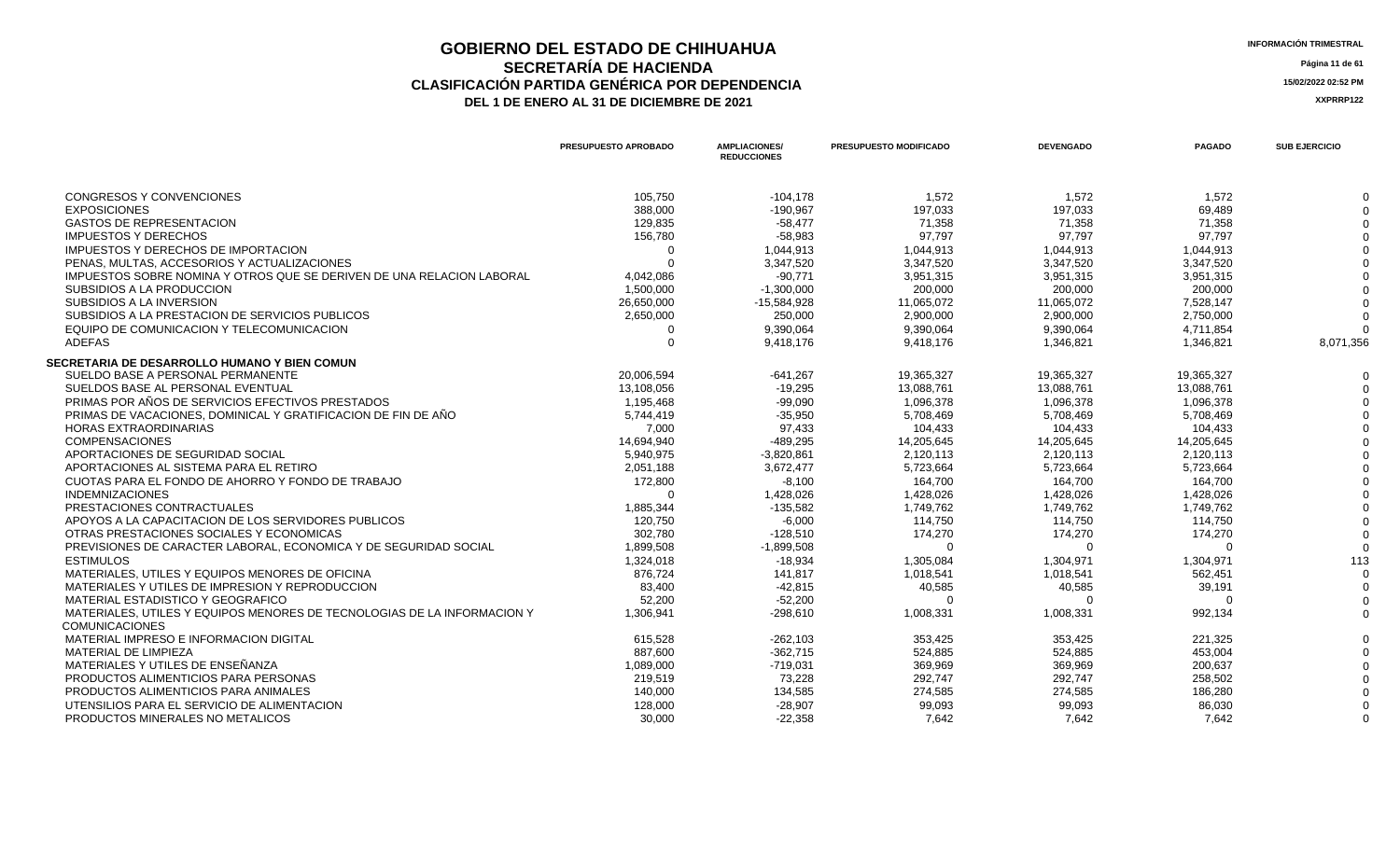### **GOBIERNO DEL ESTADO DE CHIHUAHUA**<br> **GEOBERNO DEL ESTADO DE CHIHUAHUA**<br> **INFORMACIÓN TRIMESTRAL SECRETARÍA DE HACIENDA** Página 12 de 61<br>IÓN PARTIDA GENÉRICA POR DEPENDENCIA **CLASIFICACIÓN PARTIDA GENÉRICA POR DEPENDENCIA**<br> **THE 1 DE ENERO AL 31 DE DICIEMBRE DE 2021**<br> **ARREGISTION AND ACTEUR AUGENCIA DE PROPENTE DE 2021** DEL 1 DE ENERO AL 31 DE DICIEMBRE DE 2021

|                                                                                            | PRESUPUESTO APROBADO | <b>AMPLIACIONES/</b><br><b>REDUCCIONES</b> | PRESUPUESTO MODIFICADO | <b>DEVENGADO</b> | <b>PAGADO</b> | <b>SUB EJERCICIO</b> |
|--------------------------------------------------------------------------------------------|----------------------|--------------------------------------------|------------------------|------------------|---------------|----------------------|
| CEMENTO Y PRODUCTOS DE CONCRETO                                                            | 48,310               | $-39,047$                                  | 9,263                  | 9,263            | 8,223         |                      |
| CAL, YESO Y PRODUCTOS DE YESO                                                              | 86,000               | $-59,578$                                  | 26,422                 | 26,422           | 16,153        |                      |
| VIDRIO Y PRODUCTOS DE VIDRIO                                                               | 58,000               | $-43.801$                                  | 14,199                 | 14,199           | 5,638         |                      |
| <b>MATERIAL ELECTRICO Y ELECTRONICO</b>                                                    | 123,000              | 67,185                                     | 190,185                | 190,185          | 86,179        |                      |
| ARTICULOS METALICOS PARA LA CONSTRUCCION                                                   | 105,000              | $-31,747$                                  | 73,253                 | 73,253           | 54,261        |                      |
| MATERIALES COMPLEMENTARIOS                                                                 | 97,000               | $-67,280$                                  | 29,720                 | 29,720           | 20,352        |                      |
| OTROS MATERIALES Y ARTICULOS DE CONSTRUCCION Y REPARACION                                  | 510,004              | $-34,787$                                  | 475,217                | 475,217          | 243,289       |                      |
| FERTILIZANTES. PESTICIDAS Y OTROS AGROQUIMICOS                                             | 35,000               | $-34,136$                                  | 864                    | 864              | 864           |                      |
| MEDICINAS Y PRODUCTOS FARMACEUTICOS                                                        | 90,000               | $-65,161$                                  | 24,839                 | 24,839           | 24,839        |                      |
| MATERIALES, ACCESORIOS Y SUMINISTROS MEDICOS                                               | 45,000               | 76,206                                     | 121,206                | 121,206          | 20,989        |                      |
| FIBRAS SINTETICAS, HULES, PLASTICOS Y DERIVADOS                                            | 25,000               | 2,071                                      | 27,071                 | 27,071           | 16,112        |                      |
| OTROS PRODUCTOS QUIMICOS                                                                   | 40,000               | 523,392                                    | 563,392                | 563,392          | 143,188       |                      |
| COMBUSTIBLES, LUBRICANTES Y ADITIVOS                                                       | 4,415,734            | $-613,163$                                 | 3,802,571              | 3,802,571        | 3,622,265     |                      |
| <b>VESTUARIO Y UNIFORMES</b>                                                               | 648,100              | -266,970                                   | 381,130                | 381,130          | 143,860       |                      |
| PRENDAS DE SEGURIDAD Y PROTECCION PERSONAL                                                 | 45,000               | $-6,351$                                   | 38,649                 | 38,649           | 38,649        |                      |
| ARTICULOS DEPORTIVOS                                                                       | 157,000              | $-79,840$                                  | 77,160                 | 77,160           | 12,988        |                      |
| <b>PRODUCTOS TEXTILES</b>                                                                  | $\Omega$             | 2,788                                      | 2,788                  | 2,788            | 2,788         |                      |
| BLANCOS Y OTROS PRODUCTOS TEXTILES. EXCEPTO PRENDAS DE VESTIR                              | $\Omega$             | 1.624                                      | 1.624                  | 1.624            | 1.624         |                      |
| <b>HERRAMIENTAS MENORES</b>                                                                | 275,000              | $-138,368$                                 | 136,632                | 136,632          | 112,312       |                      |
| REFACCIONES Y ACCESORIOS MENORES DE EDIFICIOS                                              | 71,500               | 3,362                                      | 74,862                 | 74,862           | 49,473        |                      |
| REFACCIONES Y ACCESORIOS MENORES DE MOBILIARIO Y EQUIPO DE                                 | $\Omega$             | 71,802                                     | 71,802                 | 71,802           | 71.802        |                      |
| ADMINISTRACION.EDUCACIONAL Y RECREATIVO                                                    |                      |                                            |                        |                  |               |                      |
| REFACCIONES Y ACCESORIOS MENORES DE EQUIPO DE COMPUTO Y TECNOLOGIAS                        | 256,733              | 27,708                                     | 284,441                | 284,441          | 167,366       |                      |
| DE LA INFORMACION                                                                          |                      |                                            |                        |                  |               |                      |
| REFACCIONES Y ACCESORIOS MENORES DE EQUIPO E INSTRUMENTAL MEDICO Y DE<br>LABORATORIO       | $\Omega$             | 24,840                                     | 24,840                 | 24,840           | 24,840        |                      |
| REFACCIONES Y ACCESORIOS MENORES DE EQUIPO DE TRANSPORTE                                   | 400,000              | -56,651                                    | 343,349                | 343,349          | 179,696       |                      |
| REFACCIONES Y ACCESORIOS MENORES DE MAQUINARIA Y OTROS EQUIPOS                             | $\Omega$             | 9,425                                      | 9,425                  | 9,425            | 9,425         |                      |
| REFACCIONES Y ACCESORIOS MENORES DE OTROS BIENES MUEBLES                                   | 1,000                | $-1,000$                                   | $\Omega$               | $\Omega$         | $\Omega$      |                      |
| <b>ENERGIA ELECTRICA</b>                                                                   | 3,300,000            | -1                                         | 3,299,999              | 3,299,999        | 2,528,901     |                      |
| GAS                                                                                        | 200,000              | 19,130                                     | 219,130                | 219,130          | 203,496       |                      |
| <b>AGUA</b>                                                                                | 80,000               | 242,000                                    | 322,000                | 322,000          | 322,000       |                      |
| <b>TELEFONIA TRADICIONAL</b>                                                               | 820,000              | $-24,518$                                  | 795,482                | 795,482          | 552,569       |                      |
| SERVICIOS DE ACCESO DE INTERNET, REDES Y PROCESAMIENTO DE INFORMACION                      | 30,000               | $-30,000$                                  | $\Omega$               | $\Omega$         | $\Omega$      |                      |
| SERVICIOS POSTALES Y TELEGRAFICOS                                                          | 63,100               | $-17,380$                                  | 45,720                 | 45,720           | 45,720        |                      |
| ARRENDAMIENTO DE EDIFICIOS                                                                 | 3,951,975            | $-531,887$                                 | 3,420,088              | 3,420,088        | 3,420,088     |                      |
| ARRENDAMIENTO DE MOBILIARIO Y EQUIPO DE ADMINISTRACION. EDUCACIONAL Y<br><b>RECREATIVO</b> | 40,000               | $-40,000$                                  | $\Omega$               | $\Omega$         | $\Omega$      |                      |
| ARRENDAMIENTO DE EQUIPO DE TRANSPORTE                                                      | 290,000              | -187,920                                   | 102,080                | 102,080          | 17,400        |                      |
| OTROS ARRENDAMIENTOS                                                                       | 315,000              | $-288,484$                                 | 26.516                 | 26.516           | 15,380        |                      |
| SERVICIOS LEGALES DE CONTABILIDAD, AUDITORIA Y RELACIONADOS                                | 220,000              | $\Omega$                                   | 220,000                | 220,000          | 220,000       |                      |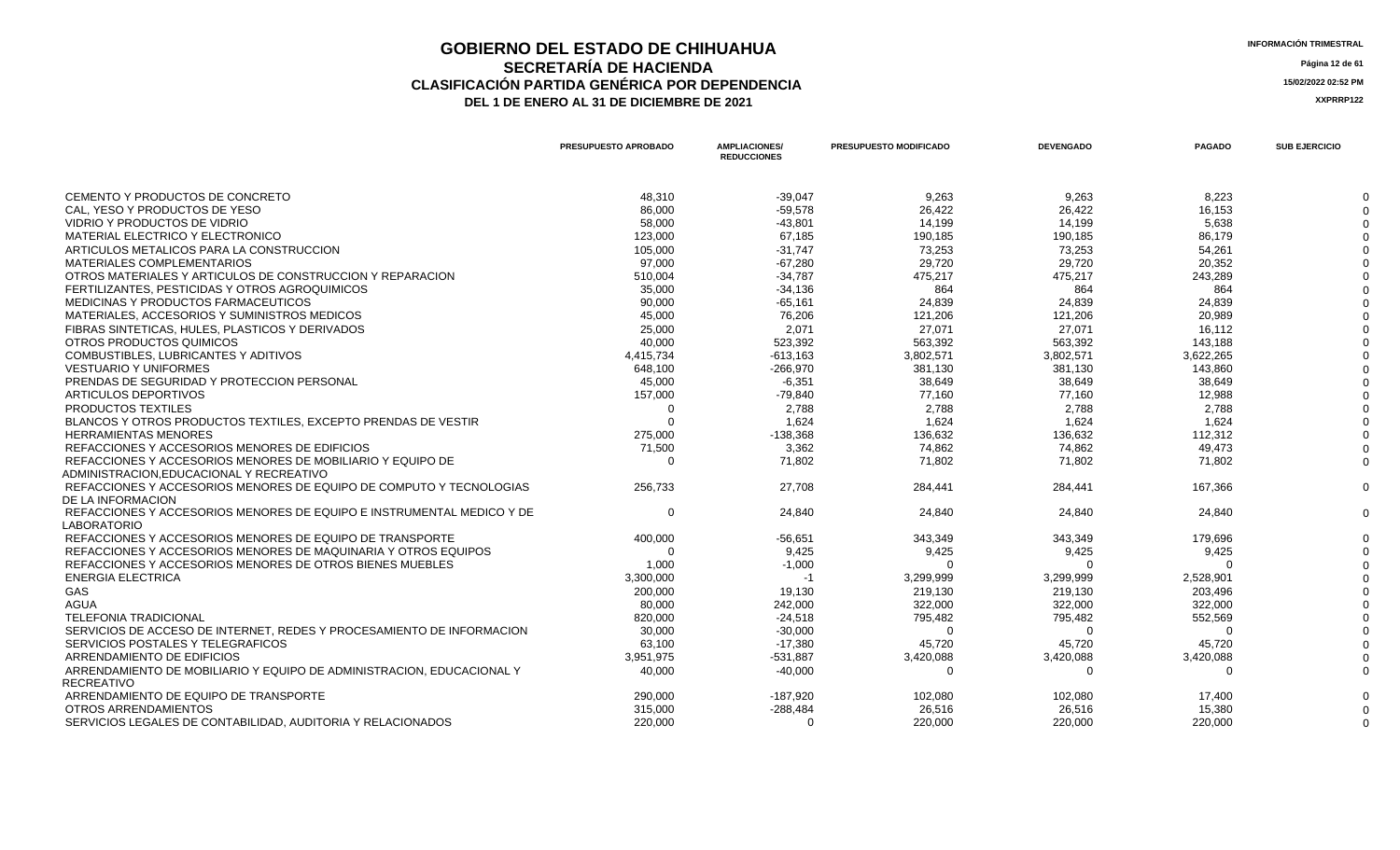## **GOBIERNO DEL ESTADO DE CHIHUAHUA** ESTADO E ESTADO E ESTADO E CHIHUAHUA **SECRETARÍA DE HACIENDA** Página 13 de 61<br>CON PARTIDA GENÉRICA POR DEPENDENCIA **CLASIFICACIÓN PARTIDA GENÉRICA POR DEPENDENCIA**<br> **THE 1 DE ENERO AL 31 DE DICIEMBRE DE 2021**<br> **ARREGISTIVA DE LA DE ENERO AL 31 DE DICIEMBRE DE 2021**

DEL 1 DE ENERO AL 31 DE DICIEMBRE DE 2021

|                                                                                              | PRESUPUESTO APROBADO | <b>AMPLIACIONES/</b><br><b>REDUCCIONES</b> | PRESUPUESTO MODIFICADO | <b>DEVENGADO</b> | <b>PAGADO</b> | <b>SUB EJERCICIO</b> |
|----------------------------------------------------------------------------------------------|----------------------|--------------------------------------------|------------------------|------------------|---------------|----------------------|
| SERVICIOS DE CONSULTORIA ADMINISTRATIVA, PROCESOS, TECNICA Y EN                              | 40,000               | $-40,000$                                  | $\Omega$               | $\Omega$         | $\Omega$      |                      |
| TECNOLOGIAS DE LA INFORMACION<br>SERVICIOS DE CAPACITACION                                   | 538,500              | $-538,500$                                 | $\Omega$               | $\Omega$         | $\Omega$      |                      |
| SERVICIOS DE APOYO ADMINISTRATIVO, TRADUCCION, FOTOCOPIADO E IMPRESION                       | 708.876              | 189.402                                    | 898,278                | 898,278          | 825,495       |                      |
| SERVICIOS DE VIGILANCIA                                                                      |                      | 1,180,527                                  | 6,946,907              | 6,946,907        | 6,496,804     |                      |
|                                                                                              | 5,766,380            |                                            |                        |                  |               |                      |
| SERVICIOS FINANCIEROS Y BANCARIOS<br><b>SEGURO DE BIENES PATRIMONIALES</b>                   | 317,520              | $-111,147$                                 | 206,373                | 206,373          | 206,373       |                      |
| <b>FLETES Y MANIOBRAS</b>                                                                    | 1,900,000            | $-1,139,468$                               | 760,532                | 760,532          | 760,532       |                      |
|                                                                                              | 130,885              | $-130,885$                                 | ∩                      |                  |               |                      |
| <b>COMISIONES POR VENTAS</b>                                                                 | 69,961               | $-3,826$                                   | 66,135                 | 66,135           | 62,789        |                      |
| CONSERVACION Y MANTENIMIENTO MENOR DE INMUEBLES                                              | 731,692              | $-350,660$                                 | 381,032                | 381,032          | 326,192       |                      |
| INSTALACION. REPARACION Y MANTENIMIENTO DE MOBILIARIO Y EQUIPO DE                            | 117,500              | $-78,976$                                  | 38,524                 | 38,524           | 38,524        |                      |
| ADMINISTRACION, EDUCACIONAL Y RECREATIVO                                                     |                      |                                            |                        |                  |               |                      |
| INSTALACION, REPARACION Y MANTENIMIENTO DE EQUIPO DE COMPUTO Y                               | 183,000              | $-12,740$                                  | 170,260                | 170,260          | 170,260       |                      |
| TECNOLOGIAS DE LA INFORMACION                                                                |                      |                                            |                        |                  |               |                      |
| REPARACION Y MANTENIMIENTO DE EQUIPO DE TRANSPORTE                                           | 1,523,385            | $-135,708$                                 | 1,387,677              | 1,387,677        | 1,339,896     |                      |
| INSTALACION, REPARACION Y MANTENIMIENTO DE MAQUINARIA, OTROS EQUIPOS Y<br><b>HERRAMIENTA</b> | $\Omega$             | 29,754                                     | 29,754                 | 29,754           | 29,754        |                      |
| SERVICIOS DE LIMPIEZA Y MANEJOS DE DESECHOS                                                  | 3,864,147            | $-125,672$                                 | 3,738,475              | 3,738,475        | 3,719,032     |                      |
| SERVICIOS DE JARDINERIA Y FUMIGACION                                                         | 3,027,006            | $-1,466,240$                               | 1,560,766              | 1,560,766        | 817,640       |                      |
| OTROS SERVICIOS DE INFORMACION                                                               | ∩                    | 562,722                                    | 562,722                | 562,722          | 62,170        |                      |
| <b>PASAJES AEREOS</b>                                                                        | 131,000              | $-119.234$                                 | 11.766                 | 11.766           | 11.766        |                      |
| <b>PASAJES TERRESTRES</b>                                                                    | 1,200,625            | 377,239                                    | 1,577,864              | 1,577,864        | 1,577,864     |                      |
| <b>VIATICOS EN EL PAIS</b>                                                                   | 1,317,475            | 81,500                                     | 1,398,975              | 1,398,975        | 1,398,975     |                      |
| <b>GASTOS DE ORDEN SOCIAL Y CULTURAL</b>                                                     | 728,750              | $-552,307$                                 | 176,443                | 176,443          | 166,484       |                      |
| <b>CONGRESOS Y CONVENCIONES</b>                                                              | 50.003               | $-50.003$                                  | ∩                      |                  |               |                      |
| <b>EXPOSICIONES</b>                                                                          | 25,000               | $-25,000$                                  |                        |                  |               |                      |
| <b>GASTOS DE REPRESENTACION</b>                                                              | 94,250               | 131,679                                    | 225,929                | 225,929          | 13,814        |                      |
| <b>IMPUESTOS Y DERECHOS</b>                                                                  | 25,000               | 53,050                                     | 78.050                 | 78.050           | 78.050        |                      |
| IMPUESTOS SOBRE NOMINA Y OTROS QUE SE DERIVEN DE UNA RELACION LABORAL                        | 4,608,701            | $-425,049$                                 | 4,183,653              | 4,183,653        | 4,183,653     |                      |
| TRANSFERENCIAS OTORGADAS A ENTIDADES FEDERATIVAS Y MUNICIPIOS                                | 2,800,000            | $-2,323,200$                               | 476,800                | 476,800          | ∩             |                      |
| AYUDAS SOCIALES A PERSONAS                                                                   | 229,405,111          | 2,870,307                                  | 232,275,418            | 232,275,418      | 212,321,473   |                      |
| BECAS Y OTRAS AYUDAS PARA PROGRAMAS DE CAPACITACION                                          |                      | 12,671                                     | 12,671                 | 12,671           |               |                      |
| AYUDAS SOCIALES A INSTITUCIONES SIN FINES DE LUCRO                                           | 66,542,790           | -29,869,849                                | 36,672,941             | 36,672,941       | 15,753,337    |                      |
| EQUIPO DE COMPUTO Y DE TECNOLOGIAS DE LA INFORMACION                                         |                      | $\Omega$                                   |                        |                  |               |                      |
| <b>MAQUINARIA Y EQUIPO INDUSTRIAL</b>                                                        |                      | 15,595                                     | 15,595                 | 15,595           | 15,595        |                      |
| SISTEMAS DE AIRE ACONDICIONADO, CALEFACCION Y DE REFRIGERACION                               |                      | 33,640                                     | 33,640                 | 33,640           | 33,640        |                      |
| <b>INDUSTRIAL Y COMERCIAL</b>                                                                |                      |                                            |                        |                  |               |                      |
| EQUIPOS DE GENERACION ELECTRICA. APARATOS Y ACCESORIOS ELECTRICOS                            |                      | 32,967                                     | 32,967                 | 32,967           | 32,967        |                      |
| <b>ADEFAS</b>                                                                                | $\Omega$             | 2,126,582                                  | 2,126,582              | 2,126,582        | 2,126,582     |                      |
|                                                                                              |                      |                                            |                        |                  |               |                      |

 **SECRETARIA DE SALUD**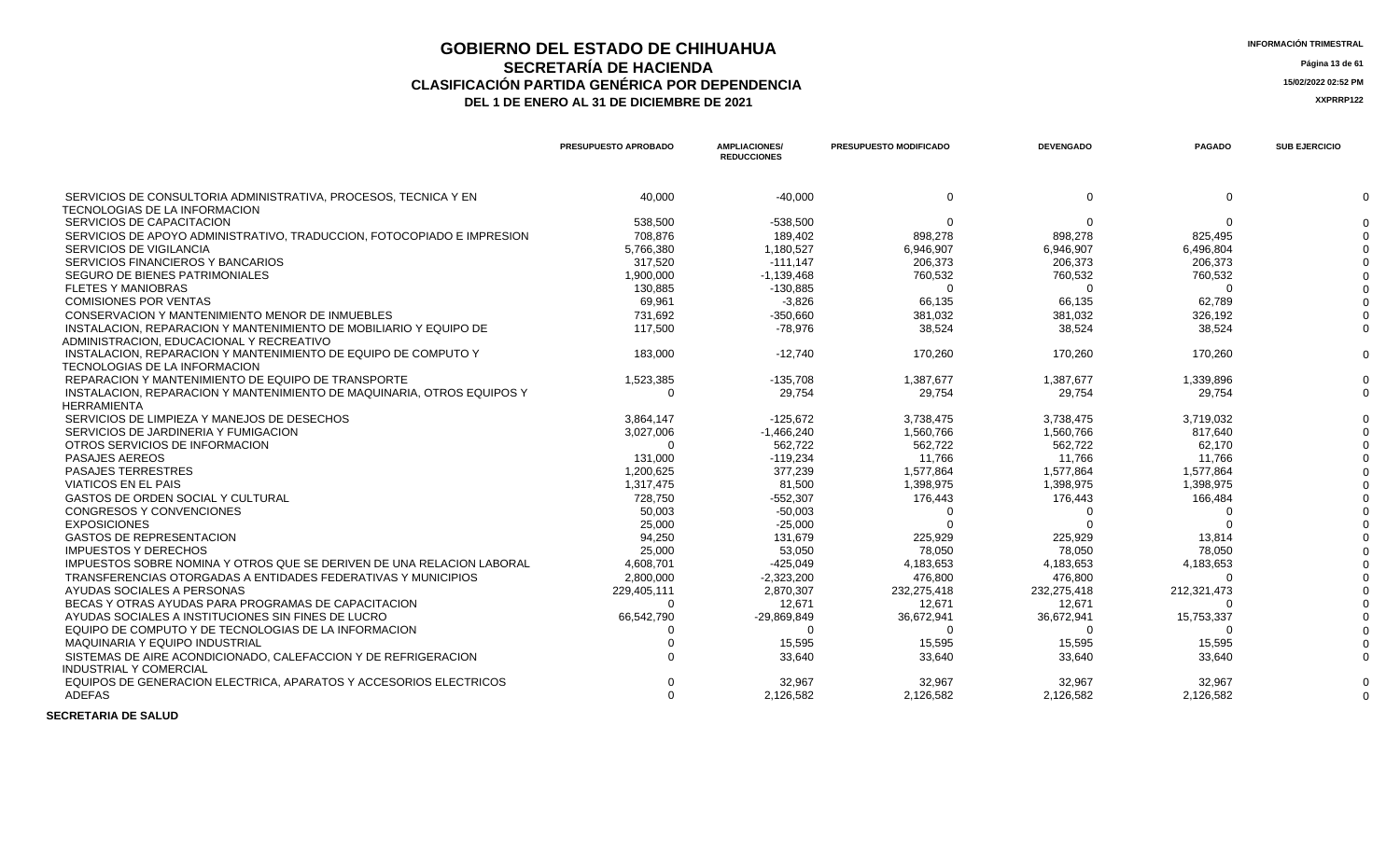### **GOBIERNO DEL ESTADO DE CHIHUAHUA**<br> **INFORMACIÓN TRIMESTRAL**<br> **INFORMACIÓN TRIMESTRAL SECRETARÍA DE HACIENDA** Página 14 de 61<br>CON PARTIDA GENÉRICA POR DEPENDENCIA **CLASIFICACIÓN PARTIDA GENÉRICA POR DEPENDENCIA 15/02/2022 02:52 PM** DEL 1 DE ENERO AL 31 DE DICIEMBRE DE 2021

|                                                                                                       | PRESUPUESTO APROBADO | <b>AMPLIACIONES/</b><br><b>REDUCCIONES</b> | PRESUPUESTO MODIFICADO | <b>DEVENGADO</b> | <b>PAGADO</b> | <b>SUB EJERCICIO</b> |
|-------------------------------------------------------------------------------------------------------|----------------------|--------------------------------------------|------------------------|------------------|---------------|----------------------|
| SUELDO BASE A PERSONAL PERMANENTE                                                                     | 3,319,836            | 39,717                                     | 3,359,553              | 3,359,553        | 3,359,553     |                      |
| SUELDOS BASE AL PERSONAL EVENTUAL                                                                     | 6,698,136            | 45,955                                     | 6,744,091              | 6,744,091        | 6,744,091     |                      |
| PRIMAS DE VACACIONES, DOMINICAL Y GRATIFICACION DE FIN DE AÑO                                         | 1,669,662            | 48.129                                     | 1,717,791              | 1,717,791        | 1,717,791     |                      |
| <b>HORAS EXTRAORDINARIAS</b>                                                                          | 10,000               | 10,706                                     | 20,706                 | 20,706           | 20,706        |                      |
| <b>COMPENSACIONES</b>                                                                                 | 7,142,420            | 273,389                                    | 7,415,809              | 7,415,809        | 7,415,809     |                      |
| APORTACIONES DE SEGURIDAD SOCIAL                                                                      | 1,710,260            | $-1,064,864$                               | 645,396                | 645,396          | 645,396       |                      |
| APORTACIONES AL SISTEMA PARA EL RETIRO                                                                | 601,088              | 1,048,934                                  | 1,650,022              | 1,650,022        | 1,650,022     |                      |
| PRESTACIONES CONTRACTUALES                                                                            | 645,244              | $-57,927$                                  | 587,317                | 587,317          | 587,317       |                      |
| APOYOS A LA CAPACITACION DE LOS SERVIDORES PUBLICOS                                                   | 35,250               |                                            | 35,250                 | 35,250           | 35,250        |                      |
| OTRAS PRESTACIONES SOCIALES Y ECONOMICAS                                                              | 104,290              | $-55,826$                                  | 48,464                 | 48,464           | 48,464        |                      |
| PREVISIONES DE CARACTER LABORAL. ECONOMICA Y DE SEGURIDAD SOCIAL                                      | 557,456              | $-557,456$                                 |                        |                  |               |                      |
| <b>ESTIMULOS</b>                                                                                      | 243,400              | $-115,481$                                 | 127,919                | 127,919          | 127,919       |                      |
| MATERIALES, UTILES Y EQUIPOS MENORES DE OFICINA                                                       | 320,469              | $-216,431$                                 | 104,038                | 104,038          | 95,157        |                      |
| MATERIALES Y UTILES DE IMPRESION Y REPRODUCCION                                                       | 5,000                | $-5,000$                                   | $\Omega$               | - 0              | $\Omega$      |                      |
| MATERIALES. UTILES Y EQUIPOS MENORES DE TECNOLOGIAS DE LA INFORMACION Y                               | 512,521              | $-202,223$                                 | 310,298                | 310,298          | 310,298       |                      |
| <b>COMUNICACIONES</b>                                                                                 |                      |                                            |                        |                  |               |                      |
| MATERIAL DE LIMPIEZA                                                                                  | 193,282              | $-157,003$                                 | 36,279                 | 36,279           | 32,936        |                      |
| PRODUCTOS ALIMENTICIOS PARA PERSONAS                                                                  | 44.266               | $-1,739$                                   | 42,527                 | 42,527           | 42,527        |                      |
| UTENSILIOS PARA EL SERVICIO DE ALIMENTACION                                                           | 1,000                | $-1,000$                                   | $\Omega$               | $\Omega$         | $\Omega$      |                      |
| CAL. YESO Y PRODUCTOS DE YESO                                                                         |                      | 1,531                                      | 1,531                  | 1,531            | 1,531         |                      |
| MADERA Y PRODUCTOS DE MADERA                                                                          | $\Omega$             | 1,380                                      | 1,380                  | 1,380            | 1,380         |                      |
| VIDRIO Y PRODUCTOS DE VIDRIO                                                                          |                      | 2,801                                      | 2,801                  | 2,801            | 2,801         |                      |
| MATERIAL ELECTRICO Y ELECTRONICO                                                                      | 72,963               | $-33,612$                                  | 39,351                 | 39,351           | 39,351        |                      |
| ARTICULOS METALICOS PARA LA CONSTRUCCION                                                              | 10,000               | $-8,406$                                   | 1,594                  | 1,594            | 1,594         |                      |
| MATERIALES COMPLEMENTARIOS                                                                            | $\Omega$             | 1.470                                      | 1.470                  | 1.470            | 1.470         |                      |
| OTROS MATERIALES Y ARTICULOS DE CONSTRUCCION Y REPARACION                                             | 108,568              | $-98,579$                                  | 9,989                  | 9,989            | 9,989         |                      |
| MEDICINAS Y PRODUCTOS FARMACEUTICOS                                                                   | 87,000               | $-25,631$                                  | 61,369                 | 61,369           | 61,369        |                      |
| MATERIALES. ACCESORIOS Y SUMINISTROS MEDICOS                                                          | 232,520              | $-91,050$                                  | 141,470                | 141,470          | 3.082         |                      |
| FIBRAS SINTETICAS, HULES, PLASTICOS Y DERIVADOS                                                       |                      | 1,337                                      | 1,337                  | 1,337            | 1,337         |                      |
| COMBUSTIBLES, LUBRICANTES Y ADITIVOS                                                                  | 210,240              | $-33,363$                                  | 176,877                | 176,877          | 176,877       |                      |
| <b>VESTUARIO Y UNIFORMES</b>                                                                          | 107,757              | $-107,757$                                 | $\Omega$               | $\Omega$         | $\Omega$      |                      |
| PRENDAS DE SEGURIDAD Y PROTECCION PERSONAL                                                            | ∩                    | 115                                        | 115                    | 115              | 115           |                      |
| <b>HERRAMIENTAS MENORES</b>                                                                           |                      | 3,143                                      | 3,143                  | 3,143            | 3,143         |                      |
| REFACCIONES Y ACCESORIOS MENORES DE EDIFICIOS                                                         | 16,000               | $-11,381$                                  | 4,619                  | 4,619            | 4,619         |                      |
| REFACCIONES Y ACCESORIOS MENORES DE MOBILIARIO Y EQUIPO DE<br>ADMINISTRACION.EDUCACIONAL Y RECREATIVO | $\Omega$             | 19,642                                     | 19,642                 | 19,642           | 19,642        |                      |
| REFACCIONES Y ACCESORIOS MENORES DE EQUIPO DE COMPUTO Y TECNOLOGIAS<br>DE LA INFORMACION              | 5,000                | 3,896                                      | 8,896                  | 8,896            | 8,896         |                      |
| REFACCIONES Y ACCESORIOS MENORES DE EQUIPO DE TRANSPORTE                                              | 130.135              | -90.084                                    | 40.051                 | 40.051           | 40.051        |                      |
| REFACCIONES Y ACCESORIOS MENORES DE OTROS BIENES MUEBLES                                              | 324,849              | $-258,996$                                 | 65,853                 | 65,853           | 65,853        |                      |
| <b>ENERGIA ELECTRICA</b>                                                                              | 732,000              | $-1,783$                                   | 730,217                | 730,217          | 730,217       |                      |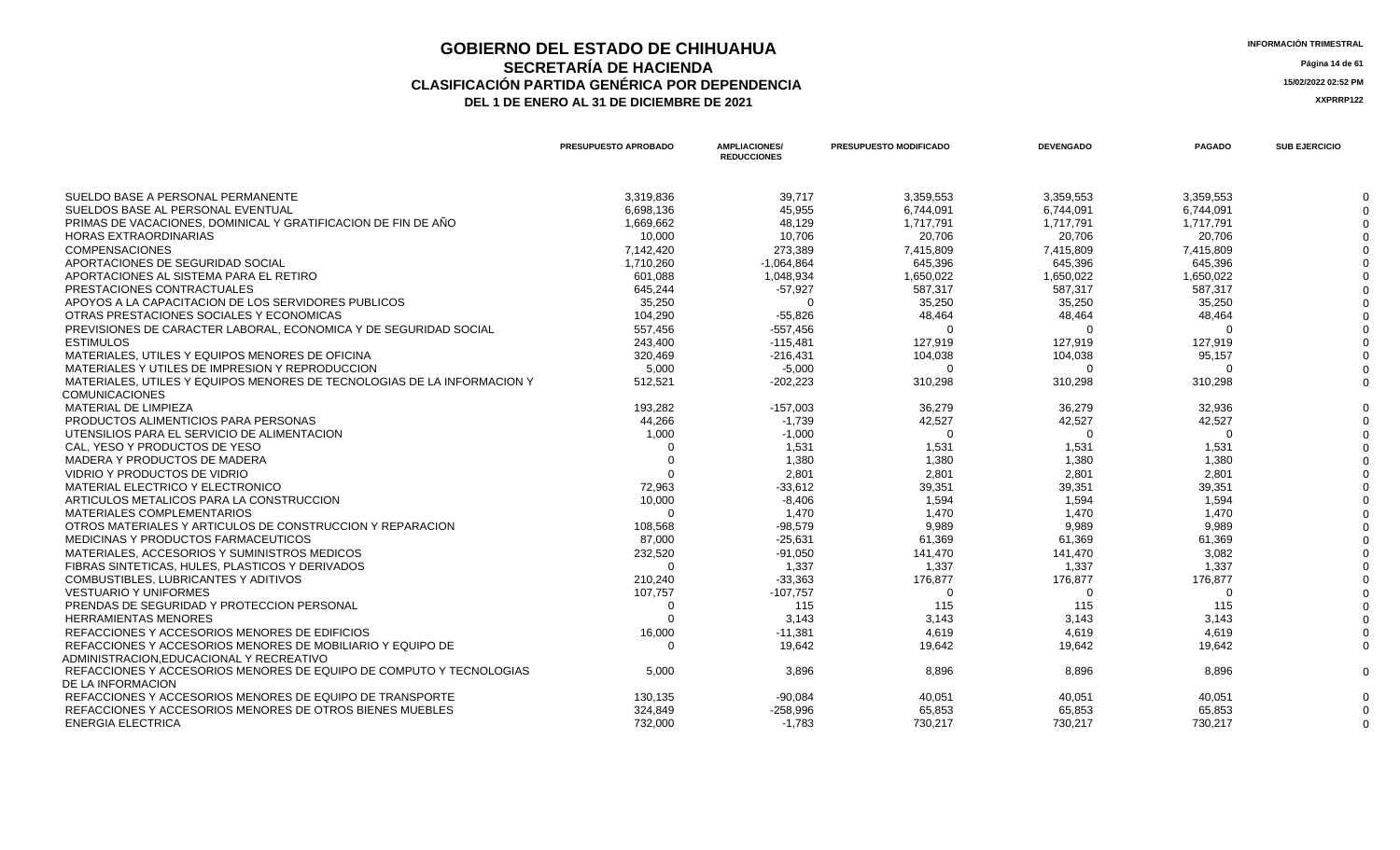### **GOBIERNO DEL ESTADO DE CHIHUAHUA INFORMACIÓN TRIMESTRAL SECRETARÍA DE HACIENDA** Página 15 de 61<br>CON PARTIDA GENÉRICA POR DEPENDENCIA **CLASIFICACIÓN PARTIDA GENÉRICA POR DEPENDENCIA**<br> **THE 1 DE ENERO AL 31 DE DICIEMBRE DE 2021**<br> **ARREGISTION AND ACTEUR AUGENCIA DE PROPENTE DE 2021** DEL 1 DE ENERO AL 31 DE DICIEMBRE DE 2021

|                                                                                                 | <b>PRESUPUESTO APROBADO</b> | <b>AMPLIACIONES/</b><br><b>REDUCCIONES</b> | <b>PRESUPUESTO MODIFICADO</b> | <b>DEVENGADO</b> | <b>PAGADO</b> | <b>SUB EJERCICIO</b> |
|-------------------------------------------------------------------------------------------------|-----------------------------|--------------------------------------------|-------------------------------|------------------|---------------|----------------------|
| GAS                                                                                             | 40,000                      | $-19,444$                                  | 20,556                        | 20,556           | 16,882        |                      |
| <b>AGUA</b>                                                                                     | 12,000                      | $-211$                                     | 11,789                        | 11.789           | 11,789        |                      |
| <b>TELEFONIA TRADICIONAL</b>                                                                    | 1,930,000                   | $-0$                                       | 1,930,000                     | 1,930,000        | 1,482,720     |                      |
| SERVICIOS POSTALES Y TELEGRAFICOS                                                               | 9.000                       | $-2,575$                                   | 6,425                         | 6,425            | 6.425         |                      |
| ARRENDAMIENTO DE EDIFICIOS                                                                      | 394,956                     | $-21$                                      | 394,935                       | 394,935          | 394,935       |                      |
| SERVICIOS DE CONSULTORIA ADMINISTRATIVA, PROCESOS, TECNICA Y EN                                 | 495,000                     | $-495,000$                                 | $\Omega$                      |                  |               |                      |
| TECNOLOGIAS DE LA INFORMACION                                                                   |                             |                                            |                               |                  |               |                      |
| SERVICIOS DE CAPACITACION                                                                       | 301,900                     | $-301,900$                                 | $\Omega$                      | $\Omega$         | $\Omega$      |                      |
| SERVICIOS DE APOYO ADMINISTRATIVO, TRADUCCION, FOTOCOPIADO E IMPRESION                          | 766,201                     | $-627,519$                                 | 138,682                       | 138,682          | 126,151       |                      |
| SERVICIOS DE VIGILANCIA                                                                         | 641,879                     | $-24,109$                                  | 617,770                       | 617,770          | 617,770       |                      |
| SEGURO DE BIENES PATRIMONIALES                                                                  | 150,000                     | $-108,013$                                 | 41,987                        | 41,987           | 41,987        |                      |
| <b>COMISIONES POR VENTAS</b>                                                                    | 2,600                       | 546                                        | 3,146                         | 3,146            | 3,146         |                      |
| CONSERVACION Y MANTENIMIENTO MENOR DE INMUEBLES                                                 | 350,000                     | $-350,000$                                 | $\Omega$                      |                  |               |                      |
| INSTALACION, REPARACION Y MANTENIMIENTO DE EQUIPO DE COMPUTO Y<br>TECNOLOGIAS DE LA INFORMACION | 30,000                      | $-30,000$                                  | $\Omega$                      | $\Omega$         | $\Omega$      |                      |
| REPARACION Y MANTENIMIENTO DE EQUIPO DE TRANSPORTE                                              | 172,000                     | $-98,762$                                  | 73,238                        | 73,238           | 69,434        |                      |
| SERVICIOS DE LIMPIEZA Y MANEJOS DE DESECHOS                                                     | 359,301                     | $-50,277$                                  | 309,024                       | 309,024          | 309.024       |                      |
| SERVICIOS DE JARDINERIA Y FUMIGACION                                                            | 7.060                       | $-4,520$                                   | 2,540                         | 2,540            | 2,540         |                      |
| PASAJES AEREOS                                                                                  | 366.626                     | $-363,560$                                 | 3,066                         | 3.066            | 3.066         |                      |
| <b>PASAJES TERRESTRES</b>                                                                       | 235.985                     | $-97.057$                                  | 138,929                       | 138.929          | 138.929       |                      |
| <b>VIATICOS EN EL PAIS</b>                                                                      | 611,507                     | $-281,066$                                 | 330,441                       | 330,441          | 330.441       |                      |
| <b>GASTOS DE ORDEN SOCIAL Y CULTURAL</b>                                                        | 1,058,169                   | $-984,482$                                 | 73,687                        | 73,687           | 73,687        |                      |
| CONGRESOS Y CONVENCIONES                                                                        | 40,000                      | $-40,000$                                  | $\Omega$                      |                  |               |                      |
| IMPUESTOS SOBRE NOMINA Y OTROS QUE SE DERIVEN DE UNA RELACION LABORAL                           | 2,310,742                   | 90,104                                     | 2,400,846                     | 2,400,846        | 2,400,846     |                      |
| TRANSFERENCIAS OTORGADAS PARA INSTITUCIONES PARAESTATALES PUBLICAS                              | 26,587,042                  | $-199,828$                                 | 26,387,214                    | 26,387,214       | 12,456,895    |                      |
| <b>FINANCIERAS</b>                                                                              |                             |                                            |                               |                  |               |                      |
| AYUDAS SOCIALES A PERSONAS                                                                      | 4.045.630                   | $-259.917$                                 | 3,785,713                     | 3,785,713        | 3.680.713     |                      |
| BECAS Y OTRAS AYUDAS PARA PROGRAMAS DE CAPACITACION                                             | 173,329                     | $-106,448$                                 | 66,881                        | 66,881           | 1,259         |                      |
| AYUDAS SOCIALES A INSTITUCIONES SIN FINES DE LUCRO                                              | 800,000                     | $-200,000$                                 | 600,000                       | 600,000          | 387,500       |                      |
| <b>ADEFAS</b>                                                                                   | $\Omega$                    | 811,164                                    | 811,164                       | 811,164          | 811.164       |                      |
| <b>SECRETARIA DE EDUCACION Y DEPORTE</b>                                                        |                             |                                            |                               |                  |               |                      |
| SUELDO BASE A PERSONAL PERMANENTE                                                               | 1.835.255.647               | 294,184,857                                | 2,129,440,504                 | 2.129.440.504    | 2.129.440.504 |                      |
| SUELDOS BASE AL PERSONAL EVENTUAL                                                               | 296,175,448                 | $-202,409,727$                             | 93,765,721                    | 93,765,721       | 93.765.721    |                      |
| PRIMAS POR AÑOS DE SERVICIOS EFECTIVOS PRESTADOS                                                | 543,235,381                 | $-29,090,308$                              | 514,145,073                   | 514,145,073      | 514.145.073   |                      |
| PRIMAS DE VACACIONES. DOMINICAL Y GRATIFICACION DE FIN DE AÑO                                   | 882.628.094                 | 7.149.980                                  | 889.778.074                   | 889.778.074      | 889.778.074   |                      |
| <b>HORAS EXTRAORDINARIAS</b>                                                                    | 1,430,000                   | $-580,914$                                 | 849,086                       | 849,086          | 849,086       |                      |
| <b>COMPENSACIONES</b>                                                                           | 403,104,952                 | $-20,190,748$                              | 382,914,204                   | 382,908,854      | 382,908,854   | 5,350                |
| <b>HONORARIOS ESPECIALES</b>                                                                    | 78,160,742                  | $-2,222,198$                               | 75,938,543                    | 75,938,543       | 75,938,543    |                      |
| APORTACIONES DE SEGURIDAD SOCIAL                                                                | 181,357,295                 | $-15,031,708$                              | 166,325,587                   | 166,325,587      | 166,325,587   |                      |
| APORTACIONES AL SISTEMA PARA EL RETIRO                                                          | 536.347.009                 | 1,651,029                                  | 537.998.038                   | 537.998.038      | 537.998.038   |                      |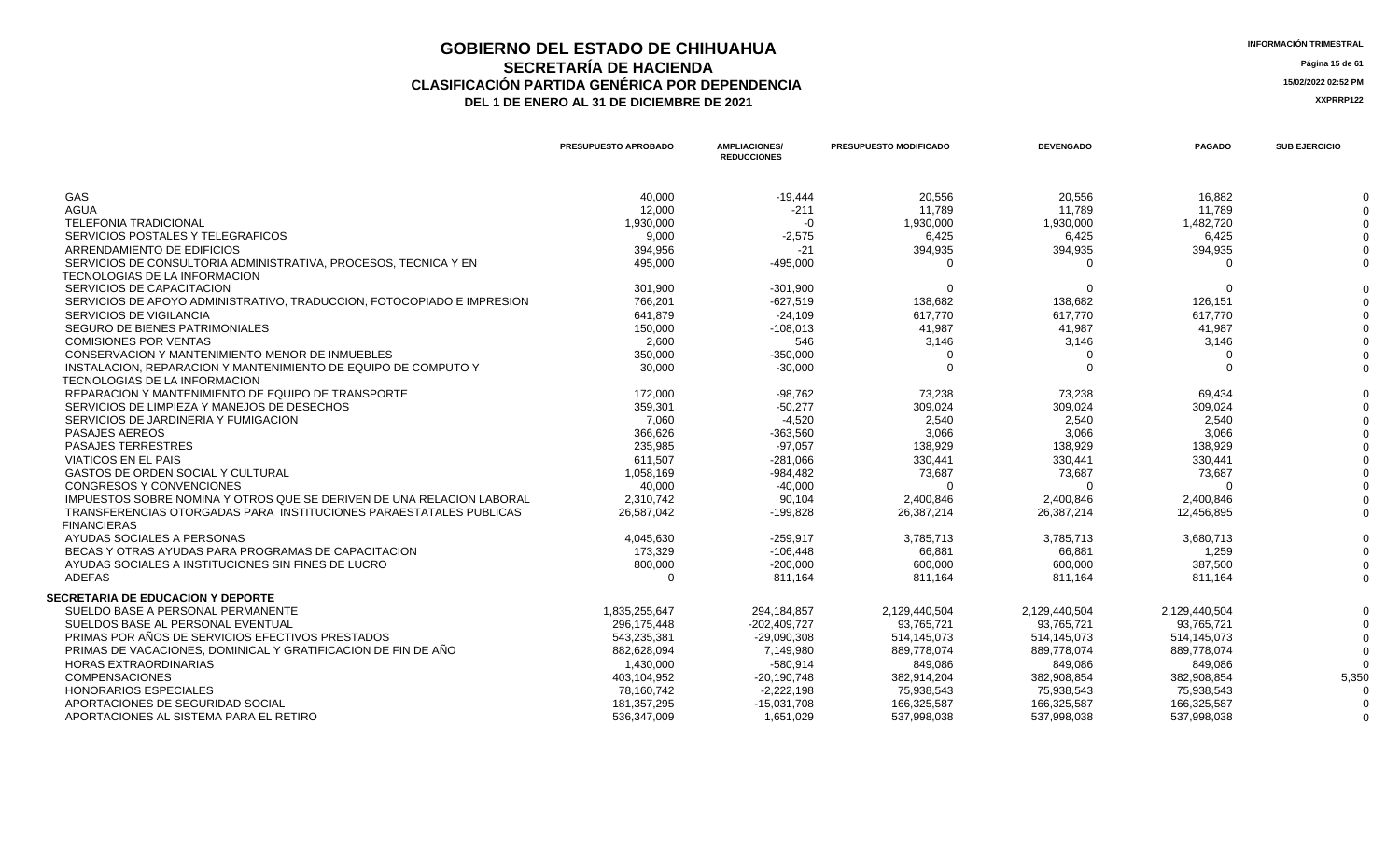## **GOBIERNO DEL ESTADO DE CHIHUAHUA** INFORMACIÓN TRIMESTRAL<br> **INFORMACIÓN TRIMESTRAL**<br> **Información trimestral SECRETARÍA DE HACIENDA** Página 16 de 61<br>CON PARTIDA GENÉRICA POR DEPENDENCIA **CLASIFICACIÓN PARTIDA GENÉRICA POR DEPENDENCIA 15/02/2022 02:52 PM**

|                                                                                                        | <b>PRESUPUESTO APROBADO</b> | <b>AMPLIACIONES/</b><br><b>REDUCCIONES</b> | <b>PRESUPUESTO MODIFICADO</b> | <b>DEVENGADO</b> | <b>PAGADO</b> | <b>SUB EJERCICIO</b> |
|--------------------------------------------------------------------------------------------------------|-----------------------------|--------------------------------------------|-------------------------------|------------------|---------------|----------------------|
| APORTACIONES PARA SEGUROS                                                                              | 35,000,000                  | $-14,694,007$                              | 20,305,993                    | 20,305,993       | 20,305,993    |                      |
| CUOTAS PARA EL FONDO DE AHORRO Y FONDO DE TRABAJO                                                      | 741,600                     | $-119,700$                                 | 621,900                       | 621,900          | 621,900       |                      |
| <b>INDEMNIZACIONES</b>                                                                                 | $\Omega$                    | 697,477                                    | 697,477                       | 697,477          | 697,477       |                      |
| PRESTACIONES CONTRACTUALES                                                                             | 82.932.757                  | 8,308,307                                  | 91,241,064                    | 91.241.064       | 91.241.064    |                      |
| APOYOS A LA CAPACITACION DE LOS SERVIDORES PUBLICOS                                                    | 39,843,821                  | 2,359,183                                  | 42,203,004                    | 42,203,004       | 42,203,004    |                      |
| OTRAS PRESTACIONES SOCIALES Y ECONOMICAS                                                               | 13.584.357                  | 1.380.727                                  | 14,965,084                    | 14,965,084       | 14,965,084    |                      |
| PREVISIONES DE CARACTER LABORAL. ECONOMICA Y DE SEGURIDAD SOCIAL                                       | 282,642,765                 | -282,642,765                               | $\Omega$                      | $\Omega$         | $\Omega$      |                      |
| <b>ESTIMULOS</b>                                                                                       | 177.878.213                 | $-32.343.069$                              | 145,535,144                   | 145,535,144      | 145.535.144   |                      |
| MATERIALES, UTILES Y EQUIPOS MENORES DE OFICINA                                                        | 871,319                     | 766,810                                    | 1,638,128                     | 1,638,128        | 545,447       |                      |
| MATERIALES Y UTILES DE IMPRESION Y REPRODUCCION                                                        | 110.914                     | $-81.756$                                  | 29,158                        | 29,158           | 29.158        |                      |
| MATERIALES, UTILES Y EQUIPOS MENORES DE TECNOLOGIAS DE LA INFORMACION Y                                | 3.962.753                   | $-853.442$                                 | 3,109,311                     | 3,109,311        | 2,993,020     |                      |
| <b>COMUNICACIONES</b>                                                                                  |                             |                                            |                               |                  |               |                      |
| MATERIAL IMPRESO E INFORMACION DIGITAL                                                                 | 2.947.310                   | 783.272                                    | 3,730,582                     | 3.730.582        | 3.511.342     |                      |
| MATERIAL DE LIMPIEZA                                                                                   | 7,460,532                   | $-3,384,178$                               | 4,076,354                     | 4,076,354        | 2,339,961     |                      |
| MATERIALES Y UTILES DE ENSEÑANZA                                                                       | 4,078,091                   | 932,425                                    | 5,010,516                     | 5,010,516        | 567,616       |                      |
| MATERIALES PARA EL REGISTRO E IDENTIFICACION DE BIENES Y PERSONAS                                      | 376,000                     | $-206,037$                                 | 169,963                       | 169,963          | 169,963       |                      |
| PRODUCTOS ALIMENTICIOS PARA PERSONAS                                                                   | 392,545                     | 211,371                                    | 603.916                       | 603.916          | 564.783       |                      |
| UTENSILIOS PARA EL SERVICIO DE ALIMENTACION                                                            | 23,410                      | 65,412                                     | 88,822                        | 88,822           | 88,822        |                      |
| PRODUCTOS MINERALES NO METALICOS                                                                       | $\Omega$                    | 198,608                                    | 198.608                       | 198.608          | 198.608       |                      |
| CAL. YESO Y PRODUCTOS DE YESO                                                                          | 5,000                       | $-580$                                     | 4,420                         | 4,420            | 4,420         |                      |
| MATERIAL ELECTRICO Y ELECTRONICO                                                                       | 108,080                     | 3,395,211                                  | 3,503,291                     | 3,503,291        | 3,494,351     |                      |
| ARTICULOS METALICOS PARA LA CONSTRUCCION                                                               | 7,000                       | 256,233                                    | 263,233                       | 263,233          | 263,233       |                      |
| MATERIALES COMPLEMENTARIOS                                                                             | 75,650                      | 832,848                                    | 908,498                       | 908,498          | 894,991       |                      |
| OTROS MATERIALES Y ARTICULOS DE CONSTRUCCION Y REPARACION                                              | 7,000                       | 1,628,273                                  | 1,635,273                     | 1,635,273        | 1,635,273     |                      |
| MEDICINAS Y PRODUCTOS FARMACEUTICOS                                                                    | 19,183                      | $-4.724$                                   | 14.459                        | 14.459           | 14.459        |                      |
| MATERIALES, ACCESORIOS Y SUMINISTROS MEDICOS                                                           | 4,000                       | $-3,304$                                   | 696                           | 696              | 696           |                      |
| FIBRAS SINTETICAS, HULES, PLASTICOS Y DERIVADOS                                                        | 5,075                       | 566.215                                    | 571.290                       | 571,290          | 571.290       |                      |
| COMBUSTIBLES, LUBRICANTES Y ADITIVOS                                                                   | 2,012,000                   | $-682,903$                                 | 1,329,097                     | 1,329,097        | 1,298,181     |                      |
| <b>VESTUARIO Y UNIFORMES</b>                                                                           | 88,550                      | $-88,550$                                  | $\Omega$                      | $\Omega$         | $\Omega$      |                      |
| PRENDAS DE SEGURIDAD Y PROTECCION PERSONAL                                                             | 33,724                      | $-1,158$                                   | 32,566                        | 32,566           | 32,566        |                      |
| ARTICULOS DEPORTIVOS                                                                                   | 10,000                      | 1,349                                      | 11,349                        | 11,349           | 11,349        |                      |
| <b>HERRAMIENTAS MENORES</b>                                                                            | 90.171                      | 5,313                                      | 95,484                        | 95.484           | 95,484        |                      |
| REFACCIONES Y ACCESORIOS MENORES DE EDIFICIOS                                                          | 17,170                      | 147,715                                    | 164,885                       | 164,885          | 164,885       |                      |
| REFACCIONES Y ACCESORIOS MENORES DE MOBILIARIO Y EQUIPO DE<br>ADMINISTRACION, EDUCACIONAL Y RECREATIVO | 77.196                      | 4,301,035                                  | 4,378,231                     | 4,378,231        | 639,652       |                      |
| REFACCIONES Y ACCESORIOS MENORES DE EQUIPO DE COMPUTO Y TECNOLOGIAS<br>DE LA INFORMACION               | 1.347.355                   | $-856.066$                                 | 491.289                       | 491,289          | 472,220       |                      |
| REFACCIONES Y ACCESORIOS MENORES DE EQUIPO DE TRANSPORTE                                               | 339,900                     | $-156,925$                                 | 182,975                       | 182,975          | 77.844        |                      |
| REFACCIONES Y ACCESORIOS MENORES DE OTROS BIENES MUEBLES                                               | 8,000                       | $-2,082$                                   | 5,918                         | 5,918            | 5,918         |                      |
| <b>ENERGIA ELECTRICA</b>                                                                               | 45.500.000                  | $-19,096,904$                              | 26,403,096                    | 26,403,096       | 24,327,331    |                      |
| GAS                                                                                                    | 1,836,215                   | $-58,853$                                  | 1,777,362                     | 1,777,362        | 95,356        | $\Omega$             |
|                                                                                                        |                             |                                            |                               |                  |               |                      |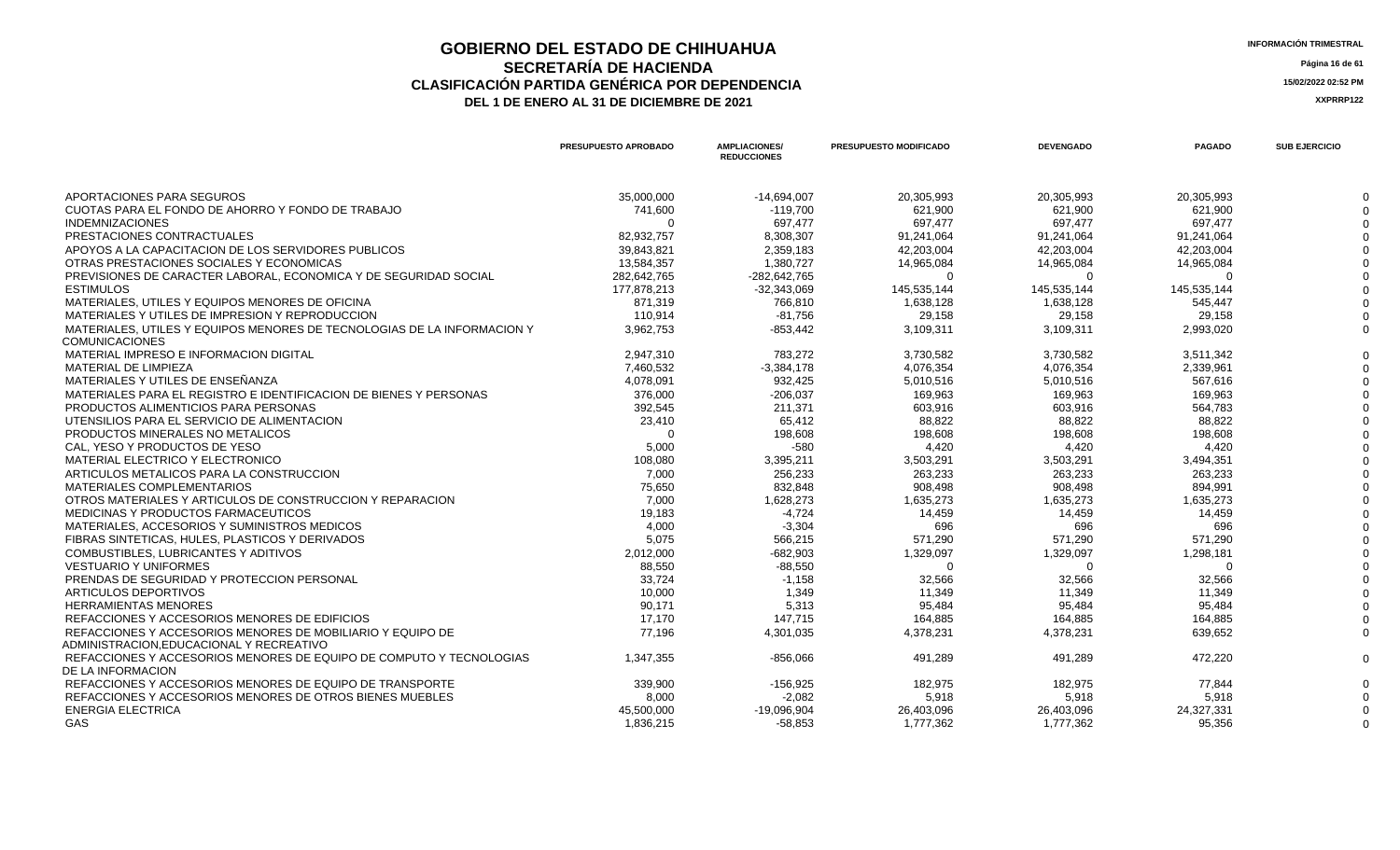### **GOBIERNO DEL ESTADO DE CHIHUAHUA**<br> **INFORMACIÓN TRIMESTRAL**<br> **INFORMACIÓN TRIMESTRAL**<br> **Información trimestral SECRETARÍA DE HACIENDA** Página 17 de 61<br>IÓN PARTIDA GENÉRICA POR DEPENDENCIA **CLASIFICACIÓN PARTIDA GENÉRICA POR DEPENDENCIA**<br> **THE 1 DE ENERO AL 31 DE DICIEMBRE DE 2021**<br> **ARREGISTION AND ACTEUR AUGENCIA DE PROPENTE DE 2021** DEL 1 DE ENERO AL 31 DE DICIEMBRE DE 2021

|                                                                                                               | PRESUPUESTO APROBADO | <b>AMPLIACIONES/</b><br><b>REDUCCIONES</b> | PRESUPUESTO MODIFICADO | <b>DEVENGADO</b> | <b>PAGADO</b> | <b>SUB EJERCICIO</b> |
|---------------------------------------------------------------------------------------------------------------|----------------------|--------------------------------------------|------------------------|------------------|---------------|----------------------|
| <b>AGUA</b>                                                                                                   | 90,000               | 20,000                                     | 110,000                | 110,000          | 110,000       |                      |
| <b>TELEFONIA TRADICIONAL</b>                                                                                  | 2,300,000            | $-405,899$                                 | 1,894,101              | 1,894,101        | 1,391,316     |                      |
| SERVICIOS POSTALES Y TELEGRAFICOS                                                                             | 197,900              | $-164,719$                                 | 33,181                 | 33,181           | 33,181        |                      |
| ARRENDAMIENTO DE EDIFICIOS                                                                                    | 7,718,287            | $-1,331,417$                               | 6,386,870              | 6,386,870        | 6,386,870     |                      |
| ARRENDAMIENTO DE MAQUINARIA, OTROS EQUIPOS Y HERRAMIENTAS                                                     | 135,000              | $-11,001$                                  | 123,999                | 123,999          | 123,999       |                      |
| SERVICIOS LEGALES DE CONTABILIDAD. AUDITORIA Y RELACIONADOS                                                   | 292,100              | $-77.237$                                  | 214,863                | 214,863          | 98,863        |                      |
| SERVICIOS DE CAPACITACION                                                                                     | 4,691,670            | $-2,342,160$                               | 2,349,510              | 2,349,510        | 2,344,010     |                      |
| SERVICIOS DE INVESTIGACION CIENTIFICA Y DESARROLLO                                                            | 300,000              | $-300,000$                                 | $\Omega$               | $\Omega$         | $\Omega$      |                      |
| SERVICIOS DE APOYO ADMINISTRATIVO, TRADUCCION, FOTOCOPIADO E IMPRESION                                        | 845,380              | 87,244                                     | 932,624                | 932,624          | 857,518       |                      |
| <b>SERVICIOS DE VIGILANCIA</b>                                                                                | 1,798,755            | $-40,519$                                  | 1,758,237              | 1,758,237        | 1,758,237     |                      |
| SERVICIOS PROFESIONALES, CIENTIFICOS Y TECNICOS INTEGRALES                                                    | 82,301               | 1,342,699                                  | 1,425,000              | 1,425,000        | 1,425,000     |                      |
| SERVICIOS DE RECAUDACION. TRASLADO Y CUSTODIA DE VALORES                                                      |                      |                                            | $\Omega$               |                  |               |                      |
| SEGURO DE BIENES PATRIMONIALES                                                                                | 1,980,000            | $-961,244$                                 | 1,018,756              | 1,018,756        | 1,018,756     |                      |
| ALMACENAJE. ENVASE Y EMBALAJE                                                                                 |                      | 30,000                                     | 30,000                 | 30,000           | 30,000        |                      |
| <b>FLETES Y MANIOBRAS</b>                                                                                     | 465,661              | $-121,761$                                 | 343,900                | 343,900          | 80,000        |                      |
| <b>COMISIONES POR VENTAS</b>                                                                                  | 20,911               | 3,756                                      | 24,667                 | 24,667           | 24,093        |                      |
| CONSERVACION Y MANTENIMIENTO MENOR DE INMUEBLES                                                               | 976,473              | $-72,987$                                  | 903,486                | 903,486          | 903,486       |                      |
| INSTALACION, REPARACION Y MANTENIMIENTO DE MOBILIARIO Y EQUIPO DE<br>ADMINISTRACION, EDUCACIONAL Y RECREATIVO | 2,000                | 202,472,504                                | 202.474.504            | 202.474.504      | 202.474.504   |                      |
| INSTALACION, REPARACION Y MANTENIMIENTO DE EQUIPO DE COMPUTO Y<br>TECNOLOGIAS DE LA INFORMACION               | 24,000               | 93,737                                     | 117,737                | 117,737          | 117,737       |                      |
| REPARACION Y MANTENIMIENTO DE EQUIPO DE TRANSPORTE                                                            | 1,022,403            | $-526,842$                                 | 495,561                | 495,561          | 458.416       |                      |
| SERVICIOS DE LIMPIEZA Y MANEJOS DE DESECHOS                                                                   | 209,244              | $-27,536$                                  | 181,708                | 181,708          | 172,423       |                      |
| SERVICIOS DE JARDINERIA Y FUMIGACION                                                                          | 40,000               | $-31,880$                                  | 8,120                  | 8,120            | 8,120         |                      |
| OTROS SERVICIOS DE INFORMACION                                                                                |                      | $\Omega$                                   | $\Omega$               | $\Omega$         |               |                      |
| <b>PASAJES AEREOS</b>                                                                                         | 782,139              | $-421,787$                                 | 360,352                | 360,352          | 360,352       |                      |
| <b>PASAJES TERRESTRES</b>                                                                                     | 2,079,546            | $-947,908$                                 | 1,131,638              | 1,131,638        | 1,131,638     |                      |
| <b>VIATICOS EN EL PAIS</b>                                                                                    | 2,065,531            | $-943,224$                                 | 1,122,307              | 1,122,307        | 1,122,307     |                      |
| SERVICIOS INTEGRALES DE TRASLADO Y VIATICOS                                                                   | 963,975              | $-963,975$                                 | $\Omega$               | $\Omega$         | $\Omega$      |                      |
| OTROS SERVICIOS DE TRASLADO Y HOSPEDAJE                                                                       | 3,800                | $-3,800$                                   |                        |                  |               |                      |
| <b>GASTOS DE ORDEN SOCIAL Y CULTURAL</b>                                                                      | 2,361,039            | $-845,551$                                 | 1,515,488              | 1,515,488        | 1,179,531     |                      |
| <b>CONGRESOS Y CONVENCIONES</b>                                                                               | 25,200               | $-25,200$                                  |                        |                  |               |                      |
| <b>GASTOS DE REPRESENTACION</b>                                                                               | 1,219,539            | $-1,034,961$                               | 184,578                | 184,578          | 153,559       |                      |
| <b>IMPUESTOS Y DERECHOS</b>                                                                                   | 96,000               | $-5,137$                                   | 90.863                 | 90.863           | 90.863        |                      |
| IMPUESTOS SOBRE NOMINA Y OTROS QUE SE DERIVEN DE UNA RELACION LABORAL                                         | 356,059,534          | $-45,526,084$                              | 310,533,451            | 310,533,451      | 310,533,451   |                      |
| SUBSIDIOS A LA PRESTACION DE SERVICIOS PUBLICOS                                                               | 20,460,130           | $-15, 119, 996$                            | 5,340,134              | 5,340,134        | 138,955       |                      |
| AYUDAS SOCIALES A PERSONAS                                                                                    | 24,476,616           | 1,954,630                                  | 26,431,246             | 26,431,246       | 26,431,246    |                      |
| BECAS Y OTRAS AYUDAS PARA PROGRAMAS DE CAPACITACION                                                           | 50,682,000           | $-29,948,788$                              | 20,733,212             | 20,733,212       | 3,931,988     |                      |
| AYUDAS SOCIALES A INSTITUCIONES DE ENSEÑANZA                                                                  | 62,720,000           | $-5,785,371$                               | 56,934,629             | 56,934,629       | 24,734,629    |                      |
| AYUDAS SOCIALES A INSTITUCIONES SIN FINES DE LUCRO                                                            | 24,580,000           | $-19,480,000$                              | 5,100,000              | 5,100,000        | 3,900,000     |                      |
| MUEBLES. EXCEPTO DE OFICINA Y ESTANTERIA                                                                      | $\Omega$             | 54.723                                     | 54,723                 | 54,723           | 54,723        |                      |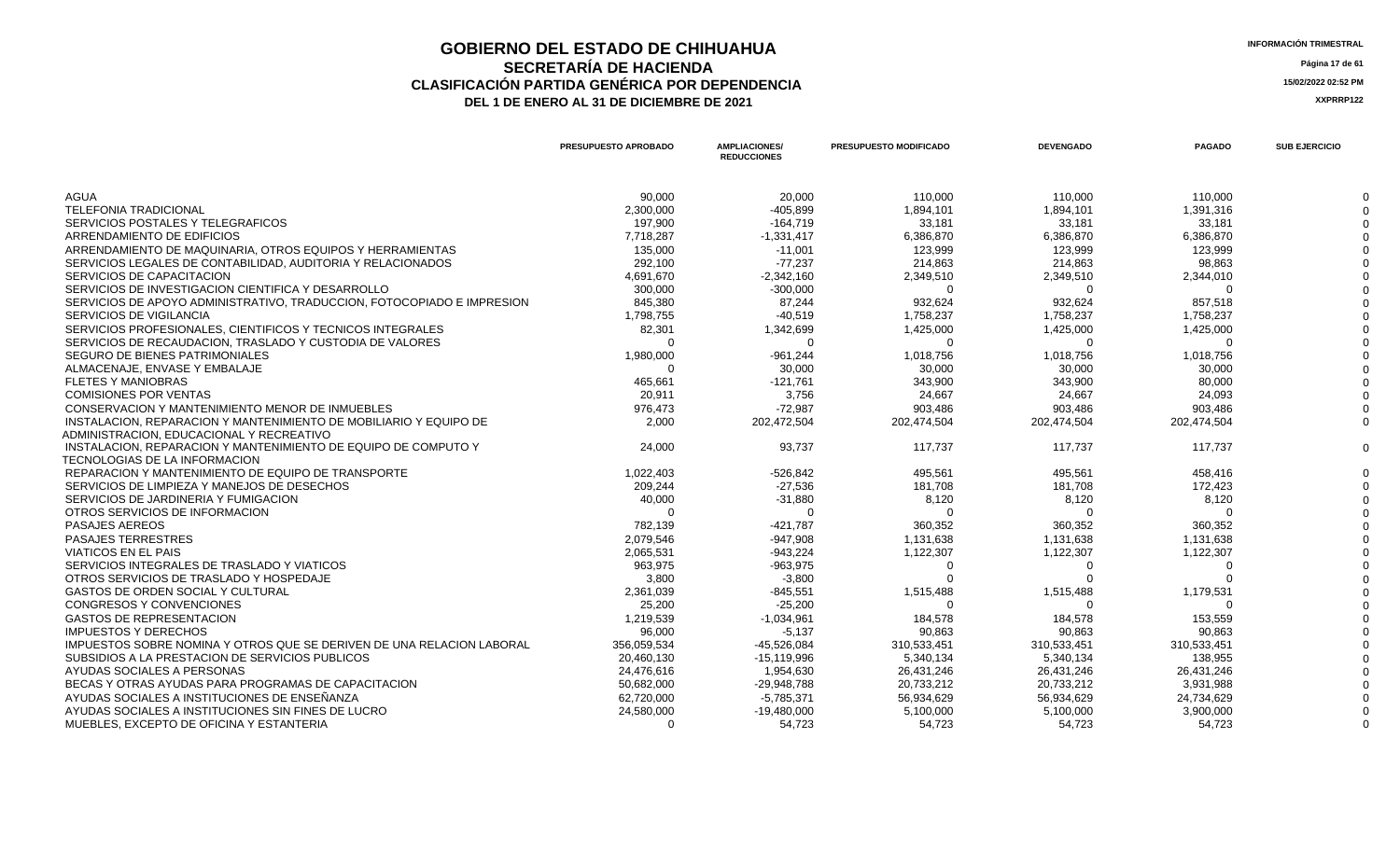## **GOBIERNO DEL ESTADO DE CHIHUAHUA**<br> **INFORMACIÓN TRIMESTRAL**<br> **INFORMACIÓN TRIMESTRAL SECRETARÍA DE HACIENDA** Página 18 de 61<br>CON PARTIDA GENÉRICA POR DEPENDENCIA **CLASIFICACIÓN PARTIDA GENÉRICA POR DEPENDENCIA 15/02/2022 02:52 PM**

| <b>INFORMACION TRIM</b> |  |
|-------------------------|--|
|                         |  |

|                                                                                                 | <b>PRESUPUESTO APROBADO</b> | <b>AMPLIACIONES/</b><br><b>REDUCCIONES</b> | <b>PRESUPUESTO MODIFICADO</b> | <b>DEVENGADO</b> | <b>PAGADO</b> | <b>SUB EJERCICIO</b> |
|-------------------------------------------------------------------------------------------------|-----------------------------|--------------------------------------------|-------------------------------|------------------|---------------|----------------------|
| EQUIPO DE COMPUTO Y DE TECNOLOGIAS DE LA INFORMACION                                            |                             | 4,934,300                                  | 4,934,300                     | 4.934.300        | 4,934,300     |                      |
| OTRO MOBILIARIO Y EQUIPO EDUCACIONAL Y RECREATIVO                                               |                             | 214,680                                    | 214,680                       | 214,680          | 214,680       |                      |
| EQUIPO MEDICO Y DE LABORATORIO                                                                  |                             | 53,800                                     | 53,800                        | 53,800           | 53,800        | $\Omega$             |
| SISTEMAS DE AIRE ACONDICIONADO, CALEFACCION Y DE REFRIGERACION<br><b>INDUSTRIAL Y COMERCIAL</b> |                             | - 0                                        | ∩                             | $\Omega$         | $\cap$        |                      |
| LICENCIAS INFORMATICAS E INTELECTUALES                                                          |                             | 826,000                                    | 826,000                       | 826,000          | 826,000       | $\Omega$             |
| EDIFICACION NO HABITACIONAL                                                                     | 472,989,375                 | -438,711,533                               | 34.277.841                    | $\Omega$         |               | 34,277,841           |
| <b>ADEFAS</b>                                                                                   | 0                           | 17,521,862                                 | 17,521,862                    | 17,521,862       | 17,521,862    | $\Omega$             |
| <b>SECRETARIA DE TRABAJO Y PREVISION SOCIAL</b>                                                 |                             |                                            |                               |                  |               |                      |
| SUELDO BASE A PERSONAL PERMANENTE                                                               | 46,163,919                  | 11,543                                     | 46,175,462                    | 46,175,462       | 46,175,462    |                      |
| SUELDOS BASE AL PERSONAL EVENTUAL                                                               | 16,091,496                  | $-38,742$                                  | 16,052,754                    | 16,052,754       | 16,052,754    |                      |
| PRIMAS POR AÑOS DE SERVICIOS EFECTIVOS PRESTADOS                                                | 2,738,400                   | $-48,729$                                  | 2,689,671                     | 2.689.671        | 2,689,671     |                      |
| PRIMAS DE VACACIONES, DOMINICAL Y GRATIFICACION DE FIN DE AÑO                                   | 10,787,078                  | 244,765                                    | 11,031,843                    | 11,031,843       | 11,031,843    |                      |
| <b>HORAS EXTRAORDINARIAS</b>                                                                    | 29,000                      | 14,657                                     | 43,657                        | 43,657           | 43,657        |                      |
| <b>COMPENSACIONES</b>                                                                           | 24,134,164                  | $-17,095$                                  | 24,117,069                    | 24,117,069       | 24,117,069    |                      |
| APORTACIONES DE SEGURIDAD SOCIAL                                                                | 11,332,206                  | $-7,200,418$                               | 4,131,789                     | 4,131,789        | 4,131,789     |                      |
| APORTACIONES AL SISTEMA PARA EL RETIRO                                                          | 3,881,411                   | 7,244,024                                  | 11,125,435                    | 11,125,435       | 11,125,435    |                      |
| CUOTAS PARA EL FONDO DE AHORRO Y FONDO DE TRABAJO                                               | 532,800                     | $-38,100$                                  | 494,700                       | 494,700          | 494,700       |                      |
| <b>INDEMNIZACIONES</b>                                                                          |                             | 1,063,965                                  | 1,063,965                     | 1,063,965        | 1,063,965     | $\Omega$             |
| PRESTACIONES CONTRACTUALES                                                                      | 4,442,128                   | $-148,417$                                 | 4,293,711                     | 4,292,911        | 4,292,911     | 800                  |
| APOYOS A LA CAPACITACION DE LOS SERVIDORES PUBLICOS                                             | 263,250                     | $-6,000$                                   | 257,250                       | 257,250          | 257,250       | $\Omega$             |
| OTRAS PRESTACIONES SOCIALES Y ECONOMICAS                                                        | 829,350                     | $-222,560$                                 | 606,790                       | 606,790          | 606,790       | $\Omega$             |
| PREVISIONES DE CARACTER LABORAL, ECONOMICA Y DE SEGURIDAD SOCIAL                                | 3,545,607                   | $-3,545,607$                               |                               |                  |               |                      |
| <b>ESTIMULOS</b>                                                                                | 3,380,924                   | 188,686                                    | 3,569,610                     | 3,569,464        | 3,569,464     | 146                  |
| MATERIALES, UTILES Y EQUIPOS MENORES DE OFICINA                                                 | 468,500                     | 74,101                                     | 542,601                       | 542,601          | 326,809       | $\overline{0}$       |
| MATERIALES, UTILES Y EQUIPOS MENORES DE TECNOLOGIAS DE LA INFORMACION Y                         | 1,789,384                   | $-552,372$                                 | 1,237,012                     | 1,237,012        | 1,224,779     | $\Omega$             |
| <b>COMUNICACIONES</b>                                                                           |                             |                                            |                               |                  |               |                      |
| MATERIAL IMPRESO E INFORMACION DIGITAL                                                          | 5,000                       | 7,843                                      | 12,843                        | 12,843           | 12,843        |                      |
| MATERIAL DE LIMPIEZA                                                                            | 335,000                     | $-119,061$                                 | 215,939                       | 215,939          | 182,744       |                      |
| PRODUCTOS ALIMENTICIOS PARA PERSONAS                                                            | 63,000                      | 108,680                                    | 171,680                       | 171,680          | 158,274       |                      |
| UTENSILIOS PARA EL SERVICIO DE ALIMENTACION                                                     | 18,899                      | $-9,095$                                   | 9,804                         | 9,804            | 9,804         |                      |
| VIDRIO Y PRODUCTOS DE VIDRIO                                                                    | $\Omega$                    | 3.654                                      | 3,654                         | 3.654            | 3.654         |                      |
| MATERIAL ELECTRICO Y ELECTRONICO                                                                | 93,000                      | $-37,805$                                  | 55,195                        | 55,195           | 26,717        |                      |
| ARTICULOS METALICOS PARA LA CONSTRUCCION                                                        | $\Omega$                    | 2,339                                      | 2,339                         | 2,339            | 2,339         |                      |
| <b>MATERIALES COMPLEMENTARIOS</b>                                                               | 110,000                     | $-5,797$                                   | 104,203                       | 104,203          | 104,203       |                      |
| OTROS MATERIALES Y ARTICULOS DE CONSTRUCCION Y REPARACION                                       | 60,000                      | $-50,130$                                  | 9,870                         | 9,870            | 9,870         |                      |
| MEDICINAS Y PRODUCTOS FARMACEUTICOS                                                             | 5,000                       | $-2,591$                                   | 2,409                         | 2,409            | 2,409         |                      |
| MATERIALES, ACCESORIOS Y SUMINISTROS MEDICOS                                                    | 100,000                     | $-95,796$                                  | 4,204                         | 4.204            | 4.204         |                      |
| FIBRAS SINTETICAS, HULES, PLASTICOS Y DERIVADOS                                                 |                             | 1,648                                      | 1,648                         | 1,648            | 1,648         |                      |
| COMBUSTIBLES, LUBRICANTES Y ADITIVOS                                                            | 353,372                     | $-38,172$                                  | 315,200                       | 315,200          | 314.902       | $\Omega$             |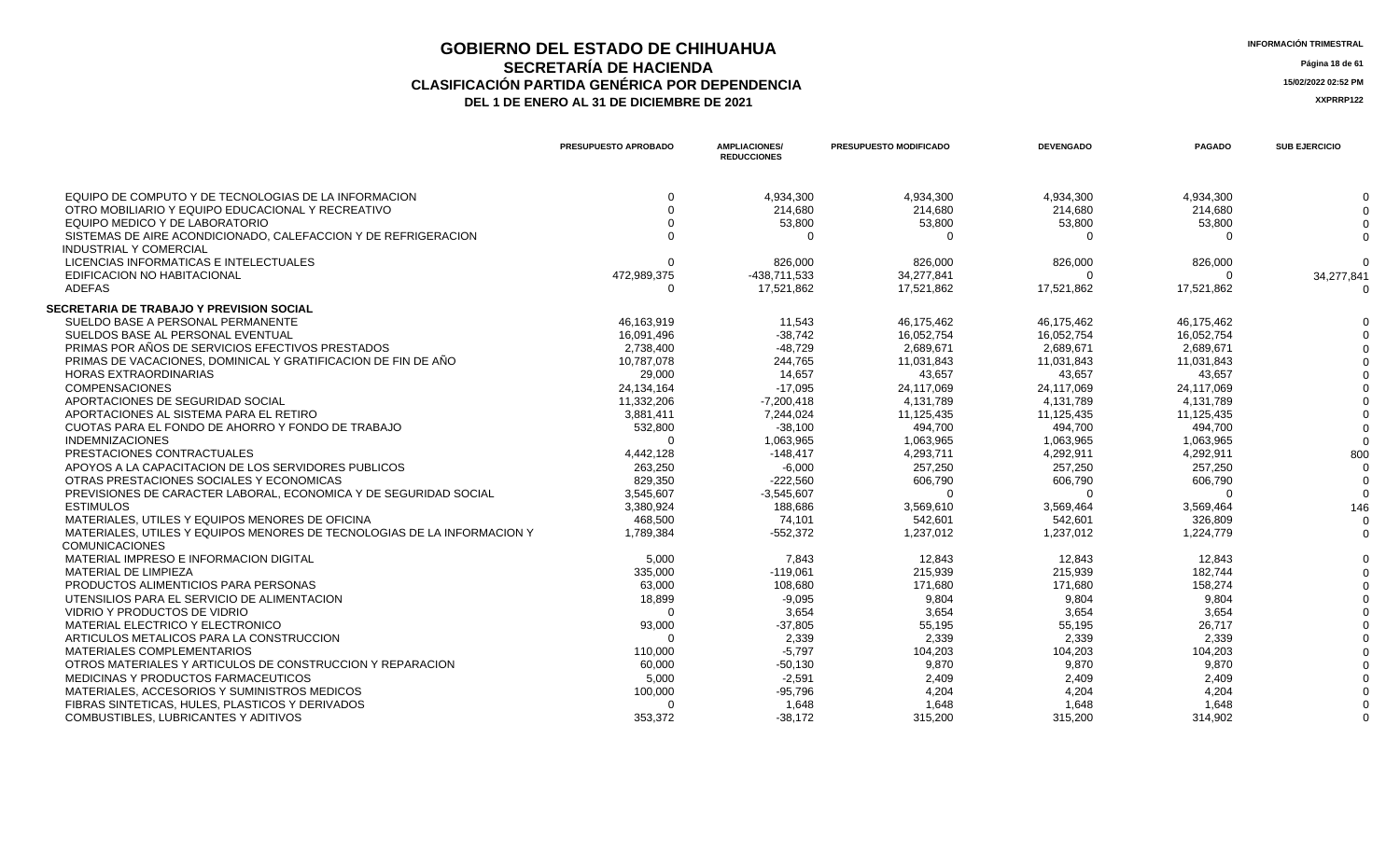## **GOBIERNO DEL ESTADO DE CHIHUAHUA** INFORMACIÓN TRIMESTRAL<br> **INFORMACIÓN TRIMESTRAL**<br> **Información trimestral SECRETARÍA DE HACIENDA** Página 19 de 61<br>IÓN PARTIDA GENÉRICA POR DEPENDENCIA **CLASIFICACIÓN PARTIDA GENÉRICA POR DEPENDENCIA 15/02/2022 02:52 PM**

| NFORMACION TRIMESTRAL |  |
|-----------------------|--|
|-----------------------|--|

|                                                                                                  | PRESUPUESTO APROBADO | <b>AMPLIACIONES/</b><br><b>REDUCCIONES</b> | <b>PRESUPUESTO MODIFICADO</b> | <b>DEVENGADO</b> | <b>PAGADO</b> | <b>SUB EJERCICIO</b> |
|--------------------------------------------------------------------------------------------------|----------------------|--------------------------------------------|-------------------------------|------------------|---------------|----------------------|
| <b>VESTUARIO Y UNIFORMES</b>                                                                     | $\Omega$             | 10,272                                     | 10,272                        | 10,272           | 10,272        |                      |
| PRENDAS DE SEGURIDAD Y PROTECCION PERSONAL                                                       | $\Omega$             | 33,455                                     | 33,455                        | 33,455           | 33,455        |                      |
| PRODUCTOS TEXTILES                                                                               | 12,000               | $-11,856$                                  | 144                           | 144              | 144           |                      |
| BLANCOS Y OTROS PRODUCTOS TEXTILES, EXCEPTO PRENDAS DE VESTIR                                    | $\Omega$             | 464                                        | 464                           | 464              | 464           |                      |
| <b>HERRAMIENTAS MENORES</b>                                                                      | 20,000               | $-6,049$                                   | 13,951                        | 13,951           | 13,951        |                      |
| REFACCIONES Y ACCESORIOS MENORES DE EDIFICIOS                                                    | 70.000               | 19,149                                     | 89.149                        | 89.149           | 89.149        |                      |
| REFACCIONES Y ACCESORIOS MENORES DE MOBILIARIO Y EQUIPO DE                                       | 256,658              | 316,464                                    | 573,122                       | 573,122          | 554,262       |                      |
| ADMINISTRACION.EDUCACIONAL Y RECREATIVO                                                          |                      |                                            |                               |                  |               |                      |
| REFACCIONES Y ACCESORIOS MENORES DE EQUIPO DE COMPUTO Y TECNOLOGIAS<br>DE LA INFORMACION         | 70,000               | $-8,214$                                   | 61,786                        | 61,786           | 60,673        |                      |
| REFACCIONES Y ACCESORIOS MENORES DE EQUIPO DE TRANSPORTE                                         | 83,000               | $-21,211$                                  | 61,789                        | 61,789           | 61,789        |                      |
| REFACCIONES Y ACCESORIOS MENORES DE EQUIPO DE DEFENSA Y SEGURIDAD                                |                      | 4,222                                      | 4,222                         | 4,222            | 4,222         |                      |
| <b>ENERGIA ELECTRICA</b>                                                                         | 1,100,000            | $-1$                                       | 1,099,999                     | 1.099.999        | 967.672       |                      |
| GAS                                                                                              | 180,000              | $-128,247$                                 | 51,753                        | 51,753           | 51,753        |                      |
| <b>AGUA</b>                                                                                      | 10.000               | 25,000                                     | 35.000                        | 35.000           | 35.000        |                      |
| <b>TELEFONIA TRADICIONAL</b>                                                                     | 250,000              | $-15,196$                                  | 234,804                       | 234,804          | 166,096       |                      |
| SERVICIOS DE TELECOMUNICACIONES Y SATELITES                                                      | 199,897              | $-173,855$                                 | 26,042                        | 26,042           | 26,042        |                      |
| SERVICIOS DE ACCESO DE INTERNET. REDES Y PROCESAMIENTO DE INFORMACION                            |                      | 129.999                                    | 129.999                       | 129.999          | 123.224       |                      |
| SERVICIOS POSTALES Y TELEGRAFICOS                                                                | 1,062,000            | $-238,049$                                 | 823,951                       | 823,951          | 652,868       |                      |
| ARRENDAMIENTO DE EDIFICIOS                                                                       | 545.441              | $-173.647$                                 | 371.793                       | 371.793          | 371,793       |                      |
| ARRENDAMIENTO DE MOBILIARIO Y EQUIPO DE ADMINISTRACION. EDUCACIONAL Y                            | 974,400              | $-626,400$                                 | 348,000                       | 348,000          | 348,000       |                      |
| <b>RECREATIVO</b>                                                                                |                      |                                            |                               |                  |               |                      |
| ARRENDAMIENTO DE ACTIVOS INTANGIBLES                                                             | 100,000              | 98,028                                     | 198,028                       | 198,028          | 198,028       |                      |
| OTROS ARRENDAMIENTOS                                                                             |                      | 10,440                                     | 10,440                        | 10,440           |               |                      |
| SERVICIOS LEGALES DE CONTABILIDAD. AUDITORIA Y RELACIONADOS                                      | 694.260              | 1.353.140                                  | 2.047.400                     | 2.047.400        | 2.047.400     |                      |
| SERVICIOS DE CONSULTORIA ADMINISTRATIVA, PROCESOS, TECNICA Y EN<br>TECNOLOGIAS DE LA INFORMACION | 8,465,222            | $-3,761,186$                               | 4,704,036                     | 4,704,036        | 4,704,036     |                      |
| SERVICIOS DE CAPACITACION                                                                        | 433.820              | $-268.827$                                 | 164.993                       | 164.993          | 164.993       |                      |
| SERVICIOS DE APOYO ADMINISTRATIVO, TRADUCCION, FOTOCOPIADO E IMPRESION                           | 1,210,352            | $-143,548$                                 | 1,066,804                     | 1,066,804        | 928,883       |                      |
| <b>SERVICIOS DE VIGILANCIA</b>                                                                   | 862,372              | $-26,546$                                  | 835,826                       | 835,826          | 835,826       |                      |
| <b>SEGURO DE BIENES PATRIMONIALES</b>                                                            | 200.000              | $-164.844$                                 | 35,156                        | 35,156           | 35,156        |                      |
| <b>FLETES Y MANIOBRAS</b>                                                                        | 50,000               | $-36,126$                                  | 13,874                        | 13,874           | 13,874        |                      |
| <b>COMISIONES POR VENTAS</b>                                                                     | 5,655                | 179                                        | 5,834                         | 5,834            | 5,828         |                      |
| SERVICIOS FINANCIEROS, BANCARIOS Y COMERCIALES INTEGRALES                                        | 71,000               | $-71,000$                                  | $\Omega$                      | $\Omega$         | $\Omega$      |                      |
| CONSERVACION Y MANTENIMIENTO MENOR DE INMUEBLES                                                  | 600,000              | 278,257                                    | 878,257                       | 878,257          | 801,708       |                      |
| INSTALACION, REPARACION Y MANTENIMIENTO DE MOBILIARIO Y EQUIPO DE                                | $\Omega$             | 22,272                                     | 22,272                        | 22,272           | 22,272        |                      |
| ADMINISTRACION, EDUCACIONAL Y RECREATIVO                                                         |                      |                                            |                               |                  |               |                      |
| INSTALACION, REPARACION Y MANTENIMIENTO DE EQUIPO DE COMPUTO Y<br>TECNOLOGIAS DE LA INFORMACION  | 150.000              | $-120,269$                                 | 29.731                        | 29,731           | 29,731        |                      |
| REPARACION Y MANTENIMIENTO DE EQUIPO DE TRANSPORTE                                               | 232,536              | $-41,243$                                  | 191,293                       | 191,293          | 186,710       |                      |
| REPARACION Y MANTENIMIENTO DE EQUIPO DE DEFENSA Y SEGURIDAD                                      | $\Omega$             | 3,967                                      | 3.967                         | 3.967            | 3.967         |                      |
|                                                                                                  |                      |                                            |                               |                  |               |                      |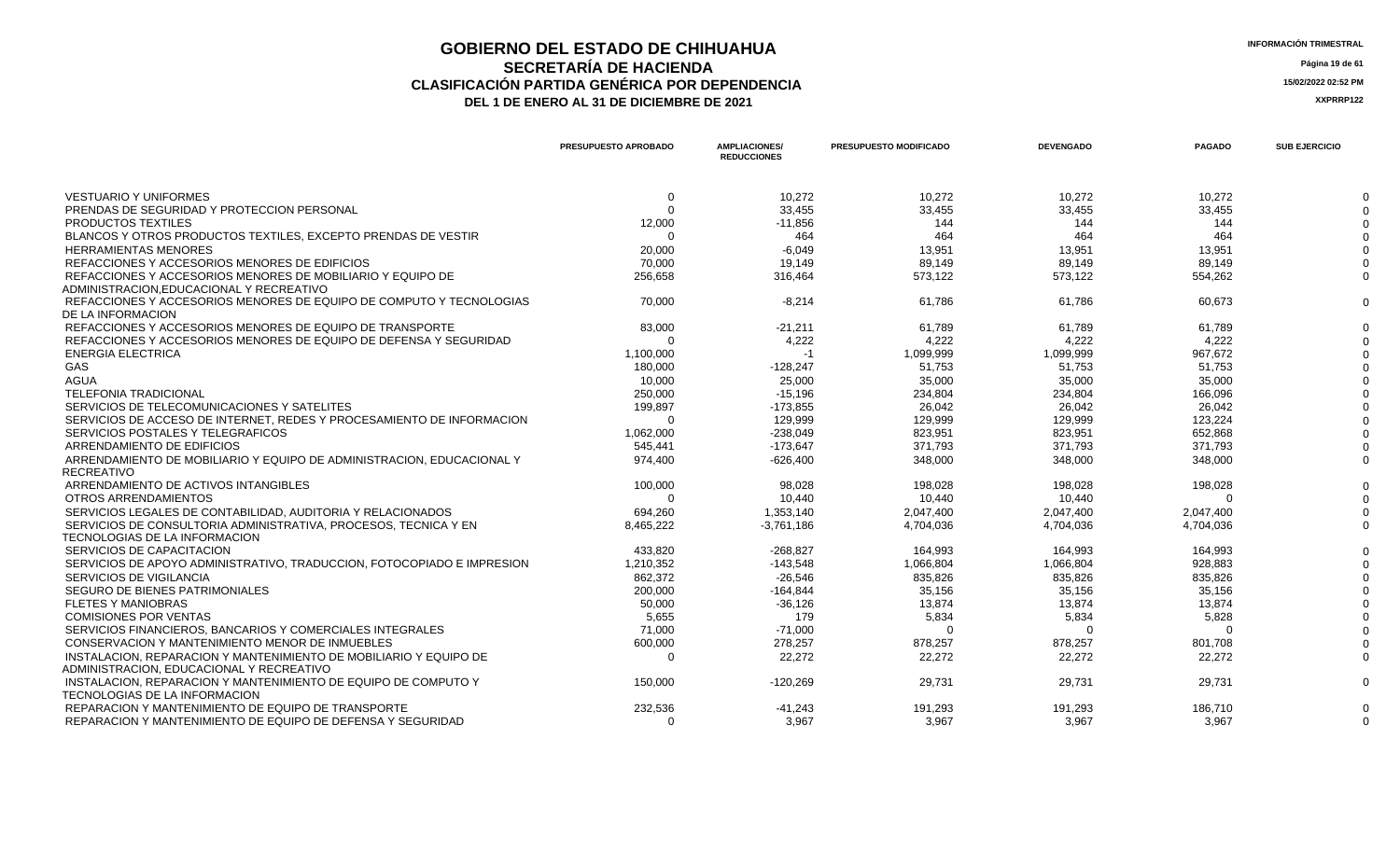## **GOBIERNO DEL ESTADO DE CHIHUAHUA**<br> **GEORETARÍA DE HACIENDA SECRETARÍA DE HACIENDA Página 20 de 61 CLASIFICACIÓN PARTIDA GENÉRICA POR DEPENDENCIA 15/02/2022 02:52 PM**

**DEL 1 DE ENERO AL 31 DE DICIEMBRE DE 2021 XXPRRP122** 

 **SECRETARIA DE CULTURA**

|                                                                                                          | PRESUPUESTO APROBADO | <b>AMPLIACIONES/</b><br><b>REDUCCIONES</b> | PRESUPUESTO MODIFICADO | <b>DEVENGADO</b> | <b>PAGADO</b> | <b>SUB EJERCICIO</b> |
|----------------------------------------------------------------------------------------------------------|----------------------|--------------------------------------------|------------------------|------------------|---------------|----------------------|
|                                                                                                          |                      |                                            |                        |                  |               |                      |
| INSTALACION, REPARACION Y MANTENIMIENTO DE MAQUINARIA, OTROS EQUIPOS Y<br><b>HERRAMIENTA</b>             | 400.000              | $-377,310$                                 | 22,690                 | 22,690           | 22,690        | $\mathbf{0}$         |
| SERVICIOS DE LIMPIEZA Y MANEJOS DE DESECHOS                                                              | 1,612,972            | $-45,240$                                  | 1.567.732              | 1,567,732        | 1,517,620     | $\Omega$             |
| SERVICIOS DE JARDINERIA Y FUMIGACION                                                                     | 50,000               | $-7,096$                                   | 42.904                 | 42,904           | 42,904        | $\Omega$             |
| DIFUSION POR RADIO, TELEVISION Y OTROS MEDIOS DE MENSAJES SOBRE<br>PROGRAMAS Y ACTIVIDADES GUBERNAMENTAL |                      | 26,464                                     | 26,464                 | 26,464           |               | $\Omega$             |
| <b>PASAJES AEREOS</b>                                                                                    | 186,500              | $-126,023$                                 | 60.477                 | 60,477           | 60,477        | $\Omega$             |
| <b>PASAJES TERRESTRES</b>                                                                                | 301,000              | $-36,451$                                  | 264.549                | 264,549          | 264,549       |                      |
| VIATICOS EN EL PAIS                                                                                      | 514,995              | 17,340                                     | 532,334                | 532,334          | 532.334       |                      |
| <b>GASTOS DE ORDEN SOCIAL Y CULTURAL</b>                                                                 | 25,000               | $-6,221$                                   | 18.779                 | 18,779           | 18.779        |                      |
| <b>CONGRESOS Y CONVENCIONES</b>                                                                          | 1,279,620            | $-552,134$                                 | 727.486                | 727.486          | 367.806       |                      |
| <b>EXPOSICIONES</b>                                                                                      | 110.000              | $-107,011$                                 | 2.989                  | 2.989            | 2.989         |                      |
| <b>GASTOS DE REPRESENTACION</b>                                                                          | 15,000               | 33,041                                     | 48,041                 | 48,041           | 27,625        |                      |
| <b>IMPUESTOS Y DERECHOS</b>                                                                              | 425,040              | $-64,491$                                  | 360,549                | 360,549          | 360,549       |                      |
| IMPUESTOS SOBRE NOMINA Y OTROS QUE SE DERIVEN DE UNA RELACION LABORAL                                    | 7.795.786            | $-358.835$                                 | 7.436.951              | 7.436.951        | 7.436.951     |                      |
| BECAS Y OTRAS AYUDAS PARA PROGRAMAS DE CAPACITACION                                                      | 7,520,623            | $-363,293$                                 | 7.157.330              | 7.157.330        | 7.073.336     | $\Omega$             |
| <b>ADEFAS</b>                                                                                            |                      | 4,628,956                                  | 4,628,956              | 4,628,956        | 4,628,956     | $\Omega$             |
| ECRETARIA DE CULTURA                                                                                     |                      |                                            |                        |                  |               |                      |
| SUELDO BASE A PERSONAL PERMANENTE                                                                        | 40.414.523           | 427.040                                    | 40.841.563             | 40.841.563       | 40.841.563    | $\Omega$             |
| SUELDOS BASE AL PERSONAL EVENTUAL                                                                        | 2,089,187            | 1,608,160                                  | 3.697.347              | 3.697.347        | 3.697.347     | $\Omega$             |
| PRIMAS DE VACACIONES, DOMINICAL Y GRATIFICACION DE FIN DE AÑO                                            | 7,132,537            | 349,131                                    | 7,481,669              | 7,481,669        | 7,481,669     |                      |
| <b>HORAS EXTRAORDINARIAS</b>                                                                             | 325,000              | $-238,155$                                 | 86,845                 | 86,845           | 86,845        |                      |
| <b>COMPENSACIONES</b>                                                                                    | 14,662,647           | $-1,832,003$                               | 12,830,644             | 12,830,644       | 12,830,644    |                      |
| <b>HONORARIOS ESPECIALES</b>                                                                             |                      | 200                                        | 200                    | 200              | 200           |                      |
| APORTACIONES DE SEGURIDAD SOCIAL                                                                         | 7,225,614            | $-4,387,104$                               | 2,838,510              | 2,838,510        | 2,838,510     |                      |
| APORTACIONES AL SISTEMA PARA EL RETIRO                                                                   | 2,550,232            | 4,787,431                                  | 7.337.663              | 7,337,663        | 7.337.663     |                      |
| <b>INDEMNIZACIONES</b>                                                                                   |                      | 1,587,706                                  | 1,587,706              | 1,587,706        | 1,587,706     |                      |
| . <b>. .</b>                                                                                             |                      |                                            |                        |                  |               |                      |

|                                                                         |           | .            | .         | .         | .         |     |
|-------------------------------------------------------------------------|-----------|--------------|-----------|-----------|-----------|-----|
| PRESTACIONES CONTRACTUALES                                              | 2.843.044 | 46,736       | 2.889.780 | 2.889.757 | 2,889,757 | 23  |
| APOYOS A LA CAPACITACION DE LOS SERVIDORES PUBLICOS                     | 164.250   | 5.250        | 169,500   | 169.500   | 169.500   |     |
| OTRAS PRESTACIONES SOCIALES Y ECONOMICAS                                | 399.970   | -101.576     | 298.394   | 298.394   | 298.394   |     |
| PREVISIONES DE CARACTER LABORAL. ECONOMICA Y DE SEGURIDAD SOCIAL        | 2.376.484 | $-2.376.484$ |           |           |           |     |
| <b>ESTIMULOS</b>                                                        | 516.700   | $-122.569$   | 394.131   | 393.838   | 393.838   | 293 |
| MATERIALES, UTILES Y EQUIPOS MENORES DE OFICINA                         | 349.050   | 45.426       | 394.476   | 394.454   | 182.098   | 23  |
| MATERIALES Y UTILES DE IMPRESION Y REPRODUCCION                         | 1.000     | 104.119      | 105.119   | 105.119   | 9.535     |     |
| MATERIALES, UTILES Y EQUIPOS MENORES DE TECNOLOGIAS DE LA INFORMACION Y | .762.841  | -491.539     | 1,271,302 | 1.271.302 | 1.262.127 |     |
| <b>COMUNICACIONES</b>                                                   |           |              |           |           |           |     |
| MATERIAL IMPRESO E INFORMACION DIGITAL                                  | 155.580   | .330.201     | 1.485.781 | 1.485.781 | 126.849   |     |
| MATERIAL DE LIMPIEZA                                                    | 737.408   | -454.384     | 283.025   | 283.025   | 178.256   |     |
| MATERIALES Y UTILES DE ENSEÑANZA                                        |           | 238.563      | 238.563   | 238.563   | 9.799     |     |
| PRODUCTOS ALIMENTICIOS PARA PERSONAS                                    | 88.140    | -43.785      | 44.355    | 44.355    | 35,640    |     |
|                                                                         |           |              |           |           |           |     |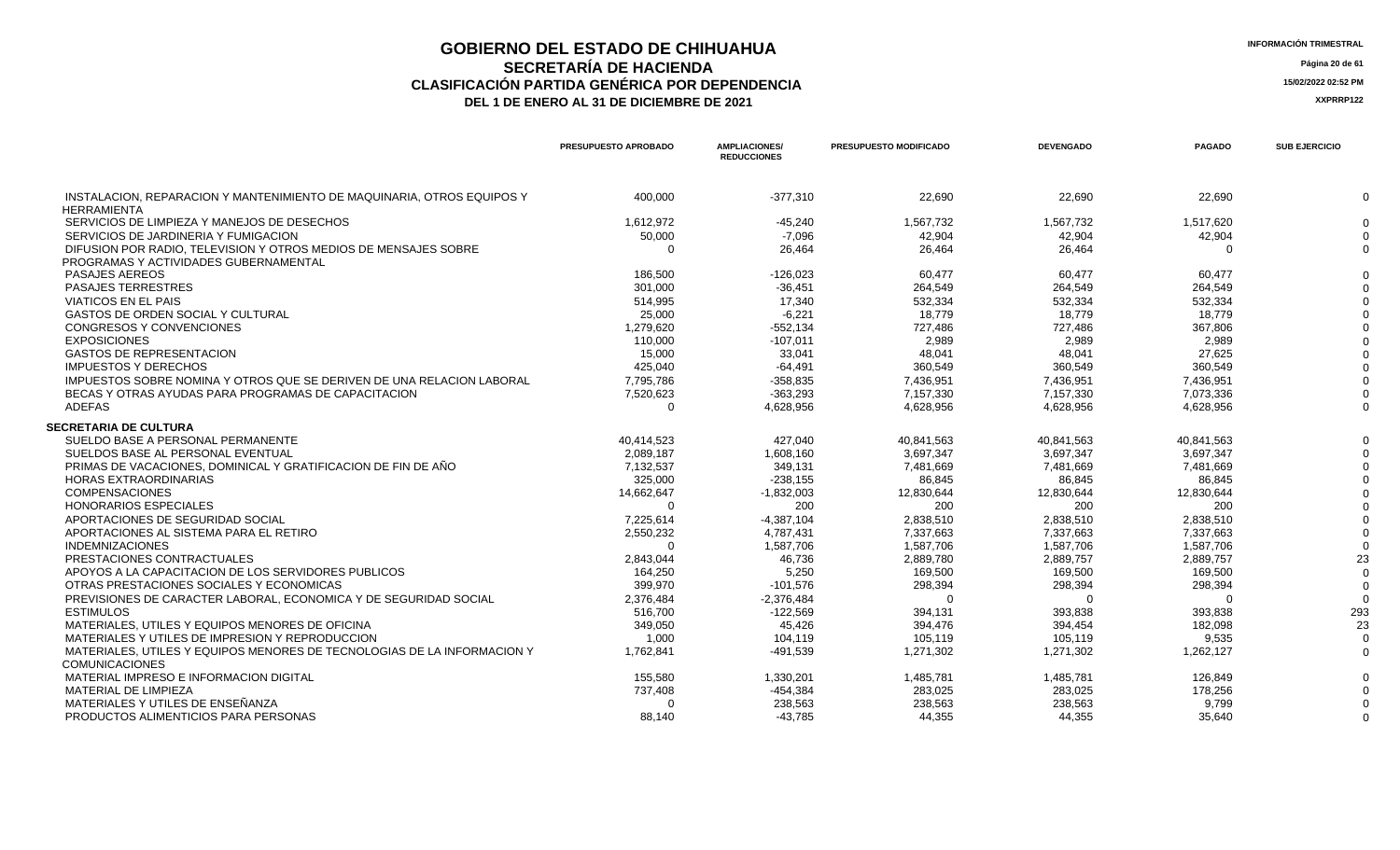### **GOBIERNO DEL ESTADO DE CHIHUAHUA** ESTADO E ESTADO E ESTADO E CHIHUAHUA **SECRETARÍA DE HACIENDA** Página 21 de 61<br>IÓN PARTIDA GENÉRICA POR DEPENDENCIA **CLASIFICACIÓN PARTIDA GENÉRICA POR DEPENDENCIA 15/02/2022 02:52 PM** DEL 1 DE ENERO AL 31 DE DICIEMBRE DE 2021

|                                                                          | <b>PRESUPUESTO APROBADO</b> | <b>AMPLIACIONES/</b><br><b>REDUCCIONES</b> | <b>PRESUPUESTO MODIFICADO</b> | <b>DEVENGADO</b> | <b>PAGADO</b> | <b>SUB EJERCICIO</b> |
|--------------------------------------------------------------------------|-----------------------------|--------------------------------------------|-------------------------------|------------------|---------------|----------------------|
| PRODUCTOS MINERALES NO METALICOS                                         | $\Omega$                    | 2,868                                      | 2,868                         | 2.868            | $\Omega$      |                      |
| CEMENTO Y PRODUCTOS DE CONCRETO                                          | $\Omega$                    | $\Omega$                                   |                               | $\Omega$         | $\Omega$      |                      |
| CAL. YESO Y PRODUCTOS DE YESO                                            |                             | 113                                        | 113                           | 113              | 113           |                      |
| MADERA Y PRODUCTOS DE MADERA                                             |                             | 35,266                                     | 35,266                        | 35,266           | 35,266        |                      |
| VIDRIO Y PRODUCTOS DE VIDRIO                                             |                             | 2,111                                      | 2,111                         | 2,111            | 2,111         |                      |
| MATERIAL ELECTRICO Y ELECTRONICO                                         | 69,280                      | 270,559                                    | 339,839                       | 339.839          | 122,072       |                      |
| ARTICULOS METALICOS PARA LA CONSTRUCCION                                 | 41,150                      | 47,173                                     | 88,323                        | 88,323           | 87,917        |                      |
| MATERIALES COMPLEMENTARIOS                                               | 344,205                     | 339,996                                    | 684,201                       | 684,201          | 26,481        |                      |
| OTROS MATERIALES Y ARTICULOS DE CONSTRUCCION Y REPARACION                | 37,444                      | 179,780                                    | 217,224                       | 212,067          | 142,348       | 5,157                |
| <b>MEDICINAS Y PRODUCTOS FARMACEUTICOS</b>                               |                             | 2.340                                      | 2.340                         | 2.340            | 2.340         |                      |
| MATERIALES, ACCESORIOS Y SUMINISTROS MEDICOS                             | $\Omega$                    | 45,525                                     | 45.525                        | 45.525           | 45,525        |                      |
| FIBRAS SINTETICAS, HULES, PLASTICOS Y DERIVADOS                          | $\Omega$                    | 33,722                                     | 33,722                        | 33,722           | 3,098         |                      |
| COMBUSTIBLES, LUBRICANTES Y ADITIVOS                                     | 536,300                     | 46,992                                     | 583,292                       | 583,292          | 568,855       |                      |
| <b>VESTUARIO Y UNIFORMES</b>                                             | 22,000                      | $-18,772$                                  | 3,228                         | 3.228            | 3,228         |                      |
| PRENDAS DE SEGURIDAD Y PROTECCION PERSONAL                               | 22,610                      | 1,949                                      | 24,559                        | 24,559           | 22,945        |                      |
| ARTICULOS DEPORTIVOS                                                     |                             | 14,094                                     | 14,094                        | 14,094           | 14,094        |                      |
| PRODUCTOS TEXTILES                                                       |                             | 45                                         | 45                            | 45               | 45            |                      |
| BLANCOS Y OTROS PRODUCTOS TEXTILES, EXCEPTO PRENDAS DE VESTIR            |                             | 118,222                                    | 118.222                       | 118,222          | 1.740         |                      |
| <b>HERRAMIENTAS MENORES</b>                                              | 3,537                       | 38,538                                     | 42.075                        | 42.075           | 42.075        |                      |
| REFACCIONES Y ACCESORIOS MENORES DE EDIFICIOS                            | $\Omega$                    | 44,276                                     | 44,276                        | 44,276           | 10,422        |                      |
| REFACCIONES Y ACCESORIOS MENORES DE MOBILIARIO Y EQUIPO DE               | 444,456                     | 1,683,312                                  | 2,127,768                     | 2,127,768        | 230,459       |                      |
| ADMINISTRACION.EDUCACIONAL Y RECREATIVO                                  |                             |                                            |                               |                  |               |                      |
| REFACCIONES Y ACCESORIOS MENORES DE EQUIPO DE COMPUTO Y TECNOLOGIAS      | 212,536                     | 25,768                                     | 238,304                       | 238,304          | 173,043       |                      |
| DE LA INFORMACION                                                        |                             |                                            |                               |                  |               |                      |
| REFACCIONES Y ACCESORIOS MENORES DE EQUIPO DE TRANSPORTE                 | - 0                         | 64,403                                     | 64,403                        | 64,403           | 64,403        |                      |
| REFACCIONES Y ACCESORIOS MENORES DE OTROS BIENES MUEBLES                 | 14,500                      | 51,023                                     | 65,523                        | 65,523           | 15,690        |                      |
| <b>ENERGIA ELECTRICA</b>                                                 | 6,400,000                   | $-0$                                       | 6,400,000                     | 6,400,000        | 5,749,102     |                      |
| GAS                                                                      | 980,000                     | $-535,588$                                 | 444,412                       | 444,412          | 395,953       |                      |
| <b>AGUA</b>                                                              | 120,000                     | 522,000                                    | 642,000                       | 642,000          | 642,000       |                      |
| TELEFONIA TRADICIONAL                                                    | 400,000                     | $-10,785$                                  | 389,215                       | 389,215          | 343,676       |                      |
| SERVICIOS POSTALES Y TELEGRAFICOS                                        | 72,009                      | $-18,692$                                  | 53,317                        | 53,317           | 34,890        |                      |
| ARRENDAMIENTO DE EDIFICIOS                                               | 290,000                     | $-39,440$                                  | 250,560                       | 250,560          | 250,560       |                      |
| ARRENDAMIENTO DE MAQUINARIA, OTROS EQUIPOS Y HERRAMIENTAS                | $\Omega$                    | - 0                                        |                               | $\Omega$         | $\Omega$      |                      |
| ARRENDAMIENTO DE ACTIVOS INTANGIBLES                                     | 13,000                      | 58,565                                     | 71,565                        | 71,565           | 71,565        |                      |
| OTROS ARRENDAMIENTOS                                                     | 147,500                     | $-132.072$                                 | 15.428                        | 15.428           | 15.428        |                      |
| SERVICIOS LEGALES DE CONTABILIDAD, AUDITORIA Y RELACIONADOS              | $\Omega$                    | 53,360                                     | 53,360                        | 53,360           | 53,360        |                      |
| SERVICIOS DE DISEÑO, ARQUITECTURA, INGENIERIA Y ACTIVIDADES RELACIONADAS |                             | 26,680                                     | 26,680                        | 26,680           | $\Omega$      |                      |
| SERVICIOS DE CONSULTORIA ADMINISTRATIVA, PROCESOS, TECNICA Y EN          | 8,280,943                   | 3,980,726                                  | 12,261,669                    | 12,261,669       | 12,196,129    |                      |
| TECNOLOGIAS DE LA INFORMACION                                            |                             |                                            |                               |                  |               |                      |
| SERVICIOS DE CAPACITACION                                                | $\Omega$                    | 90,261                                     | 90,261                        | 90,261           | 90,261        |                      |
| SERVICIOS DE APOYO ADMINISTRATIVO. TRADUCCION. FOTOCOPIADO E IMPRESION   | 1.246.956                   | 22.791                                     | 1.269.747                     | 1.266.497        | 1,175,733     | 3,251                |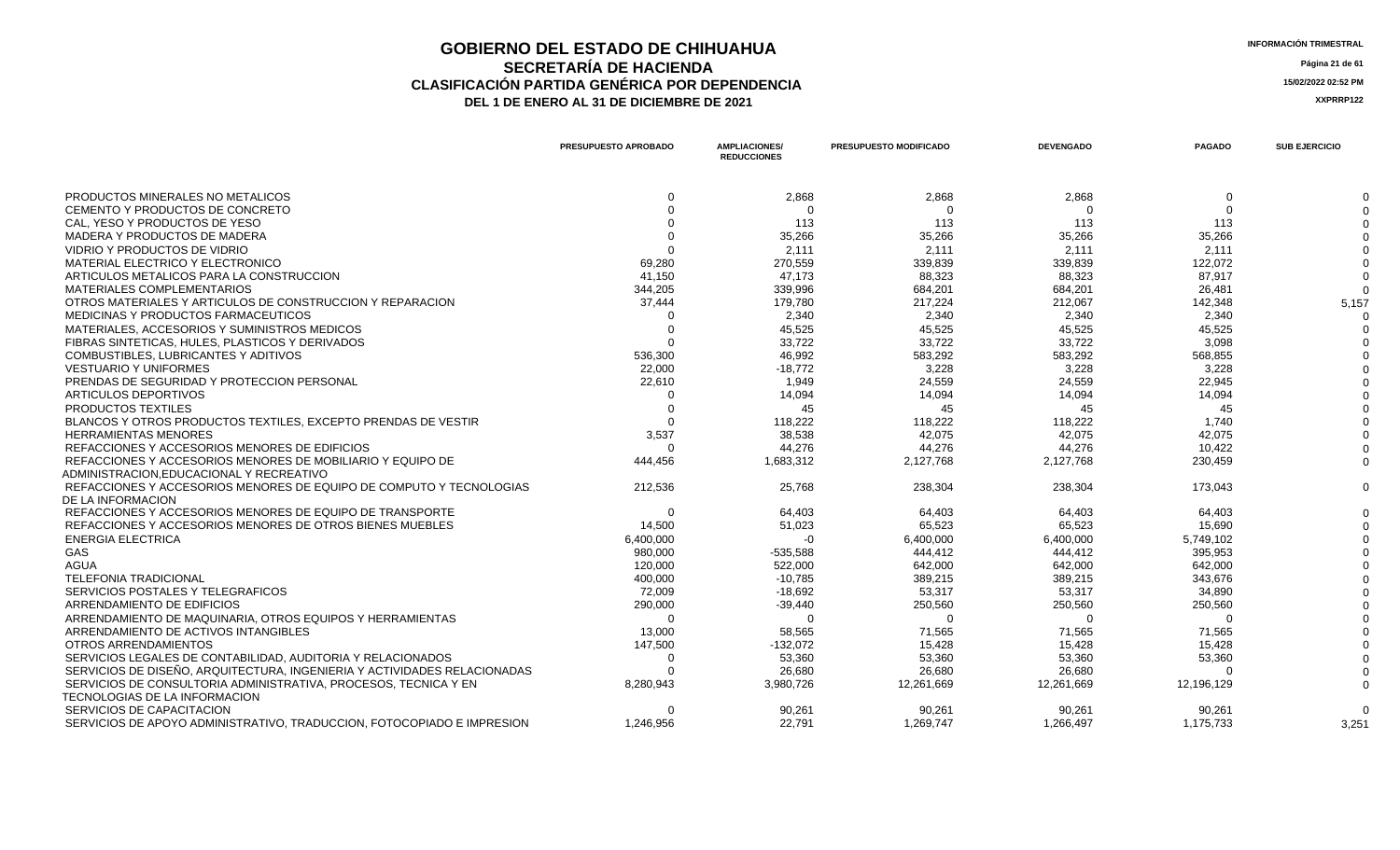## **GOBIERNO DEL ESTADO DE CHIHUAHUA**<br>
SECRETARÍA DE HACIENDA **SECRETARÍA DE HACIENDA** Página 22 de 61<br>IÓN PARTIDA GENÉRICA POR DEPENDENCIA **CLASIFICACIÓN PARTIDA GENÉRICA POR DEPENDENCIA 15/02/2022 02:52 PM**

|                                                                        | PRESUPUESTO APROBADO | <b>AMPLIACIONES/</b><br><b>REDUCCIONES</b> | PRESUPUESTO MODIFICADO | <b>DEVENGADO</b> | <b>PAGADO</b> | <b>SUB EJERCICIO</b> |
|------------------------------------------------------------------------|----------------------|--------------------------------------------|------------------------|------------------|---------------|----------------------|
| SERVICIOS DE VIGILANCIA                                                | 8,063,299            | 711,382                                    | 8,774,681              | 8,774,681        | 8,774,681     | $\Omega$             |
| SERVICIOS PROFESIONALES, CIENTIFICOS Y TECNICOS INTEGRALES             | 50,660               | $-13,540$                                  | 37,120                 | 37,120           | 37,120        |                      |
| SEGURO DE BIENES PATRIMONIALES                                         | 4,182,680            | 302,985                                    | 4,485,665              | 4,485,665        | 4,485,665     |                      |
| <b>FLETES Y MANIOBRAS</b>                                              | 15,000               | 154,360                                    | 169,360                | 169,360          | 18,560        |                      |
| <b>COMISIONES POR VENTAS</b>                                           | 8.581                | 1.634                                      | 10,215                 | 10.215           | 9.947         |                      |
| CONSERVACION Y MANTENIMIENTO MENOR DE INMUEBLES                        | 1,300,000            | 3,495,053                                  | 4,795,053              | 4,795,053        | 2,802,538     |                      |
| INSTALACION. REPARACION Y MANTENIMIENTO DE MOBILIARIO Y EQUIPO DE      | 45,000               | 10,527                                     | 55,527                 | 55,527           | $\Omega$      | $\Omega$             |
| ADMINISTRACION, EDUCACIONAL Y RECREATIVO                               |                      |                                            |                        |                  |               |                      |
| INSTALACION, REPARACION Y MANTENIMIENTO DE EQUIPO DE COMPUTO Y         | 149,000              | $-35,473$                                  | 113,527                | 113,527          | $\Omega$      | $\mathbf{0}$         |
| TECNOLOGIAS DE LA INFORMACION                                          |                      |                                            |                        |                  |               |                      |
| REPARACION Y MANTENIMIENTO DE EQUIPO DE TRANSPORTE                     | 200,000              | 79.875                                     | 279.875                | 279.875          | 260.546       | $\Omega$             |
| INSTALACION, REPARACION Y MANTENIMIENTO DE MAQUINARIA, OTROS EQUIPOS Y | 50,000               | 151,872                                    | 201.872                | 201.872          | 201,872       | $\Omega$             |
| HERRAMIENTA                                                            |                      |                                            |                        |                  |               |                      |
| SERVICIOS DE LIMPIEZA Y MANEJOS DE DESECHOS                            | 6,570,240            | $-1,143,200$                               | 5,427,040              | 5,427,040        | 5,377,856     |                      |
| SERVICIOS DE JARDINERIA Y FUMIGACION                                   | 2,416,589            | $-78,681$                                  | 2,337,908              | 2,337,908        | 1,741,480     |                      |
| <b>PASAJES AEREOS</b>                                                  | 68,525               | $-37,984$                                  | 30,541                 | 30,541           | 30,541        |                      |
| <b>PASAJES TERRESTRES</b>                                              | 161,590              | $-16,600$                                  | 144.990                | 144.990          | 144.990       |                      |
| <b>VIATICOS EN EL PAIS</b>                                             | 243,650              | $-89,915$                                  | 153,735                | 153,735          | 153,735       | $\Omega$             |
| <b>GASTOS DE ORDEN SOCIAL Y CULTURAL</b>                               | 5,105,689            | $-1,655,095$                               | 3,450,594              | 3,380,835        | 2,811,142     | 69,760               |
| <b>GASTOS DE REPRESENTACION</b>                                        | 1,548,612            | $-1,265,325$                               | 283,287                | 283,287          | 283,287       |                      |
| <b>IMPUESTOS Y DERECHOS</b>                                            | 101,674              | $-52,115$                                  | 49,558                 | 49,558           | 49,558        |                      |
| SENTENCIAS Y RESOLUCIONES POR AUTORIDAD COMPETENTE                     | $\Omega$             | 2,384,780                                  | 2,384,780              | 2,384,780        | 2,384,780     |                      |
| IMPUESTOS SOBRE NOMINA Y OTROS QUE SE DERIVEN DE UNA RELACION LABORAL  | 4,742,922            | $-633,951$                                 | 4,108,971              | 4,108,971        | 4,108,971     |                      |
| AYUDAS SOCIALES A PERSONAS                                             | 2,000,000            | 368,410                                    | 2,368,410              | 2,368,410        | 2,368,410     |                      |
| BECAS Y OTRAS AYUDAS PARA PROGRAMAS DE CAPACITACION                    | 1,140,000            | 1,787,000                                  | 2,927,000              | 2,927,000        | 2,127,000     |                      |
| AYUDAS SOCIALES A INSTITUCIONES DE ENSEÑANZA                           | 5,370,000            | $-3,235,175$                               | 2,134,825              | 2,134,825        | 2,134,825     |                      |
| MUEBLES DE OFICINA Y ESTANTERIA                                        |                      | 1,001,925                                  | 1,001,925              | 1,001,925        | 139,258       |                      |
| EQUIPO DE COMPUTO Y DE TECNOLOGIAS DE LA INFORMACION                   |                      | 1,439,329                                  | 1,439,329              | 1,439,329        | 1,249,194     |                      |
| EQUIPOS Y APARATOS AUDIOVISUALES                                       |                      | 185,349                                    | 185,349                | 185,349          | 185,349       | $\Omega$             |
| OTRO MOBILIARIO Y EQUIPO EDUCACIONAL Y RECREATIVO                      |                      | 433,015                                    | 433,015                | 414,745          | 414,745       | 18,270               |
| EQUIPO DE DEFENSA Y SEGURIDAD                                          |                      | 2,197,334                                  | 2,197,334              | 2,197,334        | $\Omega$      | $\Omega$             |
| MAQUINARIA Y EQUIPO DE CONSTRUCCION                                    |                      | 40,191                                     | 40.191                 | 40,191           | 2,811         |                      |
| EQUIPO DE COMUNICACION Y TELECOMUNICACION                              |                      | 57,303                                     | 57,303                 | 57,303           | 57,303        |                      |
| HERRAMIENTAS Y MAQUINAS-HERRAMIENTA                                    |                      | 22,243                                     | 22,243                 | 22,243           |               |                      |
| LICENCIAS INFORMATICAS E INTELECTUALES                                 |                      | 11,600                                     | 11,600                 | 11,600           |               |                      |
| EDIFICACION NO HABITACIONAL                                            | 3,000,000            | $-3,000,000$                               |                        | $\Omega$         |               |                      |
| <b>ADEFAS</b>                                                          | $\Omega$             | 2,943,198                                  | 2,943,198              | 2,943,198        | 2,943,198     | $\Omega$             |
| <b>SECRETARIA DE COMUNICACIONES Y OBRAS PUBLICAS</b>                   |                      |                                            |                        |                  |               |                      |
| SUELDO BASE A PERSONAL PERMANENTE                                      | 79,774,688           | $-8,767,549$                               | 71,007,139             | 70,791,606       | 70,791,606    | 215,533              |
| SUELDOS BASE AL PERSONAL EVENTUAL                                      | 75.702.433           | $-5.064.269$                               | 70,638,164             | 70.314.892       | 70.314.892    | 323,271              |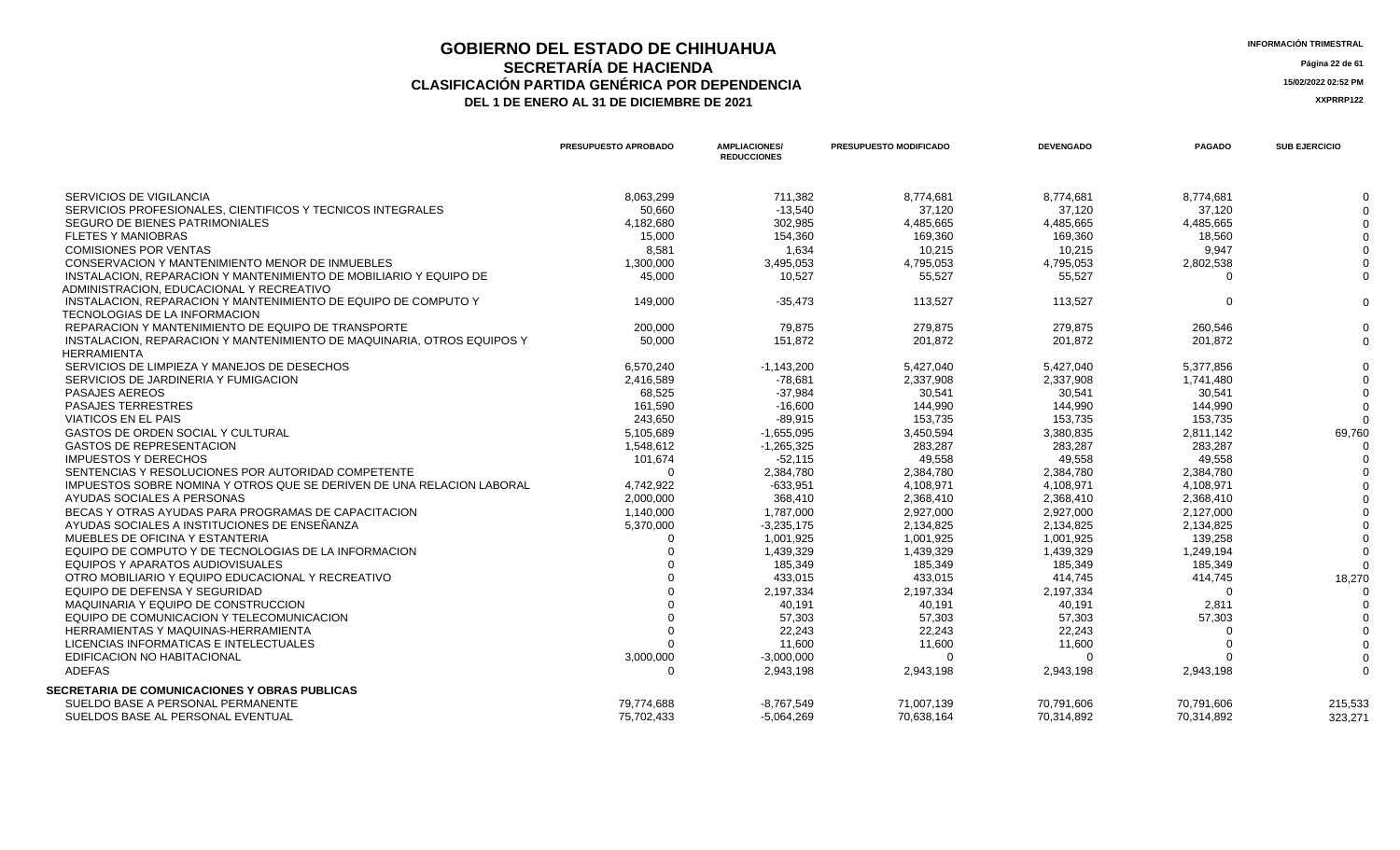### **GOBIERNO DEL ESTADO DE CHIHUAHUA**<br> **INFORMACIÓN TRIMESTRAL**<br> **INFORMACIÓN TRIMESTRAL**<br> **Información trimestral SECRETARÍA DE HACIENDA** Página 23 de 61<br>IÓN PARTIDA GENÉRICA POR DEPENDENCIA **CLASIFICACIÓN PARTIDA GENÉRICA POR DEPENDENCIA**<br> **THE 1 DE ENERO AL 31 DE DICIEMBRE DE 2021**<br> **ARREGISTIVA DE LA DE ENERO AL 31 DE DICIEMBRE DE 2021** DEL 1 DE ENERO AL 31 DE DICIEMBRE DE 2021

|                                                                         | <b>PRESUPUESTO APROBADO</b> | <b>AMPLIACIONES/</b><br><b>REDUCCIONES</b> | <b>PRESUPUESTO MODIFICADO</b> | <b>DEVENGADO</b> | <b>PAGADO</b> | <b>SUB EJERCICIO</b> |
|-------------------------------------------------------------------------|-----------------------------|--------------------------------------------|-------------------------------|------------------|---------------|----------------------|
| PRIMAS POR AÑOS DE SERVICIOS EFECTIVOS PRESTADOS                        | 11.338.930                  | $-607.567$                                 | 10.731.363                    | 10.701.791       | 10,701,791    | 29,572               |
| PRIMAS DE VACACIONES, DOMINICAL Y GRATIFICACION DE FIN DE AÑO           | 25,985,079                  | $-1,146,108$                               | 24,838,972                    | 24,784,944       | 24,784,944    | 54,027               |
| <b>HORAS EXTRAORDINARIAS</b>                                            | 8,897,664                   | $-3,633,304$                               | 5,264,360                     | 5,031,834        | 5,031,834     | 232,526              |
| <b>COMPENSACIONES</b>                                                   | 30,143,866                  | $-3,130,186$                               | 27,013,680                    | 26,973,082       | 26,973,082    | 40,598               |
| APORTACIONES DE SEGURIDAD SOCIAL                                        | 33,390,950                  | $-7,605,409$                               | 25,785,541                    | 25,658,224       | 25,658,224    | 127,317              |
| APORTACIONES A FONDOS DE VIVIENDA                                       | 7.959.065                   | $-468.087$                                 | 7.490.978                     | 7.413.809        | 7,413,809     | 77,170               |
| APORTACIONES AL SISTEMA PARA EL RETIRO                                  | 9,833,701                   | 4,064,478                                  | 13,898,179                    | 13,888,958       | 13,888,958    | 9,221                |
| APORTACIONES PARA SEGUROS                                               | 322,280                     | $-37,627$                                  | 284,653                       | 282,450          | 282,450       | 2,204                |
| CUOTAS PARA EL FONDO DE AHORRO Y FONDO DE TRABAJO                       | 1,051,200                   | $-212,400$                                 | 838,800                       | 838,800          | 838,800       | $\Omega$             |
| <b>INDEMNIZACIONES</b>                                                  | 4,442,057                   | $-380,878$                                 | 4,061,179                     | 3,805,529        | 3,805,529     | 255,650              |
| PRESTACIONES CONTRACTUALES                                              | 18,895,688                  | $-1,413,673$                               | 17,482,015                    | 17,403,915       | 17,403,915    | 78,101               |
| APOYOS A LA CAPACITACION DE LOS SERVIDORES PUBLICOS                     | 999,750                     | $-80,250$                                  | 919,500                       | 918,000          | 918,000       | 1,500                |
| OTRAS PRESTACIONES SOCIALES Y ECONOMICAS                                | 945.865                     | $-179.296$                                 | 766,570                       | 740,070          | 740,070       | 26,500               |
| PREVISIONES DE CARACTER LABORAL. ECONOMICA Y DE SEGURIDAD SOCIAL        | 1,445,689                   | $-1,445,689$                               | $\Omega$                      | $\Omega$         |               |                      |
| <b>ESTIMULOS</b>                                                        | 8,006,218                   | $-688,516$                                 | 7,317,702                     | 7,301,081        | 7,301,081     | 16,621               |
| MATERIALES, UTILES Y EQUIPOS MENORES DE OFICINA                         | 456,436                     | 344,687                                    | 801,123                       | 801,009          | 626,464       | 114                  |
| MATERIALES Y UTILES DE IMPRESION Y REPRODUCCION                         | $\Omega$                    | 25,640                                     | 25,640                        | 25,640           | 23,164        | $\Omega$             |
| MATERIALES, UTILES Y EQUIPOS MENORES DE TECNOLOGIAS DE LA INFORMACION Y | 1,786,080                   | $-429,926$                                 | 1,356,154                     | 1,296,154        | 1,240,866     | 60,000               |
| <b>COMUNICACIONES</b>                                                   |                             |                                            |                               |                  |               |                      |
| MATERIAL IMPRESO E INFORMACION DIGITAL                                  | 10.000                      | 245,430                                    | 255,430                       | 255,430          | 10,570        |                      |
| <b>MATERIAL DE LIMPIEZA</b>                                             | 357,614                     | 251,635                                    | 609,249                       | 609,193          | 459,656       | 56                   |
| PRODUCTOS ALIMENTICIOS PARA PERSONAS                                    | 2,289,077                   | $-503,279$                                 | 1,785,798                     | 1,785,798        | 1,764,411     |                      |
| UTENSILIOS PARA EL SERVICIO DE ALIMENTACION                             | 13,487                      | 73,951                                     | 87,439                        | 87,439           | 60,618        |                      |
| PRODUCTOS DE PAPEL, CARTON, E IMPRESOS ADQUIRIDOS COMO MATERIA PRIMA    | 5,364,943                   | $-5,364,943$                               | $\Omega$                      | ∩                |               |                      |
| PRODUCTOS MINERALES NO METALICOS                                        | 41.801.410                  | $-31.749.411$                              | 10,051,999                    | 10,051,999       | 5,843,043     |                      |
| CEMENTO Y PRODUCTOS DE CONCRETO                                         | 4,883,429                   | $-4,719,427$                               | 164.002                       | 164,002          | 81,545        |                      |
| CAL. YESO Y PRODUCTOS DE YESO                                           | 39.480                      | 211.855                                    | 251.335                       | 251,335          | 181.965       |                      |
| MADERA Y PRODUCTOS DE MADERA                                            | 257,349                     | $-164,916$                                 | 92,433                        | 92,433           | 58,980        |                      |
| VIDRIO Y PRODUCTOS DE VIDRIO                                            | 6,357,880                   | $-3,681,422$                               | 2,676,457                     | 2,676,457        | 2,676,457     |                      |
| MATERIAL ELECTRICO Y ELECTRONICO                                        | 240,063                     | 18,323                                     | 258,386                       | 258,386          | 196,928       |                      |
| ARTICULOS METALICOS PARA LA CONSTRUCCION                                | 15,744,189                  | $-6,137,103$                               | 9,607,086                     | 9,607,086        | 9,171,404     |                      |
| MATERIALES COMPLEMENTARIOS                                              | 319,235                     | $-129,408$                                 | 189,827                       | 189,827          | 80,504        |                      |
| OTROS MATERIALES Y ARTICULOS DE CONSTRUCCION Y REPARACION               | 188,432,415                 | -127,326,667                               | 61,105,748                    | 61,088,248       | 58,390,253    | 17,500               |
| FERTILIZANTES, PESTICIDAS Y OTROS AGROQUIMICOS                          | $\Omega$                    | 15,124                                     | 15,124                        | 15,124           | 15,124        |                      |
| MEDICINAS Y PRODUCTOS FARMACEUTICOS                                     | 18,963                      | $-10,970$                                  | 7,992                         | 7,992            | 7,992         |                      |
| MATERIALES, ACCESORIOS Y SUMINISTROS MEDICOS                            | 5,000                       | $-5,000$                                   |                               | $\Omega$         | $\Omega$      |                      |
| MATERIALES, ACCESORIOS Y SUMINISTROS DE LABORATORIO                     | 20,000                      | 128,537                                    | 148,537                       | 148,537          | 94,191        |                      |
| FIBRAS SINTETICAS, HULES, PLASTICOS Y DERIVADOS                         | 5,719,966                   | $-2,608,242$                               | 3,111,723                     | 3,111,723        | 3,096,784     |                      |
| OTROS PRODUCTOS QUIMICOS                                                | $\Omega$                    | $\Omega$                                   | $\Omega$                      | $\Omega$         | $\Omega$      |                      |
| COMBUSTIBLES, LUBRICANTES Y ADITIVOS                                    | 73,499,999                  | $-13,278,565$                              | 60,221,434                    | 60,221,434       | 57,413,612    |                      |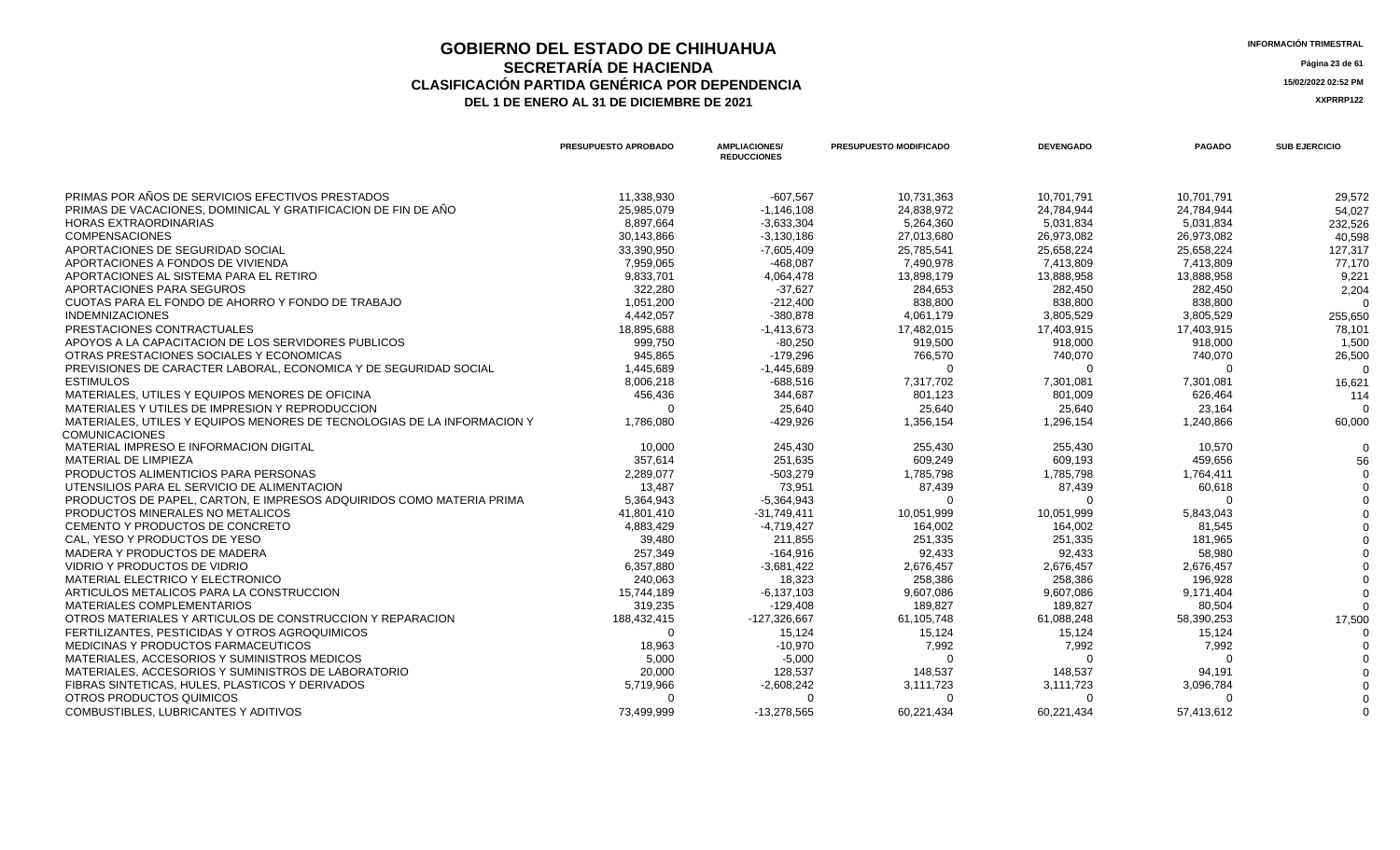#### **GOBIERNO DEL ESTADO DE CHIHUAHUA INFORMACIÓN TRIMESTRAL SECRETARÍA DE HACIENDA Página 24 de 61 CLASIFICACIÓN PARTIDA GENÉRICA POR DEPENDENCIA 15/02/2022 02:52 PM DEL 1 DE ENERO AL 31 DE DICIEMBRE DE 2021 XXPRRP122**

**PRESUPUESTO APROBADO AMPLIACIONES/ REDUCCIONES PRESUPUESTO MODIFICADO DEVENGADO PAGADO SUB EJERCICIO** VESTUARIO Y UNIFORMES 4,902,241 -4,885,365 16,876 16,876 16,876 0 PRENDAS DE SEGURIDAD Y PROTECCION PERSONAL 450,419 12,992 463,411 463,411 316,140 0 PRODUCTOS TEXTILES 0 1,755 1,755 1,755 1,755 0 BLANCOS Y OTROS PRODUCTOS TEXTILES, EXCEPTO PRENDAS DE VESTIR 56,948 6,345 63,293 63,293 27,858 0 HERRAMIENTAS MENORES 1,276,300 269,939 1,546,240 1,546,240 1,302,102 0 REFACCIONES Y ACCESORIOS MENORES DE EDIFICIOS 185,000 185,000 181,722 185,000 181,722 181,722 181,722 181,722 181,722 181,722 181,722 181,722 181,722 181,722 181,722 181,722 181,722 181,722 181,722 181,722 181,722 181,722 REFACCIONES Y ACCESORIOS MENORES DE MOBILIARIO Y EQUIPO DE ADMINISTRACION,EDUCACIONAL Y RECREATIVO 80,000 -67,889 12,111 12,111 12,111 0 REFACCIONES Y ACCESORIOS MENORES DE EQUIPO DE COMPUTO Y TECNOLOGIAS DE LA INFORMACION 762,000 -158,067 603,933 573,773 457,532 30,160 REFACCIONES Y ACCESORIOS MENORES DE EQUIPO DE TRANSPORTE  $7,664,665$   $4,555,321$   $3,109,344$   $3,109,344$   $2,994,938$   $0$ REFACCIONES Y ACCESORIOS MENORES DE MAQUINARIA Y OTROS EQUIPOS 15,490,842 11,184,663 4,306,179 4,306,179 4,306,179 3,973,270 3,973,270 0 REFACCIONES Y ACCESORIOS MENORES DE OTROS BIENES MUEBLES 49.165 49.165 35.213 84,378 84,378 84,378 71,154 71,154 0 ENERGIA ELECTRICA 4,153,805 -1,317,004 2,836,801 2,836,801 2,574,411 0 GAS 784,927 152,339 937,266 937,266 937,266 0 404,617 -176,997 -176,997 -176,997 -227,620 -227,620 -227,620 -227,620 -227,620 -227,620 -227,620 -227,620 -0 TELEFONIA TRADICIONAL 350,000 -24,410 325,590 325,590 227,020 0 TELEFONIA CELULAR 40,000 -7,833 32,167 32,167 29,623 0 SERVICIOS DE ACCESO DE INTERNET, REDES Y PROCESAMIENTO DE INFORMACION 12,000 58,306 70,306 70,306 70,306 0 SERVICIOS POSTALES Y TELEGRAFICOS 100,000 17,265 117,265 117,265 95,685 0 ARRENDAMIENTO DE EDIFICIOS **15,000** 15,000 586,177 5601,177 601,177 601,177 601,177 601,177 601,177 601,177 601,177 ARRENDAMIENTO DE MOBILIARIO Y EQUIPO DE ADMINISTRACION, EDUCACIONAL Y RECREATIVO 1,617,500 -203,172 1,414,328 1,414,328 1,414,328 0 ARRENDAMIENTO DE MAQUINARIA, OTROS EQUIPOS Y HERRAMIENTAS 0 0 0 0 0 0 ARRENDAMIENTO DE ACTIVOS INTANGIBLES 0 27,160 27,160 27,160 27,160 0 OTROS ARRENDAMIENTOS 80,000 -77,422 2,578 2,578 2,578 0 SERVICIOS LEGALES DE CONTABILIDAD, AUDITORIA Y RELACIONADOS 495,000 249,849 249,849 249,849 249,849 249,849 249,849 249,849 249,849 249,849 249,849 249,849 249,849 249,849 249,849 249, SERVICIOS DE DISEÑO, ARQUITECTURA, INGENIERIA Y ACTIVIDADES RELACIONADAS 0 0 0 0 0 0 SERVICIOS DE CAPACITACION 50,000 -46,279 3,721 3,721 3,721 0 SERVICIOS DE INVESTIGACION CIENTIFICA Y DESARROLLO  $\begin{array}{cccc} 0 & 0 & 0 & 0 & 0 \\ 0 & 0 & 0 & 0 & 0 \\ \end{array}$ SERVICIOS DE APOYO ADMINISTRATIVO, TRADUCCION, FOTOCOPIADO E IMPRESION 396,970 1,033,016 0<br>SERVICIOS DE VIGILANCIA 1,500,000 1,226,79 SERVICIOS DE VIGILANCIA 1,500,000 -273,204 1,226,796 1,226,796 1,226,796 0 SERVICIOS PROFESIONALES, CIENTIFICOS Y TECNICOS INTEGRALES 0 0 0 0 0 0 SERVICIOS FINANCIEROS Y BANCARIOS 0 36,331 36,331 36,331 36,331 0 SEGUROS DE RESPONSABILIDAD, PATRIMONIAL Y FIANZAS 41,992 0 SEGURO DE BIENES PATRIMONIALES 6,8778.37 5,778.337 5,778.337 5,778.337 5,178.32,764 5,195.572 1,195.572 1,195.572 1,195.572 1,195.572 1,195.572 1,195.572 1,195.572 1,195.572 1,195.572 1,195.572 1,195.572 1,195.572 1,195.57 ALMACENAJE, ENVASE Y EMBALAJE 160,000 -61,050 98,950 98,950 69,700 0 FLETES Y MANIOBRAS 181,028 -144,503 36,525 29,859 29,859 6,667 COMISIONES POR VENTAS 1,125,854 -26,518 1,099,336 1,099,336 1,055,687 0 CONSERVACION Y MANTENIMIENTO MENOR DE INMUEBLES 1,000,000 99,061 99,861 0 INSTALACION, REPARACION Y MANTENIMIENTO DE MOBILIARIO Y EQUIPO DE 429,674 429,674 272,062 157,612 157,612 154,587 58,145 58,145 3,024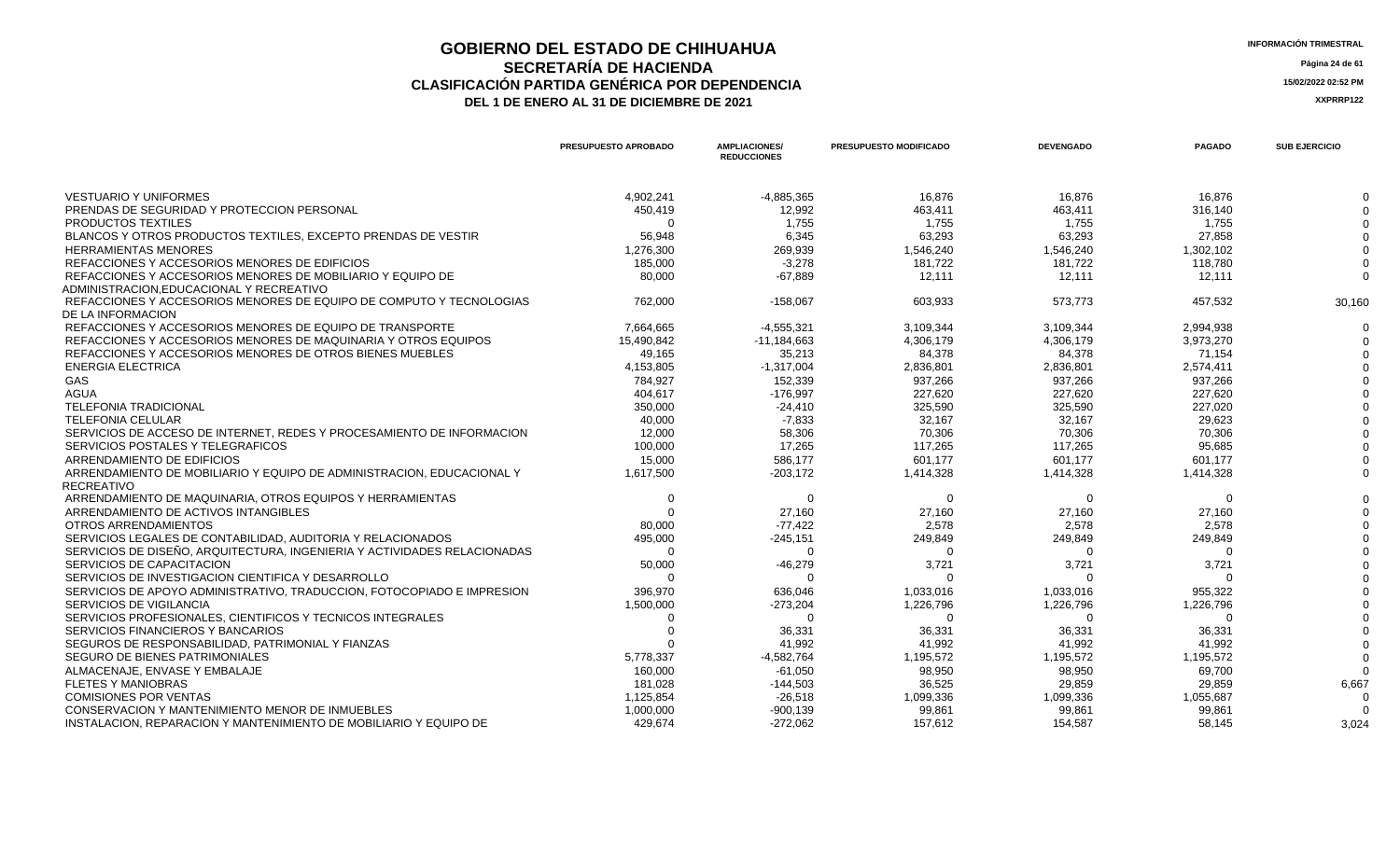## **GOBIERNO DEL ESTADO DE CHIHUAHUA**<br> **GEOBERNO DEL ESTADO DE CHIHUAHUA**<br> **INFORMACIÓN TRIMESTRAL SECRETARÍA DE HACIENDA Página 25 de 61 CLASIFICACIÓN PARTIDA GENÉRICA POR DEPENDENCIA**<br> **DEL 1 DE ENERO AL 31 DE DICIEMBRE DE 2021**<br> **ACCEDITE AL SER**ENCIA LA SERENTIZA

DEL 1 DE ENERO AL 31 DE DICIEMBRE DE 2021

|                                                                                                 | PRESUPUESTO APROBADO | <b>AMPLIACIONES/</b><br><b>REDUCCIONES</b> | PRESUPUESTO MODIFICADO | <b>DEVENGADO</b> | <b>PAGADO</b> | <b>SUB EJERCICIO</b> |
|-------------------------------------------------------------------------------------------------|----------------------|--------------------------------------------|------------------------|------------------|---------------|----------------------|
| ADMINISTRACION, EDUCACIONAL Y RECREATIVO                                                        |                      |                                            |                        |                  |               |                      |
| INSTALACION. REPARACION Y MANTENIMIENTO DE EQUIPO DE COMPUTO Y<br>TECNOLOGIAS DE LA INFORMACION | 20,000               | $-2.368$                                   | 17.632                 | 15.080           | 12.528        | 2.552                |
| INSTALACION. REPARACION Y MANTENIMIENTO EQUIPO E INSTRUMENTAL MEDICO Y<br>DE LABORATORIO        | $\Omega$             | 25,817                                     | 25,817                 | 25,817           | 25,817        | റ                    |
| REPARACION Y MANTENIMIENTO DE EQUIPO DE TRANSPORTE                                              | 3,159,750            | $-1,923,191$                               | 1,236,559              | 1,236,559        | 1,075,318     |                      |
| INSTALACION, REPARACION Y MANTENIMIENTO DE MAQUINARIA, OTROS EQUIPOS Y                          | 15,460,392           | $-10.709.199$                              | 4,751,193              | 4,751,193        | 3,186,784     |                      |
| <b>HERRAMIENTA</b>                                                                              |                      |                                            |                        |                  |               |                      |
| SERVICIOS DE LIMPIEZA Y MANEJOS DE DESECHOS                                                     | $\Omega$             | 16.999                                     | 16.999                 | 16.999           | 16.244        |                      |
| SERVICIOS DE JARDINERIA Y FUMIGACION                                                            | $\Omega$             | 15,822                                     | 15,822                 | 15,822           | 15,822        |                      |
| <b>PASAJES AEREOS</b>                                                                           | 335,000              | $-243,973$                                 | 91,027                 | 91,027           | 85.493        |                      |
| <b>PASAJES TERRESTRES</b>                                                                       | 620,000              | $-11,448$                                  | 608,552                | 566,885          | 566,885       | 41.667               |
| <b>VIATICOS EN EL PAIS</b>                                                                      | 5,090,750            | 1.440.473                                  | 6.531.223              | 6,484,587        | 6.484.587     | 46.637               |
| OTROS SERVICIOS DE TRASLADO Y HOSPEDAJE                                                         | 247,649              | $-247,289$                                 | 360                    | 360              | 360           |                      |
| <b>GASTOS DE ORDEN SOCIAL Y CULTURAL</b>                                                        |                      | 19,430                                     | 19,430                 | 19,430           | 19,430        |                      |
| <b>GASTOS DE REPRESENTACION</b>                                                                 |                      | 47,706                                     | 47,706                 | 47,706           | 47.706        |                      |
| <b>IMPUESTOS Y DERECHOS</b>                                                                     |                      | 854,670                                    | 854,670                | 854,670          | 854,670       |                      |
| SENTENCIAS Y RESOLUCIONES POR AUTORIDAD COMPETENTE                                              |                      | 19,366,316                                 | 19,366,316             | 19,366,316       | 19,366,316    |                      |
| IMPUESTOS SOBRE NOMINA Y OTROS QUE SE DERIVEN DE UNA RELACION LABORAL                           | 1,253,146            | 78,768                                     | 1,331,913              | 1,331,913        | 1,331,913     |                      |
| MUEBLES DE OFICINA Y ESTANTERIA                                                                 | 16,049               | $-16,049$                                  | $\Omega$               | $\Omega$         | $\Omega$      |                      |
| MUEBLES, EXCEPTO DE OFICINA Y ESTANTERIA                                                        | 150,796              | 25,335,210                                 | 25,486,007             |                  |               | 25,486,007           |
| EQUIPO DE COMPUTO Y DE TECNOLOGIAS DE LA INFORMACION                                            | 41,001               | 1,085,066                                  | 1,126,067              | 1,103,574        | 1,103,574     | 22,493               |
| OTROS MOBILIARIOS Y EQUIPOS DE ADMINISTRACION                                                   | $\Omega$             | 5,691                                      | 5,691                  | 5,691            | 5,691         |                      |
| EQUIPOS Y APARATOS AUDIOVISUALES                                                                |                      | 31,305                                     | 31,305                 | 31,305           | 31,305        |                      |
| CAMARAS FOTOGRAFICAS Y DE VIDEO                                                                 | 48,095               | $-24,304$                                  | 23,790                 | 23,790           | 23,790        |                      |
| EQUIPO MEDICO Y DE LABORATORIO                                                                  | $\Omega$             | 28,907                                     | 28,907                 | 28,907           | 28.907        |                      |
| INSTRUMENTAL MEDICO Y DE LABORATORIO                                                            | 122,124              | $-122, 124$                                |                        |                  |               |                      |
| <b>VEHICULOS Y EQUIPO TERRESTRE</b>                                                             |                      | $\cap$                                     |                        |                  |               |                      |
| <b>CARROCERIAS Y REMOLQUES</b>                                                                  | 367.248              | $-367.248$                                 |                        |                  |               |                      |
| MAQUINARIA Y EQUIPO AGROPECUARIO                                                                | 150,216              | $-150,216$                                 |                        |                  |               |                      |
| MAQUINARIA Y EQUIPO INDUSTRIAL                                                                  | $\Omega$             | 323.018                                    | 323,018                | 323,018          | 323,018       |                      |
| MAQUINARIA Y EQUIPO DE CONSTRUCCION                                                             | 2,428,023            | $-2,428,023$                               |                        |                  |               |                      |
| SISTEMAS DE AIRE ACONDICIONADO, CALEFACCION Y DE REFRIGERACION                                  | 139,258              | $-49,182$                                  | 90,076                 | 90,076           | 90,076        |                      |
| <b>INDUSTRIAL Y COMERCIAL</b>                                                                   |                      |                                            |                        |                  |               |                      |
| EQUIPO DE COMUNICACION Y TELECOMUNICACION                                                       | 49.013               | 390,099                                    | 439,112                | 439.112          | 439.112       |                      |
| EQUIPOS DE GENERACION ELECTRICA. APARATOS Y ACCESORIOS ELECTRICOS                               | 323,388              | $-296,466$                                 | 26,921                 | 26,921           | 26,921        |                      |
| <b>HERRAMIENTAS Y MAQUINAS-HERRAMIENTA</b>                                                      | 461,541              | 1,256,921                                  | 1,718,462              | 1.718.462        | 1,718,462     |                      |
| <b>OTROS EQUIPOS</b>                                                                            |                      | 129,940                                    | 129,940                | 129,940          | 129,940       |                      |
| <b>SOFTWARE</b>                                                                                 |                      | ∩                                          | $\Omega$               |                  | $\Omega$      |                      |

LICENCIAS INFORMATICAS E INTELECTUALES 0 89,630 89,630 89,630 89,630 0

OTROS ACTIVOS INTANGIBLES AND RESOLUTION OF THE SERVICE OF THE SERVICE OF THE SERVICE OF THE SERVICE OF THE SERVICE OF THE SERVICE OF THE SERVICE OF THE SERVICE OF THE SERVICE OF THE SERVICE OF THE SERVICE OF THE SERVICE O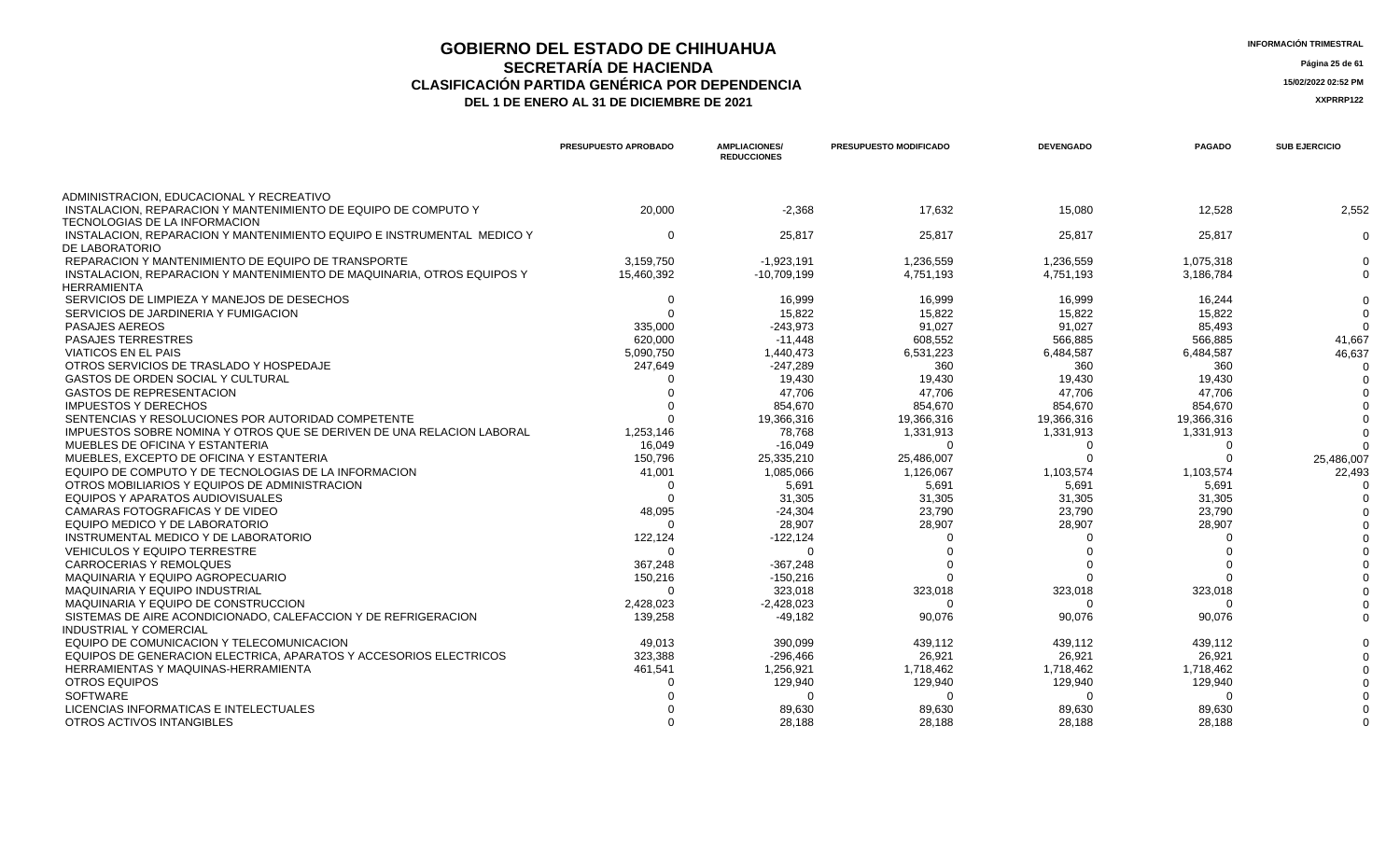## **GOBIERNO DEL ESTADO DE CHIHUAHUA**<br> **INFORMACIÓN TRIMESTRAL**<br> **INFORMACIÓN TRIMESTRAL**<br> **Información trimestral SECRETARÍA DE HACIENDA** Página 26 de 61<br>IÓN PARTIDA GENÉRICA POR DEPENDENCIA **CLASIFICACIÓN PARTIDA GENÉRICA POR DEPENDENCIA 15/02/2022 02:52 PM**

| <b>NFORMACIÓN TRIMESTRAL</b> |  |
|------------------------------|--|
|------------------------------|--|

|                                                                         | PRESUPUESTO APROBADO | <b>AMPLIACIONES/</b><br><b>REDUCCIONES</b> | PRESUPUESTO MODIFICADO | <b>DEVENGADO</b> | <b>PAGADO</b> | <b>SUB EJERCICIO</b> |
|-------------------------------------------------------------------------|----------------------|--------------------------------------------|------------------------|------------------|---------------|----------------------|
| EDIFICACION NO HABITACIONAL                                             | 0                    | 289,709,520                                | 289,709,520            | 289,697,514      | 261,333,992   | 12,005               |
| DIVISION DE TERRENOS Y CONSTRUCCION DE OBRAS DE URBANIZACION            |                      | 98,236,074                                 | 98,236,074             | 98,236,074       | 73,237,536    | $\Omega$             |
| CONSTRUCCION DE VIAS DE COMUNICACION                                    | 238,899,078          | 74,633,158                                 | 313,532,236            | 288.740.945      | 284.006.806   | 24,791,291           |
| OTRAS CONSTRUCCIONES DE INGENIERIA CIVIL U OBRA PESADA                  |                      | $\Omega$                                   |                        | $\Omega$         | $\Omega$      |                      |
| INSTALACIONES Y EQUIPAMIENTO EN CONSTRUCCIONES                          |                      | 23,199,539                                 | 23,199,539             | 23,199,539       | 23,199,539    |                      |
| <b>ADEFAS</b>                                                           |                      | 6,161,311                                  | 6,161,311              | 6,161,311        | 6,161,311     | $\Omega$             |
| SECRETARIA DE DESARROLLO URBANO Y ECOLOGIA                              |                      |                                            |                        |                  |               |                      |
| SUELDO BASE A PERSONAL PERMANENTE                                       | 35,117,465           | $-774,453$                                 | 34,343,012             | 34,343,012       | 34,343,012    |                      |
| SUELDOS BASE AL PERSONAL EVENTUAL                                       | 13.740.036           | $-142.033$                                 | 13.598.003             | 13.598.003       | 13.598.003    |                      |
| PRIMAS POR AÑOS DE SERVICIOS EFECTIVOS PRESTADOS                        | 1,641,889            | 552,585                                    | 2.194.474              | 2,194,474        | 2.194.474     |                      |
| PRIMAS DE VACACIONES, DOMINICAL Y GRATIFICACION DE FIN DE AÑO           | 8,418,118            | 148,863                                    | 8,566,981              | 8,566,981        | 8,566,981     |                      |
| <b>HORAS EXTRAORDINARIAS</b>                                            | 37,500               | 25,472                                     | 62,972                 | 62,972           | 62,972        |                      |
| <b>COMPENSACIONES</b>                                                   | 12,343,223           | $-337,664$                                 | 12,005,559             | 12,005,559       | 12,005,559    |                      |
| APORTACIONES DE SEGURIDAD SOCIAL                                        | 8,815,067            | $-5.635.151$                               | 3.179.916              | 3.179.916        | 3.179.916     |                      |
| APORTACIONES AL SISTEMA PARA EL RETIRO                                  | 3,015,725            | 5,621,328                                  | 8,637,053              | 8,637,053        | 8,637,053     |                      |
| CUOTAS PARA EL FONDO DE AHORRO Y FONDO DE TRABAJO                       | 518,400              | $-59,100$                                  | 459.300                | 459,300          | 459.300       |                      |
| <b>INDEMNIZACIONES</b>                                                  | $\Omega$             | 157,216                                    | 157,216                | 157,216          | 157,216       |                      |
| PRESTACIONES CONTRACTUALES                                              | 4,034,736            | $-344.974$                                 | 3,689,762              | 3,689,762        | 3,689,762     |                      |
| APOYOS A LA CAPACITACION DE LOS SERVIDORES PUBLICOS                     | 218,250              | $-9,000$                                   | 209,250                | 209,250          | 209,250       |                      |
| OTRAS PRESTACIONES SOCIALES Y ECONOMICAS                                | 946,055              | $-161,511$                                 | 784,544                | 784,544          | 784,544       |                      |
| PREVISIONES DE CARACTER LABORAL. ECONOMICA Y DE SEGURIDAD SOCIAL        | 2.764.690            | $-2.764.690$                               |                        | $\Omega$         | $\Omega$      |                      |
| <b>ESTIMULOS</b>                                                        | 3,572,223            | $-217,947$                                 | 3,354,276              | 3,354,276        | 3,354,276     |                      |
| MATERIALES, UTILES Y EQUIPOS MENORES DE OFICINA                         | 293,370              | $-76,226$                                  | 217,144                | 217,144          | 135,713       |                      |
| MATERIALES Y UTILES DE IMPRESION Y REPRODUCCION                         | 35,280               | $-35.280$                                  |                        | $\Omega$         | $\Omega$      |                      |
| MATERIALES, UTILES Y EQUIPOS MENORES DE TECNOLOGIAS DE LA INFORMACION Y | 1,459,423            | $-332,165$                                 | 1,127,258              | 1,127,258        | 1,090,528     |                      |
| <b>COMUNICACIONES</b>                                                   |                      |                                            |                        |                  |               |                      |
| MATERIAL DE LIMPIEZA                                                    | 165.450              | $-67,130$                                  | 98,320                 | 98.320           | 89.556        |                      |
| MATERIALES PARA EL REGISTRO E IDENTIFICACION DE BIENES Y PERSONAS       | 98.689               | $-3.102$                                   | 95.587                 | 95.587           | 95.587        |                      |
| PRODUCTOS ALIMENTICIOS PARA PERSONAS                                    | 278,781              | $-35,485$                                  | 243,296                | 243,296          | 191,819       |                      |
| UTENSILIOS PARA EL SERVICIO DE ALIMENTACION                             | 10,000               | $-7,303$                                   | 2,697                  | 2,697            | 2.697         |                      |
| PRODUCTOS DE CUERO, PIEL, PLASTICO Y HULE ADQUIRIDOS COMO MATERIA PRIMA |                      | 54                                         | 54                     | 54               | 54            |                      |
| OTROS PRODUCTOS ADQUIRIDOS COMO MATERIA PRIMA                           |                      | 43,700                                     | 43,700                 | 43,700           | 43,700        |                      |
| VIDRIO Y PRODUCTOS DE VIDRIO                                            |                      | 2,680                                      | 2,680                  | 2,680            | 2,680         |                      |
| MATERIAL ELECTRICO Y ELECTRONICO                                        | 7.000                | $-5,808$                                   | 1,192                  | 1.192            | 1,192         |                      |
| ARTICULOS METALICOS PARA LA CONSTRUCCION                                |                      | 128,046                                    | 128,046                | 128.046          | 682           |                      |
| <b>MATERIALES COMPLEMENTARIOS</b>                                       |                      | 808                                        | 808                    | 808              | 808           |                      |
| OTROS MATERIALES Y ARTICULOS DE CONSTRUCCION Y REPARACION               |                      | 302                                        | 302                    | 302              | 302           |                      |
| FERTILIZANTES, PESTICIDAS Y OTROS AGROQUIMICOS                          | 5,610,167            | $-5,575,167$                               | 35,000                 | 35,000           | 35,000        |                      |
| MEDICINAS Y PRODUCTOS FARMACEUTICOS                                     |                      | 1,476                                      | 1,476                  | 1,476            | 1,476         |                      |
| MATERIALES, ACCESORIOS Y SUMINISTROS MEDICOS                            | 3.000                | $-3.000$                                   | $\Omega$               | $\Omega$         | $\Omega$      | U                    |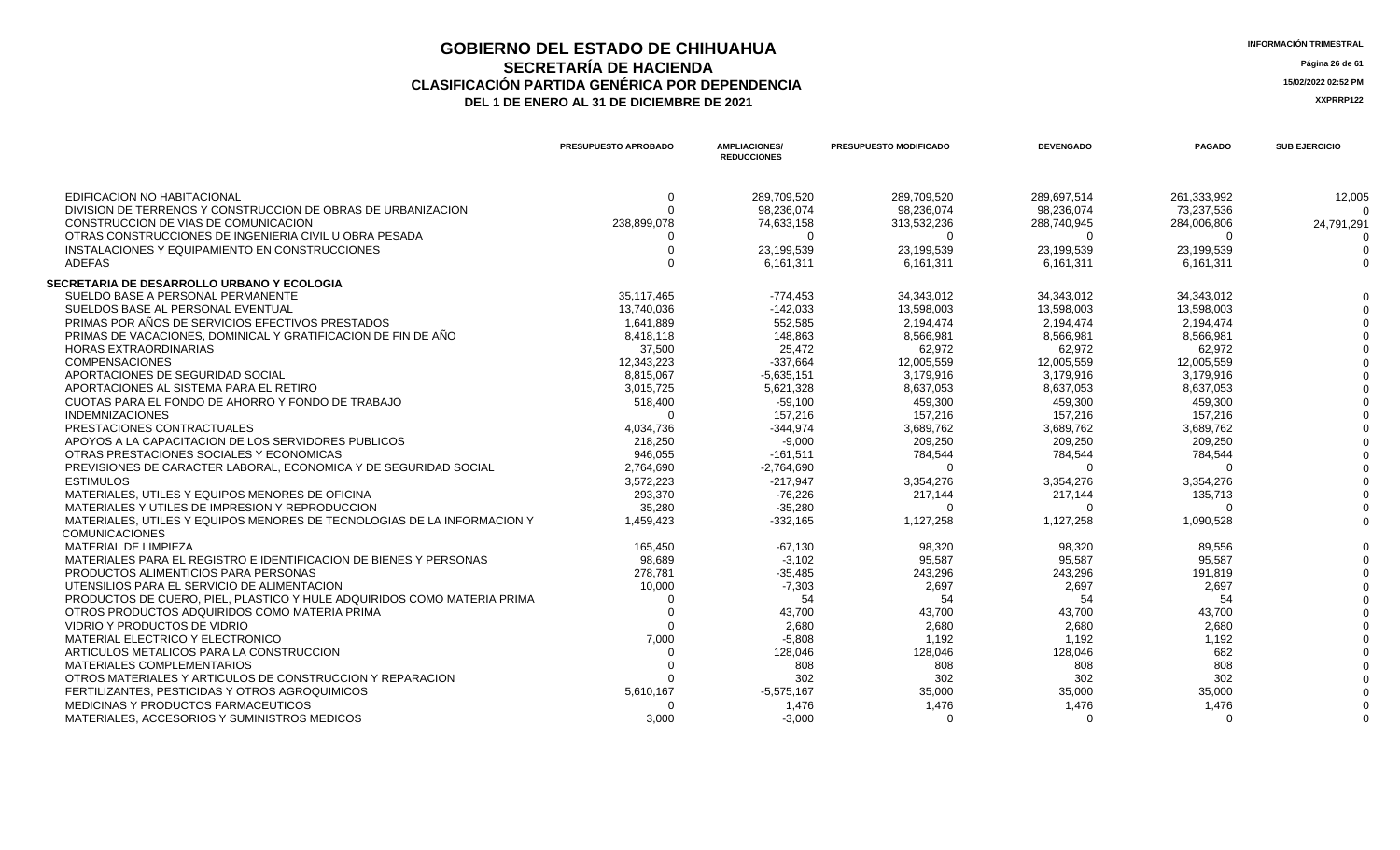## **GOBIERNO DEL ESTADO DE CHIHUAHUA**<br> **INFORMACIÓN TRIMESTRAL**<br> **INFORMACIÓN TRIMESTRAL**<br> **Información trimestral SECRETARÍA DE HACIENDA Página 27 de 61 CLASIFICACIÓN PARTIDA GENÉRICA POR DEPENDENCIA 15/02/2022 02:52 PM**

**DEL 1 DE ENERO AL 31 DE DICIEMBRE DE 2021 XXPRP122** 

|                                                                       | <b>PRESUPUESTO APROBADO</b> | <b>AMPLIACIONES/</b><br><b>REDUCCIONES</b> | <b>PRESUPUESTO MODIFICADO</b> | <b>DEVENGADO</b> | <b>PAGADO</b> | <b>SUB EJERCICIO</b> |
|-----------------------------------------------------------------------|-----------------------------|--------------------------------------------|-------------------------------|------------------|---------------|----------------------|
| MATERIALES, ACCESORIOS Y SUMINISTROS DE LABORATORIO                   | 1,151,985                   | $-541,985$                                 | 610,000                       | 610,000          | 457,500       |                      |
| FIBRAS SINTETICAS, HULES, PLASTICOS Y DERIVADOS                       |                             | 4.280                                      | 4.280                         | 4.280            | 4,280         |                      |
| COMBUSTIBLES, LUBRICANTES Y ADITIVOS                                  | 3,147,704                   | 552,035                                    | 3,699,739                     | 3,699,739        | 3,593,583     |                      |
| <b>VESTUARIO Y UNIFORMES</b>                                          | 249,696                     | 1,029,685                                  | 1,279,381                     | 1,279,381        | 282,236       |                      |
| PRENDAS DE SEGURIDAD Y PROTECCION PERSONAL                            |                             | 2.701                                      | 2.701                         | 2.701            | 2.701         |                      |
| PRENDAS DE PROTECCION PARA SEGURIDAD PUBLICA Y NACIONAL               |                             | 2.417                                      | 2.417                         | 2.417            | 2.417         |                      |
| <b>HERRAMIENTAS MENORES</b>                                           | 3,000                       | 5.283                                      | 8.283                         | 8,283            | 8.283         |                      |
| REFACCIONES Y ACCESORIOS MENORES DE EDIFICIOS                         | 2,000                       | 20,640                                     | 22,640                        | 22,640           | 22,640        |                      |
| REFACCIONES Y ACCESORIOS MENORES DE MOBILIARIO Y EQUIPO DE            |                             | 114,437                                    | 114.437                       | 114,437          | 34,501        |                      |
| ADMINISTRACION.EDUCACIONAL Y RECREATIVO                               |                             |                                            |                               |                  |               |                      |
| REFACCIONES Y ACCESORIOS MENORES DE EQUIPO DE COMPUTO Y TECNOLOGIAS   | 20,947,150                  | $-20,851,107$                              | 96,043                        | 96,043           | 58,941        |                      |
| DE LA INFORMACION                                                     |                             |                                            |                               |                  |               |                      |
| REFACCIONES Y ACCESORIOS MENORES DE EQUIPO DE TRANSPORTE              | 389,000                     | -77,964                                    | 311,036                       | 311,036          | 163,832       |                      |
| REFACCIONES Y ACCESORIOS MENORES DE OTROS BIENES MUEBLES              | 832                         | $-832$                                     |                               |                  |               |                      |
| <b>ENERGIA ELECTRICA</b>                                              | 600,000                     | -1                                         | 599,999                       | 599,999          | 599,999       |                      |
| GAS                                                                   | 40,000                      | $-40,000$                                  |                               |                  |               |                      |
| AGUA                                                                  | 40,000                      | $-1,419$                                   | 38,581                        | 38,581           | 34,222        |                      |
| <b>TELEFONIA TRADICIONAL</b>                                          | 220,000                     | $-26,442$                                  | 193,558                       | 193,558          | 120,183       |                      |
| SERVICIOS DE TELECOMUNICACIONES Y SATELITES                           | 8.000                       | $-1,510$                                   | 6.490                         | 6.490            | 6,490         |                      |
| SERVICIOS DE ACCESO DE INTERNET, REDES Y PROCESAMIENTO DE INFORMACION | 10.000                      | -7.912                                     | 2.088                         | 2.088            | 2.088         |                      |

| REFACCIONES Y ACCESORIOS MENORES DE OTROS BIENES MUEBLES                                                      | 832       | $-832$     | $\Omega$   |            |            |  |
|---------------------------------------------------------------------------------------------------------------|-----------|------------|------------|------------|------------|--|
| <b>ENERGIA ELECTRICA</b>                                                                                      | 600,000   | -1         | 599,999    | 599,999    | 599,999    |  |
| <b>GAS</b>                                                                                                    | 40,000    | $-40,000$  |            |            |            |  |
| <b>AGUA</b>                                                                                                   | 40,000    | $-1,419$   | 38,581     | 38,581     | 34,222     |  |
| <b>TELEFONIA TRADICIONAL</b>                                                                                  | 220,000   | $-26,442$  | 193,558    | 193,558    | 120,183    |  |
| SERVICIOS DE TELECOMUNICACIONES Y SATELITES                                                                   | 8,000     | $-1,510$   | 6,490      | 6,490      | 6.490      |  |
| SERVICIOS DE ACCESO DE INTERNET, REDES Y PROCESAMIENTO DE INFORMACION                                         | 10,000    | $-7,912$   | 2,088      | 2,088      | 2,088      |  |
| SERVICIOS POSTALES Y TELEGRAFICOS                                                                             | 100,685   | $-13,040$  | 87,645     | 87,645     | 87,645     |  |
| ARRENDAMIENTO DE EDIFICIOS                                                                                    | 162,000   | 33,104     | 195,104    | 195,104    | 195,104    |  |
| OTROS ARRENDAMIENTOS                                                                                          | 802,301   | -782,581   | 19,720     | 19,720     | 19,720     |  |
| SERVICIOS LEGALES DE CONTABILIDAD, AUDITORIA Y RELACIONADOS                                                   |           | 2,535,590  | 2,535,590  | 2,535,590  | 1,455,630  |  |
| SERVICIOS DE DISEÑO, ARQUITECTURA, INGENIERIA Y ACTIVIDADES RELACIONADAS                                      |           | 1,108,000  | 1,108,000  | 1,108,000  | 1,108,000  |  |
| SERVICIOS DE CAPACITACION                                                                                     |           |            |            |            |            |  |
| SERVICIOS DE INVESTIGACION CIENTIFICA Y DESARROLLO                                                            |           | 349,667    | 349,667    | 349,667    | 349,667    |  |
| SERVICIOS DE APOYO ADMINISTRATIVO, TRADUCCION, FOTOCOPIADO E IMPRESION                                        | 369,543   | 194,795    | 564,339    | 564,339    | 505,633    |  |
| <b>SERVICIOS DE VIGILANCIA</b>                                                                                | 4,172,244 | 597,652    | 4,769,897  | 4,769,897  | 4,295,354  |  |
| SERVICIOS PROFESIONALES, CIENTIFICOS Y TECNICOS INTEGRALES                                                    | 425,000   | 392,940    | 817.940    | 817,940    | 817,940    |  |
| SERVICIOS FINANCIEROS Y BANCARIOS                                                                             |           | 35.664     | 35.664     | 35.664     | 35,664     |  |
| SEGURO DE BIENES PATRIMONIALES                                                                                | 1,080,742 | $-603,349$ | 477,393    | 477,393    | 477,393    |  |
| <b>FLETES Y MANIOBRAS</b>                                                                                     | 25,000    | 62,248     | 87.248     | 87.248     | 87,248     |  |
| <b>COMISIONES POR VENTAS</b>                                                                                  | 50,399    | 18,151     | 68,551     | 68,551     | 66,580     |  |
| CONSERVACION Y MANTENIMIENTO MENOR DE INMUEBLES                                                               | 444,679   | 28,374,607 | 28,819,287 | 28,819,287 | 27,030,441 |  |
| INSTALACION. REPARACION Y MANTENIMIENTO DE MOBILIARIO Y EQUIPO DE<br>ADMINISTRACION, EDUCACIONAL Y RECREATIVO | 34,800    | $-32,956$  | 1,844      | 1,844      | 1,844      |  |
| INSTALACION, REPARACION Y MANTENIMIENTO DE EQUIPO DE COMPUTO Y<br>TECNOLOGIAS DE LA INFORMACION               | 63,200    | -41,810    | 21,390     | 21,390     | 21,390     |  |
| REPARACION Y MANTENIMIENTO DE EQUIPO DE TRANSPORTE                                                            | 2,006,357 | -50,734    | 1,955,623  | 1,955,623  | 1,753,066  |  |
| INSTALACION, REPARACION Y MANTENIMIENTO DE MAQUINARIA, OTROS EQUIPOS Y                                        | 20,000    | $-20.000$  |            |            |            |  |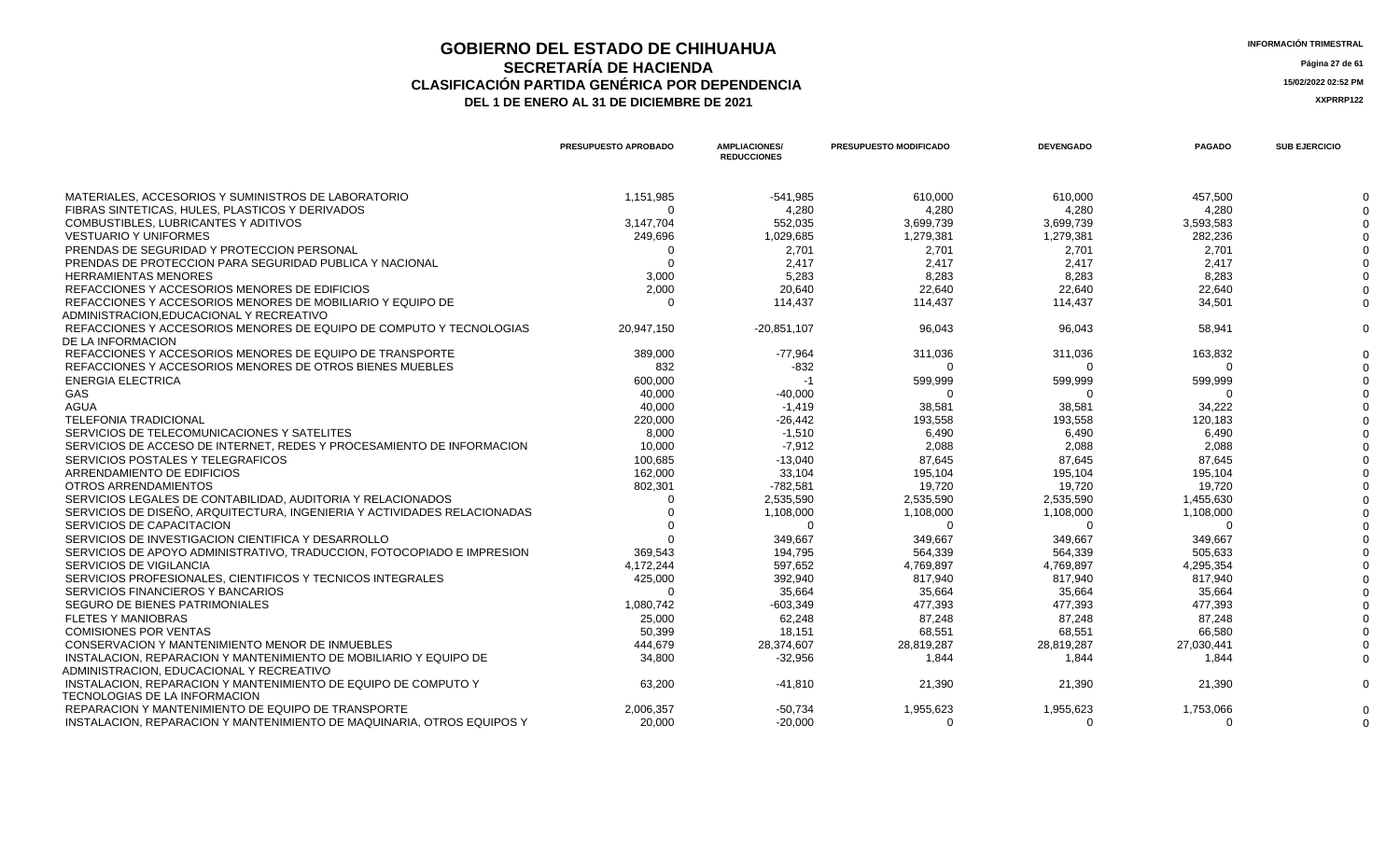### **GOBIERNO DEL ESTADO DE CHIHUAHUA**<br> **INFORMACIÓN TRIMESTRAL**<br> **INFORMACIÓN TRIMESTRAL**<br> **Información trimestral SECRETARÍA DE HACIENDA Página 28 de 61 CLASIFICACIÓN PARTIDA GENÉRICA POR DEPENDENCIA**<br> **THE 1 DE ENERO AL 31 DE DICIEMBRE DE 2021**<br> **ARREGISTION AND ACTEUR AUGENCIA DE PROPENTE DE 2021** DEL 1 DE ENERO AL 31 DE DICIEMBRE DE 2021

|                                                                       | PRESUPUESTO APROBADO | <b>AMPLIACIONES/</b><br><b>REDUCCIONES</b> | PRESUPUESTO MODIFICADO | <b>DEVENGADO</b> | <b>PAGADO</b> | <b>SUB EJERCICIO</b> |
|-----------------------------------------------------------------------|----------------------|--------------------------------------------|------------------------|------------------|---------------|----------------------|
| <b>HERRAMIENTA</b>                                                    |                      |                                            |                        |                  |               |                      |
| SERVICIOS DE LIMPIEZA Y MANEJOS DE DESECHOS                           | 1,678,959            | $-234,394$                                 | 1,444,565              | 1,444,565        | 1,390,277     |                      |
| <b>PASAJES AEREOS</b>                                                 | 370,500              | $-345,539$                                 | 24,961                 | 24,961           | 24,961        |                      |
| <b>PASAJES TERRESTRES</b>                                             | 907,609              | $-189,235$                                 | 718,374                | 718,374          | 718,374       |                      |
| <b>VIATICOS EN EL PAIS</b>                                            | 1,189,242            | 414,084                                    | 1,603,325              | 1,603,325        | 1,603,325     |                      |
| VIATICOS EN EL EXTRANJERO                                             | 40,000               | $-40,000$                                  |                        |                  |               |                      |
| <b>CONGRESOS Y CONVENCIONES</b>                                       | 17,500               | $-17,500$                                  | ∩                      |                  |               |                      |
| <b>GASTOS DE REPRESENTACION</b>                                       | 50,000               | $-45,400$                                  | 4,600                  | 4,600            | 4,600         |                      |
| <b>IMPUESTOS Y DERECHOS</b>                                           | 30,000               | $-21,063$                                  | 8,937                  | 8,937            | 8,937         |                      |
| SENTENCIAS Y RESOLUCIONES POR AUTORIDAD COMPETENTE                    | 16,933,333           | $-800,000$                                 | 16,133,333             | 16,133,333       | 16,133,333    |                      |
| IMPUESTOS SOBRE NOMINA Y OTROS QUE SE DERIVEN DE UNA RELACION LABORAL | 3,855,164            | $-102,278$                                 | 3,752,886              | 3,752,886        | 3,752,886     |                      |
| OTROS SERVICIOS GENERALES                                             | 65,000               | $-65,000$                                  | 0                      |                  |               |                      |
| TRANSFERENCIAS A FIDEICOMISOS DE ENTIDADES FEDERATIVAS Y MUNICIPIOS   | 400,000              | $-400,000$                                 | $\Omega$               |                  |               |                      |
| AYUDAS SOCIALES A PERSONAS                                            | $\Omega$             | 905,250                                    | 905,250                | 905,250          | 905,250       |                      |
| BECAS Y OTRAS AYUDAS PARA PROGRAMAS DE CAPACITACION                   | 10,000               | $-10,000$                                  | $\Omega$               |                  |               |                      |
| EQUIPO DE COMPUTO Y DE TECNOLOGIAS DE LA INFORMACION                  |                      | 22,616                                     | 22,616                 | 22,616           | 22,616        |                      |
| EQUIPO MEDICO Y DE LABORATORIO                                        |                      |                                            |                        |                  |               |                      |
| EQUIPO DE DEFENSA Y SEGURIDAD                                         |                      |                                            |                        |                  |               |                      |
| OTROS EQUIPOS                                                         |                      |                                            |                        |                  |               |                      |
| <b>TERRENOS</b>                                                       |                      | 27,503,190                                 | 27,503,190             | 27,503,190       | 27,503,190    |                      |
| LICENCIAS INFORMATICAS E INTELECTUALES                                |                      |                                            |                        |                  |               |                      |
| EDIFICACION NO HABITACIONAL                                           | 183,700,000          | $-183,700,000$                             | $\Omega$               |                  |               |                      |
| DIVISION DE TERRENOS Y CONSTRUCCION DE OBRAS DE URBANIZACION          |                      | 6,203,059                                  | 6,203,059              | 6,203,059        | 2,124,146     |                      |
| <b>ADEFAS</b>                                                         |                      | 3,226,495                                  | 3,226,495              | 3,226,495        | 3,226,495     |                      |
| <b>SECRETARIA DE DESARROLLO RURAL</b>                                 |                      |                                            |                        |                  |               |                      |
| SUELDO BASE A PERSONAL PERMANENTE                                     | 42,252,385           | $-8,638,577$                               | 33,613,808             | 33,613,808       | 33,613,808    |                      |
| HONORARIOS ASIMILABLES A SALARIOS                                     | $\Omega$             | 3,734,436                                  | 3,734,436              | 3,734,436        | 3,734,436     |                      |
| SUELDOS BASE AL PERSONAL EVENTUAL                                     | 18,483,370           | 7,104,844                                  | 25,588,214             | 25,588,214       | 25,588,214    |                      |
| PRIMAS POR AÑOS DE SERVICIOS EFECTIVOS PRESTADOS                      | 1,668,588            | $-350,209$                                 | 1,318,379              | 1,318,379        | 1,318,379     |                      |
| PRIMAS DE VACACIONES, DOMINICAL Y GRATIFICACION DE FIN DE AÑO         | 9,233,761            | 1,344,857                                  | 10,578,618             | 10,578,618       | 10,578,618    |                      |
| <b>HORAS EXTRAORDINARIAS</b>                                          | 20,000               | 120,467                                    | 140,467                | 140,467          | 140,467       |                      |
| <b>COMPENSACIONES</b>                                                 | 14,851,183           | $-167,473$                                 | 14,683,710             | 14,683,710       | 14,683,710    |                      |
| APORTACIONES DE SEGURIDAD SOCIAL                                      | 9,303,142            | $-5,455,133$                               | 3,848,009              | 3,848,009        | 3,848,009     |                      |
| APORTACIONES AL SISTEMA PARA EL RETIRO                                | 3,196,245            | 7,149,736                                  | 10,345,980             | 10,345,980       | 10,345,980    |                      |
| CUOTAS PARA EL FONDO DE AHORRO Y FONDO DE TRABAJO                     | 316,800              | $-13,800$                                  | 303,000                | 303,000          | 303,000       |                      |
| <b>INDEMNIZACIONES</b>                                                |                      | 6,725,893                                  | 6,725,893              | 6,725,893        | 6,725,893     |                      |
| PRESTACIONES CONTRACTUALES                                            | 5,189,752            | 313,077                                    | 5,502,829              | 5,502,829        | 5,502,829     |                      |
| APOYOS A LA CAPACITACION DE LOS SERVIDORES PUBLICOS                   | 279,000              | 26,250                                     | 305,250                | 305,250          | 305,250       |                      |
| OTRAS PRESTACIONES SOCIALES Y ECONOMICAS                              | 737,395              | 41,558                                     | 778,952                | 778,952          | 778,952       |                      |
| PREVISIONES DE CARACTER LABORAL, ECONOMICA Y DE SEGURIDAD SOCIAL      | 3,052,181            | $-3,052,181$                               | $\Omega$               | $\cap$           | ∩             |                      |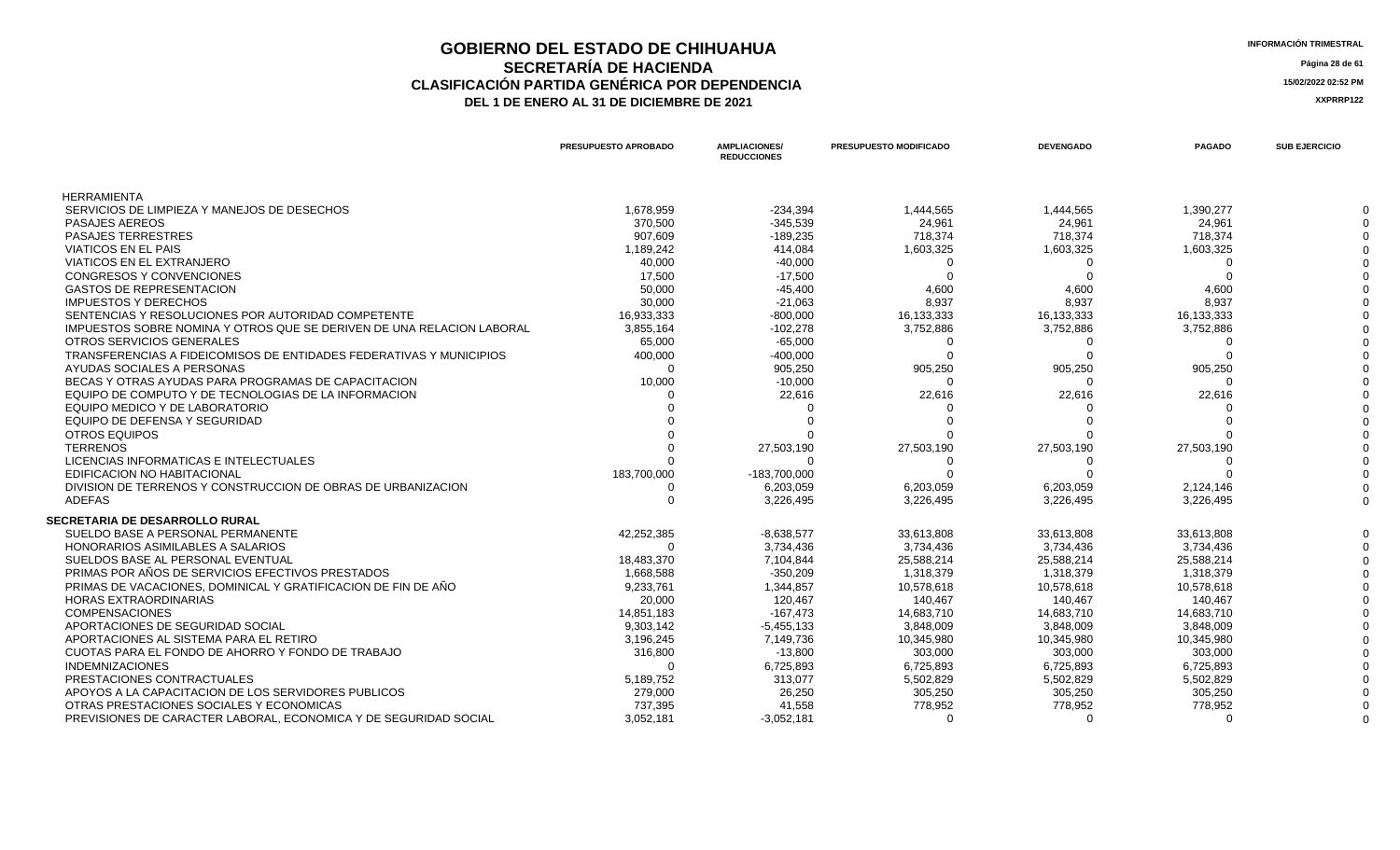## **GOBIERNO DEL ESTADO DE CHIHUAHUA INFORMACIÓN TRIMESTRAL SECRETARÍA DE HACIENDA** Página 29 de 61<br>IÓN PARTIDA GENÉRICA POR DEPENDENCIA **CLASIFICACIÓN PARTIDA GENÉRICA POR DEPENDENCIA 15/02/2022 02:52 PM**

| <b>INFORMACIÓN TRIMESTRAL</b> |  |
|-------------------------------|--|
|-------------------------------|--|

|                                                                                                  | PRESUPUESTO APROBADO | <b>AMPLIACIONES/</b><br><b>REDUCCIONES</b> | <b>PRESUPUESTO MODIFICADO</b> | <b>DEVENGADO</b> | <b>PAGADO</b> | <b>SUB EJERCICIO</b> |
|--------------------------------------------------------------------------------------------------|----------------------|--------------------------------------------|-------------------------------|------------------|---------------|----------------------|
| <b>ESTIMULOS</b>                                                                                 | 4,258,177            | $-730,946$                                 | 3,527,232                     | 3,527,090        | 3,527,090     | 142                  |
| MATERIALES, UTILES Y EQUIPOS MENORES DE OFICINA                                                  | 342,470              | $-69,129$                                  | 273,341                       | 273,341          | 134.468       | $\Omega$             |
| MATERIALES, UTILES Y EQUIPOS MENORES DE TECNOLOGIAS DE LA INFORMACION Y<br><b>COMUNICACIONES</b> | 1.793.275            | $-9.271$                                   | 1,784,004                     | 1,784,004        | 1,704,740     | $\Omega$             |
| MATERIAL IMPRESO E INFORMACION DIGITAL                                                           | 5.000                | $-2.500$                                   | 2.500                         | 2,500            | 2.500         |                      |
| <b>MATERIAL DE LIMPIEZA</b>                                                                      | 256,098              | $-67,752$                                  | 188,346                       | 188,346          | 155,865       |                      |
| MATERIALES PARA EL REGISTRO E IDENTIFICACION DE BIENES Y PERSONAS                                | 2,500                | 48.537                                     | 51,037                        | 51,037           | 51,037        |                      |
| PRODUCTOS ALIMENTICIOS PARA PERSONAS                                                             | 451,458              | 23,900                                     | 475,358                       | 475,358          | 475,358       |                      |
| PRODUCTOS ALIMENTICIOS PARA ANIMALES                                                             |                      | 3.214                                      | 3.214                         | 3.214            | 3.214         |                      |
| UTENSILIOS PARA EL SERVICIO DE ALIMENTACION                                                      | 11,622               | $-9,752$                                   | 1.870                         | 1.870            | 1,870         |                      |
| PRODUCTOS ALIMENTICIOS, AGROPECUARIOS Y FORESTALES ADQUIRIDOS COMO<br><b>MATERIA PRIMA</b>       | 80,000               | 1,600                                      | 81,600                        | 81,600           | O             |                      |
| PRODUCTOS DE PAPEL, CARTON, E IMPRESOS ADQUIRIDOS COMO MATERIA PRIMA                             | 16.000               | 32.695                                     | 48.695                        | 48,695           | 48,695        |                      |
| OTROS PRODUCTOS ADQUIRIDOS COMO MATERIA PRIMA                                                    | 380,000              | $-27.400$                                  | 352,600                       | 352,600          | 352,600       |                      |
| PRODUCTOS MINERALES NO METALICOS                                                                 | 97,000               | $-97,000$                                  | $\Omega$                      | $\Omega$         | 0             |                      |
| CEMENTO Y PRODUCTOS DE CONCRETO                                                                  | 2,000                | $-1,000$                                   | 1,000                         | 1,000            | 1,000         |                      |
| CAL. YESO Y PRODUCTOS DE YESO                                                                    | 2,304                | $\Omega$                                   | 2,304                         | 2,304            | 2,304         |                      |
| MADERA Y PRODUCTOS DE MADERA                                                                     |                      | 4,872                                      | 4,872                         | 4,872            | 4,872         |                      |
| MATERIAL ELECTRICO Y ELECTRONICO                                                                 | 86,182               | 50,192                                     | 136,374                       | 136,374          | 123,793       |                      |
| ARTICULOS METALICOS PARA LA CONSTRUCCION                                                         | 686,595              | $-395,316$                                 | 291,279                       | 291,279          | 263,305       |                      |
| MATERIALES COMPLEMENTARIOS                                                                       | 12.000               | $-6.396$                                   | 5.604                         | 5.604            | 5.604         |                      |
| OTROS MATERIALES Y ARTICULOS DE CONSTRUCCION Y REPARACION                                        | 70,000               | $-33,616$                                  | 36,384                        | 36,384           | 36,384        |                      |
| FERTILIZANTES, PESTICIDAS Y OTROS AGROQUIMICOS                                                   | 356,992              | $-36,263$                                  | 320,729                       | 320,729          | 245,780       |                      |
| MEDICINAS Y PRODUCTOS FARMACEUTICOS                                                              | 35,000               | $-28.905$                                  | 6.095                         | 6.095            | 6.095         |                      |
| MATERIALES, ACCESORIOS Y SUMINISTROS MEDICOS                                                     | 115,000              | $-110,588$                                 | 4,412                         | 4,412            | 4,412         |                      |
| MATERIALES, ACCESORIOS Y SUMINISTROS DE LABORATORIO                                              | 350,000              | $-33,982$                                  | 316,018                       | 316,018          | 260,894       |                      |
| FIBRAS SINTETICAS, HULES, PLASTICOS Y DERIVADOS                                                  | 259,152              | 20,353                                     | 279,505                       | 279,505          | 255,383       |                      |
| COMBUSTIBLES, LUBRICANTES Y ADITIVOS                                                             | 5,318,986            | $-280.771$                                 | 5,038,215                     | 5,038,215        | 3,922,756     |                      |
| <b>VESTUARIO Y UNIFORMES</b>                                                                     | 5,000                | $-5,000$                                   | $\Omega$                      | $\Omega$         | $\Omega$      |                      |
| PRENDAS DE SEGURIDAD Y PROTECCION PERSONAL                                                       | 51,875               | 7,444                                      | 59,319                        | 59,319           | 59,319        |                      |
| BLANCOS Y OTROS PRODUCTOS TEXTILES, EXCEPTO PRENDAS DE VESTIR                                    | $\Omega$             | 8.825                                      | 8.825                         | 8,825            | 8.825         |                      |
| <b>HERRAMIENTAS MENORES</b>                                                                      | 123,950              | 105,488                                    | 229,438                       | 229,438          | 176,866       |                      |
| REFACCIONES Y ACCESORIOS MENORES DE EDIFICIOS                                                    | 5,000                | 6,554                                      | 11.554                        | 11,554           | 11.554        |                      |
| REFACCIONES Y ACCESORIOS MENORES DE EQUIPO DE COMPUTO Y TECNOLOGIAS<br>DE LA INFORMACION         | 150,000              | 32,985                                     | 182,985                       | 182,985          | 168,325       |                      |
| REFACCIONES Y ACCESORIOS MENORES DE EQUIPO DE TRANSPORTE                                         | 1,325,480            | 465.900                                    | 1,791,380                     | 1,791,380        | 740.650       |                      |
| REFACCIONES Y ACCESORIOS MENORES DE MAQUINARIA Y OTROS EQUIPOS                                   | 5,687,730            | $-720,099$                                 | 4,967,631                     | 4,967,631        | 249,661       |                      |
| REFACCIONES Y ACCESORIOS MENORES DE OTROS BIENES MUEBLES                                         | $\Omega$             | 2,599                                      | 2,599                         | 2,599            | 2,599         |                      |
| <b>ENERGIA ELECTRICA</b>                                                                         | 2,540,008            | $-1,065$                                   | 2,538,943                     | 2,538,943        | 1,926,061     |                      |
| <b>GAS</b>                                                                                       | 82,675               | $-0$                                       | 82,675                        | 82,675           | 73.194        |                      |
| <b>AGUA</b>                                                                                      | 20,000               | $-6,473$                                   | 13,527                        | 13,527           | 13,336        | $\Omega$             |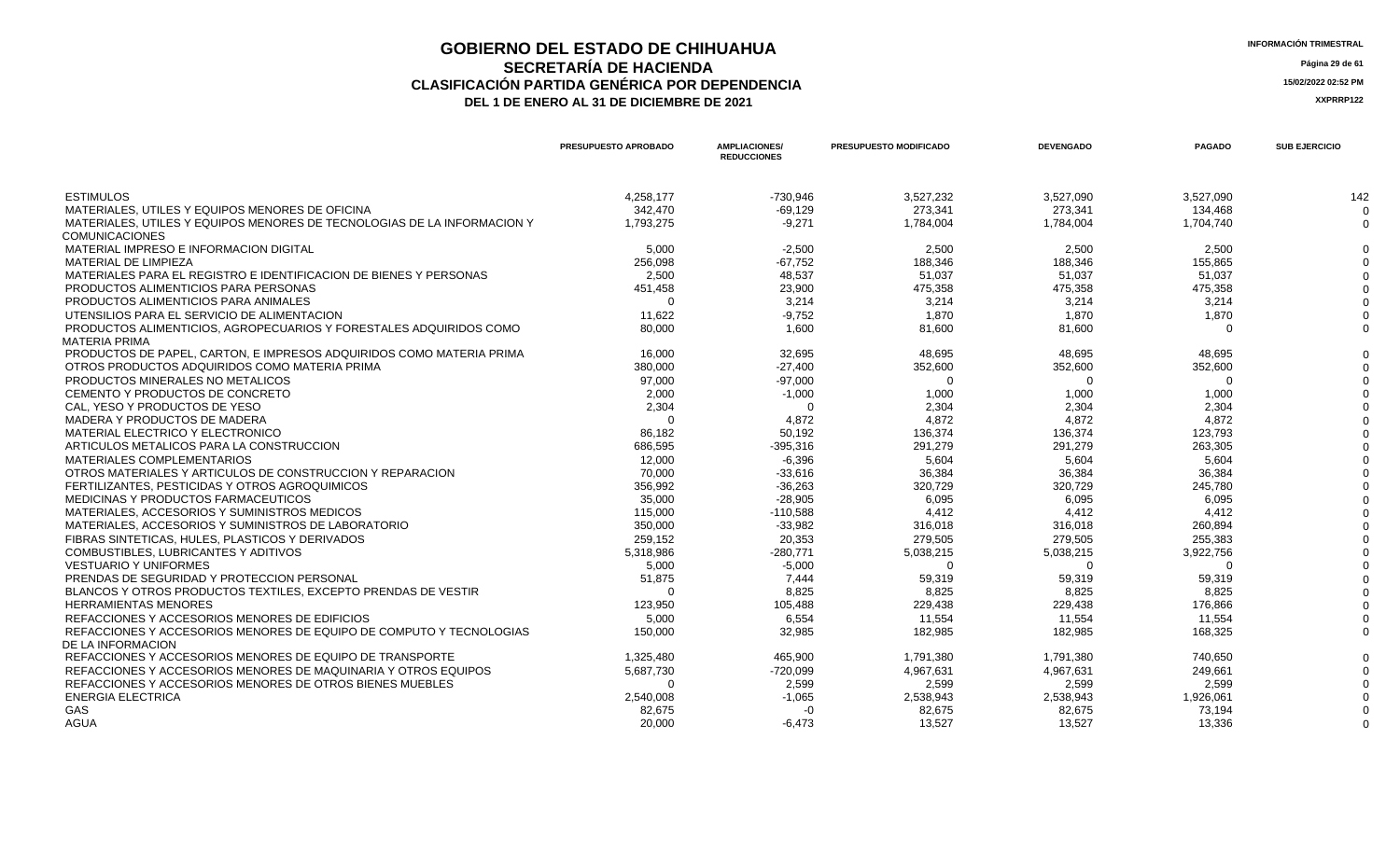## **GOBIERNO DEL ESTADO DE CHIHUAHUA**<br> **INFORMACIÓN TRIMESTRAL**<br> **INFORMACIÓN TRIMESTRAL**<br> **INFORMACIÓN TRIMESTRAL SECRETARÍA DE HACIENDA** Página 30 de 61<br>IÓN PARTIDA GENÉRICA POR DEPENDENCIA **CLASIFICACIÓN PARTIDA GENÉRICA POR DEPENDENCIA**<br> **DEL 1 DE ENERO AL 31 DE DICIEMBRE DE 2021**<br> **ACCEDITE 2021**

DEL 1 DE ENERO AL 31 DE DICIEMBRE DE 2021

|                                                                        | <b>PRESUPUESTO APROBADO</b> | <b>AMPLIACIONES/</b><br><b>REDUCCIONES</b> | <b>PRESUPUESTO MODIFICADO</b> | <b>DEVENGADO</b> | <b>PAGADO</b> | <b>SUB EJERCICIO</b> |
|------------------------------------------------------------------------|-----------------------------|--------------------------------------------|-------------------------------|------------------|---------------|----------------------|
| <b>TELEFONIA TRADICIONAL</b>                                           | 200,000                     | $-6,463$                                   | 193,537                       | 193,537          | 142,398       |                      |
| <b>TELEFONIA CELULAR</b>                                               | 50,000                      | $\Omega$                                   | 50,000                        | 50,000           | 50,000        |                      |
| SERVICIOS POSTALES Y TELEGRAFICOS                                      | 48,000                      | $-48.000$                                  | $\Omega$                      | $\Omega$         | $\Omega$      |                      |
| ARRENDAMIENTO DE TERRENOS                                              | 145,000                     | $-17,037$                                  | 127,963                       | 127,963          | 127,963       |                      |
| ARRENDAMIENTO DE ACTIVOS INTANGIBLES                                   | 2,000                       | $-1.500$                                   | 500                           | 500              | 500           |                      |
| SERVICIOS DE CONSULTORIA ADMINISTRATIVA, PROCESOS, TECNICA Y EN        | 2,852,941                   | 116,771                                    | 2,969,712                     | 2,969,712        | 2,969,712     |                      |
| TECNOLOGIAS DE LA INFORMACION                                          |                             |                                            |                               |                  |               |                      |
| SERVICIOS DE CAPACITACION                                              | 50,000                      | $-50,000$                                  | $\Omega$                      | $\Omega$         | $\Omega$      |                      |
| SERVICIOS DE APOYO ADMINISTRATIVO. TRADUCCION. FOTOCOPIADO E IMPRESION | 130.168                     | 107.210                                    | 237,378                       | 237,378          | 106,157       |                      |
| SERVICIOS FINANCIEROS Y BANCARIOS                                      | 5,000                       | -82                                        | 4,918                         | 4,918            | 4,918         |                      |
| <b>SEGURO DE BIENES PATRIMONIALES</b>                                  | 1,000,000                   | $-766,487$                                 | 233,513                       | 233,513          | 233,513       |                      |
| <b>FLETES Y MANIOBRAS</b>                                              |                             | 6,380                                      | 6,380                         | 6,380            | 6,380         |                      |
| <b>COMISIONES POR VENTAS</b>                                           | 68,382                      | 6,336                                      | 74.718                        | 74.718           | 70.996        |                      |
| CONSERVACION Y MANTENIMIENTO MENOR DE INMUEBLES                        | 120,940                     | 171,641                                    | 292,581                       | 292,581          | 183,588       |                      |
| INSTALACION. REPARACION Y MANTENIMIENTO DE MOBILIARIO Y EQUIPO DE      | 10,000                      | 6.754                                      | 16,754                        | 16,754           | 16,754        |                      |
| ADMINISTRACION, EDUCACIONAL Y RECREATIVO                               |                             |                                            |                               |                  |               |                      |
| INSTALACION. REPARACION Y MANTENIMIENTO DE EQUIPO DE COMPUTO Y         | 150.000                     | $-26.229$                                  | 123,771                       | 123.771          | 123,771       |                      |
| <b>TECNOLOGIAS DE LA INFORMACION</b>                                   |                             |                                            |                               |                  |               |                      |
| REPARACION Y MANTENIMIENTO DE EQUIPO DE TRANSPORTE                     | 402.762                     | $-62.806$                                  | 339.956                       | 339.956          | 282,116       | $\Omega$             |
| INSTALACION, REPARACION Y MANTENIMIENTO DE MAQUINARIA, OTROS EQUIPOS Y | 2,497,580                   | $-769,374$                                 | 1,728,206                     | 1,728,206        | 552,338       | $\Omega$             |
| <b>HERRAMIENTA</b>                                                     |                             |                                            |                               |                  |               |                      |
| SERVICIOS DE LIMPIEZA Y MANEJOS DE DESECHOS                            | 58,588                      | 92,298                                     | 150,886                       | 150,886          | 143,886       |                      |
| SERVICIOS DE JARDINERIA Y FUMIGACION                                   | 14.848                      | $-5,452$                                   | 9,396                         | 9,396            | 9.396         |                      |
| <b>PASAJES AEREOS</b>                                                  | 319,249                     | $-278,788$                                 | 40,461                        | 40,461           | 40,461        |                      |
| <b>PASAJES TERRESTRES</b>                                              | 1,726,167                   | 91,329                                     | 1,817,496                     | 1,817,496        | 1,817,496     |                      |
| <b>VIATICOS EN EL PAIS</b>                                             | 996,714                     | 182,780                                    | 1,179,494                     | 1,179,494        | 1,179,494     |                      |
| VIATICOS EN EL EXTRANJERO                                              | 25,000                      | $-947$                                     | 24,053                        | 24,053           | 24,053        |                      |
| OTROS SERVICIOS DE TRASLADO Y HOSPEDAJE                                | 750                         | $-204$                                     | 546                           | 546              | 546           |                      |
| <b>GASTOS DE ORDEN SOCIAL Y CULTURAL</b>                               | 7,500                       | $-6,688$                                   | 812                           | 812              | 812           |                      |
| <b>CONGRESOS Y CONVENCIONES</b>                                        | 91,750                      | $-91,750$                                  | $\Omega$                      | O                |               |                      |
| <b>EXPOSICIONES</b>                                                    | 359,350                     | $-292,420$                                 | 66,930                        | 66,930           | 66,930        |                      |
| <b>GASTOS DE REPRESENTACION</b>                                        | 178,750                     | $-116.416$                                 | 62,334                        | 62,334           | 62,334        |                      |
| <b>IMPUESTOS Y DERECHOS</b>                                            | 662,400                     | $-22,250$                                  | 640,150                       | 640,150          | 505,150       |                      |
| IMPUESTOS SOBRE NOMINA Y OTROS QUE SE DERIVEN DE UNA RELACION LABORAL  | 3,710,578                   | $-275,957$                                 | 3,434,621                     | 3,434,621        | 3,434,621     |                      |
| SUBSIDIOS A LA PRODUCCION                                              | 8,140,003                   | $\Omega$                                   | 8,140,003                     | 8,140,003        |               |                      |
| OTROS SUBSIDIOS                                                        | $\cap$                      | 169.486                                    | 169,486                       | 169,486          | 9,486         |                      |
| AYUDAS SOCIALES A PERSONAS                                             | 3,712,459                   | $-3,712,459$                               | $\Omega$                      | ∩                |               |                      |
| BECAS Y OTRAS AYUDAS PARA PROGRAMAS DE CAPACITACION                    | 10,000                      | $-10,000$                                  |                               |                  |               |                      |
| <b>ADEFAS</b>                                                          |                             | 3,906,509                                  | 3.906.509                     | 3,906,509        | 3,906,509     |                      |

 **SECRETARIA DE DESARROLLO MUNICIPAL**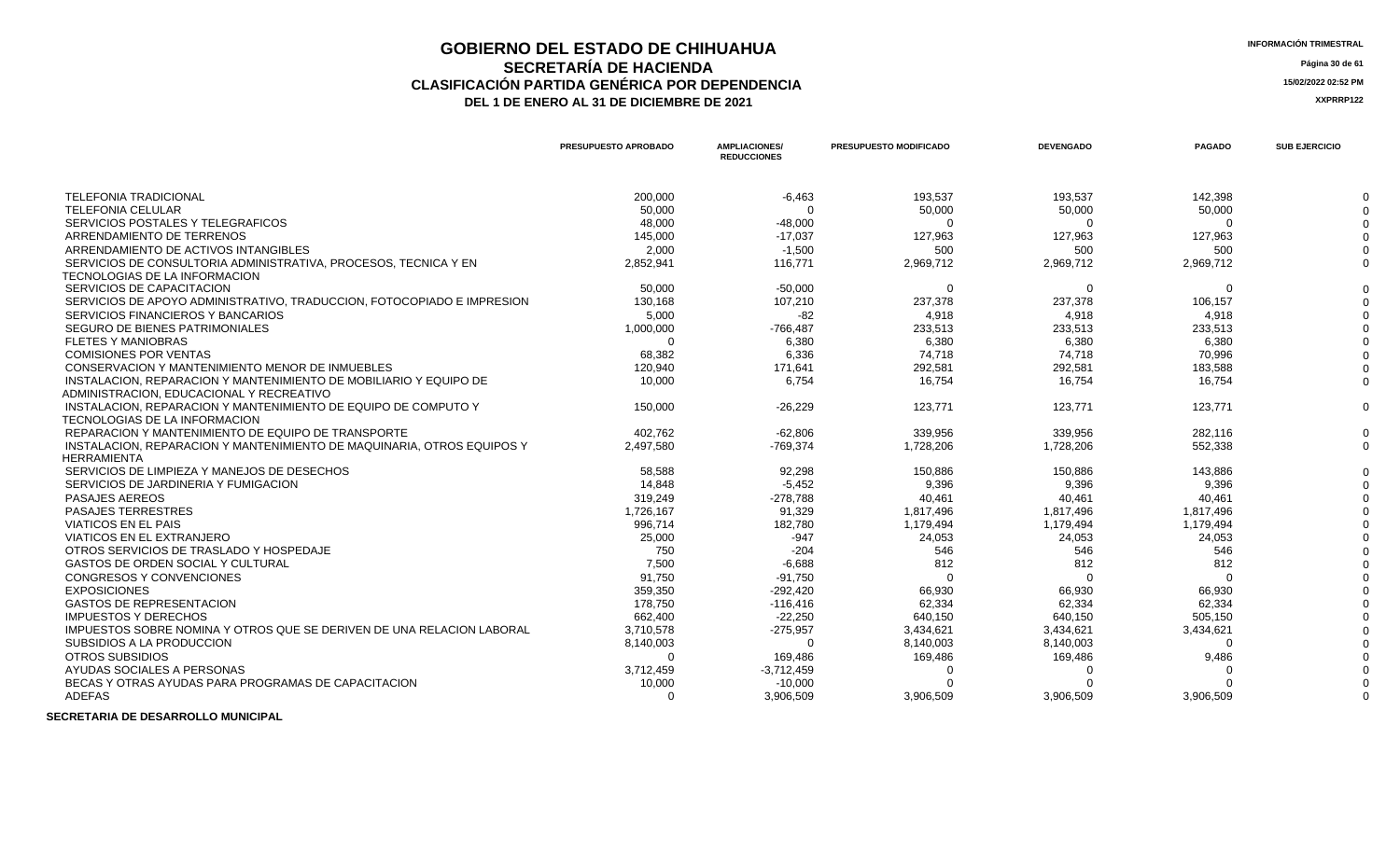### **GOBIERNO DEL ESTADO DE CHIHUAHUA**<br> **INFORMACIÓN TRIMESTRAL**<br> **INFORMACIÓN TRIMESTRAL**<br> **Información trimestral SECRETARÍA DE HACIENDA** Página 31 de 61<br>IÓN PARTIDA GENÉRICA POR DEPENDENCIA **CLASIFICACIÓN PARTIDA GENÉRICA POR DEPENDENCIA 15/02/2022 02:52 PM** DEL 1 DE ENERO AL 31 DE DICIEMBRE DE 2021

|                                                                         | PRESUPUESTO APROBADO | <b>AMPLIACIONES/</b><br><b>REDUCCIONES</b> | <b>PRESUPUESTO MODIFICADO</b> | <b>DEVENGADO</b> | <b>PAGADO</b> | <b>SUB EJERCICIO</b> |
|-------------------------------------------------------------------------|----------------------|--------------------------------------------|-------------------------------|------------------|---------------|----------------------|
| SUELDO BASE A PERSONAL PERMANENTE                                       | 6,076,911            | $-1,302,210$                               | 4,774,701                     | 4.774.701        | 4.774.701     |                      |
| SUELDOS BASE AL PERSONAL EVENTUAL                                       | 5,267,412            | $-975,626$                                 | 4,291,786                     | 4,291,786        | 4,291,786     |                      |
| PRIMAS POR AÑOS DE SERVICIOS EFECTIVOS PRESTADOS                        | 105,978              | $-29,647$                                  | 76,331                        | 76,331           | 76,331        |                      |
| PRIMAS DE VACACIONES. DOMINICAL Y GRATIFICACION DE FIN DE AÑO           | 1,905,377            | $-1,013,346$                               | 892.031                       | 892.031          | 892.031       |                      |
| <b>HORAS EXTRAORDINARIAS</b>                                            | 15.000               | 6,686                                      | 21,686                        | 21.686           | 21.686        |                      |
| <b>COMPENSACIONES</b>                                                   | 7,751,307            | $-2.048.280$                               | 5,703,027                     | 5,703,027        | 5,703,027     |                      |
| APORTACIONES DE SEGURIDAD SOCIAL                                        | 1,957,873            | $-1,368,110$                               | 589,763                       | 589,763          | 589,763       |                      |
| APORTACIONES AL SISTEMA PARA EL RETIRO                                  | 685,950              | 818,260                                    | 1,504,210                     | 1,504,210        | 1,504,210     |                      |
| CUOTAS PARA EL FONDO DE AHORRO Y FONDO DE TRABAJO                       | 21,600               | $-21,600$                                  | $\Omega$                      | - 0              | $\Omega$      |                      |
| <b>INDEMNIZACIONES</b>                                                  |                      | 4,103,500                                  | 4,103,500                     | 4,103,500        | 4,103,500     |                      |
| PRESTACIONES CONTRACTUALES                                              | 778.692              | $-205, 155$                                | 573,537                       | 573,537          | 573.537       |                      |
| APOYOS A LA CAPACITACION DE LOS SERVIDORES PUBLICOS                     | 44,250               | $-1,500$                                   | 42,750                        | 42,750           | 42,750        |                      |
| OTRAS PRESTACIONES SOCIALES Y ECONOMICAS                                | 109,145              | $-11,973$                                  | 97,172                        | 97,172           | 97,172        |                      |
| PREVISIONES DE CARACTER LABORAL, ECONOMICA Y DE SEGURIDAD SOCIAL        | 635,250              | $-635,250$                                 |                               |                  |               |                      |
| <b>ESTIMULOS</b>                                                        | 283,906              | $-205,867$                                 | 78,039                        | 78,039           | 78,039        |                      |
| MATERIALES. UTILES Y EQUIPOS MENORES DE OFICINA                         | 50,462               | $-19,670$                                  | 30,793                        | 30,793           | 17,247        |                      |
| MATERIALES Y UTILES DE IMPRESION Y REPRODUCCION                         | 65.000               | $-65.000$                                  | - വ                           | - 0              | $\Omega$      |                      |
| MATERIALES, UTILES Y EQUIPOS MENORES DE TECNOLOGIAS DE LA INFORMACION Y | 232,172              | $-178,118$                                 | 54,054                        | 54,054           | 54,054        |                      |
| <b>COMUNICACIONES</b>                                                   |                      |                                            |                               |                  |               |                      |
| MATERIAL IMPRESO E INFORMACION DIGITAL                                  | 92,200               | $-89,700$                                  | 2,500                         | 2,500            | റ             |                      |
| <b>MATERIAL DE LIMPIEZA</b>                                             | 60,000               | $-46,266$                                  | 13,734                        | 13,734           | 13,734        |                      |
| PRODUCTOS ALIMENTICIOS PARA PERSONAS                                    | 265,878              | $-208,156$                                 | 57,722                        | 57,722           | 57,722        |                      |
| UTENSILIOS PARA EL SERVICIO DE ALIMENTACION                             | 1,000                | $-1,000$                                   | $\Omega$                      | - 0              | $\Omega$      |                      |
| MATERIAL ELECTRICO Y ELECTRONICO                                        | 3,500                | $-3,220$                                   | 280                           | 280              | 280           |                      |
| ARTICULOS METALICOS PARA LA CONSTRUCCION                                | $\Omega$             | 726                                        | 726                           | 726              | 726           |                      |
| <b>MATERIALES COMPLEMENTARIOS</b>                                       | 18,000               | $-16,764$                                  | 1,236                         | 1,236            | 1,236         |                      |
| OTROS MATERIALES Y ARTICULOS DE CONSTRUCCION Y REPARACION               |                      | 925                                        | 925                           | 925              | 925           |                      |
| MATERIALES, ACCESORIOS Y SUMINISTROS DE LABORATORIO                     |                      | 596                                        | 596                           | 596              | 596           |                      |
| FIBRAS SINTETICAS, HULES, PLASTICOS Y DERIVADOS                         |                      | 138,448                                    | 138,448                       | 138,448          | 138,448       |                      |
| COMBUSTIBLES, LUBRICANTES Y ADITIVOS                                    | 317,900              | $-147.634$                                 | 170,266                       | 170,266          | 170,266       |                      |
| <b>VESTUARIO Y UNIFORMES</b>                                            | 67,500               | $-66.050$                                  | 1,450                         | 1,450            | 1,450         |                      |
| ARTICULOS DEPORTIVOS                                                    | $\Omega$             | 180                                        | 180                           | 180              | 180           |                      |
| REFACCIONES Y ACCESORIOS MENORES DE EDIFICIOS                           | 11.000               | $-10.554$                                  | 446                           | 446              | 446           |                      |
| REFACCIONES Y ACCESORIOS MENORES DE EQUIPO DE TRANSPORTE                | 162,000              | $-156,446$                                 | 5,554                         | 5,554            | 845           |                      |
| REFACCIONES Y ACCESORIOS MENORES DE MAQUINARIA Y OTROS EQUIPOS          |                      | 121,655                                    | 121,655                       | 121,655          | 121,655       |                      |
| REFACCIONES Y ACCESORIOS MENORES DE OTROS BIENES MUEBLES                | 5,000                | $-5,000$                                   | - വ                           | - ೧              | $\Omega$      |                      |
| <b>ENERGIA ELECTRICA</b>                                                | 175.000              | $-44,557$                                  | 130,443                       | 130,443          | 130,443       |                      |
| GAS                                                                     | 120,000              | $-48,668$                                  | 71,332                        | 71,332           | 71,332        |                      |
| <b>TELEFONIA TRADICIONAL</b>                                            | 90,000               | $-57,467$                                  | 32,533                        | 32,533           | 32,533        |                      |
| SERVICIOS POSTALES Y TELEGRAFICOS                                       | 4.000                | $-4.000$                                   | $\Omega$                      | - 0              | $\Omega$      |                      |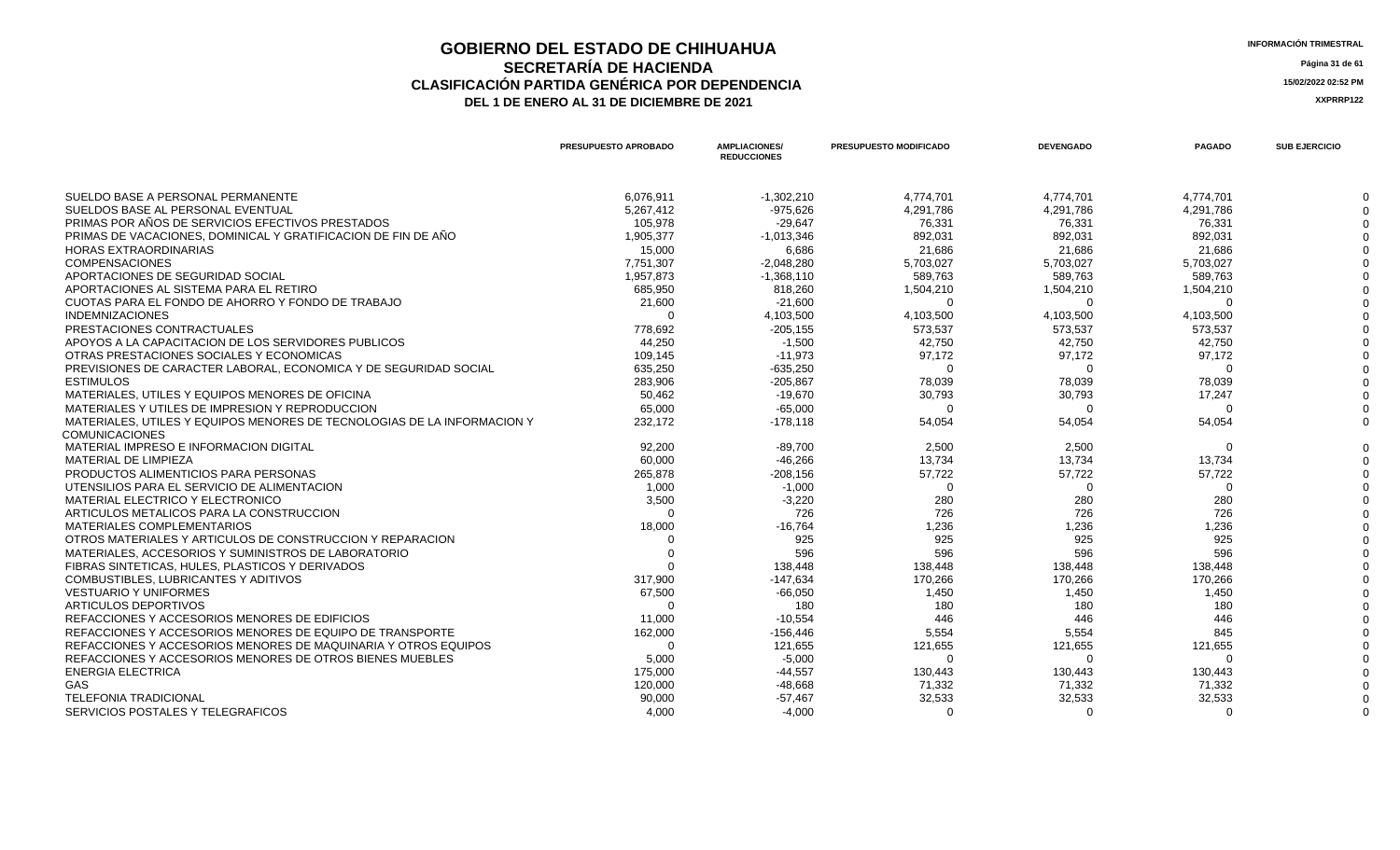### **GOBIERNO DEL ESTADO DE CHIHUAHUA**<br> **GEORETARÍA DE HACIENDA SECRETARÍA DE HACIENDA** Página 32 de 61<br>IÓN PARTIDA GENÉRICA POR DEPENDENCIA **CLASIFICACIÓN PARTIDA GENÉRICA POR DEPENDENCIA**<br> **DEL 1 DE ENERO AL 31 DE DICIEMBRE DE 2021**<br> **ACCEDITE AL SER**ENCIA LA SERENTIZA DEL 1 DE ENERO AL 31 DE DICIEMBRE DE 2021

|                                                                         | PRESUPUESTO APROBADO | <b>AMPLIACIONES/</b><br><b>REDUCCIONES</b> | <b>PRESUPUESTO MODIFICADO</b> | <b>DEVENGADO</b> | <b>PAGADO</b> | <b>SUB EJERCICIO</b> |
|-------------------------------------------------------------------------|----------------------|--------------------------------------------|-------------------------------|------------------|---------------|----------------------|
| ARRENDAMIENTO DE EDIFICIOS                                              | 200,000              | $-200,000$                                 | $\Omega$                      | $\Omega$         | $\Omega$      |                      |
| OTROS ARRENDAMIENTOS                                                    | $\Omega$             | 14,500                                     | 14,500                        | 14,500           | 14,500        |                      |
| SERVICIOS DE APOYO ADMINISTRATIVO. TRADUCCION. FOTOCOPIADO E IMPRESION  | 141,710              | 167.714                                    | 309,424                       | 309,424          | 307,018       |                      |
| SERVICIOS DE VIGILANCIA                                                 | 320,940              | $-68,288$                                  | 252,652                       | 252,652          | 168,204       |                      |
| SEGURO DE BIENES PATRIMONIALES                                          | 2,000,000            | $-1,799,299$                               | 200,701                       | 200,701          | 200,701       |                      |
| <b>COMISIONES POR VENTAS</b>                                            | 5,099                | $-1,966$                                   | 3,133                         | 3,133            | 3,133         |                      |
| CONSERVACION Y MANTENIMIENTO MENOR DE INMUEBLES                         | 305,000              | $-299,432$                                 | 5,568                         | 5,568            | 5,568         |                      |
| REPARACION Y MANTENIMIENTO DE EQUIPO DE TRANSPORTE                      | 415,640              | $-358,382$                                 | 57,258                        | 57,258           | 57,258        |                      |
| SERVICIOS DE LIMPIEZA Y MANEJOS DE DESECHOS                             | 256,867              | $-39,597$                                  | 217,270                       | 217,270          | 200,102       |                      |
| <b>PASAJES AEREOS</b>                                                   | 19,500               | $-10,800$                                  | 8,700                         | 8,700            | 8,700         |                      |
| <b>PASAJES TERRESTRES</b>                                               | 583,850              | $-15,675$                                  | 568,175                       | 568,175          | 568,175       |                      |
| <b>VIATICOS EN EL PAIS</b>                                              | 619,478              | $-254,956$                                 | 364,521                       | 364,521          | 364,521       |                      |
| OTROS SERVICIOS DE TRASLADO Y HOSPEDAJE                                 | 74,958               | 50,322                                     | 125,280                       | 125,280          | 73,080        |                      |
| <b>GASTOS DE REPRESENTACION</b>                                         | 131,910              | $-131,910$                                 |                               |                  |               |                      |
| IMPUESTOS SOBRE NOMINA Y OTROS QUE SE DERIVEN DE UNA RELACION LABORAL   | 2,495,223            | $-552,500$                                 | 1,942,723                     | 1,942,723        | 1,942,723     |                      |
| BECAS Y OTRAS AYUDAS PARA PROGRAMAS DE CAPACITACION                     | 10,000               | $-10,000$                                  | $\Omega$                      |                  | $\Omega$      |                      |
| OTROS EQUIPOS                                                           | $\Omega$             | 986,457                                    | 986,457                       | 986,457          | 986,457       |                      |
| EDIFICACION NO HABITACIONAL                                             | 50,000,000           | $-50,000,000$                              | 0                             |                  | ∩             |                      |
| <b>ADEFAS</b>                                                           | $\Omega$             | 944,284                                    | 944,284                       | 944,284          | 944,284       |                      |
| <b>SECRETARIA DE LA FUNCION PUBLICA</b>                                 |                      |                                            |                               |                  |               |                      |
| SUELDO BASE A PERSONAL PERMANENTE                                       | 21,042,428           | 316,915                                    | 21,359,343                    | 21,359,343       | 21,359,343    |                      |
| SUELDOS BASE AL PERSONAL EVENTUAL                                       | 10,979,929           | 3,513,556                                  | 14,493,485                    | 14,493,485       | 14,493,485    |                      |
| PRIMAS POR AÑOS DE SERVICIOS EFECTIVOS PRESTADOS                        | 573,322              | 28,351                                     | 601,673                       | 601,673          | 601,673       |                      |
| PRIMAS DE VACACIONES, DOMINICAL Y GRATIFICACION DE FIN DE AÑO           | 5,696,994            | 716,177                                    | 6,413,171                     | 6,413,171        | 6,413,171     |                      |
| <b>HORAS EXTRAORDINARIAS</b>                                            | 10,000               | 103,425                                    | 113,425                       | 113,425          | 113,425       |                      |
| <b>COMPENSACIONES</b>                                                   | 21,913,398           | 2,488,687                                  | 24,402,085                    | 24,402,085       | 24,402,085    |                      |
| APORTACIONES DE SEGURIDAD SOCIAL                                        | 5,656,818            | $-3,370,033$                               | 2,286,786                     | 2,286,786        | 2,286,786     |                      |
| APORTACIONES AL SISTEMA PARA EL RETIRO                                  | 1,952,731            | 4,242,102                                  | 6,194,833                     | 6,194,833        | 6,194,833     |                      |
| CUOTAS PARA EL FONDO DE AHORRO Y FONDO DE TRABAJO                       | 129,600              | $-7,200$                                   | 122,400                       | 122,400          | 122,400       |                      |
| <b>INDEMNIZACIONES</b>                                                  | $\Omega$             | 785,660                                    | 785,660                       | 785,660          | 785,660       |                      |
| PRESTACIONES CONTRACTUALES                                              | 1,591,440            | 12,462                                     | 1,603,902                     | 1.603.902        | 1.603.902     |                      |
| APOYOS A LA CAPACITACION DE LOS SERVIDORES PUBLICOS                     | 105,750              | $-2,250$                                   | 103,500                       | 103,500          | 103,500       |                      |
| OTRAS PRESTACIONES SOCIALES Y ECONOMICAS                                | 210,375              | $-133,356$                                 | 77,020                        | 77,020           | 77,020        |                      |
| PREVISIONES DE CARACTER LABORAL, ECONOMICA Y DE SEGURIDAD SOCIAL        | 1,802,644            | $-1,802,644$                               | $\Omega$                      | ∩                | $\Omega$      |                      |
| <b>ESTIMULOS</b>                                                        | 1,112,335            | $-196,615$                                 | 915,720                       | 915,593          | 915,593       | 128                  |
| MATERIALES, UTILES Y EQUIPOS MENORES DE OFICINA                         | 75,000               | $-19,623$                                  | 55,377                        | 55,377           | 32,961        |                      |
| MATERIALES Y UTILES DE IMPRESION Y REPRODUCCION                         | 10,000               | $-8,575$                                   | 1,425                         | 1,425            | 1,425         |                      |
| MATERIALES, UTILES Y EQUIPOS MENORES DE TECNOLOGIAS DE LA INFORMACION Y | 833,914              | $-270,378$                                 | 563,535                       | 563,535          | 551,678       |                      |
| <b>COMUNICACIONES</b>                                                   |                      |                                            |                               |                  |               |                      |
| MATERIAL IMPRESO E INFORMACION DIGITAL                                  | 127.000              | $-112.803$                                 | 14.197                        | 14.197           | 14.197        |                      |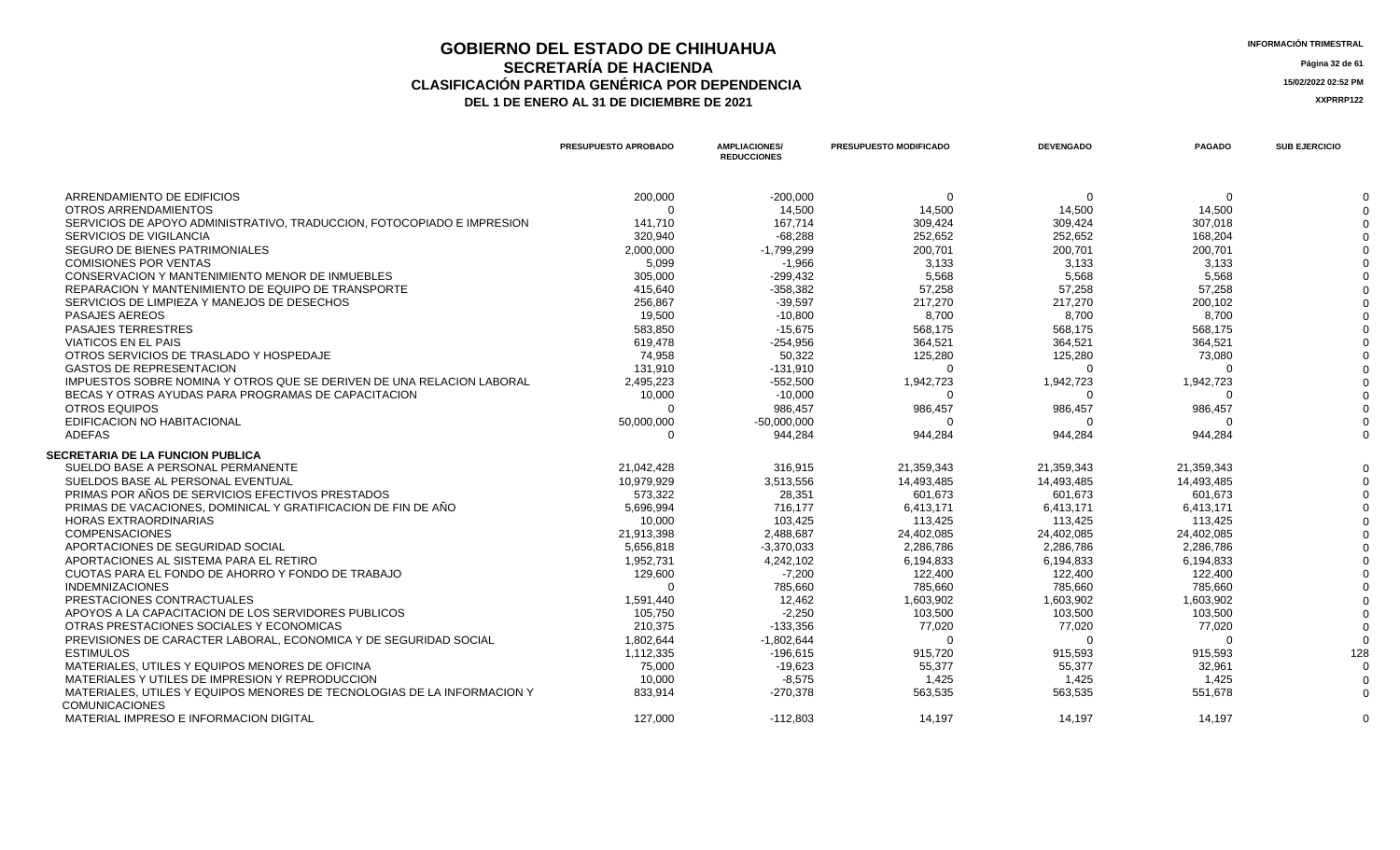### **GOBIERNO DEL ESTADO DE CHIHUAHUA**<br> **INFORMACIÓN TRIMESTRAL**<br> **INFORMACIÓN TRIMESTRAL**<br> **INFORMACIÓN TRIMESTRAL SECRETARÍA DE HACIENDA** Página 33 de 61<br>IÓN PARTIDA GENÉRICA POR DEPENDENCIA **CLASIFICACIÓN PARTIDA GENÉRICA POR DEPENDENCIA 15/02/2022 02:52 PM** DEL 1 DE ENERO AL 31 DE DICIEMBRE DE 2021

|                                                                                              | <b>PRESUPUESTO APROBADO</b> | <b>AMPLIACIONES/</b><br><b>REDUCCIONES</b> | <b>PRESUPUESTO MODIFICADO</b> | <b>DEVENGADO</b> | <b>PAGADO</b> | <b>SUB EJERCICIO</b> |
|----------------------------------------------------------------------------------------------|-----------------------------|--------------------------------------------|-------------------------------|------------------|---------------|----------------------|
| MATERIAL DE LIMPIEZA                                                                         | 70,000                      | 13.975                                     | 83,975                        | 83,975           | 76,729        |                      |
| PRODUCTOS ALIMENTICIOS PARA PERSONAS                                                         | 69,000                      | $-19,426$                                  | 49,574                        | 49,574           | 49,574        |                      |
| UTENSILIOS PARA EL SERVICIO DE ALIMENTACION                                                  | 15,000                      | $-11,962$                                  | 3,038                         | 3,038            | 3,038         |                      |
| VIDRIO Y PRODUCTOS DE VIDRIO                                                                 | $\Omega$                    | 1,624                                      | 1,624                         | 1,624            | 1,624         |                      |
| MATERIAL ELECTRICO Y ELECTRONICO                                                             | 45,000                      | $-44,106$                                  | 894                           | 894              | 894           |                      |
| <b>MATERIALES COMPLEMENTARIOS</b>                                                            | 40,000                      | $-39,468$                                  | 532                           | 532              | 532           |                      |
| OTROS MATERIALES Y ARTICULOS DE CONSTRUCCION Y REPARACION                                    | $\Omega$                    | 92                                         | 92                            | 92               | 92            |                      |
| MEDICINAS Y PRODUCTOS FARMACEUTICOS                                                          | 25,000                      | $-22,374$                                  | 2,626                         | 2,626            | 2,626         |                      |
| COMBUSTIBLES, LUBRICANTES Y ADITIVOS                                                         | 123,119                     | 98,847                                     | 221,966                       | 221,966          | 215,505       |                      |
| <b>VESTUARIO Y UNIFORMES</b>                                                                 | 9.955                       | 13.669                                     | 23,624                        | 23,624           | 23,624        |                      |
| ARTICULOS DEPORTIVOS                                                                         | 5,000                       | $-5,000$                                   | $\Omega$                      | $\Omega$         | $\Omega$      |                      |
| <b>HERRAMIENTAS MENORES</b>                                                                  | 18,248                      | $-11,709$                                  | 6,539                         | 6,539            | 6,539         |                      |
| REFACCIONES Y ACCESORIOS MENORES DE EDIFICIOS                                                | 10,000                      | 615                                        | 10,615                        | 10,615           | 10,615        |                      |
| REFACCIONES Y ACCESORIOS MENORES DE MOBILIARIO Y EQUIPO DE                                   | 1,500                       | $-1,457$                                   | 43                            | 43               | 43            |                      |
| ADMINISTRACION.EDUCACIONAL Y RECREATIVO                                                      |                             |                                            |                               |                  |               |                      |
| REFACCIONES Y ACCESORIOS MENORES DE EQUIPO DE COMPUTO Y TECNOLOGIAS                          | 20,000                      | $-14,448$                                  | 5,552                         | 5,552            | 5,552         |                      |
| DE LA INFORMACION                                                                            |                             |                                            |                               |                  |               |                      |
| REFACCIONES Y ACCESORIOS MENORES DE EQUIPO DE TRANSPORTE                                     | 20,000                      | 70,956                                     | 90,956                        | 90,956           | 90,956        |                      |
| REFACCIONES Y ACCESORIOS MENORES DE OTROS BIENES MUEBLES                                     | 1,000                       | $-486$                                     | 514                           | 514              | 514           |                      |
| <b>ENERGIA ELECTRICA</b>                                                                     | 650,000                     | $-1$                                       | 649,999                       | 649.999          | 649.999       |                      |
| GAS                                                                                          | 80,000                      | $-20,117$                                  | 59,883                        | 59,883           | 59,883        |                      |
| AGUA                                                                                         | 50,000                      | $-1$                                       | 49,999                        | 49,999           | 49,999        |                      |
| <b>TELEFONIA TRADICIONAL</b>                                                                 | 150,000                     | $-8,720$                                   | 141,280                       | 141,280          | 95,501        |                      |
| SERVICIOS POSTALES Y TELEGRAFICOS                                                            | 90,000                      | 66,582                                     | 156,582                       | 156,582          | 143,730       |                      |
| ARRENDAMIENTO DE ACTIVOS INTANGIBLES                                                         | 1,500                       | $-1,500$                                   | $\Omega$                      | $\Omega$         | $\Omega$      |                      |
| OTROS ARRENDAMIENTOS                                                                         | 50,000                      | $-32,600$                                  | 17,400                        | 17.400           | $\Omega$      |                      |
| SERVICIOS LEGALES DE CONTABILIDAD, AUDITORIA Y RELACIONADOS                                  | 2,008,272                   | 261,213                                    | 2,269,485                     | 2,269,485        | 2,269,485     |                      |
| SERVICIOS DE APOYO ADMINISTRATIVO, TRADUCCION, FOTOCOPIADO E IMPRESION                       | 141,775                     | 237,090                                    | 378,865                       | 378,865          | 353,802       |                      |
| <b>SERVICIOS DE VIGILANCIA</b>                                                               | 363,983                     | 24,061                                     | 388,044                       | 388.044          | 388.044       |                      |
| SERVICIOS PROFESIONALES, CIENTIFICOS Y TECNICOS INTEGRALES                                   | 5,125,000                   | $-3,831,600$                               | 1,293,400                     | 1,293,400        | 382,800       |                      |
| SEGURO DE BIENES PATRIMONIALES                                                               | 200,000                     | $-173,649$                                 | 26,351                        | 26,351           | 26,351        |                      |
| <b>COMISIONES POR VENTAS</b>                                                                 | 1.970                       | 2.211                                      | 4.181                         | 4.181            | 4.061         |                      |
| CONSERVACION Y MANTENIMIENTO MENOR DE INMUEBLES                                              | 410,397                     | $-131,076$                                 | 279,321                       | 279,321          | 175,719       |                      |
| INSTALACION, REPARACION Y MANTENIMIENTO DE MOBILIARIO Y EQUIPO DE                            | 3,000                       | $-2,511$                                   | 489                           | 489              | 489           |                      |
| ADMINISTRACION, EDUCACIONAL Y RECREATIVO                                                     |                             |                                            |                               |                  |               |                      |
| INSTALACION, REPARACION Y MANTENIMIENTO DE EQUIPO DE COMPUTO Y                               | 5,000                       | $-3,424$                                   | 1,576                         | 1,576            | 1,576         |                      |
| <b>TECNOLOGIAS DE LA INFORMACION</b>                                                         |                             |                                            |                               |                  |               |                      |
| REPARACION Y MANTENIMIENTO DE EQUIPO DE TRANSPORTE                                           | 180,607                     | $-48,760$                                  | 131,847                       | 131,847          | 110,456       |                      |
| REPARACION Y MANTENIMIENTO DE EQUIPO DE DEFENSA Y SEGURIDAD                                  | 15,000                      | $-15,000$                                  | $\Omega$                      | $\Omega$         | $\Omega$      |                      |
| INSTALACION, REPARACION Y MANTENIMIENTO DE MAQUINARIA, OTROS EQUIPOS Y<br><b>HERRAMIENTA</b> | $\Omega$                    | 5,404                                      | 5,404                         | 5,404            | 5,404         |                      |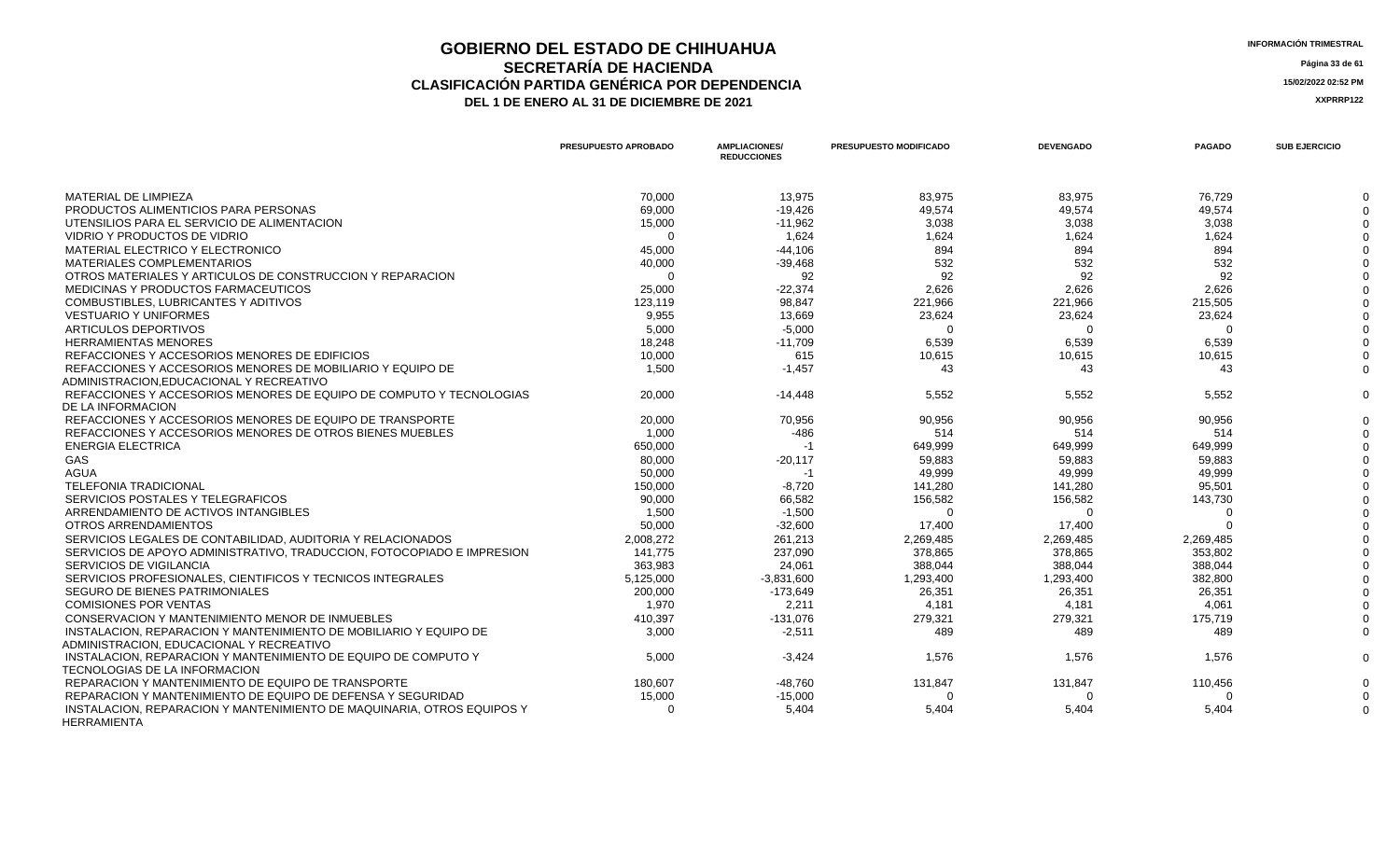### **GOBIERNO DEL ESTADO DE CHIHUAHUA**<br> **INFORMACIÓN TRIMESTRAL**<br> **INFORMACIÓN TRIMESTRAL**<br> **INFORMACIÓN TRIMESTRAL SECRETARÍA DE HACIENDA Página 34 de 61 CLASIFICACIÓN PARTIDA GENÉRICA POR DEPENDENCIA 15/02/2022 02:52 PM** DEL 1 DE ENERO AL 31 DE DICIEMBRE DE 2021

|                                                                         | <b>PRESUPUESTO APROBADO</b> | <b>AMPLIACIONES/</b><br><b>REDUCCIONES</b> | <b>PRESUPUESTO MODIFICADO</b> | <b>DEVENGADO</b> | <b>PAGADO</b> | <b>SUB EJERCICIO</b> |
|-------------------------------------------------------------------------|-----------------------------|--------------------------------------------|-------------------------------|------------------|---------------|----------------------|
| SERVICIOS DE LIMPIEZA Y MANEJOS DE DESECHOS                             | 466.728                     | $-128,472$                                 | 338,256                       | 338,256          | 338,256       |                      |
| SERVICIOS DE JARDINERIA Y FUMIGACION                                    | 13.051                      | $-11.075$                                  | 1.976                         | 1.976            | 1.976         |                      |
| <b>PASAJES AEREOS</b>                                                   | 196,000                     | $-50,332$                                  | 145,668                       | 145,668          | 145,668       |                      |
| <b>PASAJES TERRESTRES</b>                                               | 172,250                     | $-36,953$                                  | 135,297                       | 135,297          | 135,297       |                      |
| <b>VIATICOS EN EL PAIS</b>                                              | 230,000                     | $-47,123$                                  | 182,877                       | 182,877          | 182,877       |                      |
| OTROS SERVICIOS DE TRASLADO Y HOSPEDAJE                                 | 15,000                      | $-15,000$                                  | $\Omega$                      |                  |               |                      |
| <b>GASTOS DE ORDEN SOCIAL Y CULTURAL</b>                                | 12,500                      | $-12,500$                                  | $\Omega$                      | $\Omega$         | $\Omega$      |                      |
| <b>GASTOS DE REPRESENTACION</b>                                         | 223,500                     | $-50,075$                                  | 173,425                       | 173,425          | 173,425       |                      |
| <b>IMPUESTOS Y DERECHOS</b>                                             | $\Omega$                    | 5,349                                      | 5,349                         | 5.349            | 5.349         |                      |
| IMPUESTOS SOBRE NOMINA Y OTROS QUE SE DERIVEN DE UNA RELACION LABORAL   | 7,019,173                   | 1,008,144                                  | 8,027,317                     | 8,027,317        | 8,027,317     |                      |
| ASIGNACIONES PRESUPUESTARIAS AL PODER EJECUTIVO                         |                             | 3,257                                      | 3,257                         | 3,257            | 3,257         |                      |
| <b>ADEFAS</b>                                                           | $\Omega$                    | 2,988,975                                  | 2,988,975                     | 2,988,975        | 2,988,975     |                      |
| <b>FISCALIA GENERAL DEL ESTADO</b>                                      |                             |                                            |                               |                  |               |                      |
| SUELDO BASE A PERSONAL PERMANENTE                                       | 586,747,953                 | 48,644,495                                 | 635,392,448                   | 635,329,390      | 635,329,390   | 63,058               |
| HONORARIOS ASIMILABLES A SALARIOS                                       | $\Omega$                    | 17.571.350                                 | 17.571.350                    | 15.966.679       | 15.966.679    | 1,604,671            |
| SUELDOS BASE AL PERSONAL EVENTUAL                                       | 286,646,329                 | 7,256,829                                  | 293,903,158                   | 293,903,158      | 293,903,158   |                      |
| PRIMAS POR AÑOS DE SERVICIOS EFECTIVOS PRESTADOS                        | 7,732,799                   | 157,806                                    | 7,890,605                     | 7,890,605        | 7,890,605     |                      |
| PRIMAS DE VACACIONES, DOMINICAL Y GRATIFICACION DE FIN DE AÑO           | 146,996,065                 | 44,847,854                                 | 191,843,919                   | 191,739,068      | 191,739,068   | 104,851              |
| <b>HORAS EXTRAORDINARIAS</b>                                            | 1,300,000                   | $-1,084,280$                               | 215,720                       | 215,720          | 215,720       |                      |
| <b>COMPENSACIONES</b>                                                   | 389,660,022                 | 43,261,202                                 | 432,921,224                   | 432,921,224      | 432,921,224   |                      |
| APORTACIONES DE SEGURIDAD SOCIAL                                        | 151,871,576                 | $-92,009,552$                              | 59,862,024                    | 59,862,024       | 59,862,024    |                      |
| APORTACIONES AL SISTEMA PARA EL RETIRO                                  | 55,134,233                  | 104,284,032                                | 159,418,265                   | 159.418.265      | 159.418.265   |                      |
| CUOTAS PARA EL FONDO DE AHORRO Y FONDO DE TRABAJO                       | 1,980,000                   | $-116,700$                                 | 1,863,300                     | 1,863,300        | 1,863,300     |                      |
| <b>INDEMNIZACIONES</b>                                                  | $\Omega$                    | 9,400,098                                  | 9,400,098                     | 9.400.098        | 9.400.098     |                      |
| PRESTACIONES CONTRACTUALES                                              | 49,456,744                  | 3,599,376                                  | 53,056,120                    | 53,055,925       | 53,055,925    | 196                  |
| APOYOS A LA CAPACITACION DE LOS SERVIDORES PUBLICOS                     | 3,242,250                   | $-144,000$                                 | 3,098,250                     | 3,098,250        | 3,098,250     |                      |
| OTRAS PRESTACIONES SOCIALES Y ECONOMICAS                                | 4,873,055                   | 501,145                                    | 5,374,200                     | 5,374,200        | 5,374,200     |                      |
| PREVISIONES DE CARACTER LABORAL, ECONOMICA Y DE SEGURIDAD SOCIAL        | 48,320,787                  | -48,320,787                                | $\Omega$                      | ŋ                | $\Omega$      | $\Omega$             |
| <b>ESTIMULOS</b>                                                        | 20,399,351                  | 2,860,033                                  | 23,259,384                    | 23,259,247       | 23,259,247    | 137                  |
| MATERIALES, UTILES Y EQUIPOS MENORES DE OFICINA                         | 3,771,788                   | 1,698,118                                  | 5,469,906                     | 5,469,906        | 3,422,593     | $\Omega$             |
| MATERIALES Y UTILES DE IMPRESION Y REPRODUCCION                         | 354,388                     | $-110,032$                                 | 244,356                       | 244,356          | 241.177       |                      |
| MATERIALES. UTILES Y EQUIPOS MENORES DE TECNOLOGIAS DE LA INFORMACION Y | 18,235,265                  | $-4,250,248$                               | 13,985,017                    | 13,985,017       | 13,794,117    | $\Omega$             |
| <b>COMUNICACIONES</b>                                                   |                             |                                            |                               |                  |               |                      |
| MATERIAL IMPRESO E INFORMACION DIGITAL                                  | 48,500                      | 11,597                                     | 60,097                        | 60,097           | 60,097        |                      |
| MATERIAL DE LIMPIEZA                                                    | 3,891,424                   | -780,890                                   | 3,110,534                     | 3,110,534        | 1,993,483     |                      |
| MATERIALES Y UTILES DE ENSEÑANZA                                        | 30,000                      | $-27,453$                                  | 2,547                         | 2,547            | 2.547         |                      |
| MATERIALES PARA EL REGISTRO E IDENTIFICACION DE BIENES Y PERSONAS       | $\Omega$                    | 113,325                                    | 113,325                       | 113,325          | 45,858        |                      |
| PRODUCTOS ALIMENTICIOS PARA PERSONAS                                    | 11,195,194                  | 43,907,896                                 | 55,103,090                    | 55,103,090       | 5,316,627     |                      |
| PRODUCTOS ALIMENTICIOS PARA ANIMALES                                    | 371,200                     | 39,446                                     | 410,646                       | 410,646          | 410,646       |                      |
| UTENSILIOS PARA EL SERVICIO DE ALIMENTACION                             | 2.000                       | 40,394                                     | 42.394                        | 42,394           | 42,394        |                      |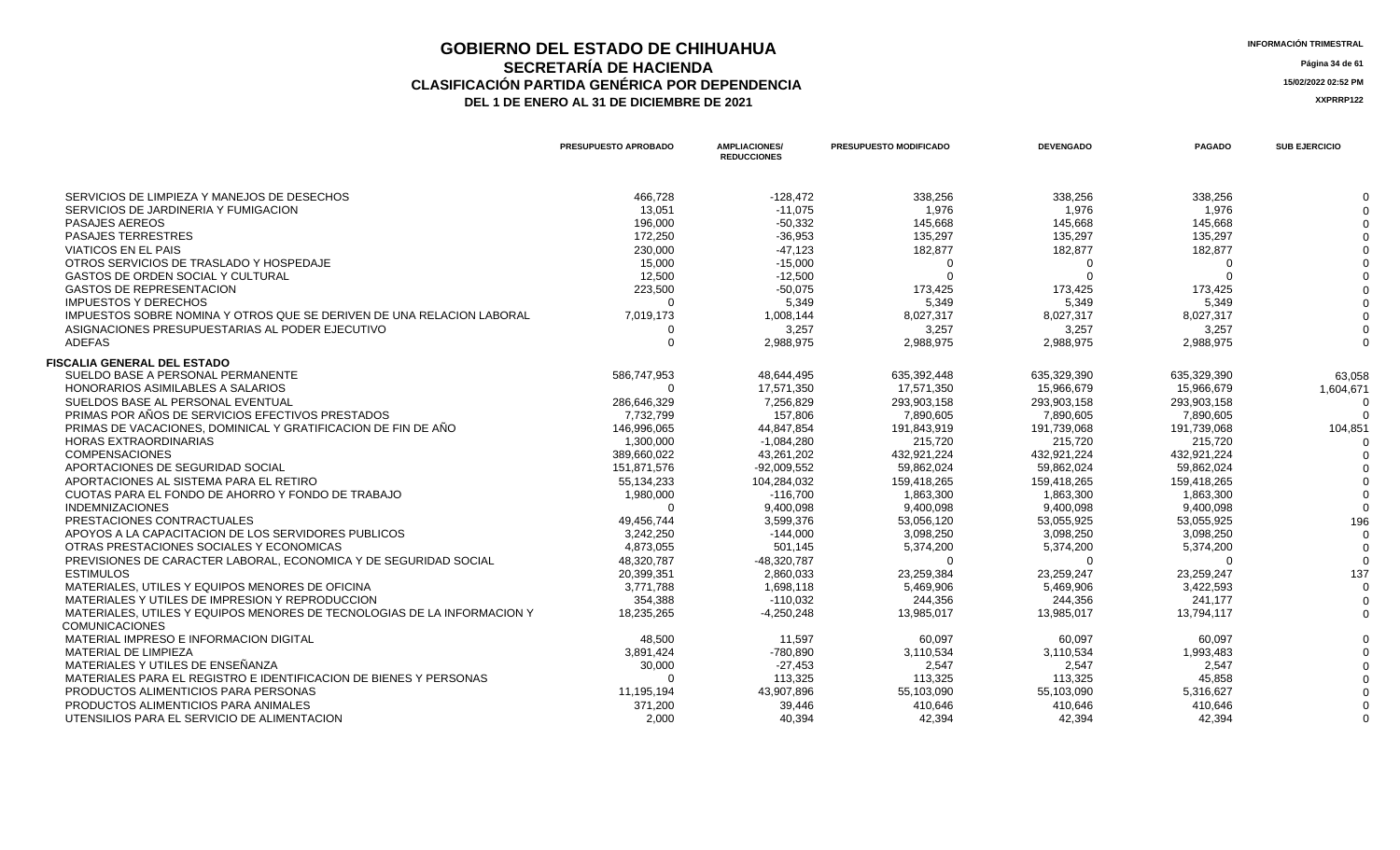### **GOBIERNO DEL ESTADO DE CHIHUAHUA**<br> **INFORMACIÓN TRIMESTRAL**<br> **INFORMACIÓN TRIMESTRAL**<br> **Información trimestral SECRETARÍA DE HACIENDA** Página 35 de 61<br>IÓN PARTIDA GENÉRICA POR DEPENDENCIA **CLASIFICACIÓN PARTIDA GENÉRICA POR DEPENDENCIA**<br> **DEL 1 DE ENERO AL 31 DE DICIEMBRE DE 2021**<br> **ACCEDITE AL SER**ENCIA LA SERENTIZA DEL 1 DE ENERO AL 31 DE DICIEMBRE DE 2021

|                                                                                                       | <b>PRESUPUESTO APROBADO</b> | <b>AMPLIACIONES/</b><br><b>REDUCCIONES</b> | <b>PRESUPUESTO MODIFICADO</b> | <b>DEVENGADO</b> | <b>PAGADO</b> | <b>SUB EJERCICIO</b> |
|-------------------------------------------------------------------------------------------------------|-----------------------------|--------------------------------------------|-------------------------------|------------------|---------------|----------------------|
| PRODUCTOS DE CUERO, PIEL, PLASTICO Y HULE ADQUIRIDOS COMO MATERIA PRIMA                               | 40.000                      | $-35,797$                                  | 4.203                         | 4.203            | 4.203         |                      |
| PRODUCTOS MINERALES NO METALICOS                                                                      |                             | 6,238                                      | 6,238                         | 6,238            | 6,238         |                      |
| CEMENTO Y PRODUCTOS DE CONCRETO                                                                       | - 0                         | 541,815                                    | 541,815                       | 541,815          | 19,584        |                      |
| CAL. YESO Y PRODUCTOS DE YESO                                                                         | $\Omega$                    | 101,607                                    | 101,607                       | 101,607          | 70,331        |                      |
| MADERA Y PRODUCTOS DE MADERA                                                                          | 2,000                       | 27,300                                     | 29,300                        | 29,300           | 29,300        |                      |
| VIDRIO Y PRODUCTOS DE VIDRIO                                                                          | $\cap$                      | 9,190                                      | 9.190                         | 9.190            | 9.190         |                      |
| MATERIAL ELECTRICO Y ELECTRONICO                                                                      | 1,733,890                   | 1,335,277                                  | 3,069,167                     | 882,843          | 589,732       | 2,186,324            |
| ARTICULOS METALICOS PARA LA CONSTRUCCION                                                              | 110,000                     | 172,132                                    | 282,132                       | 282,132          | 239,906       |                      |
| MATERIALES COMPLEMENTARIOS                                                                            | $\Omega$                    | 88,231                                     | 88,231                        | 88,231           | 82,010        |                      |
| OTROS MATERIALES Y ARTICULOS DE CONSTRUCCION Y REPARACION                                             | 293,000                     | 295.065                                    | 588.065                       | 588.065          | 426.934       |                      |
| PRODUCTOS QUIMICOS BASICOS                                                                            | - ೧                         | 893,174                                    | 893,174                       | 893,174          | 893,174       |                      |
| FERTILIZANTES, PESTICIDAS Y OTROS AGROQUIMICOS                                                        | $\Omega$                    | 3,069                                      | 3,069                         | 3,069            | 3,069         |                      |
| MEDICINAS Y PRODUCTOS FARMACEUTICOS                                                                   | 200,000                     | $-74.646$                                  | 125.354                       | 125,354          | 26.172        |                      |
| MATERIALES, ACCESORIOS Y SUMINISTROS MEDICOS                                                          | 6,482,281                   | $-2,308,303$                               | 4,173,978                     | 3,904,777        | 2,468,504     | 269,201              |
| MATERIALES, ACCESORIOS Y SUMINISTROS DE LABORATORIO                                                   | 2,583,767                   | 6,914,516                                  | 9,498,283                     | 8,785,422        | 6,735,532     | 712,862              |
| FIBRAS SINTETICAS, HULES, PLASTICOS Y DERIVADOS                                                       | - ೧                         | 70,799                                     | 70,799                        | 70,799           | 34,642        |                      |
| OTROS PRODUCTOS QUIMICOS                                                                              | 4,168,298                   | 6,611,740                                  | 10,780,038                    | 6,873,385        | 2,507,726     | 3,906,653            |
| COMBUSTIBLES, LUBRICANTES Y ADITIVOS                                                                  | 123.335.256                 | $-27.926.719$                              | 95.408.537                    | 95.408.537       | 90,157,649    |                      |
| <b>VESTUARIO Y UNIFORMES</b>                                                                          | 954,352                     | 33,295,878                                 | 34,250,230                    | 552,462          | 424,862       | 33,697,768           |
| PRENDAS DE SEGURIDAD Y PROTECCION PERSONAL                                                            | 1,299,311                   | 4,952,462                                  | 6,251,772                     | 2,354,477        | 2,330,996     | 3,897,295            |
| ARTICULOS DEPORTIVOS                                                                                  | 150,000                     | 209.957                                    | 359.957                       | 286.294          | 80,980        | 73,663               |
| PRODUCTOS TEXTILES                                                                                    | 3,000                       | 182,687                                    | 185,687                       | 185,687          | 1,030         |                      |
| BLANCOS Y OTROS PRODUCTOS TEXTILES. EXCEPTO PRENDAS DE VESTIR                                         |                             | 268,648                                    | 268,648                       | 13.626           | $\Omega$      | 255,022              |
| MATERIALES DE SEGURIDAD PUBLICA                                                                       | $\Omega$                    | 13,543,364                                 | 13,543,364                    | 329,560          | $\Omega$      | 13,213,803           |
| PRENDAS DE PROTECCION PARA SEGURIDAD PUBLICA Y NACIONAL                                               |                             | 26,581,513                                 | 26,581,513                    | 3,344,857        | 3,344,857     | 23,236,656           |
| <b>HERRAMIENTAS MENORES</b>                                                                           | 98.790                      | 188,681                                    | 287,471                       | 234,487          | 117,692       | 52,984               |
| REFACCIONES Y ACCESORIOS MENORES DE EDIFICIOS                                                         | 425,000                     | 1,942                                      | 426.942                       | 426.942          | 337.650       |                      |
| REFACCIONES Y ACCESORIOS MENORES DE MOBILIARIO Y EQUIPO DE<br>ADMINISTRACION.EDUCACIONAL Y RECREATIVO | 1,661,000                   | $-919,649$                                 | 741,351                       | 741,351          | 704,961       |                      |
| REFACCIONES Y ACCESORIOS MENORES DE EQUIPO DE COMPUTO Y TECNOLOGIAS<br>DE LA INFORMACION              | 614,200                     | 1,216,646                                  | 1,830,846                     | 1,815,288        | 1,655,442     | 15,558               |
| REFACCIONES Y ACCESORIOS MENORES DE EQUIPO E INSTRUMENTAL MEDICO Y DE<br><b>LABORATORIO</b>           | $\Omega$                    | $\Omega$                                   | $\Omega$                      | $\Omega$         | $\mathbf 0$   |                      |
| REFACCIONES Y ACCESORIOS MENORES DE EQUIPO DE TRANSPORTE                                              | 7,939,589                   | $-1,866,785$                               | 6,072,804                     | 6,060,204        | 3,766,310     | 12,600               |
| REFACCIONES Y ACCESORIOS MENORES DE EQUIPO DE DEFENSA Y SEGURIDAD                                     | -0                          | 5,568                                      | 5,568                         | 5,568            | 5,568         |                      |
| REFACCIONES Y ACCESORIOS MENORES DE MAQUINARIA Y OTROS EQUIPOS                                        | $\Omega$                    | 3,020                                      | 3,020                         | 3,020            | 3,020         |                      |
| REFACCIONES Y ACCESORIOS MENORES DE OTROS BIENES MUEBLES                                              |                             | 68,430                                     | 68,430                        | 68,430           | 38,618        |                      |
| <b>ENERGIA ELECTRICA</b>                                                                              | 29,702,390                  | $-803,299$                                 | 28,899,091                    | 28,899,091       | 24,899,091    |                      |
| GAS                                                                                                   | 4,000,000                   | $-42,871$                                  | 3,957,129                     | 3,957,129        | 3,372,313     |                      |
| <b>AGUA</b>                                                                                           | 800,000                     | 202,209                                    | 1,002,209                     | 1,002,209        | 984,108       |                      |
| <b>TELEFONIA TRADICIONAL</b>                                                                          | 3,000,000                   | -0                                         | 3,000,000                     | 3,000,000        | 2,754,652     |                      |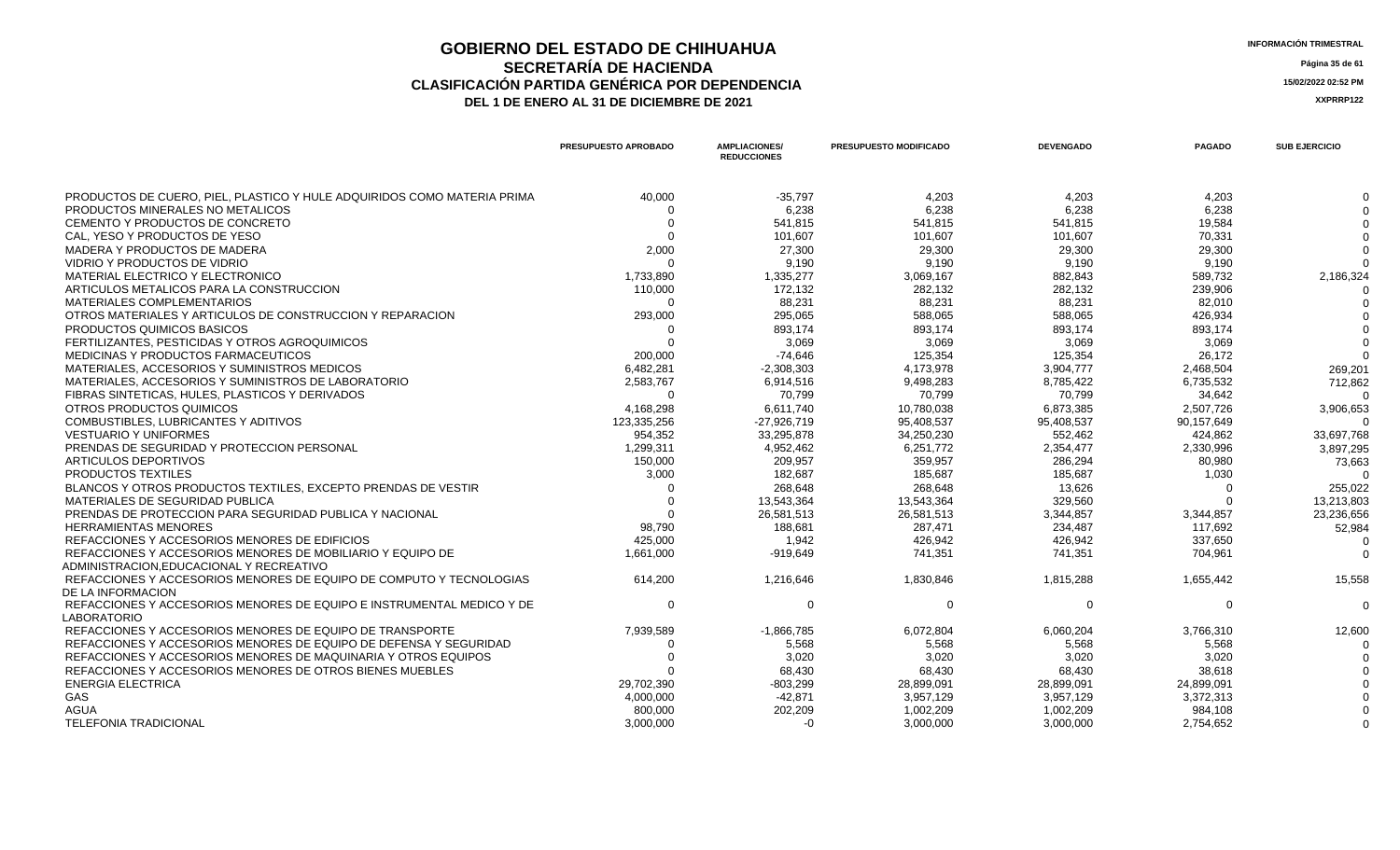## **GOBIERNO DEL ESTADO DE CHIHUAHUA** A EL ENTRE ENTRE EN ENFORMACIÓN TRIMESTRAL<br>
SECPETADÍA DE HACIENDA **SECRETARÍA DE HACIENDA** Página 36 de 61<br>IÓN PARTIDA GENÉRICA POR DEPENDENCIA **CLASIFICACIÓN PARTIDA GENÉRICA POR DEPENDENCIA 15/02/2022 02:52 PM**

|                                                                                                 | <b>PRESUPUESTO APROBADO</b> | <b>AMPLIACIONES/</b><br><b>REDUCCIONES</b> | <b>PRESUPUESTO MODIFICADO</b> | <b>DEVENGADO</b> | <b>PAGADO</b> | <b>SUB EJERCICIO</b> |
|-------------------------------------------------------------------------------------------------|-----------------------------|--------------------------------------------|-------------------------------|------------------|---------------|----------------------|
| <b>TELEFONIA CELULAR</b>                                                                        | 300,000                     | $-10,674$                                  | 289,326                       | 289,326          | 271,549       | $\Omega$             |
| SERVICIOS DE TELECOMUNICACIONES Y SATELITES                                                     | 2,000,000                   | $-1,988,701$                               | 11,299                        | 11,299           | 11,299        | $\Omega$             |
| SERVICIOS DE ACCESO DE INTERNET. REDES Y PROCESAMIENTO DE INFORMACION                           | $\Omega$                    | 18,000                                     | 18,000                        | $\Omega$         | $\Omega$      | 18,000               |
| SERVICIOS POSTALES Y TELEGRAFICOS                                                               | 1,189,934                   | $-527,491$                                 | 662,443                       | 662,443          | 393,807       |                      |
| SERVICIOS INTEGRALES Y OTROS SERVICIOS                                                          | $\Omega$                    | 1,212,200                                  | 1,212,200                     | ∩                |               | 1,212,200            |
| ARRENDAMIENTO DE EDIFICIOS                                                                      | 9,382,679                   | $-1,247,932$                               | 8,134,747                     | 8,134,747        | 8,134,747     |                      |
| ARRENDAMIENTO DE MOBILIARIO Y EQUIPO DE ADMINISTRACION. EDUCACIONAL Y<br><b>RECREATIVO</b>      | 53,955,710                  | $-28,616,540$                              | 25,339,170                    | 25,339,170       | 25,339,170    | $\Omega$             |
| ARRENDAMIENTO DE EQUIPO DE TRANSPORTE                                                           | 134,739,603                 | 46,869,968                                 | 181,609,571                   | 181,609,571      | 166,193,039   |                      |
| OTROS ARRENDAMIENTOS                                                                            | 49,056                      | 310,380                                    | 359,436                       | 359,436          | 203,532       |                      |
| SERVICIOS LEGALES DE CONTABILIDAD, AUDITORIA Y RELACIONADOS                                     | 2,015,476                   | 5,810,539                                  | 7,826,015                     | 5,501,265        | 4,212,625     | 2,324,750            |
| SERVICIOS DE CONSULTORIA ADMINISTRATIVA, PROCESOS, TECNICA Y EN                                 | 3,838,962                   | 127,070                                    | 3,966,032                     | 3,052,313        | 2,947,913     | 913,719              |
| TECNOLOGIAS DE LA INFORMACION                                                                   |                             |                                            |                               |                  |               |                      |
| SERVICIOS DE CAPACITACION                                                                       | 300,000                     | 9,004,846                                  | 9,304,846                     | 9,142,178        | 520,936       | 162,668              |
| SERVICIOS DE INVESTIGACION CIENTIFICA Y DESARROLLO                                              | $\Omega$                    | 248,145                                    | 248,145                       | 248,145          | 191,991       |                      |
| SERVICIOS DE APOYO ADMINISTRATIVO, TRADUCCION, FOTOCOPIADO E IMPRESION                          | 3,497,043                   | 957,790                                    | 4,454,833                     | 4,454,833        | 4,201,250     |                      |
| SERVICIOS DE PROTECCION Y SEGURIDAD                                                             | 45,128,507                  | $-22,601,330$                              | 22,527,177                    | 22,527,177       | 10,439,148    |                      |
| SERVICIOS DE VIGILANCIA                                                                         | 8.158.457                   | 2,145,743                                  | 10.304.200                    | 10.304.200       | 6,776,967     |                      |
| SERVICIOS PROFESIONALES, CIENTIFICOS Y TECNICOS INTEGRALES                                      | 43,288,928                  | $-9,242,808$                               | 34,046,120                    | 34,046,120       | 6,308,347     |                      |
| SERVICIOS FINANCIEROS Y BANCARIOS                                                               | 85,200                      | 207                                        | 85,407                        | 85,407           | 85,407        |                      |
| SEGURO DE BIENES PATRIMONIALES                                                                  | 11,698,665                  | $-3,206,470$                               | 8,492,195                     | 8,492,195        | 8,492,195     |                      |
| <b>FLETES Y MANIOBRAS</b>                                                                       | 406,256                     | -146,472                                   | 259,784                       | 259,784          | 207,120       |                      |
| <b>COMISIONES POR VENTAS</b>                                                                    | 2,227,914                   | -536.486                                   | 1.691.428                     | 1,691,428        | 1,597,549     |                      |
| CONSERVACION Y MANTENIMIENTO MENOR DE INMUEBLES                                                 | 7,007,883                   | 1,913,388                                  | 8,921,271                     | 7,921,271        | 4,751,224     | 1,000,000            |
| INSTALACION, REPARACION Y MANTENIMIENTO DE MOBILIARIO Y EQUIPO DE                               | 58,963                      | 218,042                                    | 277,005                       | 277,005          | 224,262       | $\Omega$             |
| ADMINISTRACION, EDUCACIONAL Y RECREATIVO                                                        |                             |                                            |                               |                  |               |                      |
| INSTALACION, REPARACION Y MANTENIMIENTO DE EQUIPO DE COMPUTO Y<br>TECNOLOGIAS DE LA INFORMACION | $\Omega$                    | 7.251.392                                  | 7.251.392                     | 7.251.392        | 7.179.176     | $\Omega$             |
| INSTALACION, REPARACION Y MANTENIMIENTO EQUIPO E INSTRUMENTAL MEDICO Y<br>DE LABORATORIO        | 420.140                     | 9,663,947                                  | 10,084,087                    | 10,084,087       | 9,674,691     | $\Omega$             |
| REPARACION Y MANTENIMIENTO DE EQUIPO DE TRANSPORTE                                              | 36,023,390                  | $-8.618.441$                               | 27.404.949                    | 27,400,349       | 24,043,005    | 4,600                |
| INSTALACION, REPARACION Y MANTENIMIENTO DE MAQUINARIA, OTROS EQUIPOS Y<br><b>HERRAMIENTA</b>    | 4,474,634                   | 8,397,750                                  | 12,872,384                    | 4,132,202        | 813,533       | 8,740,182            |
| SERVICIOS DE LIMPIEZA Y MANEJOS DE DESECHOS                                                     | 8,373,883                   | 3,318,639                                  | 11,692,522                    | 11,692,522       | 5,181,008     | $\Omega$             |
| SERVICIOS DE JARDINERIA Y FUMIGACION                                                            | 364,202                     | $-156,025$                                 | 208,177                       | 208,177          | 140,377       |                      |
| DIFUSION POR RADIO, TELEVISION Y OTROS MEDIOS DE MENSAJES SOBRE                                 | $\Omega$                    | 26,564                                     | 26,564                        | 26,564           | $\Omega$      | $\Omega$             |
| PROGRAMAS Y ACTIVIDADES GUBERNAMENTAL                                                           |                             |                                            |                               |                  |               |                      |
| PASAJES AEREOS                                                                                  | 2,273,652                   | 1.414.170                                  | 3.687.821                     | 3.687.821        | 3.687.821     | $\Omega$             |
| <b>PASAJES TERRESTRES</b>                                                                       | 1.280.697                   | -422,528                                   | 858,170                       | 858,170          | 858,170       | $\Omega$             |
| <b>VIATICOS EN EL PAIS</b>                                                                      | 23,766,335                  | 4,017,450                                  | 27,783,784                    | 27,384,318       | 27,384,318    | 399,466              |
| VIATICOS EN EL EXTRANJERO                                                                       | 93.600                      | $-14.354$                                  | 79,246                        | 79,246           | 79,246        | $\Omega$             |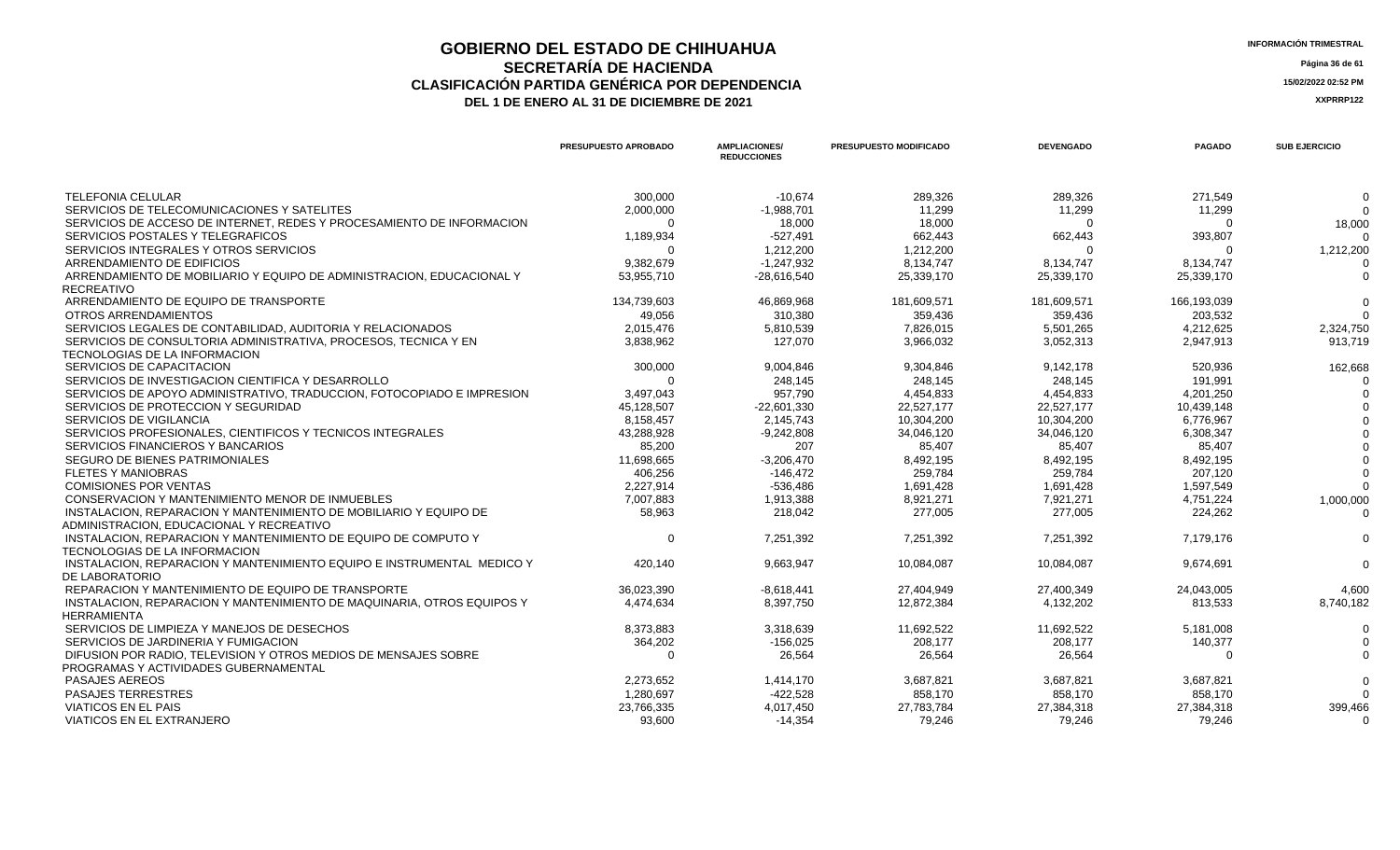### **GOBIERNO DEL ESTADO DE CHIHUAHUA** INFORMACIÓN TRIMESTRAL<br> **INFORMACIÓN TRIMESTRAL**<br> **Información trimestral SECRETARÍA DE HACIENDA** Página 37 de 61<br>IÓN PARTIDA GENÉRICA POR DEPENDENCIA **CLASIFICACIÓN PARTIDA GENÉRICA POR DEPENDENCIA 15/02/2022 02:52 PM** DEL 1 DE ENERO AL 31 DE DICIEMBRE DE 2021

|                                                                       | <b>PRESUPUESTO APROBADO</b> | <b>AMPLIACIONES/</b><br><b>REDUCCIONES</b> | <b>PRESUPUESTO MODIFICADO</b> | <b>DEVENGADO</b> | <b>PAGADO</b> | <b>SUB EJERCICIO</b> |
|-----------------------------------------------------------------------|-----------------------------|--------------------------------------------|-------------------------------|------------------|---------------|----------------------|
| SERVICIOS INTEGRALES DE TRASLADO Y VIATICOS                           | 144,000                     | 584,423                                    | 728,423                       | 728,423          | 57,072        |                      |
| OTROS SERVICIOS DE TRASLADO Y HOSPEDAJE                               | $\Omega$                    | 54                                         | 54                            | 54               | 54            |                      |
| <b>GASTOS DE CEREMONIAL</b>                                           | $\Omega$                    | $\cap$                                     | ∩                             |                  |               |                      |
| GASTOS DE ORDEN SOCIAL Y CULTURAL                                     | 245,000                     | 46,863                                     | 291,863                       | 291,863          | 291,863       |                      |
| <b>CONGRESOS Y CONVENCIONES</b>                                       | $\Omega$                    | $\cap$                                     | $\Omega$                      |                  | - ೧           |                      |
| <b>GASTOS DE REPRESENTACION</b>                                       | 62,945                      | 460,013                                    | 522,958                       | 522,958          | 522,958       |                      |
| SERVICIOS FUNERARIOS Y DE CEMENTERIOS                                 | $\Omega$                    | 5,503                                      | 5,503                         | 5,503            | 5,503         |                      |
| <b>IMPUESTOS Y DERECHOS</b>                                           | 1,523,815                   | $-590,186$                                 | 933,628                       | 933,628          | 840,750       |                      |
| SENTENCIAS Y RESOLUCIONES POR AUTORIDAD COMPETENTE                    | $\Omega$                    | 144,000                                    | 144,000                       | 144,000          | 144.000       |                      |
| IMPUESTOS SOBRE NOMINA Y OTROS QUE SE DERIVEN DE UNA RELACION LABORAL | 125,024,825                 | $-578,355$                                 | 124,446,470                   | 124,446,470      | 124,446,470   |                      |
| AYUDAS SOCIALES A PERSONAS                                            | 5,673,691                   | $-2,258,832$                               | 3,414,859                     | 3.414.859        | 2.659.894     |                      |
| BECAS Y OTRAS AYUDAS PARA PROGRAMAS DE CAPACITACION                   | 11,000,000                  | $-4,854,029$                               | 6,145,971                     | 6,145,971        | 6,131,571     |                      |
| AYUDAS SOCIALES A INSTITUCIONES SIN FINES DE LUCRO                    |                             | 148,974                                    | 148,974                       | 148,974          | 148,974       |                      |
| MUEBLES DE OFICINA Y ESTANTERIA                                       |                             | 12,083,662                                 | 12,083,662                    | 3,716,748        | 3,331,013     | 8,366,914            |
| MUEBLES, EXCEPTO DE OFICINA Y ESTANTERIA                              |                             | 72,251                                     | 72,251                        | 50,518           | 50,518        | 21,733               |
| EQUIPO DE COMPUTO Y DE TECNOLOGIAS DE LA INFORMACION                  |                             | 10,528,976                                 | 10,528,976                    | 6,897,423        | 1,055,094     | 3,631,553            |
| OTROS MOBILIARIOS Y EQUIPOS DE ADMINISTRACION                         |                             | 180,578                                    | 180,578                       | 97,936           | 83,671        | 82,641               |
| EQUIPOS Y APARATOS AUDIOVISUALES                                      |                             | 3,017,745                                  | 3,017,745                     | 749,961          | 28,700        | 2,267,783            |
| CAMARAS FOTOGRAFICAS Y DE VIDEO                                       |                             | 2.004.866                                  | 2.004.866                     | 368.136          | 130.278       | 1,636,731            |
| EQUIPO MEDICO Y DE LABORATORIO                                        |                             | 8,368,225                                  | 8,368,225                     | 287,552          | 43.648        | 8,080,673            |
| INSTRUMENTAL MEDICO Y DE LABORATORIO                                  |                             | 1.688.512                                  | 1.688.512                     | 38.512           | 38.512        | 1,650,000            |
| <b>VEHICULOS Y EQUIPO TERRESTRE</b>                                   |                             | 59,243,370                                 | 59,243,370                    | 7,803,891        | 3,871,557     | 51,439,479           |
| <b>CARROCERIAS Y REMOLQUES</b>                                        |                             | 121,684                                    | 121,684                       |                  |               | 121,684              |
| <b>EQUIPO AEROESPACIAL</b>                                            |                             | 2,701,079                                  | 2,701,079                     | 1,177,170        |               | 1,523,909            |
| <b>EMBARCACIONES</b>                                                  |                             | $\Omega$                                   | ∩                             |                  |               | $\Omega$             |
| OTROS EQUIPOS DE TRANSPORTE                                           |                             | 430,000                                    | 430,000                       |                  |               | 430,000              |
| EQUIPO DE DEFENSA Y SEGURIDAD                                         |                             | 10,373,848                                 | 10,373,848                    | 28,942           | $\Omega$      | 10,344,906           |
| SISTEMAS DE AIRE ACONDICIONADO, CALEFACCION Y DE REFRIGERACION        |                             | 10,377                                     | 10,377                        | 10,377           | 10,377        |                      |
| <b>INDUSTRIAL Y COMERCIAL</b>                                         |                             |                                            |                               |                  |               |                      |
| EQUIPO DE COMUNICACION Y TELECOMUNICACION                             |                             | 25,468,518                                 | 25,468,518                    | 3,300,307        | 25,329        | 22,168,211           |
| EQUIPOS DE GENERACION ELECTRICA, APARATOS Y ACCESORIOS ELECTRICOS     |                             | 912,936                                    | 912,936                       | 112,936          | 5,126         | 800,000              |
| HERRAMIENTAS Y MAQUINAS-HERRAMIENTA                                   |                             | 168,499                                    | 168,499                       | 95,520           | 10,499        | 72,979               |
| <b>OTROS EQUIPOS</b>                                                  |                             | 10,765                                     | 10,765                        |                  |               | 10,765               |
| <b>SOFTWARE</b>                                                       |                             | 12,316,360                                 | 12,316,360                    | 10,307,800       | 3,000,000     | 2,008,560            |
| LICENCIAS INFORMATICAS E INTELECTUALES                                |                             | 5,115,778                                  | 5,115,778                     | 4,451,039        | 1,441,197     | 664,739              |
| <b>EDIFICACION NO HABITACIONAL</b>                                    | 7,500,000                   | $-333,039$                                 | 7,166,961                     | 7,166,961        | $\cap$        |                      |
| <b>EDIFICACION NO HABITACIONAL</b>                                    | $\Omega$                    | 36,271,493                                 | 36,271,493                    | 8,232,661        | 8,232,661     | 28,038,832           |
| <b>ADEFAS</b>                                                         | $\Omega$                    | 102.854.893                                | 102,854,893                   | 102,854,893      | 102,854,893   | $\Omega$             |
| <b>CONSEJERIA JURIDICA</b>                                            |                             |                                            |                               |                  |               |                      |
| SUELDO BASE A PERSONAL PERMANENTE                                     | 2,253,300                   | $-408.780$                                 | 1,844,520                     | 1,844,520        | 1,844,520     |                      |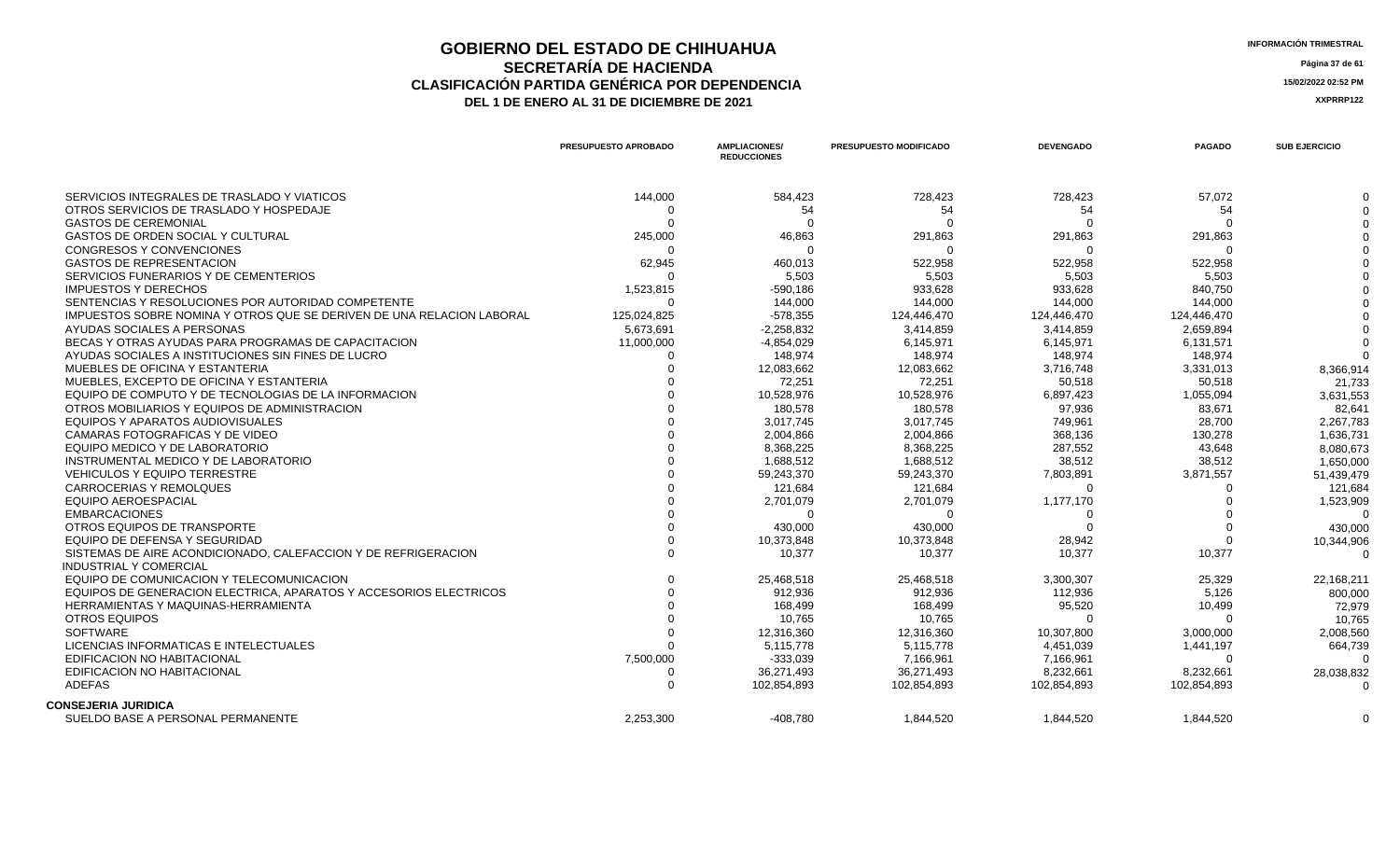## **GOBIERNO DEL ESTADO DE CHIHUAHUA**<br> **INFORMACIÓN TRIMESTRAL**<br> **INFORMACIÓN TRIMESTRAL**<br> **INFORMACIÓN TRIMESTRAL SECRETARÍA DE HACIENDA** Página 38 de 61<br>IÓN PARTIDA GENÉRICA POR DEPENDENCIA **CLASIFICACIÓN PARTIDA GENÉRICA POR DEPENDENCIA 15/02/2022 02:52 PM**

|                                                                                          | <b>PRESUPUESTO APROBADO</b> | <b>AMPLIACIONES/</b><br><b>REDUCCIONES</b> | <b>PRESUPUESTO MODIFICADO</b> | <b>DEVENGADO</b> | <b>PAGADO</b> | <b>SUB EJERCICIO</b> |
|------------------------------------------------------------------------------------------|-----------------------------|--------------------------------------------|-------------------------------|------------------|---------------|----------------------|
| SUELDOS BASE AL PERSONAL EVENTUAL                                                        | 931,031                     | 150,693                                    | 1,081,724                     | 1,081,724        | 1,081,724     |                      |
| PRIMAS POR AÑOS DE SERVICIOS EFECTIVOS PRESTADOS                                         | 2.000                       | $-2.000$                                   | - ೧                           |                  |               |                      |
| PRIMAS DE VACACIONES, DOMINICAL Y GRATIFICACION DE FIN DE AÑO                            | 552,020                     | $-108,676$                                 | 443,344                       | 443,344          | 443,344       |                      |
| <b>HORAS EXTRAORDINARIAS</b>                                                             | 5,000                       | $-5,000$                                   | $\Omega$                      | $\Omega$         |               |                      |
| <b>COMPENSACIONES</b>                                                                    | 3,132,973                   | $-535.427$                                 | 2,597,546                     | 2,597,546        | 2,597,546     |                      |
| APORTACIONES DE SEGURIDAD SOCIAL                                                         | 541,335                     | $-354,585$                                 | 186,750                       | 186,750          | 186.750       |                      |
| APORTACIONES AL SISTEMA PARA EL RETIRO                                                   | 191,061                     | 290,931                                    | 481,992                       | 481,992          | 481,992       |                      |
| PRESTACIONES CONTRACTUALES                                                               | 134,870                     | $-37,818$                                  | 97,052                        | 97.052           | 97.052        |                      |
| APOYOS A LA CAPACITACION DE LOS SERVIDORES PUBLICOS                                      | 6,750                       | $\Omega$                                   | 6,750                         | 6,750            | 6,750         |                      |
| OTRAS PRESTACIONES SOCIALES Y ECONOMICAS                                                 | 56.620                      | $-53,245$                                  | 3,375                         | 3,375            | 3,375         |                      |
| PREVISIONES DE CARACTER LABORAL, ECONOMICA Y DE SEGURIDAD SOCIAL                         | 177,992                     | $-177,992$                                 | $\Omega$                      | $\Omega$         |               |                      |
| <b>ESTIMULOS</b>                                                                         | 60,800                      | $-60,800$                                  | $\Omega$                      | $\Omega$         |               |                      |
| MATERIALES, UTILES Y EQUIPOS MENORES DE OFICINA                                          | 27.500                      | 2.610                                      | 30.110                        | 30.110           | 22.698        |                      |
| MATERIALES Y UTILES DE IMPRESION Y REPRODUCCION                                          | $\cap$                      | 376                                        | 376                           | 376              | 376           |                      |
| MATERIALES, UTILES Y EQUIPOS MENORES DE TECNOLOGIAS DE LA INFORMACION Y                  | 55.066                      | $-5,826$                                   | 49,240                        | 49,240           | 49,240        |                      |
| <b>COMUNICACIONES</b>                                                                    |                             |                                            |                               |                  |               |                      |
| <b>MATERIAL DE LIMPIEZA</b>                                                              | 36,000                      | $-20.577$                                  | 15,423                        | 15,423           | 15.423        |                      |
| PRODUCTOS ALIMENTICIOS PARA PERSONAS                                                     | - 0                         | 35,856                                     | 35,856                        | 35,856           | 35,856        |                      |
| <b>MEDICINAS Y PRODUCTOS FARMACEUTICOS</b>                                               | 15.000                      | $-13.152$                                  | 1.848                         | 1.848            | 1.848         |                      |
| COMBUSTIBLES, LUBRICANTES Y ADITIVOS                                                     | 76,016                      | $-56,846$                                  | 19,170                        | 19,170           | 19,170        |                      |
| REFACCIONES Y ACCESORIOS MENORES DE EDIFICIOS                                            | $\Omega$                    | 6,403                                      | 6,403                         | 6,403            | 6.403         |                      |
| REFACCIONES Y ACCESORIOS MENORES DE EQUIPO DE COMPUTO Y TECNOLOGIAS<br>DE LA INFORMACION | 12,000                      | $-6.566$                                   | 5.434                         | 5.434            | 5.434         |                      |
| REFACCIONES Y ACCESORIOS MENORES DE EQUIPO DE TRANSPORTE                                 | - 0                         | 4,570                                      | 4,570                         | 4,570            | 4.570         |                      |
| <b>ENERGIA ELECTRICA</b>                                                                 | 130.000                     | $-57.972$                                  | 72,028                        | 72,028           | 72.028        |                      |
| <b>TELEFONIA TRADICIONAL</b>                                                             | 10,000                      | $-3,064$                                   | 6,936                         | 6,936            | 6,936         |                      |
| SERVICIOS POSTALES Y TELEGRAFICOS                                                        | $\cap$                      | 4.841                                      | 4.841                         | 4.841            | 4.841         |                      |
| SERVICIOS LEGALES DE CONTABILIDAD. AUDITORIA Y RELACIONADOS                              | 438,000                     | $-438.000$                                 | $\Omega$                      | $\Omega$         | $\Omega$      |                      |
| SERVICIOS DE APOYO ADMINISTRATIVO, TRADUCCION, FOTOCOPIADO E IMPRESION                   | 28,355                      | 16.002                                     | 44,357                        | 44,357           | 44.357        |                      |
| SERVICIOS PROFESIONALES, CIENTIFICOS Y TECNICOS INTEGRALES                               | $\cap$                      | 101,556                                    | 101,556                       | 101,556          | 101,556       |                      |
| SEGURO DE BIENES PATRIMONIALES                                                           | 15,000                      | $-12,122$                                  | 2,878                         | 2,878            | 2.878         |                      |
| <b>COMISIONES POR VENTAS</b>                                                             | 1,215                       | $-860$                                     | 355                           | 355              | 355           |                      |
| REPARACION Y MANTENIMIENTO DE EQUIPO DE TRANSPORTE                                       | 35.000                      | $-25,537$                                  | 9,463                         | 9.463            | 9.463         |                      |
| SERVICIOS DE LIMPIEZA Y MANEJOS DE DESECHOS                                              | 162,000                     | $-19,204$                                  | 142,796                       | 142,796          | 142,796       |                      |
| PASAJES AEREOS                                                                           | 118,000                     | $-105,696$                                 | 12,304                        | 12,304           | 12,304        |                      |
| <b>PASAJES TERRESTRES</b>                                                                | 79,000                      | -74,746                                    | 4,254                         | 4,254            | 4,254         |                      |
| <b>VIATICOS EN EL PAIS</b>                                                               | 115,002                     | $-110,708$                                 | 4,294                         | 4,294            | 4,294         |                      |
| VIATICOS EN EL EXTRANJERO                                                                | 43,325                      | $-43,325$                                  |                               |                  |               |                      |
| <b>GASTOS DE REPRESENTACION</b>                                                          | 73.990                      | $-73.990$                                  |                               |                  |               |                      |
| IMPUESTOS SOBRE NOMINA Y OTROS QUE SE DERIVEN DE UNA RELACION LABORAL                    | 1,012,329                   | 28.084                                     | 1.040.414                     | 1.040.414        | 1.040.414     |                      |
| <b>ADEFAS</b>                                                                            | $\Omega$                    | 367,413                                    | 367,413                       | 367,413          | 367,413       |                      |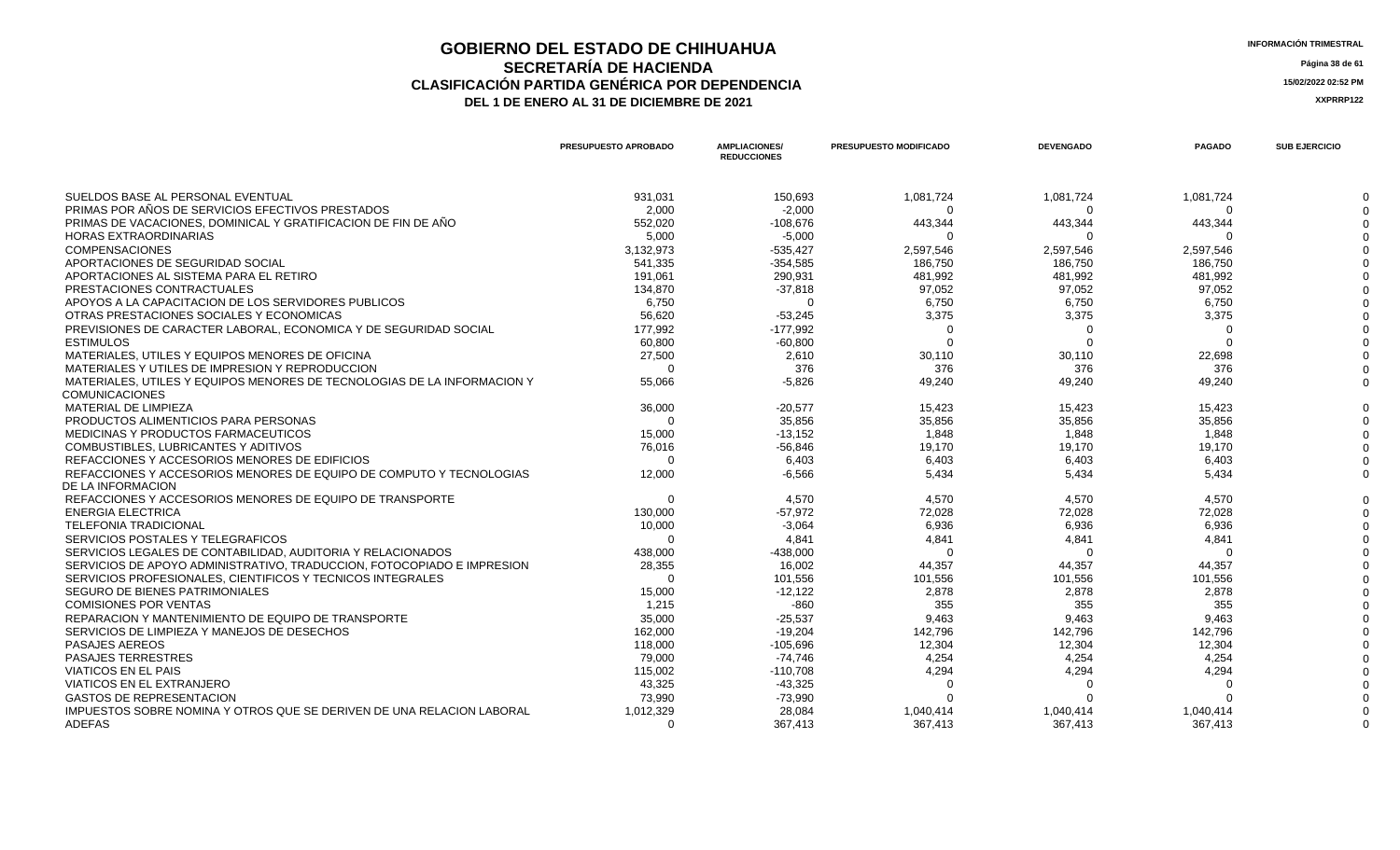### **GOBIERNO DEL ESTADO DE CHIHUAHUA**<br> **GEOBIERNO DEL ESTADO DE CHIHUAHUA**<br> **INFORMACIÓN TRIMESTRAL SECRETARÍA DE HACIENDA** Página 39 de 61<br>IÓN PARTIDA GENÉRICA POR DEPENDENCIA **CLASIFICACIÓN PARTIDA GENÉRICA POR DEPENDENCIA**<br> **THE 1 DE ENERO AL 31 DE DICIEMBRE DE 2021**<br> **ARREGISTION AND ACTEUR AUGENCIA DE PROPENTE DE 2021** DEL 1 DE ENERO AL 31 DE DICIEMBRE DE 2021

|                                                                         | PRESUPUESTO APROBADO | <b>AMPLIACIONES/</b><br><b>REDUCCIONES</b> | <b>PRESUPUESTO MODIFICADO</b> | <b>DEVENGADO</b> | <b>PAGADO</b> | <b>SUB EJERCICIO</b> |
|-------------------------------------------------------------------------|----------------------|--------------------------------------------|-------------------------------|------------------|---------------|----------------------|
|                                                                         |                      |                                            |                               |                  |               |                      |
| <b>COORDINACION GENERAL DE COMUNICACIÓN</b>                             |                      |                                            |                               |                  |               |                      |
| SUELDO BASE A PERSONAL PERMANENTE                                       | 10,460,237           | 641,961                                    | 11,102,198                    | 11,102,198       | 11.102.198    |                      |
| SUELDOS BASE AL PERSONAL EVENTUAL                                       | 3,710,848            | 1,960,007                                  | 5,670,855                     | 5,670,855        | 5,670,855     |                      |
| PRIMAS POR AÑOS DE SERVICIOS EFECTIVOS PRESTADOS                        | 398,111              | $-17,075$                                  | 381,036                       | 381,036          | 381,036       |                      |
| PRIMAS DE VACACIONES. DOMINICAL Y GRATIFICACION DE FIN DE AÑO           | 2.533.589            | 828.991                                    | 3,362,580                     | 3.362.580        | 3.362.580     |                      |
| <b>HORAS EXTRAORDINARIAS</b>                                            | 12,000               | 164,113                                    | 176,113                       | 176,113          | 176,113       |                      |
| <b>COMPENSACIONES</b>                                                   | 8,905,663            | 1,265,219                                  | 10,170,882                    | 10,170,882       | 10,170,882    |                      |
| APORTACIONES DE SEGURIDAD SOCIAL                                        | 2,496,931            | $-1,440,907$                               | 1,056,024                     | 1,056,024        | 1,056,024     |                      |
| APORTACIONES AL SISTEMA PARA EL RETIRO                                  | 869,658              | 1,920,055                                  | 2,789,713                     | 2,789,713        | 2,789,713     |                      |
| CUOTAS PARA EL FONDO DE AHORRO Y FONDO DE TRABAJO                       | 86,400               | $\Omega$                                   | 86,400                        | 86,400           | 86.400        |                      |
| <b>INDEMNIZACIONES</b>                                                  | $\Omega$             | 7,933                                      | 7,933                         | 7,933            | 7,933         |                      |
| PRESTACIONES CONTRACTUALES                                              | 871,245              | 120,634                                    | 991,879                       | 991,879          | 991,879       |                      |
| APOYOS A LA CAPACITACION DE LOS SERVIDORES PUBLICOS                     | 53.250               | $-750$                                     | 52,500                        | 52,500           | 52.500        |                      |
| OTRAS PRESTACIONES SOCIALES Y ECONOMICAS                                | 194,570              | $-25,238$                                  | 169,332                       | 169,332          | 169,332       |                      |
| PREVISIONES DE CARACTER LABORAL. ECONOMICA Y DE SEGURIDAD SOCIAL        | 819,473              | $-819,473$                                 | $\Omega$                      | $\Omega$         | $\Omega$      |                      |
| <b>ESTIMULOS</b>                                                        | 652,032              | $-46,959$                                  | 605,073                       | 604,940          | 604,940       | 132                  |
| MATERIALES, UTILES Y EQUIPOS MENORES DE OFICINA                         | 30,000               | 2,957                                      | 32,957                        | 32,957           | 22.593        |                      |
| MATERIALES, UTILES Y EQUIPOS MENORES DE TECNOLOGIAS DE LA INFORMACION Y | 318.629              | 40.730                                     | 359.359                       | 359.359          | 296.823       |                      |
| <b>COMUNICACIONES</b>                                                   |                      |                                            |                               |                  |               |                      |
| MATERIAL IMPRESO E INFORMACION DIGITAL                                  | 40.000               | $-31,686$                                  | 8.314                         | 8.314            | 8.314         |                      |
| MATERIAL DE LIMPIEZA                                                    | 96,000               | $-34,093$                                  | 61,907                        | 61,907           | 49,434        |                      |
| MATERIALES PARA EL REGISTRO E IDENTIFICACION DE BIENES Y PERSONAS       | 115,000              | 18,923                                     | 133,923                       | 133,923          | 133,923       |                      |
| PRODUCTOS ALIMENTICIOS PARA PERSONAS                                    | 18,000               | 110,818                                    | 128,818                       | 128,818          | 106,581       |                      |
| UTENSILIOS PARA EL SERVICIO DE ALIMENTACION                             |                      | 1,700                                      | 1,700                         | 1,700            | 1,700         |                      |
| MATERIAL ELECTRICO Y ELECTRONICO                                        |                      | $\Omega$                                   | $\Omega$                      | $\Omega$         | $\Omega$      |                      |
| <b>MATERIALES COMPLEMENTARIOS</b>                                       |                      | 515                                        | 515                           | 515              | 515           |                      |
| OTROS MATERIALES Y ARTICULOS DE CONSTRUCCION Y REPARACION               |                      | 161                                        | 161                           | 161              | 161           |                      |
| MEDICINAS Y PRODUCTOS FARMACEUTICOS                                     |                      | 1.690                                      | 1.690                         | 1,690            | 1.690         |                      |
| COMBUSTIBLES, LUBRICANTES Y ADITIVOS                                    | 282,518              | 65,238                                     | 347,756                       | 347,756          | 328,547       |                      |
| PRENDAS DE SEGURIDAD Y PROTECCION PERSONAL                              | 5,000                | $-4,337$                                   | 663                           | 663              | 663           |                      |
| <b>HERRAMIENTAS MENORES</b>                                             | $\Omega$             | 1,194                                      | 1,194                         | 1,194            | 1,194         |                      |
| REFACCIONES Y ACCESORIOS MENORES DE EDIFICIOS                           | 3,000                | 5,874                                      | 8,874                         | 8,874            | 8,874         |                      |
| REFACCIONES Y ACCESORIOS MENORES DE MOBILIARIO Y EQUIPO DE              | 6.000                | $-2,933$                                   | 3,067                         | 3,067            | 3.067         |                      |
| ADMINISTRACION, EDUCACIONAL Y RECREATIVO                                |                      |                                            |                               |                  |               |                      |
| REFACCIONES Y ACCESORIOS MENORES DE EQUIPO DE COMPUTO Y TECNOLOGIAS     | 50,000               | 184,708                                    | 234,708                       | 234,708          | 149,089       |                      |
| DE LA INFORMACION                                                       |                      |                                            |                               |                  |               |                      |
| REFACCIONES Y ACCESORIOS MENORES DE EQUIPO DE TRANSPORTE                | 9,000                | 43,137                                     | 52,137                        | 52,137           | 14,136        |                      |
| REFACCIONES Y ACCESORIOS MENORES DE MAQUINARIA Y OTROS EQUIPOS          |                      | 142                                        | 142                           | 142              | 142           |                      |
| REFACCIONES Y ACCESORIOS MENORES DE OTROS BIENES MUEBLES                |                      | 24,917                                     | 24,917                        | 24,917           | 15,776        |                      |
| <b>ENERGIA ELECTRICA</b>                                                | 600,000              | 36,787                                     | 636,787                       | 636,787          | 526,941       |                      |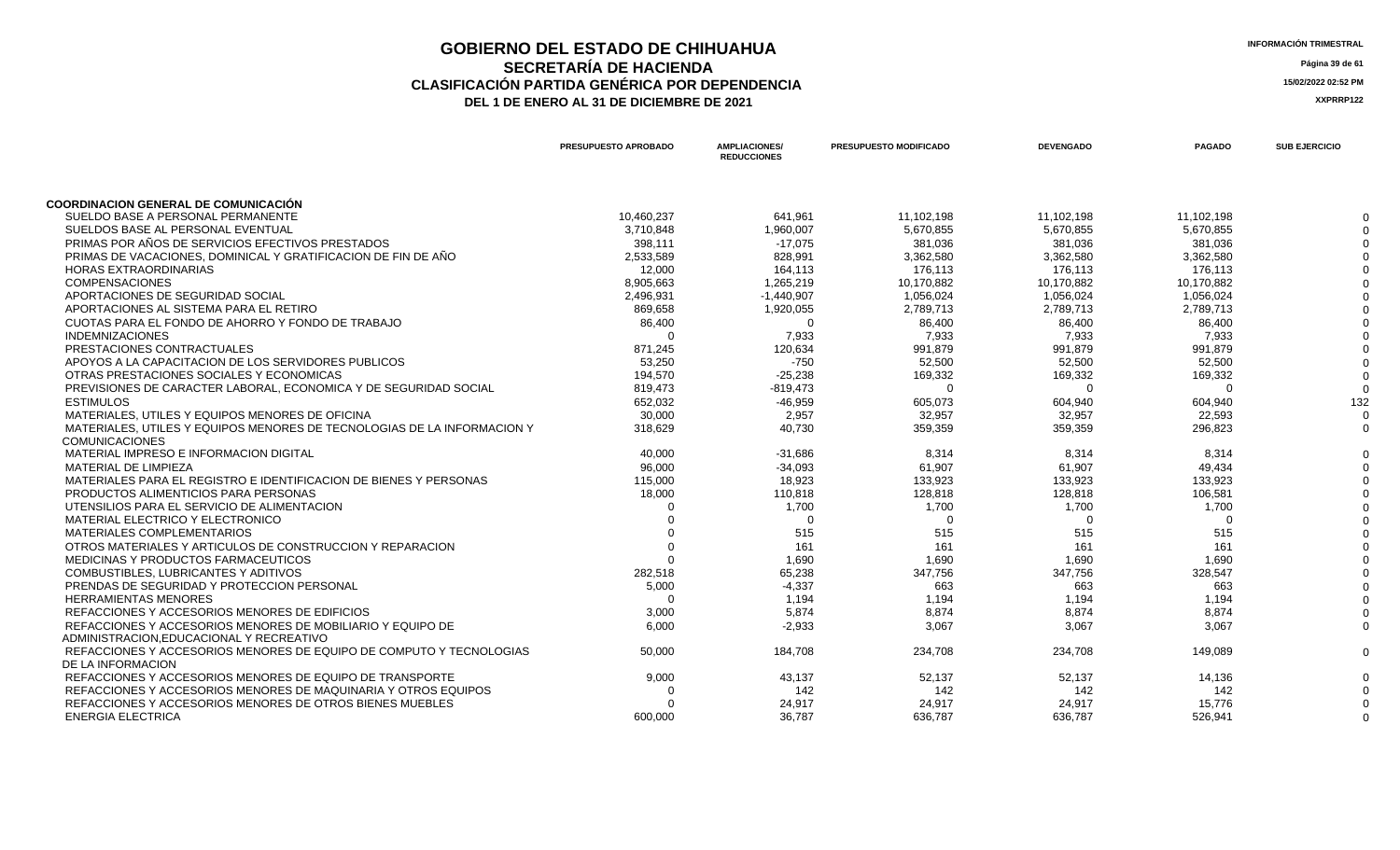## **GOBIERNO DEL ESTADO DE CHIHUAHUA**<br> **INFORMACIÓN TRIMESTRAL**<br> **INFORMACIÓN TRIMESTRAL**<br>
Página 40 de 61 **SECRETARÍA DE HACIENDA** Página 40 de 61<br>IÓN PARTIDA GENÉRICA POR DEPENDENCIA **CLASIFICACIÓN PARTIDA GENÉRICA POR DEPENDENCIA**<br> **THE 1 DE ENERO AL 31 DE DICIEMBRE DE 2021**<br> **ARREGISTIVA DE LA DE ENERO AL 31 DE DICIEMBRE DE 2021**

| <b>INFORMACION TRIMESTRA</b> |  |
|------------------------------|--|
|                              |  |

|                                                                         | PRESUPUESTO APROBADO | <b>AMPLIACIONES</b><br><b>REDUCCIONES</b> | <b>PRESUPUESTO MODIFICADO</b> | <b>DEVENGADO</b> | <b>PAGADO</b> | <b>SUB EJERCICIO</b> |
|-------------------------------------------------------------------------|----------------------|-------------------------------------------|-------------------------------|------------------|---------------|----------------------|
| <b>TELEFONIA TRADICIONAL</b>                                            | 100.000              | 3,666                                     | 103.666                       | 103.666          | 51,978        |                      |
| <b>TELEFONIA CELULAR</b>                                                | 29,000               | $-723$                                    | 28,277                        | 28,277           | 23,472        |                      |
| SERVICIOS DE TELECOMUNICACIONES Y SATELITES                             | 350,000              | -0                                        | 350,000                       | 350,000          | 350.000       |                      |
| SERVICIOS POSTALES Y TELEGRAFICOS                                       | 9,000                | 4,398                                     | 13,398                        | 13,398           | 13,398        |                      |
| ARRENDAMIENTO DE EDIFICIOS                                              | - 0                  | $\Omega$                                  | $\Omega$                      | $\Omega$         | - 0           |                      |
| ARRENDAMIENTO DE MOBILIARIO Y EQUIPO DE ADMINISTRACION. EDUCACIONAL Y   | $\Omega$             | 35,896                                    | 35.896                        | 35.896           | 35.896        |                      |
| <b>RECREATIVO</b>                                                       |                      |                                           |                               |                  |               |                      |
| SERVICIOS DE CONSULTORIA ADMINISTRATIVA, PROCESOS, TECNICA Y EN         | 97.750               | 28,954                                    | 126.704                       | 126.704          | 126,704       |                      |
| TECNOLOGIAS DE LA INFORMACION                                           |                      |                                           |                               |                  |               |                      |
| SERVICIOS DE APOYO ADMINISTRATIVO, TRADUCCION, FOTOCOPIADO E IMPRESION  | 119,420              | 15,875                                    | 135,295                       | 135,295          | 120,258       |                      |
| SERVICIOS PROFESIONALES, CIENTIFICOS Y TECNICOS INTEGRALES              | 459,360              | 761,284                                   | 1,220,644                     | 1,220,644        | 1,220,644     |                      |
| SEGURO DE BIENES PATRIMONIALES                                          | 130,000              | $-73,325$                                 | 56,675                        | 56,675           | 56.675        |                      |
| <b>COMISIONES POR VENTAS</b>                                            | 2.885                | 3.569                                     | 6.454                         | 6.454            | 6.098         |                      |
| CONSERVACION Y MANTENIMIENTO MENOR DE INMUEBLES                         | 10,000               | 17,608                                    | 27,608                        | 27,608           | 27,608        |                      |
| INSTALACION, REPARACION Y MANTENIMIENTO DE MOBILIARIO Y EQUIPO DE       | റ                    | 220                                       | 220                           | 220              | 220           |                      |
| ADMINISTRACION, EDUCACIONAL Y RECREATIVO                                |                      |                                           |                               |                  |               |                      |
| INSTALACION, REPARACION Y MANTENIMIENTO DE EQUIPO DE COMPUTO Y          | 16,500               | $-2,353$                                  | 14,147                        | 14,147           | 12,407        |                      |
| TECNOLOGIAS DE LA INFORMACION                                           |                      |                                           |                               |                  |               |                      |
| REPARACION Y MANTENIMIENTO DE EQUIPO DE TRANSPORTE                      | 101.797              | 24.654                                    | 126.451                       | 126.451          | 108.553       |                      |
| SERVICIOS DE LIMPIEZA Y MANEJOS DE DESECHOS                             | 191.858              | $-46.918$                                 | 144.940                       | 144.940          | 144.940       |                      |
| DIFUSION POR RADIO. TELEVISION Y OTROS MEDIOS DE MENSAJES SOBRE         | 76,709,827           | $-18,353,444$                             | 58,356,383                    | 58,356,383       | 31,068,053    |                      |
| PROGRAMAS Y ACTIVIDADES GUBERNAMENTAL                                   |                      |                                           |                               |                  |               |                      |
| SERVICIOS DE LA INDUSTRIA FILMICA DEL SONIDO Y DEL VIDEO                | $\overline{0}$       | 1,291,274                                 | 1,291,274                     | 1,291,274        | 1,291,274     |                      |
| SERVICIO DE CREACION Y DIFUSION DE CONTENIDO EXCLUSIVAMENTE A TRAVES DE | $\Omega$             | $\Omega$                                  | $\Omega$                      | $\Omega$         | $\Omega$      |                      |
| <b>INTERNET</b>                                                         |                      |                                           |                               |                  |               |                      |
| OTROS SERVICIOS DE INFORMACION                                          | 900.000              | $-900.000$                                |                               |                  |               |                      |
| <b>PASAJES AEREOS</b>                                                   | 25,000               | 78.300                                    | 103.300                       | 103.300          | 36.792        |                      |
| <b>PASAJES TERRESTRES</b>                                               | 390,000              | 406.142                                   | 796,142                       | 796,142          | 796,142       |                      |
| <b>VIATICOS EN EL PAIS</b>                                              | 450,000              | 598,546                                   | 1,048,546                     | 1,048,546        | 1,048,546     |                      |
| <b>VIATICOS EN EL EXTRANJERO</b>                                        | 15,000               | $-15,000$                                 | $\Omega$                      | $\Omega$         |               |                      |
| OTROS SERVICIOS DE TRASLADO Y HOSPEDAJE                                 |                      | 50                                        | 50                            | 50               | 50            |                      |
| <b>GASTOS DE REPRESENTACION</b>                                         | 70,000               | 7,362,345                                 | 7,432,345                     | 7,432,345        | 1,506,042     |                      |
| IMPUESTOS SOBRE NOMINA Y OTROS QUE SE DERIVEN DE UNA RELACION LABORAL   | 2,791,533            | 251,317                                   | 3,042,850                     | 3,042,850        | 3,042,850     |                      |
| EQUIPO DE COMPUTO Y DE TECNOLOGIAS DE LA INFORMACION                    |                      | 545,112                                   | 545,112                       | 545,112          | 43,380        |                      |
| EQUIPOS Y APARATOS AUDIOVISUALES                                        |                      | 771,359                                   | 771,359                       | 771,359          | 131,113       |                      |
| CAMARAS FOTOGRAFICAS Y DE VIDEO                                         |                      | 440.466                                   | 440.466                       | 440.466          | 56.972        |                      |
| SISTEMAS DE AIRE ACONDICIONADO, CALEFACCION Y DE REFRIGERACION          |                      | 29.348                                    | 29.348                        | 29,348           | 29,348        |                      |
| <b>INDUSTRIAL Y COMERCIAL</b>                                           |                      |                                           |                               |                  |               |                      |
| EQUIPO DE COMUNICACION Y TELECOMUNICACION                               |                      | 393,985                                   | 393,985                       | 393.985          | 96,666        |                      |
| ADEFAS                                                                  | $\Omega$             | 6.028.900                                 | 6.028.900                     | 6.028.900        | 6.028.900     |                      |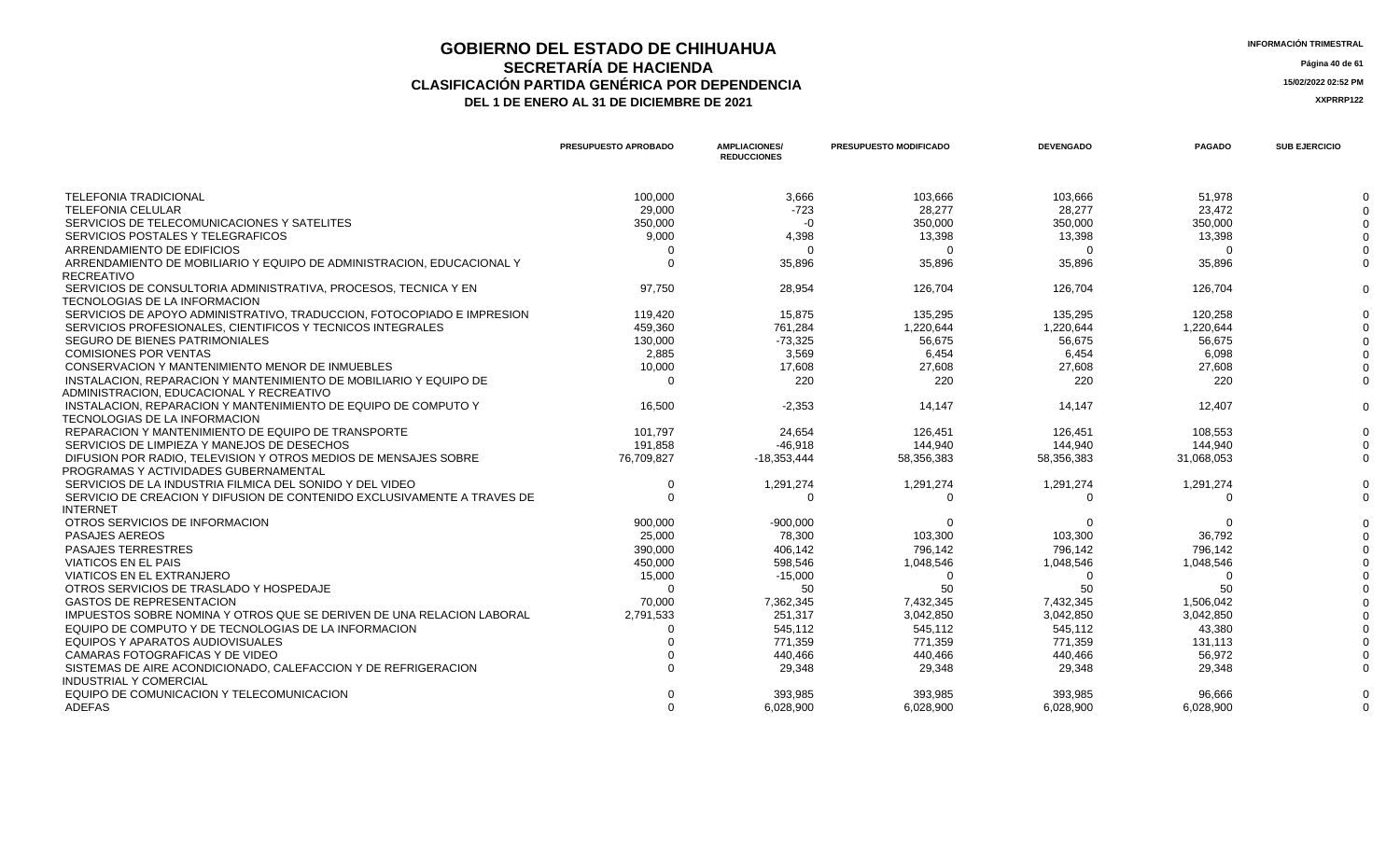### **GOBIERNO DEL ESTADO DE CHIHUAHUA**<br> **INFORMACIÓN TRIMESTRAL**<br> **INFORMACIÓN TRIMESTRAL**<br> **Información trimestral SECRETARÍA DE HACIENDA** Página 41 de 61<br>CON PARTIDA GENÉRICA POR DEPENDENCIA **CLASIFICACIÓN PARTIDA GENÉRICA POR DEPENDENCIA**<br> **THE 1 DE ENERO AL 31 DE DICIEMBRE DE 2021**<br> **ARREGISTION AND ACTEUR AUGENCIA DE PROPENTE DE 2021** DEL 1 DE ENERO AL 31 DE DICIEMBRE DE 2021

|                                                                                 | PRESUPUESTO APROBADO | <b>AMPLIACIONES/</b><br><b>REDUCCIONES</b> | PRESUPUESTO MODIFICADO | <b>DEVENGADO</b> | <b>PAGADO</b> | <b>SUB EJERCICIO</b> |
|---------------------------------------------------------------------------------|----------------------|--------------------------------------------|------------------------|------------------|---------------|----------------------|
|                                                                                 |                      |                                            |                        |                  |               |                      |
| <b>COORDINACION DE RELACIONES PUBLICAS</b><br>SUELDO BASE A PERSONAL PERMANENTE | 2,569,832            | $-323,163$                                 | 2,246,669              | 2,246,669        | 2,246,669     |                      |
| SUELDOS BASE AL PERSONAL EVENTUAL                                               | 1,708,803            | 100,789                                    | 1,809,592              | 1,809,592        | 1,809,592     |                      |
| PRIMAS POR AÑOS DE SERVICIOS EFECTIVOS PRESTADOS                                | 24,000               | $-24,000$                                  | O                      |                  |               |                      |
| PRIMAS DE VACACIONES, DOMINICAL Y GRATIFICACION DE FIN DE AÑO                   | 755,217              | $-412,977$                                 | 342,240                | 342,240          | 342,240       |                      |
| <b>HORAS EXTRAORDINARIAS</b>                                                    | 5,000                | 48,245                                     | 53,245                 | 53,245           | 53,245        |                      |
| <b>COMPENSACIONES</b>                                                           | 3,367,464            | $-551,974$                                 | 2,815,490              | 2,815,490        | 2,815,490     |                      |
| APORTACIONES DE SEGURIDAD SOCIAL                                                | 726,007              | $-460,616$                                 | 265,391                | 265,391          | 265,391       |                      |
| APORTACIONES AL SISTEMA PARA EL RETIRO                                          | 256,237              | 409,391                                    | 665,628                | 665,628          | 665,628       |                      |
| CUOTAS PARA EL FONDO DE AHORRO Y FONDO DE TRABAJO                               | 7,200                | $-7,200$                                   | $\Omega$               |                  |               |                      |
| PRESTACIONES CONTRACTUALES                                                      | 310.295              | $-51,514$                                  | 258,781                | 258,781          | 258,781       |                      |
| APOYOS A LA CAPACITACION DE LOS SERVIDORES PUBLICOS                             | 17,250               | - 0                                        | 17,250                 | 17,250           | 17,250        |                      |
| OTRAS PRESTACIONES SOCIALES Y ECONOMICAS                                        | 65,155               | $-34,171$                                  | 30,984                 | 30,984           | 30,984        |                      |
| PREVISIONES DE CARACTER LABORAL, ECONOMICA Y DE SEGURIDAD SOCIAL                | 241,764              | $-241,764$                                 | $\Omega$               | $\Omega$         |               |                      |
| <b>ESTIMULOS</b>                                                                | 97,189               | -70,959                                    | 26,230                 | 26,230           | 26,230        |                      |
| MATERIALES, UTILES Y EQUIPOS MENORES DE TECNOLOGIAS DE LA INFORMACION Y         | $\Omega$             | 68,145                                     | 68,145                 | 68,145           | 68,145        |                      |
| <b>COMUNICACIONES</b>                                                           |                      |                                            |                        |                  |               |                      |
| COMBUSTIBLES, LUBRICANTES Y ADITIVOS                                            | 151,003              | $-58,491$                                  | 92,512                 | 92,512           | 92,512        |                      |
| <b>ENERGIA ELECTRICA</b>                                                        | 180,000              | $-59,954$                                  | 120,046                | 120,046          | 120,046       |                      |
| <b>TELEFONIA TRADICIONAL</b>                                                    | 180,000              | $-149,485$                                 | 30,515                 | 30,515           | 30,515        |                      |
| ARRENDAMIENTO DE EDIFICIOS                                                      | $\Omega$             | 116,000                                    | 116,000                | 116,000          | $\Omega$      |                      |
| OTROS ARRENDAMIENTOS                                                            |                      | 27,492                                     | 27,492                 | 27,492           | 27,492        |                      |
| SERVICIOS DE APOYO ADMINISTRATIVO, TRADUCCION, FOTOCOPIADO E IMPRESION          | 97,187               | $-74,655$                                  | 22,532                 | 22,532           | 22,532        |                      |
| SEGURO DE BIENES PATRIMONIALES                                                  | 65,000               | $-62,751$                                  | 2,249                  | 2,249            | 2,249         |                      |
| <b>COMISIONES POR VENTAS</b>                                                    | 1,392                | 323                                        | 1,715                  | 1,715            | 1,715         |                      |
| INSTALACION, REPARACION Y MANTENIMIENTO DE MOBILIARIO Y EQUIPO DE               | 3,000                | $-3,000$                                   | $\Omega$               | $\Omega$         | $\Omega$      |                      |
| ADMINISTRACION, EDUCACIONAL Y RECREATIVO                                        |                      |                                            |                        |                  |               |                      |
| REPARACION Y MANTENIMIENTO DE EQUIPO DE TRANSPORTE                              | 118,255              | $-98,737$                                  | 19,518                 | 19,518           | 19,518        |                      |
| <b>VIATICOS EN EL PAIS</b>                                                      | 100,000              | 49,517                                     | 149,517                | 149,517          | 149,517       |                      |
| GASTOS DE ORDEN SOCIAL Y CULTURAL                                               | $\Omega$             | 452,400                                    | 452,400                | 452,400          | 452,400       |                      |
| <b>GASTOS DE REPRESENTACION</b>                                                 | 14,749,816           | $-7,248,138$                               | 7,501,678              | 7,501,678        | 7,359,578     |                      |
| IMPUESTOS SOBRE NOMINA Y OTROS QUE SE DERIVEN DE UNA RELACION LABORAL           | 1,074,459            | $-92,089$                                  | 982,370                | 982,370          | 982,370       |                      |
| AYUDAS SOCIALES A PERSONAS                                                      | 0                    | 34,376                                     | 34,376                 | 34,376           | 34,376        |                      |
| <b>ADEFAS</b>                                                                   | $\Omega$             | 449,530                                    | 449,530                | 449,530          | 449,530       |                      |
| REPRESENTACION DEL GOBIERNO DEL ESTADO EN LA CD. DE MEXICO                      |                      |                                            |                        |                  |               |                      |
| SUELDO BASE A PERSONAL PERMANENTE                                               | 1,871,256            | $-111,915$                                 | 1,759,341              | 1,759,341        | 1,759,341     |                      |
| SUELDOS BASE AL PERSONAL EVENTUAL                                               | 366,444              | 207,721                                    | 574,165                | 574,165          | 574,165       |                      |
| PRIMAS DE VACACIONES, DOMINICAL Y GRATIFICACION DE FIN DE AÑO                   | 372,950              | 743                                        | 373,693                | 373,693          | 373,693       |                      |
| <b>HORAS EXTRAORDINARIAS</b>                                                    | 25,000               | $-15,768$                                  | 9,232                  | 9,232            | 9,232         |                      |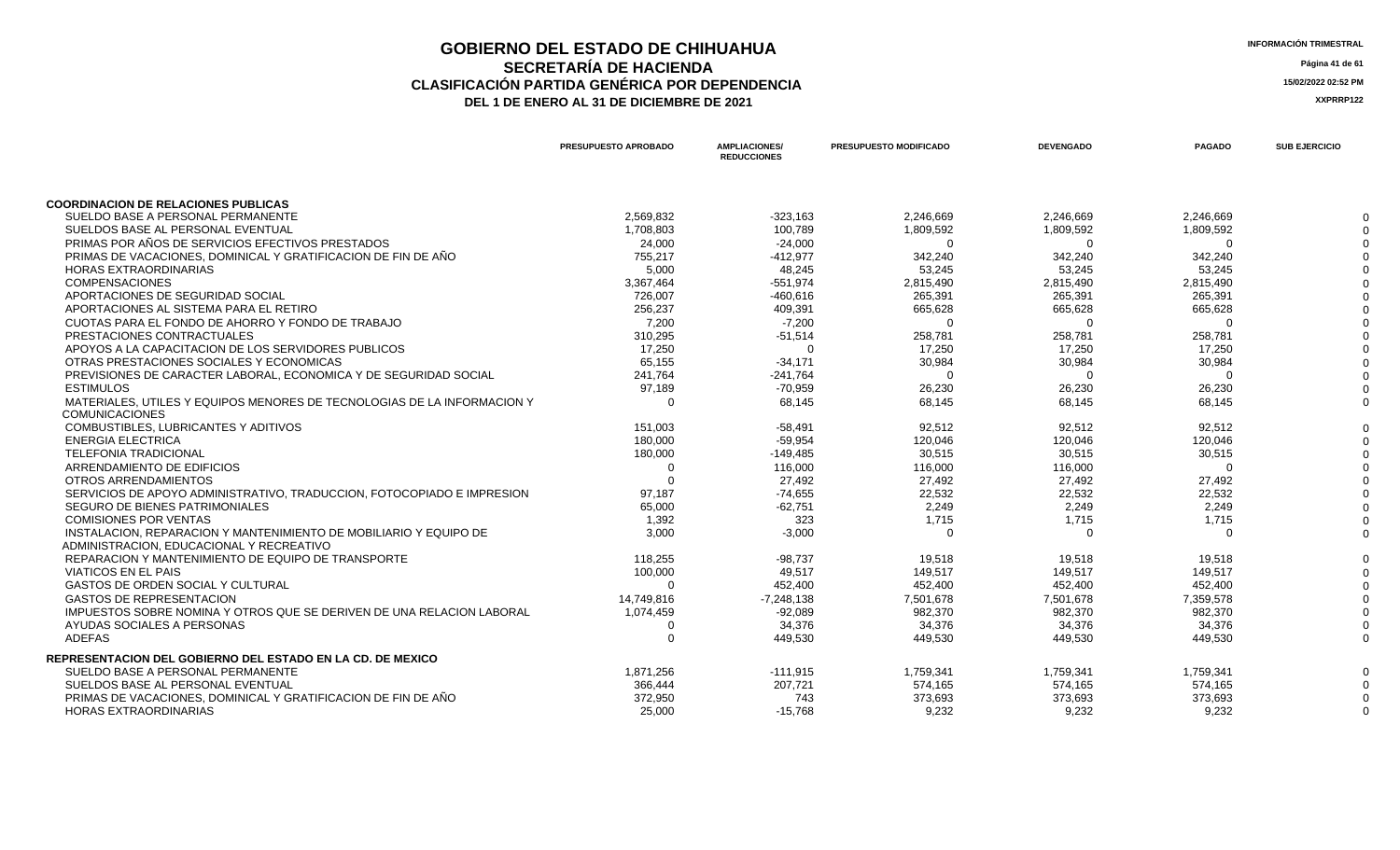#### **GOBIERNO DEL ESTADO DE CHIHUAHUA INFORMACIÓN TRIMESTRAL SECRETARÍA DE HACIENDA Página 42 de 61 CLASIFICACIÓN PARTIDA GENÉRICA POR DEPENDENCIA 15/02/2022 02:52 PM DEL 1 DE ENERO AL 31 DE DICIEMBRE DE 2021 XXPRRP122**

**PRESUPUESTO APROBADO AMPLIACIONES/** 

**PRESUPUESTO MODIFICADO DEVENGADO PAGADO SUB EJERCICIO**

**REDUCCIONES** COMPENSACIONES 2,574,800 64,642 2,639,442 2,639,442 2,639,442 0 APORTACIONES DE SEGURIDAD SOCIAL 380,408 -230,887 149,521 149,521 149,521 0 APORTACIONES AL SISTEMA PARA EL RETIRO 1356 2002 134,263 254,473 254,473 388,736 388,736 388,736 388,736 388,736 388,736 388,736 388,736 388,736 388,736 388,736 388,736 388,736 388,736 388,736 388,736 388,736 388,736 388,7 PRESTACIONES CONTRACTUALES 445,676 -273,335 172,341 172,341 172,341 0 APOYOS A LA CAPACITACION DE LOS SERVIDORES PUBLICOS 4,500 -750 3,750 3,750 3,750 0 OTRAS PRESTACIONES SOCIALES Y ECONOMICAS 7,478 0 PREVISIONES DE CARACTER LABORAL, ECONOMICA Y DE SEGURIDAD SOCIAL 125,013 -125,013 0 0 0 0 15,300 -6,654 -6,654 -6,654 -6,654 -6,654 -6,654 -6,654 -6,654 -6,654 -6,654 -6,654 -6,654 -6,654 -6,654 -6,654 -6,654 -6,654 -6,654 -6,654 -6,654 -6,654 -6,654 -6,654 -6,654 -6,654 -6,654 -6,654 -6,654 -6,654 -6,654 -6,6 MATERIALES, UTILES Y EQUIPOS MENORES DE OFICINA 1990 18,000 18,000 18,000 18,000 18,000 18,093 3,093 3,093 3,093 3,093 3,093 3,093 3,093 18,000 18,000 18,000 18,000 18,000 18,000 18,000 18,000 18,000 18,000 18,000 18,000 1 MATERIALES Y UTILES DE IMPRESION Y REPRODUCCION 5,000 -5,000 0 0 0 0 MATERIALES, UTILES Y EQUIPOS MENORES DE TECNOLOGIAS DE LA INFORMACION Y COMUNICACIONES 12,000 871 12,871 12,871 12,871 0 MATERIAL IMPRESO E INFORMACION DIGITAL 12,000 -10,574 1,426 1,426 1,426 0 0 6,000 1,330 1,330 1,330 1,330 1,330 1,330 1,330 1,330 1,330 1,330 1,330 1,330 1,330 1,330 1,330 1,330 1,330 1,330 1,330 1,330 1,330 1,330 1,330 1,330 1,330 1,330 1,330 1,330 1,330 1,330 1,330 1,330 1,330 1,330 1,530 1,5 PRODUCTOS ALIMENTICIOS PARA PERSONAS 12,000 -8,710 3,290 3,290 3,290 0 UTENSILIOS PARA EL SERVICIO DE ALIMENTACION 5,000 -5,000 0 0 0 0 MATERIAL ELECTRICO Y ELECTRONICO 5,000 -5,000 0 0 0 0 MATERIALES COMPLEMENTARIOS 5,000 -5,000 0 0 0 0 COMBUSTIBLES, LUBRICANTES Y ADITIVOS 60,000 34,806 0 PRENDAS DE SEGURIDAD Y PROTECCION PERSONAL CONSULTATION DE CONSULTATION DE CONSULTATION DE CONSULTATION DE CONSULTATION DE CONSULTATION DE CONSULTATION DE CONSULTATION DE CONSULTATION DE CONSULTATION DE CONSULTATION DE CON HERRAMIENTAS MENORES 5,000 -5,000 0 0 0 0 REFACCIONES Y ACCESORIOS MENORES DE MOBILIARIO Y EQUIPO DE ADMINISTRACION,EDUCACIONAL Y RECREATIVO 12,000 -12,000 0 0 0 0 REFACCIONES Y ACCESORIOS MENORES DE EQUIPO DE COMPUTO Y TECNOLOGIAS DE LA INFORMACION 12,000 -10,500 1,500 1,500 1,500 0 REFACCIONES Y ACCESORIOS MENORES DE EQUIPO DE TRANSPORTE  $\qquad \qquad 5,000 \qquad \qquad 5,000 \qquad \qquad 0 \qquad \qquad 0 \qquad \qquad 0 \qquad \qquad 0 \qquad \qquad 0 \qquad \qquad 0 \qquad \qquad 0$  ENERGIA ELECTRICA 30,000 -15,893 14,107 14,107 14,107 0 AGUA 6,000 0 6,000 6,000 6,000 0 TELEFONIA TRADICIONAL 40,000 -3,812 36,188 36,188 17,829 0 SERVICIOS POSTALES Y TELEGRAFICOS 36,000 -15,903 20,097 20,097 20,097 0 ARRENDAMIENTO DE EDIFICIOS 1,400,000 6,000 1,406,000 1,406,000 1,406,000 0 SERVICIOS DE VIGILANCIA 318,000 0 318,000 318,000 318,000 0 SEGURO DE BIENES PATRIMONIALES 60,000 50,000 50,000 50,000 50,000 50,000 50,000 50,000 50,000 50,000 50,000 50,000 50,000 50,000 50,000 50,000 50,000 50,000 50,000 50,000 50,000 50,000 50,000 50,000 50,000 50,000 50,000 50 FLETES Y MANIOBRAS 0 30,818 30,818 30,818 30,818 0 COMISIONES POR VENTAS 1,000 -354 646 646 601 0 CONSERVACION Y MANTENIMIENTO MENOR DE INMUEBLES 30,000 -30,000 0 0 0 0 INSTALACION, REPARACION Y MANTENIMIENTO DE MOBILIARIO Y EQUIPO DE ADMINISTRACION, EDUCACIONAL Y RECREATIVO 12,000 -9,000 3,000 3,000 3,000 0 INSTALACION, REPARACION Y MANTENIMIENTO DE EQUIPO DE COMPUTO Y TECNOLOGIAS DE LA INFORMACION 24,000 -23,010 990 990 990 0 REPARACION Y MANTENIMIENTO DE EQUIPO DE TRANSPORTE A CONSUMIDADE DE LA SUBSECTIVA DE LA SUBSECTIVA DE LA SUBSECTIVA DE LA SUBSECTIVA DE LA SUBSECTIVA DE LA SUBSECTIVA DE LA SUBSECTIVA DE LA SUBSECTIVA DE LA SUBSECTIVA DE L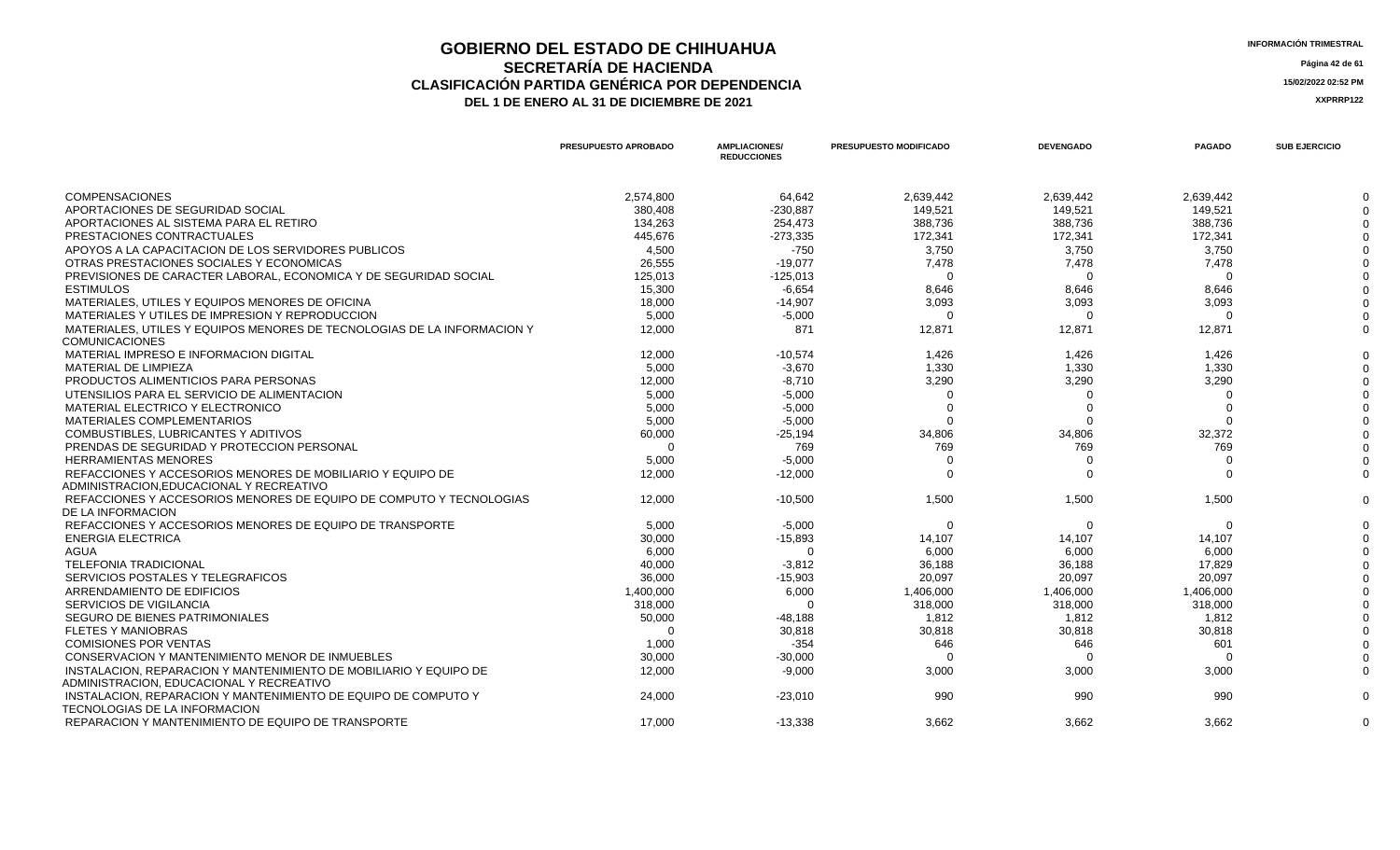### **GOBIERNO DEL ESTADO DE CHIHUAHUA**<br> **INFORMACIÓN TRIMESTRAL**<br> **INFORMACIÓN TRIMESTRAL**<br> **Información trimestral SECRETARÍA DE HACIENDA** Página 43 de 61<br>IÓN PARTIDA GENÉRICA POR DEPENDENCIA **CLASIFICACIÓN PARTIDA GENÉRICA POR DEPENDENCIA**<br> **THE 1 DE ENERO AL 31 DE DICIEMBRE DE 2021**<br> **ARREGISTIVA DE LA DE ENERO AL 31 DE DICIEMBRE DE 2021** DEL 1 DE ENERO AL 31 DE DICIEMBRE DE 2021

|                                                                         | <b>PRESUPUESTO APROBADO</b> | <b>AMPLIACIONES/</b><br><b>REDUCCIONES</b> | <b>PRESUPUESTO MODIFICADO</b> | <b>DEVENGADO</b> | <b>PAGADO</b> | <b>SUB EJERCICIO</b> |
|-------------------------------------------------------------------------|-----------------------------|--------------------------------------------|-------------------------------|------------------|---------------|----------------------|
| SERVICIOS DE LIMPIEZA Y MANEJOS DE DESECHOS                             | 157,000                     | $-1,000$                                   | 156,000                       | 156,000          | 143,000       |                      |
| SERVICIOS DE JARDINERIA Y FUMIGACION                                    | 1,000                       | $-1,000$                                   | $\Omega$                      | $\Omega$         | $\Omega$      |                      |
| OTROS SERVICIOS DE INFORMACION                                          | $\Omega$                    | 24,534                                     | 24,534                        | 24,534           |               |                      |
| <b>PASAJES AEREOS</b>                                                   | 50,000                      | 51,252                                     | 101,252                       | 101,252          | 101,252       |                      |
| <b>PASAJES TERRESTRES</b>                                               | 25,000                      | $-11,787$                                  | 13,213                        | 13,213           | 13,213        |                      |
| <b>VIATICOS EN EL PAIS</b>                                              | 30,000                      | $-3,715$                                   | 26,285                        | 26,285           | 26,285        |                      |
| SERVICIOS INTEGRALES DE TRASLADO Y VIATICOS                             | 12,000                      | $-9,900$                                   | 2,100                         | 2,100            | 2,100         |                      |
| GASTOS DE ORDEN SOCIAL Y CULTURAL                                       | 10,000                      | $-10,000$                                  |                               |                  |               |                      |
| <b>EXPOSICIONES</b>                                                     | 10,000                      | $-10,000$                                  |                               |                  |               |                      |
| <b>GASTOS DE REPRESENTACION</b>                                         | 25,000                      | $-17,195$                                  | 7,805                         | 7,805            | 7,805         |                      |
| <b>IMPUESTOS Y DERECHOS</b>                                             | 36,000                      | $-22,486$                                  | 13,514                        | 13,514           | 13,514        |                      |
| IMPUESTOS SOBRE NOMINA Y OTROS QUE SE DERIVEN DE UNA RELACION LABORAL   | 834,235                     | 69,380                                     | 903,615                       | 903,615          | 903.615       |                      |
| <b>ADEFAS</b>                                                           | $\Omega$                    | 242,504                                    | 242,504                       | 242,504          | 242.504       |                      |
| OFICINAS ESTATALES DE ENLACE CON LA SECRETARIA DE RELACIONES EXTERIORES |                             |                                            |                               |                  |               |                      |
| SUELDO BASE A PERSONAL PERMANENTE                                       | 824.577                     | $-10.550$                                  | 814,027                       | 814,027          | 814.027       |                      |
| SUELDOS BASE AL PERSONAL EVENTUAL                                       | 9,276,132                   | $-69,223$                                  | 9,206,909                     | 9,206,909        | 9.206.909     |                      |
| PRIMAS DE VACACIONES, DOMINICAL Y GRATIFICACION DE FIN DE AÑO           | 1,683,465                   | 79,346                                     | 1,762,811                     | 1,762,811        | 1,762,811     |                      |
| <b>HORAS EXTRAORDINARIAS</b>                                            | 15,000                      | $-13,011$                                  | 1,989                         | 1,989            | 1,989         |                      |
| <b>COMPENSACIONES</b>                                                   | 719.467                     | 1,680                                      | 721,147                       | 721,147          | 721,147       |                      |
| APORTACIONES DE SEGURIDAD SOCIAL                                        | 1,717,117                   | $-1,066,490$                               | 650,627                       | 650,627          | 650,627       |                      |
| APORTACIONES AL SISTEMA PARA EL RETIRO                                  | 606,026                     | 1,073,090                                  | 1,679,117                     | 1,679,117        | 1,679,117     |                      |
| PRESTACIONES CONTRACTUALES                                              | 1,215,124                   | $-177,626$                                 | 1,037,498                     | 1,037,498        | 1,037,498     |                      |
| APOYOS A LA CAPACITACION DE LOS SERVIDORES PUBLICOS                     | 57,750                      | $-3,000$                                   | 54,750                        | 54,750           | 54,750        |                      |
| OTRAS PRESTACIONES SOCIALES Y ECONOMICAS                                | 159,350                     | $-17,704$                                  | 141,646                       | 141,646          | 141,646       |                      |
| PREVISIONES DE CARACTER LABORAL. ECONOMICA Y DE SEGURIDAD SOCIAL        | 564.293                     | $-564,293$                                 | $\Omega$                      | $\Omega$         | $\Omega$      |                      |
| <b>ESTIMULOS</b>                                                        | 130,900                     | $-4,850$                                   | 126,050                       | 126,050          | 126,050       |                      |
| MATERIALES, UTILES Y EQUIPOS MENORES DE OFICINA                         | 38,256                      | $-3,391$                                   | 34,865                        | 34,865           | 30,160        |                      |
| MATERIAL DE LIMPIEZA                                                    | 64,718                      | $-51,965$                                  | 12,753                        | 12,753           | 12,753        |                      |
| PRODUCTOS ALIMENTICIOS PARA PERSONAS                                    | 2,500                       | 2,786                                      | 5,286                         | 5,286            | 5,286         |                      |
| <b>MATERIALES COMPLEMENTARIOS</b>                                       | $\Omega$                    | 2,923                                      | 2,923                         | 2,923            | 2,923         |                      |
| MEDICINAS Y PRODUCTOS FARMACEUTICOS                                     | $\Omega$                    | 910                                        | 910                           | 910              | 910           |                      |
| MATERIALES, ACCESORIOS Y SUMINISTROS MEDICOS                            | $\Omega$                    | 4.640                                      | 4.640                         | 4.640            | 4.640         |                      |
| COMBUSTIBLES, LUBRICANTES Y ADITIVOS                                    | 39,000                      | $-7,338$                                   | 31,662                        | 31,662           | 30,854        |                      |
| REFACCIONES Y ACCESORIOS MENORES DE EDIFICIOS                           | $\Omega$                    | 923                                        | 923                           | 923              | 923           |                      |
| ENERGIA ELECTRICA                                                       | 280,000                     | $-3$                                       | 279,997                       | 279,997          | 137,647       |                      |
| <b>GAS</b>                                                              | 11,495                      | $-11,495$                                  | $\Omega$                      | $\Omega$         | $\Omega$      |                      |
| <b>AGUA</b>                                                             | 72.000                      | $-10,707$                                  | 61.293                        | 61.293           | 55.013        |                      |
| <b>TELEFONIA TRADICIONAL</b>                                            | 35,000                      | $-13$                                      | 34,987                        | 34,987           | 22,533        |                      |
| SERVICIOS POSTALES Y TELEGRAFICOS                                       | $\Omega$                    | 27,608                                     | 27,608                        | 27,608           | 27,608        |                      |
| ARRENDAMIENTO DE EDIFICIOS                                              | 1,767,326                   | $-92,626$                                  | 1,674,700                     | 1,674,700        | 1,674,700     |                      |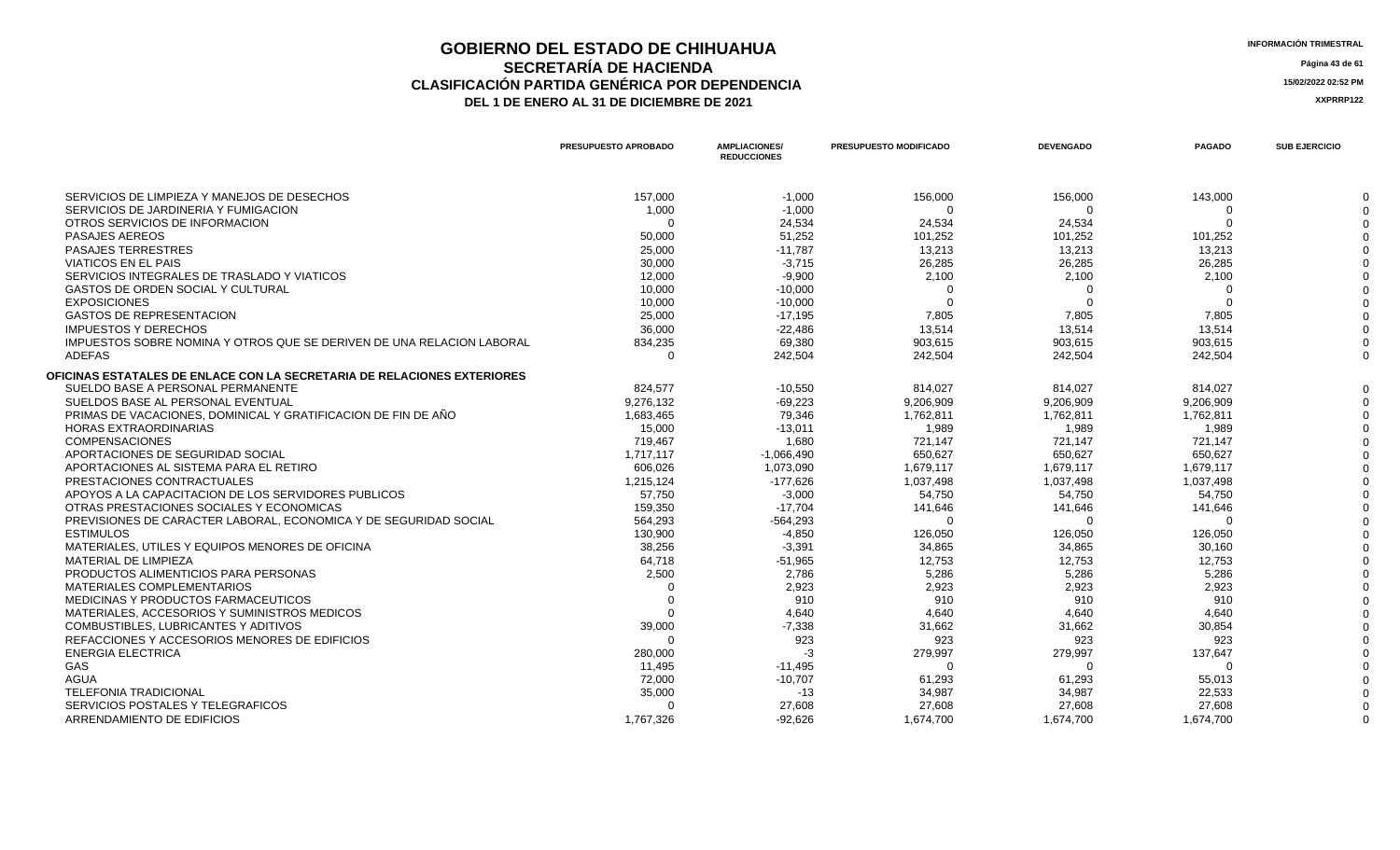## **GOBIERNO DEL ESTADO DE CHIHUAHUA**<br> **INFORMACIÓN TRIMESTRAL**<br> **INFORMACIÓN TRIMESTRAL**<br> **Información trimestral SECRETARÍA DE HACIENDA** Página 44 de 61<br>CON PARTIDA GENÉRICA POR DEPENDENCIA **CLASIFICACIÓN PARTIDA GENÉRICA POR DEPENDENCIA**<br> **THE 1 DE ENERO AL 31 DE DICIEMBRE DE 2021**<br> **ARREGISTIVA DE LA DE ENERO AL 31 DE DICIEMBRE DE 2021**

|                                                                         | <b>PRESUPUESTO APROBADO</b> | <b>AMPLIACIONES/</b><br><b>REDUCCIONES</b> | PRESUPUESTO MODIFICADO | <b>DEVENGADO</b> | <b>PAGADO</b> | <b>SUB EJERCICIO</b> |
|-------------------------------------------------------------------------|-----------------------------|--------------------------------------------|------------------------|------------------|---------------|----------------------|
| SERVICIOS DE APOYO ADMINISTRATIVO, TRADUCCION, FOTOCOPIADO E IMPRESION  | $\Omega$                    | 2,077,334                                  | 2,077,334              | 2,077,334        | 1,290,041     |                      |
| SERVICIOS DE VIGILANCIA                                                 | 650,064                     | 38,837                                     | 688,901                | 688,901          | 688,901       |                      |
| SERVICIOS PROFESIONALES, CIENTIFICOS Y TECNICOS INTEGRALES              | 3,500,000                   | $-3,500,000$                               |                        | $\Omega$         |               |                      |
| <b>SEGURO DE BIENES PATRIMONIALES</b>                                   | 15,000                      | $-15,000$                                  |                        | $\Omega$         |               |                      |
| <b>COMISIONES POR VENTAS</b>                                            | $\Omega$                    | 588                                        | 588                    | 588              | 573           |                      |
| CONSERVACION Y MANTENIMIENTO MENOR DE INMUEBLES                         | 76,099                      | 76,279                                     | 152,378                | 152,378          | 152,378       |                      |
| REPARACION Y MANTENIMIENTO DE EQUIPO DE TRANSPORTE                      | 50,000                      | $-50,000$                                  |                        |                  |               |                      |
| SERVICIOS DE LIMPIEZA Y MANEJOS DE DESECHOS                             | 454,381                     | 109,009                                    | 563,390                | 563,390          | 563,390       |                      |
| <b>PASAJES TERRESTRES</b>                                               | 32,330                      | $-27,358$                                  | 4,973                  | 4,973            | 4,973         |                      |
| <b>VIATICOS EN EL PAIS</b>                                              | 32.330                      | $-31,454$                                  | 876                    | 876              | 876           |                      |
| IMPUESTOS SOBRE NOMINA Y OTROS QUE SE DERIVEN DE UNA RELACION LABORAL   | 215,136                     | $-21,837$                                  | 193,299                | 193,299          | 193,299       |                      |
| ADEFAS                                                                  | $\Omega$                    | 553,198                                    | 553,198                | 553,198          | 553.198       |                      |
| <b>DEUDA PUBLICA</b>                                                    |                             |                                            |                        |                  |               |                      |
| AMORTIZACION DE LA DEUDA INTERNA POR EMISION DE TITULOS Y VALORES       | 93,592,641                  | 17                                         | 93,592,658             | 93,592,658       | 93,592,658    |                      |
| INTERESES DE LA DEUDA INTERNA CON INSTITUCIONES DE CREDITO              | 3,153,232,201               | $-1,365,467,030$                           | 1,787,765,171          | 1,787,765,171    | 1,787,765,171 |                      |
| <b>COORDINACION DE ASESORES Y PROYECTOS ESPECIALES</b>                  |                             |                                            |                        |                  |               |                      |
| SUELDO BASE A PERSONAL PERMANENTE                                       | 1,970,532                   | $-670,743$                                 | 1,299,789              | 1,299,789        | 1,299,789     |                      |
| SUELDOS BASE AL PERSONAL EVENTUAL                                       | 934,780                     | $-187,801$                                 | 746,979                | 746,979          | 746,979       |                      |
| PRIMAS DE VACACIONES, DOMINICAL Y GRATIFICACION DE FIN DE AÑO           | 505,603                     | $-247,185$                                 | 258,418                | 258,418          | 258,418       |                      |
| <b>HORAS EXTRAORDINARIAS</b>                                            | 5,000                       | 11,081                                     | 16,081                 | 16,081           | 16,081        |                      |
| <b>COMPENSACIONES</b>                                                   | 2,250,312                   | $-765,735$                                 | 1,484,577              | 1,484,577        | 1,484,577     |                      |
| APORTACIONES DE SEGURIDAD SOCIAL                                        | 493,903                     | $-359,479$                                 | 134,424                | 134,424          | 134.424       |                      |
| APORTACIONES AL SISTEMA PARA EL RETIRO                                  | 174,319                     | 162,080                                    | 336,399                | 336,399          | 336,399       |                      |
| PRESTACIONES CONTRACTUALES                                              | 117,828                     | $-54,740$                                  | 63,088                 | 63,088           | 63,088        |                      |
| APOYOS A LA CAPACITACION DE LOS SERVIDORES PUBLICOS                     | 5,250                       | $\Omega$                                   | 5,250                  | 5,250            | 5,250         |                      |
| OTRAS PRESTACIONES SOCIALES Y ECONOMICAS                                | 17.000                      | $-17,000$                                  |                        | $\Omega$         | $\Omega$      |                      |
| PREVISIONES DE CARACTER LABORAL. ECONOMICA Y DE SEGURIDAD SOCIAL        | 163,165                     | $-163, 165$                                | $\Omega$               | $\Omega$         |               |                      |
| <b>ESTIMULOS</b>                                                        | 35.400                      | $-9.192$                                   | 26,208                 | 26,208           | 26,208        |                      |
| MATERIALES, UTILES Y EQUIPOS MENORES DE OFICINA                         | 57.300                      | $-51,896$                                  | 5.404                  | 5.404            | 4.240         |                      |
| MATERIALES, UTILES Y EQUIPOS MENORES DE TECNOLOGIAS DE LA INFORMACION Y | 68,832                      | $-14,426$                                  | 54,406                 | 54,406           | 54,406        |                      |
| <b>COMUNICACIONES</b>                                                   |                             |                                            |                        |                  |               |                      |
| MATERIAL IMPRESO E INFORMACION DIGITAL                                  | 870                         | $-161$                                     | 709                    | 709              | 709           |                      |
| MATERIAL DE LIMPIEZA                                                    | 14,700                      | $-14,700$                                  |                        | $\Omega$         |               |                      |
| PRODUCTOS ALIMENTICIOS PARA PERSONAS                                    | 23,600                      | $-21,556$                                  | 2,044                  | 2,044            | 2,044         |                      |
| UTENSILIOS PARA EL SERVICIO DE ALIMENTACION                             | 1,000                       | $-1,000$                                   |                        |                  |               |                      |
| MATERIAL ELECTRICO Y ELECTRONICO                                        | 2,400                       | $-2,400$                                   |                        |                  |               |                      |
| MEDICINAS Y PRODUCTOS FARMACEUTICOS                                     | 1,400                       | $-1.400$                                   |                        |                  |               |                      |
| COMBUSTIBLES, LUBRICANTES Y ADITIVOS                                    | 14.971                      | $-14,971$                                  |                        |                  |               |                      |
| REFACCIONES Y ACCESORIOS MENORES DE EDIFICIOS                           | 3.800                       | $-3.800$                                   |                        | $\Omega$         | $\Omega$      |                      |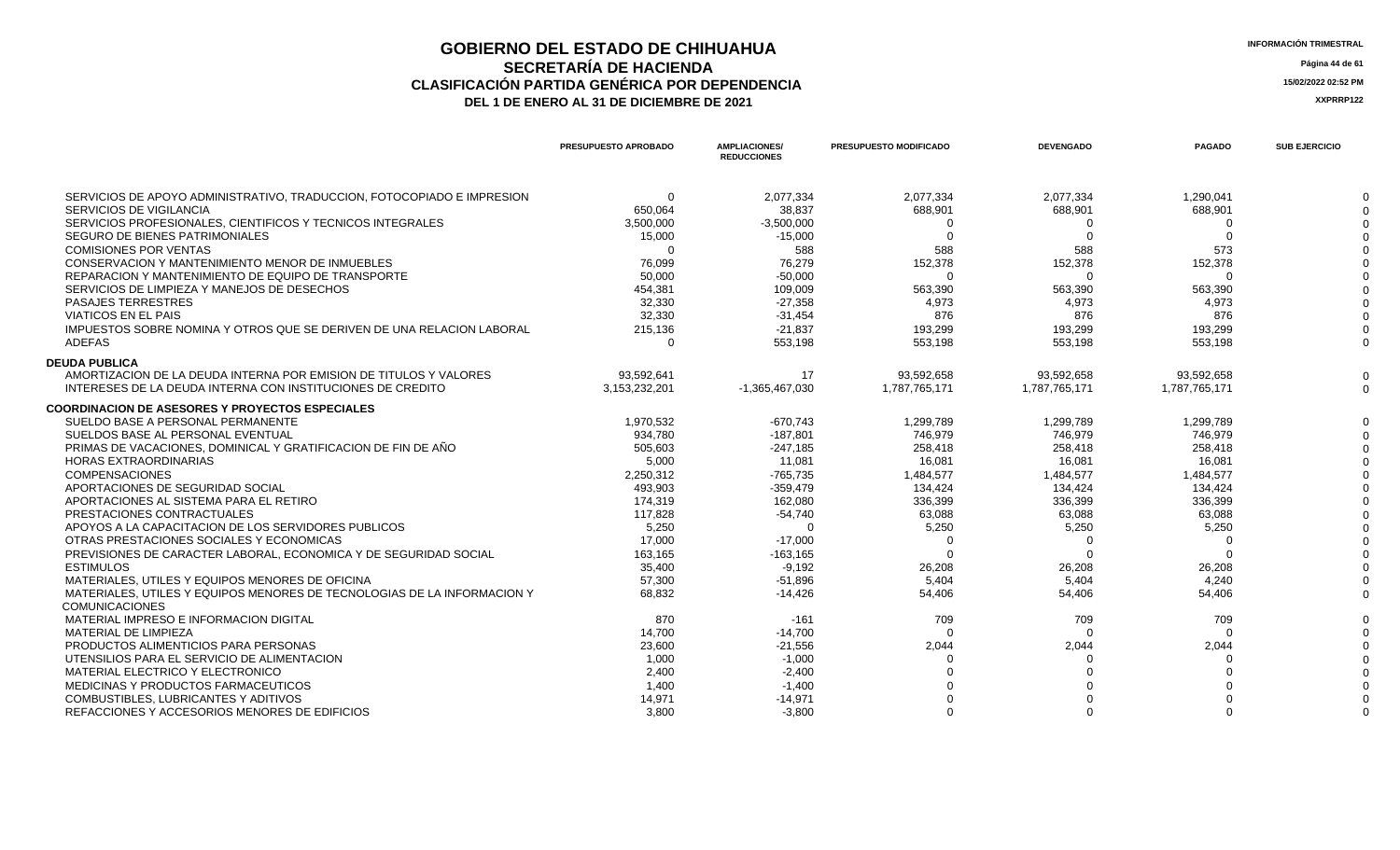## **GOBIERNO DEL ESTADO DE CHIHUAHUA**<br> **INFORMACIÓN TRIMESTRAL**<br> **INFORMACIÓN TRIMESTRAL**<br> **INFORMACIÓN TRIMESTRAL SECRETARÍA DE HACIENDA** Página 45 de 61<br>IÓN PARTIDA GENÉRICA POR DEPENDENCIA **CLASIFICACIÓN PARTIDA GENÉRICA POR DEPENDENCIA 15/02/2022 02:52 PM**

| <b>INFORMACION TRIME</b> |  |
|--------------------------|--|
|                          |  |

|                                                                                                               | <b>PRESUPUESTO APROBADO</b> | <b>AMPLIACIONES/</b><br><b>REDUCCIONES</b> | PRESUPUESTO MODIFICADO | <b>DEVENGADO</b> | <b>PAGADO</b> | <b>SUB EJERCICIO</b> |
|---------------------------------------------------------------------------------------------------------------|-----------------------------|--------------------------------------------|------------------------|------------------|---------------|----------------------|
| REFACCIONES Y ACCESORIOS MENORES DE EQUIPO DE COMPUTO Y TECNOLOGIAS                                           | 2.900                       | $-2.900$                                   | $\Omega$               | $\Omega$         | $\Omega$      |                      |
| DE LA INFORMACION                                                                                             |                             |                                            |                        |                  |               |                      |
| REFACCIONES Y ACCESORIOS MENORES DE EQUIPO DE TRANSPORTE                                                      | 6.500                       | $-6.500$                                   | $\Omega$               | $\Omega$         | $\Omega$      |                      |
| <b>ENERGIA ELECTRICA</b>                                                                                      | 145.000                     | $-43.334$                                  | 101.666                | 101.666          | 101.666       |                      |
| <b>TELEFONIA TRADICIONAL</b>                                                                                  | 30,000                      | $-8,319$                                   | 21,681                 | 21.681           | 4,728         |                      |
| SERVICIOS POSTALES Y TELEGRAFICOS                                                                             | 9.700                       | $-8.700$                                   | 1.000                  | 1.000            | 1.000         |                      |
| SERVICIOS DE CONSULTORIA ADMINISTRATIVA, PROCESOS, TECNICA Y EN                                               | 144,911                     | 455,969                                    | 600,880                | 600,880          | 600,880       |                      |
| TECNOLOGIAS DE LA INFORMACION                                                                                 |                             |                                            |                        |                  |               |                      |
| SERVICIOS DE APOYO ADMINISTRATIVO, TRADUCCION, FOTOCOPIADO E IMPRESION                                        | 38,145                      | 7,023                                      | 45,168                 | 45,168           | 45,168        |                      |
| <b>SEGURO DE BIENES PATRIMONIALES</b>                                                                         | 10,000                      | $-9,288$                                   | 712                    | 712              | 712           |                      |
| <b>COMISIONES POR VENTAS</b>                                                                                  | 234                         | $-234$                                     | $\Omega$               | ∩                | $\Omega$      |                      |
| CONSERVACION Y MANTENIMIENTO MENOR DE INMUEBLES                                                               | 1.000                       | $-1.000$                                   |                        |                  |               |                      |
| INSTALACION. REPARACION Y MANTENIMIENTO DE MOBILIARIO Y EQUIPO DE<br>ADMINISTRACION, EDUCACIONAL Y RECREATIVO | 2.400                       | $-2,400$                                   | $\Omega$               |                  |               |                      |
| INSTALACION. REPARACION Y MANTENIMIENTO DE EQUIPO DE COMPUTO Y<br>TECNOLOGIAS DE LA INFORMACION               | 9,280                       | $-9,280$                                   | $\Omega$               | $\Omega$         | $\Omega$      |                      |
| REPARACION Y MANTENIMIENTO DE EQUIPO DE TRANSPORTE                                                            | 39,009                      | $-39,009$                                  | $\Omega$               | $\Omega$         | $\Omega$      |                      |
| SERVICIOS DE LIMPIEZA Y MANEJOS DE DESECHOS                                                                   | 93,232                      | 9,776                                      | 103,008                | 103,008          | 103,008       |                      |
| <b>PASAJES AEREOS</b>                                                                                         | 17.488                      | $-17,488$                                  |                        |                  |               |                      |
| <b>PASAJES TERRESTRES</b>                                                                                     | 6.375                       | $-6,375$                                   |                        |                  |               |                      |
| <b>VIATICOS EN EL PAIS</b>                                                                                    | 14.750                      | $-14,750$                                  |                        |                  |               |                      |
| OTROS SERVICIOS DE TRASLADO Y HOSPEDAJE                                                                       | 1,350                       | $-1,350$                                   |                        |                  |               |                      |
| <b>GASTOS DE REPRESENTACION</b>                                                                               | 5.550                       | 195,235                                    | 200,785                | 200.785          | 200.785       |                      |
| IMPUESTOS SOBRE NOMINA Y OTROS QUE SE DERIVEN DE UNA RELACION LABORAL                                         | 729,101                     | $-179,983$                                 | 549.118                | 549.118          | 549.118       |                      |
| <b>ADEFAS</b>                                                                                                 | $\Omega$                    | 283,646                                    | 283,646                | 283.646          | 283,646       |                      |
| SECRETARIA DE COORDINACION DE GABINETE                                                                        |                             |                                            |                        |                  |               |                      |
| SUELDO BASE A PERSONAL PERMANENTE                                                                             | 6.311.337                   | 2,957,527                                  | 9,268,864              | 9,268,864        | 9,268,864     |                      |
| SUELDOS BASE AL PERSONAL EVENTUAL                                                                             | 1,049,174                   | 1,673,450                                  | 2,722,624              | 2,722,624        | 2,722,624     |                      |
| PRIMAS POR AÑOS DE SERVICIOS EFECTIVOS PRESTADOS                                                              | 42,715                      | 63,522                                     | 106,237                | 106,237          | 106,237       |                      |
| PRIMAS DE VACACIONES. DOMINICAL Y GRATIFICACION DE FIN DE AÑO                                                 | 1,261,324                   | 1,972,618                                  | 3,233,942              | 3,233,942        | 3,233,942     |                      |
| <b>HORAS EXTRAORDINARIAS</b>                                                                                  | 12,000                      | 35,561                                     | 47,561                 | 47,561           | 47,561        |                      |
| <b>COMPENSACIONES</b>                                                                                         | 6,320,780                   | 4,954,689                                  | 11,275,469             | 11,275,469       | 11,275,469    |                      |
| APORTACIONES DE SEGURIDAD SOCIAL                                                                              | 1,263,226                   | $-468,054$                                 | 795,172                | 795.172          | 795.172       |                      |
| APORTACIONES AL SISTEMA PARA EL RETIRO                                                                        | 444,191                     | 1,703,406                                  | 2,147,597              | 2,147,597        | 2.147.597     |                      |
| CUOTAS PARA EL FONDO DE AHORRO Y FONDO DE TRABAJO                                                             | 7.200                       | 57.600                                     | 64.800                 | 64.800           | 64.800        |                      |
| PRESTACIONES CONTRACTUALES                                                                                    | 254.248                     | 184,336                                    | 438.584                | 435.687          | 435.687       | 2,897                |
| APOYOS A LA CAPACITACION DE LOS SERVIDORES PUBLICOS                                                           | 7,500                       | $\Omega$                                   | 7,500                  | 7,500            | 7,500         |                      |
| OTRAS PRESTACIONES SOCIALES Y ECONOMICAS                                                                      | 36,505                      | $-3,777$                                   | 32,728                 | 32,728           | 32,728        |                      |
| PREVISIONES DE CARACTER LABORAL, ECONOMICA Y DE SEGURIDAD SOCIAL                                              | 413,313                     | $-413,313$                                 | $\Omega$               |                  | $\Omega$      |                      |
| <b>ESTIMULOS</b>                                                                                              | 120.325                     | 191.812                                    | 312.137                | 312.137          | 312.137       |                      |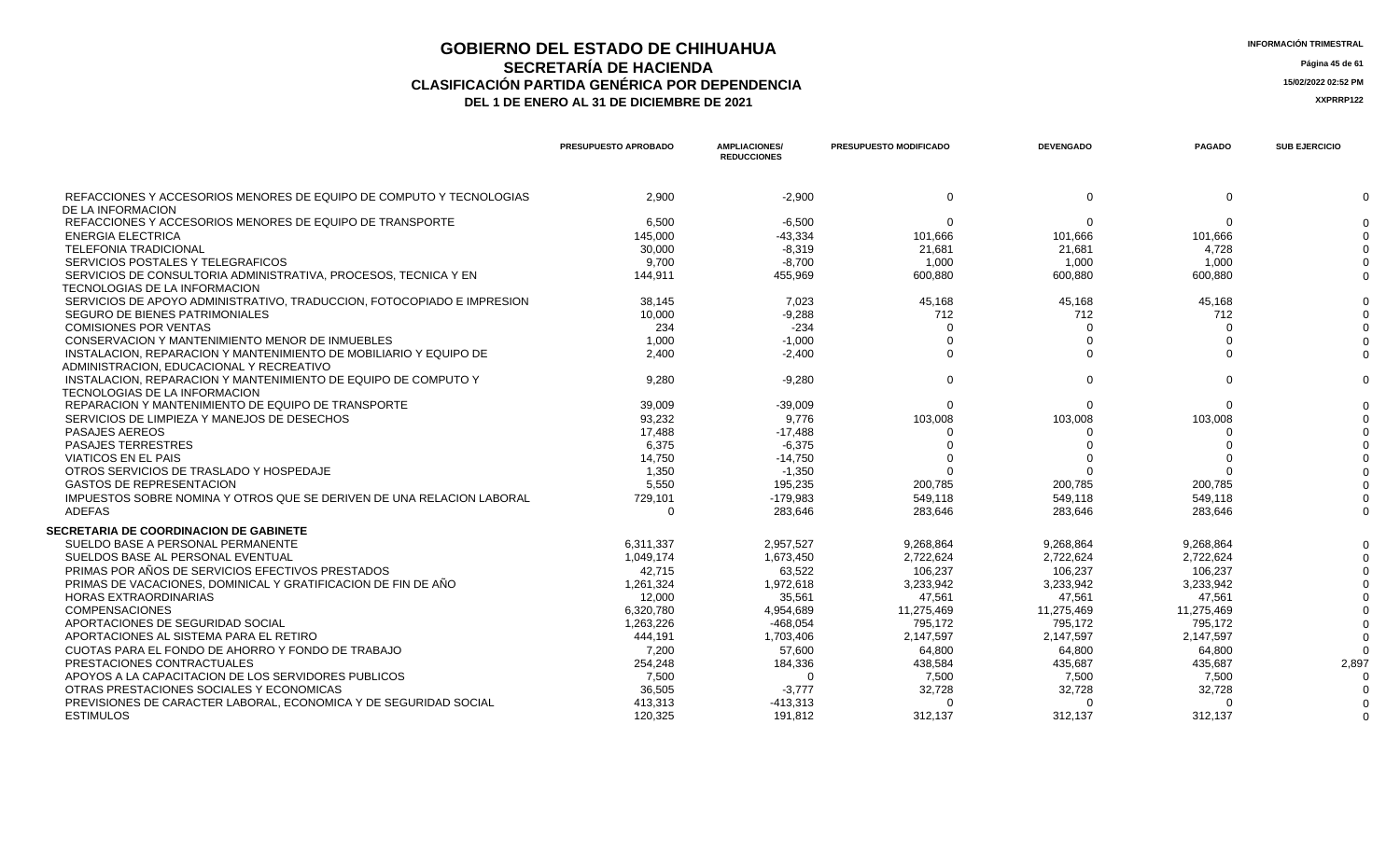# **GOBIERNO DEL ESTADO DE CHIHUAHUA**<br> **INFORMACIÓN TRIMESTRAL**<br> **INFORMACIÓN TRIMESTRAL**<br> **INFORMACIÓN TRIMESTRAL CLASIFICACIÓN PARTIDA GENÉRICA POR DEPENDENCIA 15/02/2022 02:52 PM**

DEL 1 DE ENERO AL 31 DE DICIEMBRE DE 2021

**SECRETARÍA DE HACIENDA** Página 46 de 61<br>IÓN PARTIDA GENÉRICA POR DEPENDENCIA

|                                                                          | <b>PRESUPUESTO APROBADO</b> | <b>AMPLIACIONES/</b><br><b>REDUCCIONES</b> | <b>PRESUPUESTO MODIFICADO</b> | <b>DEVENGADO</b> | <b>PAGADO</b> | <b>SUB EJERCICIO</b> |
|--------------------------------------------------------------------------|-----------------------------|--------------------------------------------|-------------------------------|------------------|---------------|----------------------|
| MATERIALES, UTILES Y EQUIPOS MENORES DE OFICINA                          | 17.500                      | 34.535                                     | 52.035                        | 52.035           | 17.072        |                      |
| MATERIALES, UTILES Y EQUIPOS MENORES DE TECNOLOGIAS DE LA INFORMACION Y  | 109,490                     | 144,429                                    | 253,919                       | 253,919          | 196,008       |                      |
| <b>COMUNICACIONES</b>                                                    |                             |                                            |                               |                  |               |                      |
| MATERIAL IMPRESO E INFORMACION DIGITAL                                   | 2,000                       | 28.720                                     | 30.720                        | 30.720           | 30.720        |                      |
| MATERIAL DE LIMPIEZA                                                     | 14,000                      | 35,695                                     | 49.695                        | 49.695           | 14,529        |                      |
| PRODUCTOS ALIMENTICIOS PARA PERSONAS                                     | 33,150                      | 102,513                                    | 135,663                       | 135,663          | 53,536        |                      |
| UTENSILIOS PARA EL SERVICIO DE ALIMENTACION                              | 1,800                       | 6,015                                      | 7.815                         | 7.815            | 89            |                      |
| MATERIAL ELECTRICO Y ELECTRONICO                                         |                             | 505                                        | 505                           | 505              | 505           |                      |
| ARTICULOS METALICOS PARA LA CONSTRUCCION                                 |                             | 34                                         | 34                            | 34               | -34           |                      |
| OTROS MATERIALES Y ARTICULOS DE CONSTRUCCION Y REPARACION                |                             | 593                                        | 593                           | 593              | 593           |                      |
| MEDICINAS Y PRODUCTOS FARMACEUTICOS                                      | 900                         | 595                                        | 1.495                         | 1.495            | 1.495         |                      |
| COMBUSTIBLES, LUBRICANTES Y ADITIVOS                                     | 96,000                      | 25,836                                     | 121.836                       | 121.836          | 102.984       |                      |
| <b>VESTUARIO Y UNIFORMES</b>                                             | 10,000                      | $-5,500$                                   | 4,500                         | 4,500            | 4,500         |                      |
| PRENDAS DE SEGURIDAD Y PROTECCION PERSONAL                               |                             | 513                                        | 513                           | 513              | 513           |                      |
| <b>HERRAMIENTAS MENORES</b>                                              |                             | 2,152                                      | 2,152                         | 2,152            | 2,152         |                      |
| REFACCIONES Y ACCESORIOS MENORES DE EDIFICIOS                            |                             | 139                                        | 139                           | 139              | 139           |                      |
| REFACCIONES Y ACCESORIOS MENORES DE EQUIPO DE COMPUTO Y TECNOLOGIAS      | 3,000                       | 23,818                                     | 26,818                        | 26,818           | 9,067         |                      |
| DE LA INFORMACION                                                        |                             |                                            |                               |                  |               |                      |
| REFACCIONES Y ACCESORIOS MENORES DE EQUIPO DE TRANSPORTE                 | 2,300                       | 15,587                                     | 17,887                        | 17,887           | 11,948        |                      |
| REFACCIONES Y ACCESORIOS MENORES DE OTROS BIENES MUEBLES                 |                             | 3,136                                      | 3,136                         | 3,136            | 3,136         |                      |
| <b>ENERGIA ELECTRICA</b>                                                 | 210,000                     | 177,212                                    | 387,212                       | 387,212          | 247,717       |                      |
| GAS                                                                      |                             | 2,111                                      | 2.111                         | 2.111            | $\Omega$      |                      |
| <b>TELEFONIA TRADICIONAL</b>                                             | 40,000                      | 81,786                                     | 121,786                       | 121,786          | 36,597        |                      |
| SERVICIOS DE TELECOMUNICACIONES Y SATELITES                              |                             |                                            |                               | $\Omega$         |               |                      |
| SERVICIOS DE ACCESO DE INTERNET, REDES Y PROCESAMIENTO DE INFORMACION    |                             |                                            |                               |                  |               |                      |
| SERVICIOS POSTALES Y TELEGRAFICOS                                        |                             | 15,080                                     | 15,080                        | 15,080           | 3,268         |                      |
| ARRENDAMIENTO DE ACTIVOS INTANGIBLES                                     | 62,100                      | $-56.794$                                  | 5,306                         | 5,306            | 5,306         |                      |
| OTROS ARRENDAMIENTOS                                                     |                             | 11,032                                     | 11,032                        | 11,032           | 1,752         |                      |
| SERVICIOS LEGALES DE CONTABILIDAD. AUDITORIA Y RELACIONADOS              | 142,500                     | $-142.500$                                 | $\Omega$                      | $\Omega$         | $\Omega$      |                      |
| SERVICIOS DE DISEÑO, ARQUITECTURA, INGENIERIA Y ACTIVIDADES RELACIONADAS | 150,000                     | $-150,000$                                 |                               |                  |               |                      |
| SERVICIOS DE CONSULTORIA ADMINISTRATIVA, PROCESOS, TECNICA Y EN          | 75,000                      | 6,224,327                                  | 6,299,327                     | 6,299,327        | 815,327       |                      |
| TECNOLOGIAS DE LA INFORMACION                                            |                             |                                            |                               |                  |               |                      |
| SERVICIOS DE CAPACITACION                                                |                             |                                            |                               |                  |               |                      |
| SERVICIOS DE INVESTIGACION CIENTIFICA Y DESARROLLO                       | 50,000                      | $-50,000$                                  |                               |                  |               |                      |
| SERVICIOS DE APOYO ADMINISTRATIVO, TRADUCCION, FOTOCOPIADO E IMPRESION   | 142,365                     | 271,663                                    | 414,028                       | 414,028          | 357,985       |                      |
| <b>SERVICIOS DE VIGILANCIA</b>                                           |                             | $\Omega$                                   |                               |                  | ∩             |                      |
| SERVICIOS PROFESIONALES, CIENTIFICOS Y TECNICOS INTEGRALES               |                             | 6,660                                      | 6,660                         | 6,660            | 6,660         |                      |
| SEGURO DE BIENES PATRIMONIALES                                           | 50,000                      | 133,322                                    | 183,322                       | 183,322          | 183,322       |                      |
| <b>COMISIONES POR VENTAS</b>                                             | 1,537                       | 717                                        | 2,254                         | 2,254            | 1,907         |                      |
| CONSERVACION Y MANTENIMIENTO MENOR DE INMUEBLES                          |                             | 20,706                                     | 20,706                        | 20,706           | 20,706        |                      |
| INSTALACION. REPARACION Y MANTENIMIENTO DE MOBILIARIO Y EQUIPO DE        |                             |                                            |                               | $\Omega$         | $\Omega$      |                      |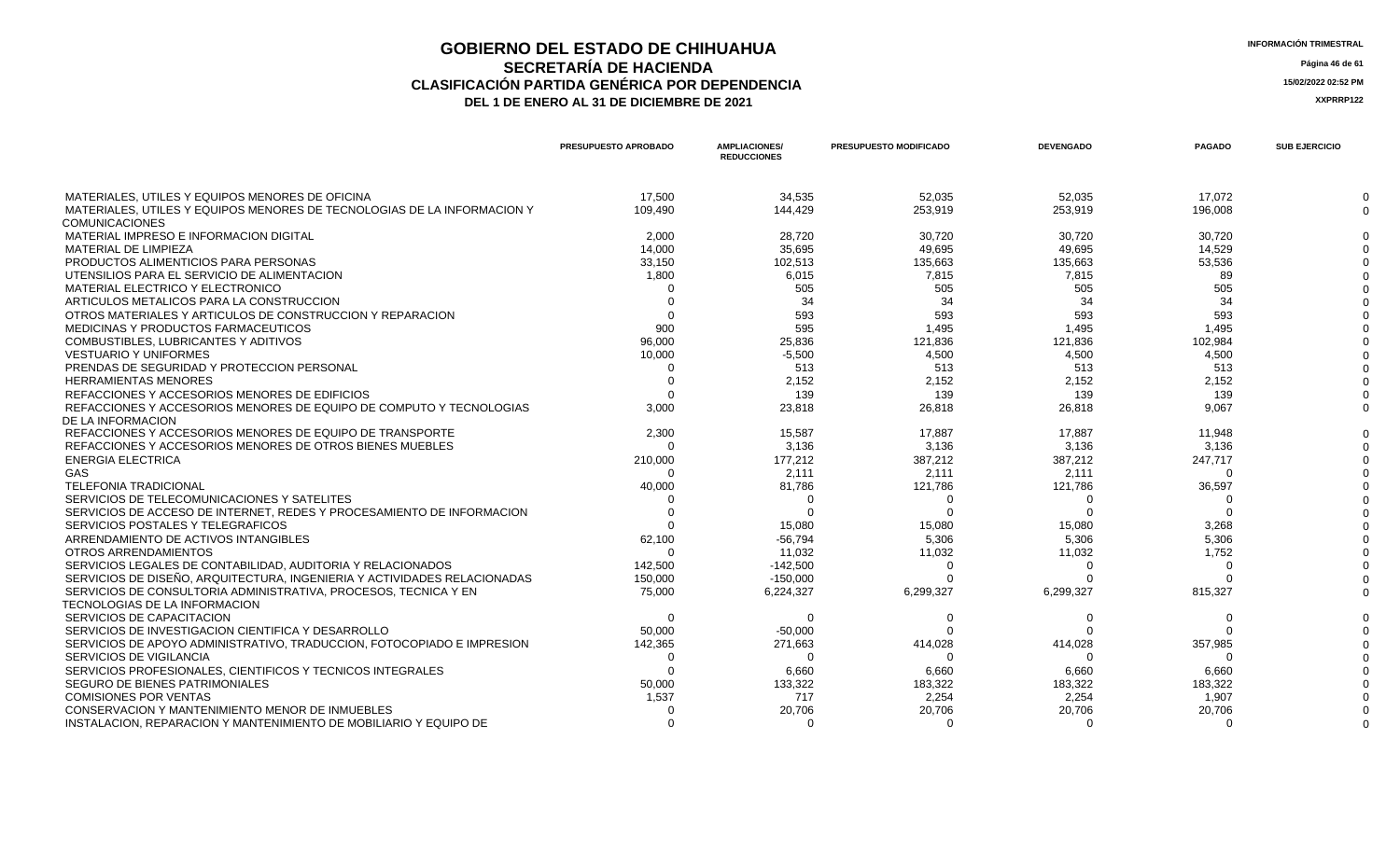### **GOBIERNO DEL ESTADO DE CHIHUAHUA**<br> **INFORMACIÓN TRIMESTRAL**<br> **INFORMACIÓN TRIMESTRAL**<br> **Información trimestral SECRETARÍA DE HACIENDA** Página 47 de 61<br>IÓN PARTIDA GENÉRICA POR DEPENDENCIA **CLASIFICACIÓN PARTIDA GENÉRICA POR DEPENDENCIA**<br> **THE 1 DE ENERO AL 31 DE DICIEMBRE DE 2021**<br> **ARREGISTIVA DE LA DE ENERO AL 31 DE DICIEMBRE DE 2021** DEL 1 DE ENERO AL 31 DE DICIEMBRE DE 2021

|                                                                                                  | PRESUPUESTO APROBADO | <b>AMPLIACIONES/</b><br><b>REDUCCIONES</b> | PRESUPUESTO MODIFICADO | <b>DEVENGADO</b> | <b>PAGADO</b> | <b>SUB EJERCICIO</b> |
|--------------------------------------------------------------------------------------------------|----------------------|--------------------------------------------|------------------------|------------------|---------------|----------------------|
| ADMINISTRACION, EDUCACIONAL Y RECREATIVO                                                         |                      |                                            |                        |                  |               |                      |
| INSTALACION. REPARACION Y MANTENIMIENTO DE EQUIPO DE COMPUTO Y<br>TECNOLOGIAS DE LA INFORMACION  | $\mathbf 0$          | $\mathbf 0$                                | $\mathbf{0}$           | $\Omega$         | $\Omega$      |                      |
| REPARACION Y MANTENIMIENTO DE EQUIPO DE TRANSPORTE                                               | 43,375               | $-19,580$                                  | 23,795                 | 23,795           | 23,795        |                      |
| SERVICIOS DE LIMPIEZA Y MANEJOS DE DESECHOS                                                      | 130,000              | 63,797                                     | 193,797                | 193,797          | 181,111       |                      |
| DIFUSION POR RADIO. TELEVISION Y OTROS MEDIOS DE MENSAJES SOBRE                                  | 574,000              | $-100,406$                                 | 473,594                | 473,594          | 473.594       |                      |
| PROGRAMAS Y ACTIVIDADES GUBERNAMENTAL                                                            |                      |                                            |                        |                  |               |                      |
| <b>PASAJES AEREOS</b>                                                                            | 115.000              | $-14,287$                                  | 100,713                | 100,713          | 100.713       |                      |
| <b>PASAJES TERRESTRES</b>                                                                        | 121,150              | 112,625                                    | 233,775                | 233,775          | 233,775       |                      |
| <b>VIATICOS EN EL PAIS</b>                                                                       | 159,000              | 197,433                                    | 356,433                | 356,433          | 356,433       |                      |
| VIATICOS EN EL EXTRANJERO                                                                        | $\Omega$             |                                            | 0                      |                  |               |                      |
| GASTOS DE ORDEN SOCIAL Y CULTURAL                                                                | 52,000               | $-38,666$                                  | 13,334                 | 13,334           | 13,334        |                      |
| <b>GASTOS DE REPRESENTACION</b>                                                                  | 173,000              | 282,611                                    | 455,611                | 455,611          | 427,092       |                      |
| <b>IMPUESTOS Y DERECHOS</b>                                                                      | ∩                    | 146                                        | 146                    | 146              | 146           |                      |
| IMPUESTOS SOBRE NOMINA Y OTROS QUE SE DERIVEN DE UNA RELACION LABORAL                            | 2,047,933            | 1,507,622                                  | 3,555,555              | 3,555,555        | 3,555,555     |                      |
| BECAS Y OTRAS AYUDAS PARA PROGRAMAS DE CAPACITACION                                              | 6,944                | $-6,944$                                   | $\Omega$               | $\Omega$         | $\Omega$      |                      |
| EQUIPO DE COMPUTO Y DE TECNOLOGIAS DE LA INFORMACION                                             |                      | 62,388                                     | 62,388                 | 62,388           | 34,840        |                      |
| OTROS MOBILIARIOS Y EQUIPOS DE ADMINISTRACION                                                    |                      |                                            |                        |                  |               |                      |
| EQUIPOS DE GENERACION ELECTRICA, APARATOS Y ACCESORIOS ELECTRICOS                                |                      |                                            |                        |                  |               |                      |
| OTROS EQUIPOS                                                                                    |                      |                                            |                        |                  |               |                      |
| <b>SOFTWARE</b>                                                                                  |                      |                                            |                        |                  |               |                      |
| LICENCIAS INFORMATICAS E INTELECTUALES                                                           |                      |                                            |                        |                  |               |                      |
| <b>ADEFAS</b>                                                                                    |                      | 744,537                                    | 744,537                | 744,537          | 744,537       |                      |
| <b>COMISION ESTATAL PARA LOS PUEBLOS INDIGENAS</b>                                               |                      |                                            |                        |                  |               |                      |
| SUELDO BASE A PERSONAL PERMANENTE                                                                | 17,318,028           | 254,638                                    | 17,572,666             | 17,569,885       | 17,569,885    | 2,781                |
| SUELDOS BASE AL PERSONAL EVENTUAL                                                                | 6,547,488            | 136,018                                    | 6,683,506              | 6,683,506        | 6,683,506     |                      |
| PRIMAS DE VACACIONES, DOMINICAL Y GRATIFICACION DE FIN DE AÑO                                    | 3,977,592            | 142,461                                    | 4,120,053              | 4,120,053        | 4,120,053     |                      |
| <b>HORAS EXTRAORDINARIAS</b>                                                                     | 7.000                | 1.040                                      | 8,040                  | 8,040            | 8,040         |                      |
| <b>COMPENSACIONES</b>                                                                            | 7,395,987            | $-182,859$                                 | 7,213,128              | 7,213,128        | 7,213,128     |                      |
| APORTACIONES DE SEGURIDAD SOCIAL                                                                 | 4,061,920            | $-2,496,968$                               | 1,564,952              | 1,564,952        | 1,564,952     |                      |
| APORTACIONES AL SISTEMA PARA EL RETIRO                                                           | 1,431,947            | 2,590,890                                  | 4,022,837              | 4,022,837        | 4,022,837     |                      |
| <b>INDEMNIZACIONES</b>                                                                           | $\Omega$             | 165,990                                    | 165,990                | 165,990          | 165,990       |                      |
| PRESTACIONES CONTRACTUALES                                                                       | 1,418,328            | $-32,831$                                  | 1,385,497              | 1,384,908        | 1,384,908     | 589                  |
| APOYOS A LA CAPACITACION DE LOS SERVIDORES PUBLICOS                                              | 90,000               | $\Omega$                                   | 90,000                 | 90,000           | 90,000        |                      |
| OTRAS PRESTACIONES SOCIALES Y ECONOMICAS                                                         | 135,135              | $-40,908$                                  | 94,227                 | 94,227           | 94,227        |                      |
| PREVISIONES DE CARACTER LABORAL, ECONOMICA Y DE SEGURIDAD SOCIAL                                 | 1,331,815            | $-1,331,815$                               | ∩                      |                  |               |                      |
| <b>ESTIMULOS</b>                                                                                 | 260,000              | $-94,834$                                  | 165,166                | 165,166          | 165,166       |                      |
| MATERIALES, UTILES Y EQUIPOS MENORES DE OFICINA                                                  | 157,470              | 25,164                                     | 182,634                | 182,634          | 115,329       |                      |
| MATERIALES, UTILES Y EQUIPOS MENORES DE TECNOLOGIAS DE LA INFORMACION Y<br><b>COMUNICACIONES</b> | 384,728              | 9,192                                      | 393,920                | 393,920          | 362,138       |                      |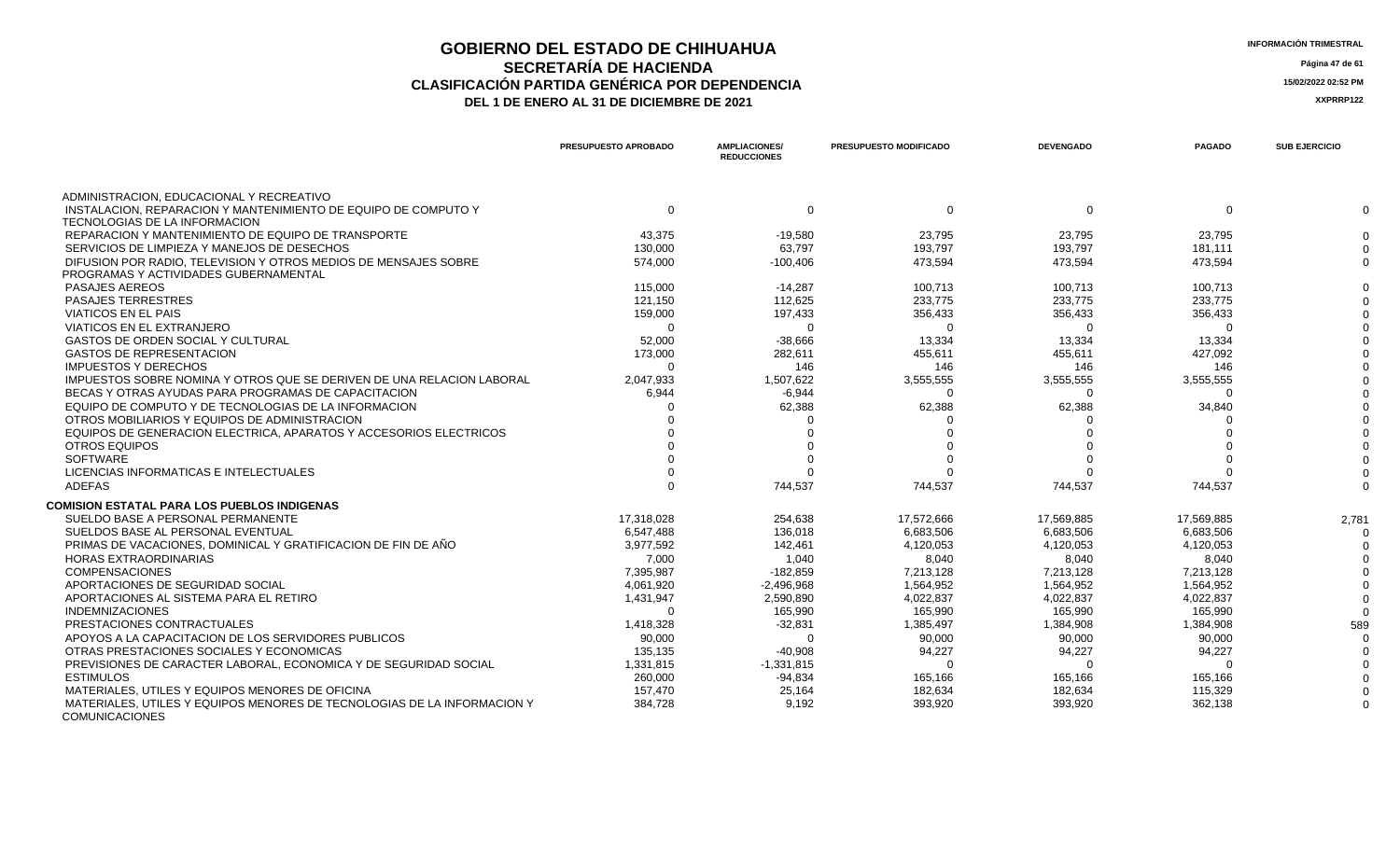### **GOBIERNO DEL ESTADO DE CHIHUAHUA**<br> **INFORMACIÓN TRIMESTRAL**<br> **INFORMACIÓN TRIMESTRAL**<br> **INFORMACIÓN TRIMESTRAL SECRETARÍA DE HACIENDA** Página 48 de 61<br>IÓN PARTIDA GENÉRICA POR DEPENDENCIA **CLASIFICACIÓN PARTIDA GENÉRICA POR DEPENDENCIA 15/02/2022 02:52 PM** DEL 1 DE ENERO AL 31 DE DICIEMBRE DE 2021

|                                                                                                               | <b>PRESUPUESTO APROBADO</b> | <b>AMPLIACIONES/</b><br><b>REDUCCIONES</b> | <b>PRESUPUESTO MODIFICADO</b> | <b>DEVENGADO</b> | <b>PAGADO</b> | <b>SUB EJERCICIO</b> |
|---------------------------------------------------------------------------------------------------------------|-----------------------------|--------------------------------------------|-------------------------------|------------------|---------------|----------------------|
| MATERIAL DE LIMPIEZA                                                                                          | 102,000                     | $-7.296$                                   | 94,704                        | 94,704           | 59,555        |                      |
| PRODUCTOS ALIMENTICIOS PARA PERSONAS                                                                          | 18,221,318                  | 435,304                                    | 18,656,622                    | 18,656,622       | 10,367,044    |                      |
| UTENSILIOS PARA EL SERVICIO DE ALIMENTACION                                                                   | 30,000                      | $-28,991$                                  | 1,009                         | 1,009            | 1,009         |                      |
| CEMENTO Y PRODUCTOS DE CONCRETO                                                                               | $\Omega$                    | 179                                        | 179                           | 179              | 179           |                      |
| MATERIAL ELECTRICO Y ELECTRONICO                                                                              | 50,000                      | $-41,850$                                  | 8,150                         | 8,150            | 8,150         |                      |
| ARTICULOS METALICOS PARA LA CONSTRUCCION                                                                      |                             | 3,177                                      | 3,177                         | 3,177            | 3,177         |                      |
| <b>MATERIALES COMPLEMENTARIOS</b>                                                                             | 53,122                      | $-45,933$                                  | 7,188                         | 7,188            | 7,188         |                      |
| OTROS MATERIALES Y ARTICULOS DE CONSTRUCCION Y REPARACION                                                     |                             | 11,036                                     | 11,036                        | 11,036           | 4,487         |                      |
| FERTILIZANTES, PESTICIDAS Y OTROS AGROQUIMICOS                                                                |                             | 705                                        | 705                           | 705              | 705           |                      |
| MEDICINAS Y PRODUCTOS FARMACEUTICOS                                                                           | 6,000                       | $-1,763$                                   | 4,237                         | 4,237            | 4,237         |                      |
| MATERIALES, ACCESORIOS Y SUMINISTROS MEDICOS                                                                  | - 0                         | 1,862                                      | 1,862                         | 1,862            | 1,862         |                      |
| FIBRAS SINTETICAS, HULES, PLASTICOS Y DERIVADOS                                                               |                             | 1,686                                      | 1,686                         | 1,686            | 1,686         |                      |
| COMBUSTIBLES, LUBRICANTES Y ADITIVOS                                                                          | 681,469                     | 26,571                                     | 708,040                       | 708,040          | 595,596       |                      |
| <b>VESTUARIO Y UNIFORMES</b>                                                                                  |                             | 493                                        | 493                           | 493              | 493           |                      |
| PRENDAS DE SEGURIDAD Y PROTECCION PERSONAL                                                                    |                             | 1,282                                      | 1,282                         | 1,282            | 1,282         |                      |
| PRODUCTOS TEXTILES                                                                                            |                             | 656                                        | 656                           | 656              | 656           |                      |
| BLANCOS Y OTROS PRODUCTOS TEXTILES, EXCEPTO PRENDAS DE VESTIR                                                 | 20,000                      | $-20,000$                                  | $\Omega$                      | $\Omega$         | $\Omega$      |                      |
| <b>HERRAMIENTAS MENORES</b>                                                                                   | 10,800                      | $-9,215$                                   | 1,585                         | 1,585            | 1,585         |                      |
| REFACCIONES Y ACCESORIOS MENORES DE EDIFICIOS                                                                 |                             | 4,947                                      | 4,947                         | 4,947            | 4,947         |                      |
| REFACCIONES Y ACCESORIOS MENORES DE MOBILIARIO Y EQUIPO DE                                                    |                             | 4,842                                      | 4,842                         | 4,842            | 4,842         |                      |
| ADMINISTRACION.EDUCACIONAL Y RECREATIVO                                                                       |                             |                                            |                               |                  |               |                      |
| REFACCIONES Y ACCESORIOS MENORES DE EQUIPO DE COMPUTO Y TECNOLOGIAS                                           | $\Omega$                    | 12,980                                     | 12,980                        | 12,980           | 12,131        |                      |
| DE LA INFORMACION                                                                                             |                             |                                            |                               |                  |               |                      |
| REFACCIONES Y ACCESORIOS MENORES DE EQUIPO DE TRANSPORTE                                                      | 1,034,000                   | -527,658                                   | 506,342                       | 506,342          | 237,983       |                      |
| REFACCIONES Y ACCESORIOS MENORES DE OTROS BIENES MUEBLES                                                      | $\Omega$                    | 3,499                                      | 3,499                         | 3,499            | 3,499         |                      |
| <b>ENERGIA ELECTRICA</b>                                                                                      | 205,641                     | $-28,344$                                  | 177,297                       | 177,297          | 177,297       |                      |
| GAS                                                                                                           | 165,000                     | -109,604                                   | 55,396                        | 55,396           | 48,931        |                      |
| AGUA                                                                                                          | 165,000                     | $-66,562$                                  | 98,438                        | 98,438           | 98,438        |                      |
| <b>TELEFONIA TRADICIONAL</b>                                                                                  | 165,000                     | $-21,919$                                  | 143,081                       | 143,081          | 81,966        |                      |
| SERVICIOS POSTALES Y TELEGRAFICOS                                                                             | 3,600                       | 6,701                                      | 10,301                        | 10,301           | 10,301        |                      |
| ARRENDAMIENTO DE EDIFICIOS                                                                                    | 978,971                     | $-5,038$                                   | 973,934                       | 973,934          | 973,934       |                      |
| OTROS ARRENDAMIENTOS                                                                                          | 29,500                      | $-15,116$                                  | 14,384                        | 14.384           | 14.384        |                      |
| SERVICIOS DE APOYO ADMINISTRATIVO, TRADUCCION, FOTOCOPIADO E IMPRESION                                        | 693,505                     | $-207,371$                                 | 486,135                       | 486,135          | 456,060       |                      |
| SERVICIOS DE VIGILANCIA                                                                                       | 641,879                     | 146,005                                    | 787,884                       | 787,884          | 787,884       |                      |
| SERVICIOS FINANCIEROS Y BANCARIOS                                                                             | 7,800                       | $-3,430$                                   | 4,370                         | 4,370            | 4,370         |                      |
| SEGURO DE BIENES PATRIMONIALES                                                                                | 511,235                     | $-345,669$                                 | 165,567                       | 165,567          | 165,567       |                      |
| <b>FLETES Y MANIOBRAS</b>                                                                                     | 1,599,510                   | 245,405                                    | 1,844,915                     | 1,844,915        | 1,101,998     |                      |
| <b>COMISIONES POR VENTAS</b>                                                                                  | 20,100                      | $-6,960$                                   | 13,140                        | 13,140           | 11,053        |                      |
| CONSERVACION Y MANTENIMIENTO MENOR DE INMUEBLES                                                               | 200,000                     | $-171,406$                                 | 28,594                        | 28,594           | 28,594        |                      |
| INSTALACION, REPARACION Y MANTENIMIENTO DE MOBILIARIO Y EQUIPO DE<br>ADMINISTRACION, EDUCACIONAL Y RECREATIVO |                             | 23,013                                     | 23,013                        | 23,013           | 23,013        |                      |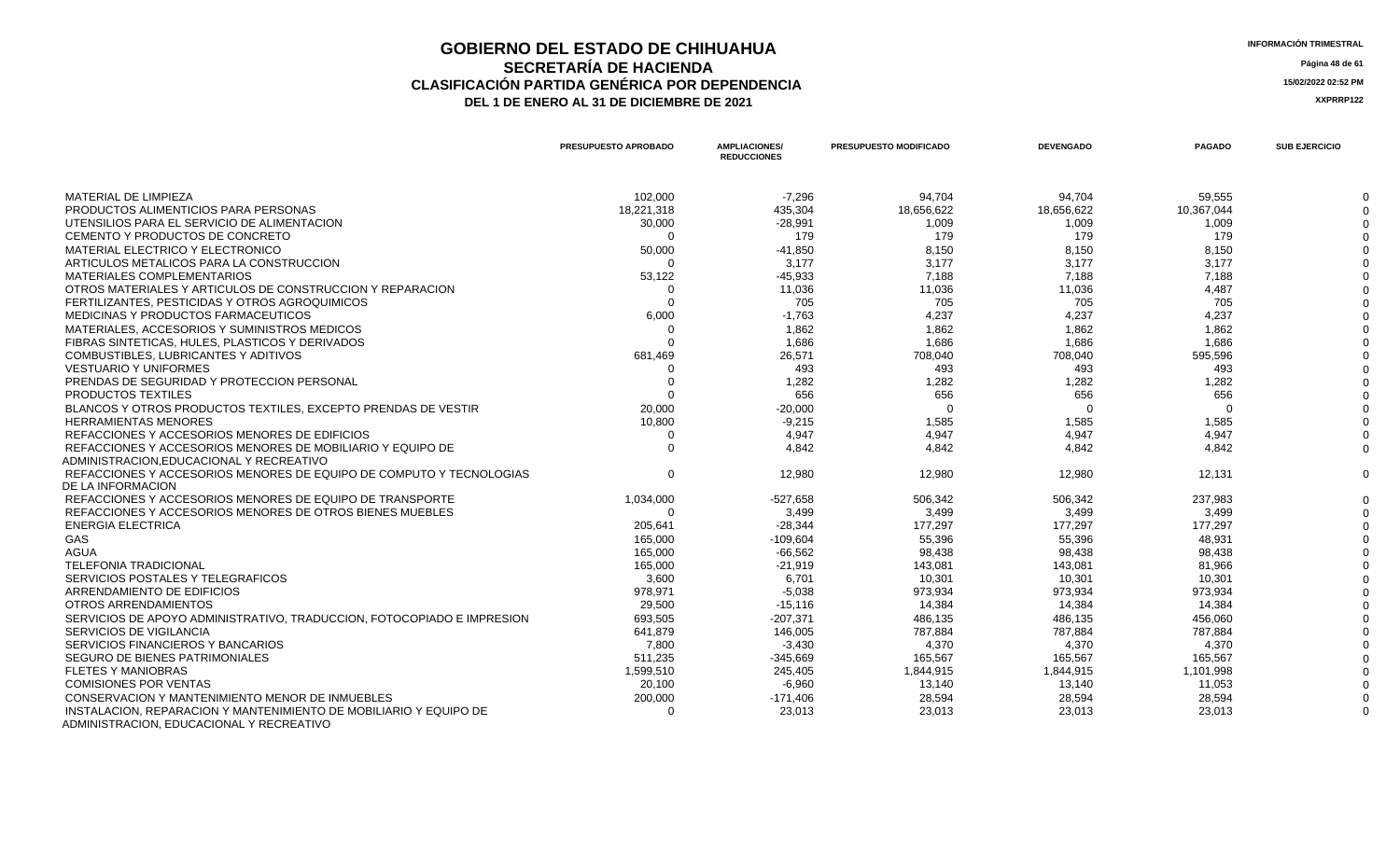### **GOBIERNO DEL ESTADO DE CHIHUAHUA**<br> **INFORMACIÓN TRIMESTRAL**<br> **INFORMACIÓN TRIMESTRAL**<br> **INFORMACIÓN TRIMESTRAL SECRETARÍA DE HACIENDA** Página 49 de 61<br>IÓN PARTIDA GENÉRICA POR DEPENDENCIA **CLASIFICACIÓN PARTIDA GENÉRICA POR DEPENDENCIA 15/02/2022 02:52 PM** DEL 1 DE ENERO AL 31 DE DICIEMBRE DE 2021

|                                                                                           | <b>PRESUPUESTO APROBADO</b> | <b>AMPLIACIONES/</b><br><b>REDUCCIONES</b> | <b>PRESUPUESTO MODIFICADO</b> | <b>DEVENGADO</b>   | <b>PAGADO</b>      | <b>SUB EJERCICIO</b> |
|-------------------------------------------------------------------------------------------|-----------------------------|--------------------------------------------|-------------------------------|--------------------|--------------------|----------------------|
| REPARACION Y MANTENIMIENTO DE EQUIPO DE TRANSPORTE                                        | 1,233,073                   | 149,007                                    | 1,382,080                     | 1,382,080          | 1,233,998          |                      |
| SERVICIOS DE LIMPIEZA Y MANEJOS DE DESECHOS                                               | 323.117                     | $-8.181$                                   | 314,936                       | 314,936            | 300.506            |                      |
| SERVICIOS DE JARDINERIA Y FUMIGACION                                                      | 239,200                     | $-52,004$                                  | 187,196                       | 187,196            | 99,356             |                      |
| <b>PASAJES AEREOS</b>                                                                     | 60,000                      | $-39,120$                                  | 20,880                        | 20,880             | 20,880             |                      |
| <b>PASAJES TERRESTRES</b>                                                                 | 2,539,938                   | 1,528,089                                  | 4,068,027                     | 4,068,027          | 4,068,027          |                      |
| <b>VIATICOS EN EL PAIS</b>                                                                | 1,569,476                   | 786,694                                    | 2,356,171                     | 2,356,171          | 2,356,171          |                      |
| SERVICIOS INTEGRALES DE TRASLADO Y VIATICOS                                               | 23,000                      | $-23,000$                                  | $\Omega$                      |                    |                    |                      |
| GASTOS DE ORDEN SOCIAL Y CULTURAL                                                         | $\Omega$                    | 53,358                                     | 53,358                        | 53,358             | 53,358             |                      |
| <b>GASTOS DE REPRESENTACION</b>                                                           | 148,775                     | $-148,775$                                 |                               |                    |                    |                      |
| SENTENCIAS Y RESOLUCIONES POR AUTORIDAD COMPETENTE                                        | $\Omega$                    | 349,000                                    | 349,000                       | 349,000            | 349,000            |                      |
| IMPUESTOS SOBRE NOMINA Y OTROS QUE SE DERIVEN DE UNA RELACION LABORAL                     | 2,393,060                   | $-181,389$                                 | 2,211,670                     | 2.211.670          | 2.211.670          |                      |
| SUBSIDIOS A LA VIVIENDA                                                                   | ∩                           | 10,423,676                                 | 10,423,676                    | 10,423,676         | 10,423,676         |                      |
| AYUDAS SOCIALES A PERSONAS                                                                | 24,385,704                  | $-4,167,754$                               | 20,217,951                    | 20,217,951         | 13,866,214         |                      |
| BECAS Y OTRAS AYUDAS PARA PROGRAMAS DE CAPACITACION                                       | 2,250,000                   | $\mathbf 0$                                | 2,250,000                     | 2,250,000          | 2,250,000          |                      |
| AYUDAS SOCIALES A INSTITUCIONES SIN FINES DE LUCRO                                        | 10,000                      | $-10,000$                                  | $\Omega$                      | $\Omega$           | $\Omega$           |                      |
| <b>ADEFAS</b>                                                                             | $\Omega$                    | 6,009,011                                  | 6,009,011                     | 6,009,011          | 6,009,011          |                      |
| <b>COORDINACION DE POLITICA DIGITAL</b>                                                   |                             |                                            |                               |                    |                    |                      |
| SUELDO BASE A PERSONAL PERMANENTE                                                         | 4,094,421                   | -788,762                                   | 3,305,659                     | 3,305,659          | 3,305,659          |                      |
| SUELDOS BASE AL PERSONAL EVENTUAL                                                         | 1,251,544                   | $-6,405$                                   | 1,245,139                     | 1,245,139          | 1.245.139          |                      |
| PRIMAS POR AÑOS DE SERVICIOS EFECTIVOS PRESTADOS                                          | 313,386                     | $-65,680$                                  | 247,706                       | 247,706            | 247,706            |                      |
| PRIMAS DE VACACIONES. DOMINICAL Y GRATIFICACION DE FIN DE AÑO                             | 989,482                     | $-506,087$                                 | 483,395                       | 483,395            | 483,395            |                      |
| <b>HORAS EXTRAORDINARIAS</b>                                                              | 7,500                       | 32,064                                     | 39,564                        | 39,564             | 39,564             |                      |
| <b>COMPENSACIONES</b>                                                                     | 3,665,890                   | $-915,781$                                 | 2,750,109                     | 2,750,109          | 2,750,109          |                      |
| APORTACIONES DE SEGURIDAD SOCIAL                                                          | 998,671                     | $-698,103$                                 | 300,568                       | 300,568            | 300,568            |                      |
| APORTACIONES AL SISTEMA PARA EL RETIRO                                                    | 338,062                     | 494,948                                    | 833,010                       | 833,010            | 833,010            |                      |
| CUOTAS PARA EL FONDO DE AHORRO Y FONDO DE TRABAJO                                         | 43,200                      | $-43,200$                                  | $\Omega$                      | $\Omega$           |                    |                      |
| PRESTACIONES CONTRACTUALES                                                                | 366.492                     | $-111,597$                                 | 254,895                       | 254,895            | 254.895            |                      |
| APOYOS A LA CAPACITACION DE LOS SERVIDORES PUBLICOS                                       | 20,250                      | $\Omega$                                   | 20,250                        | 20,250             | 20,250             |                      |
| OTRAS PRESTACIONES SOCIALES Y ECONOMICAS                                                  | 45.015                      | $-1.224$                                   | 43,790                        | 43,790             | 43,790             |                      |
| PREVISIONES DE CARACTER LABORAL, ECONOMICA Y DE SEGURIDAD SOCIAL                          | 316,188                     | $-316,188$                                 | $\Omega$                      |                    |                    |                      |
| <b>ESTIMULOS</b>                                                                          | 336,230                     | $-182,451$                                 | 153,779                       | 153,779            | 153,779            |                      |
| MATERIALES, UTILES Y EQUIPOS MENORES DE OFICINA                                           | 25,000                      | $-22,709$                                  | 2,291                         | 2,291              | 2,291              |                      |
| MATERIALES. UTILES Y EQUIPOS MENORES DE TECNOLOGIAS DE LA INFORMACION Y                   | 96,365                      | $-12,967$                                  | 83,398                        | 83,398             | 83,398             |                      |
| <b>COMUNICACIONES</b>                                                                     |                             |                                            |                               |                    |                    |                      |
| MATERIAL IMPRESO E INFORMACION DIGITAL                                                    | $\Omega$                    | 18,428                                     | 18,428                        | 18,428             | 18,428             |                      |
| MATERIAL DE LIMPIEZA<br>MATERIALES PARA EL REGISTRO E IDENTIFICACION DE BIENES Y PERSONAS | 25,000                      | $-7,657$                                   | 17,343                        | 17,343<br>$\Omega$ | 17,343<br>$\Omega$ |                      |
|                                                                                           | 12,000<br>$\Omega$          | $-12,000$                                  | $\mathbf{0}$                  |                    |                    |                      |
| PRODUCTOS ALIMENTICIOS PARA PERSONAS<br>MATERIAL ELECTRICO Y ELECTRONICO                  |                             | 16,804                                     | 16,804                        | 16,804             | 16,804             |                      |
|                                                                                           | 29,012,000                  | $-29,012,000$                              | O                             |                    |                    |                      |
| ARTICULOS METALICOS PARA LA CONSTRUCCION                                                  | 24,000                      | $-23,650$                                  | 350                           | 350                | 350                |                      |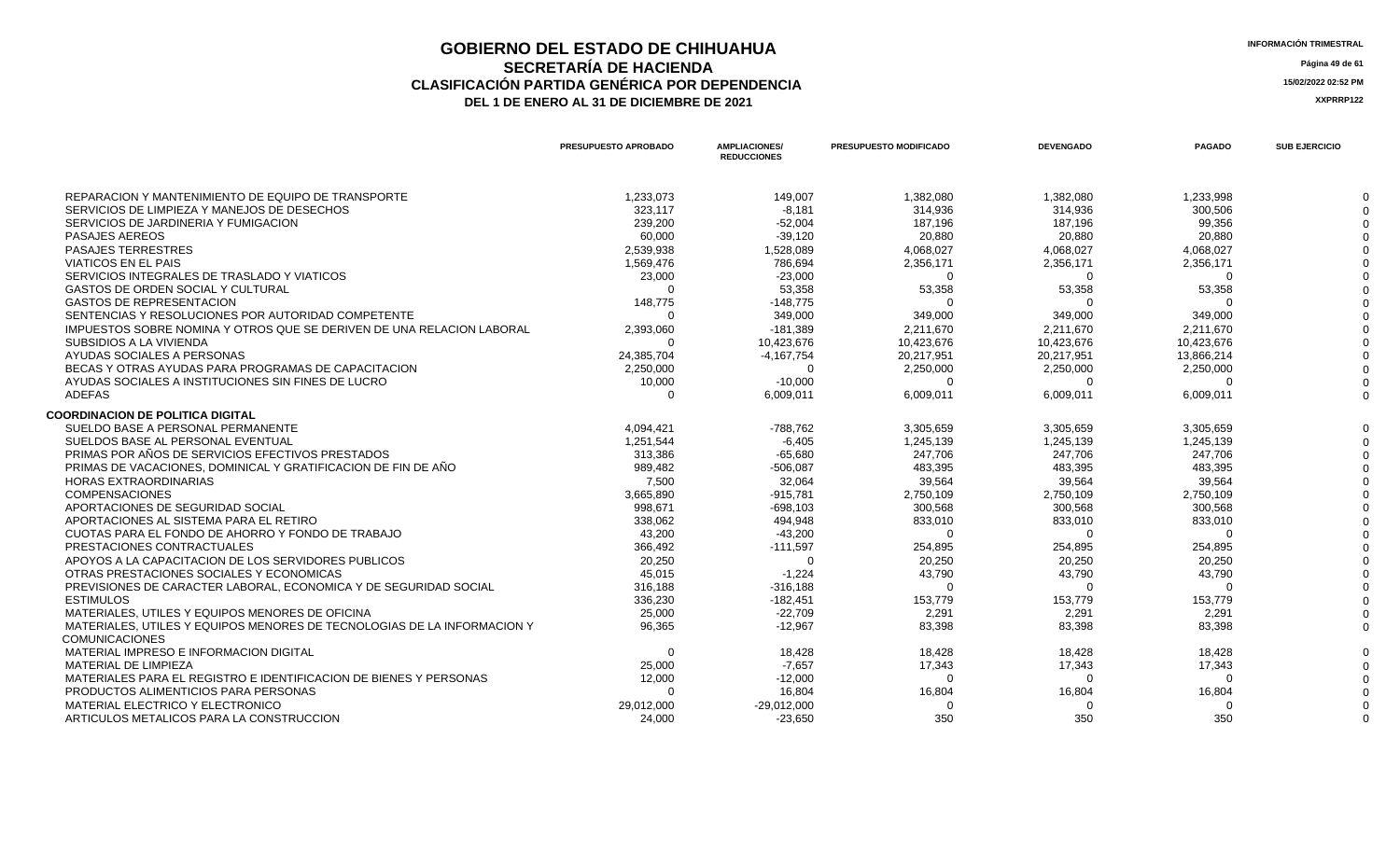## **GOBIERNO DEL ESTADO DE CHIHUAHUA INFORMACIÓN TRIMESTRAL SECRETARÍA DE HACIENDA Página 50 de 61 CLASIFICACIÓN PARTIDA GENÉRICA POR DEPENDENCIA 15/02/2022 02:52 PM**

**DEL 1 DE ENERO AL 31 DE DICIEMBRE DE 2021 XXPRRP122** 

**PRESUPUESTO APROBADO AMPLIACIONES/ REDUCCIONES PRESUPUESTO MODIFICADO DEVENGADO PAGADO SUB EJERCICIO** OTROS MATERIALES Y ARTICULOS DE CONSTRUCCION Y REPARACION 6,600 1,430 8,030 8,030 8,030 0 MEDICINAS Y PRODUCTOS FARMACEUTICOS 0 990 990 990 990 0 COMBUSTIBLES, LUBRICANTES Y ADITIVOS 6.320 6.320 3,323 3,323 3,323 3,323 3,323 3,323 3,323 3,323 3,323 3,323 3,323 3,323 3,323 3,323 3,323 3,323 3,323 3,323 3,323 3,323 3,323 3,323 3,323 3,423 3,323 3,423 3,323 3,423 3,323 VESTUARIO Y UNIFORMES 5,000 18,189 23,189 23,189 23,189 0 PRENDAS DE SEGURIDAD Y PROTECCION PERSONAL 163.862 186.138 186.138 0 HERRAMIENTAS MENORES 7,200 120,380 127,580 127,580 127,580 0 REFACCIONES Y ACCESORIOS MENORES DE EDIFICIOS 0 1,347 1,347 1,347 1,347 0 REFACCIONES Y ACCESORIOS MENORES DE MOBILIARIO Y EQUIPO DE ADMINISTRACION,EDUCACIONAL Y RECREATIVO 5,160 30,670 35,830 35,830 35,830 0 REFACCIONES Y ACCESORIOS MENORES DE EQUIPO DE COMPUTO Y TECNOLOGIAS DE LA INFORMACION 206,000 145,269 351,269 351,269 1,518 0 REFACCIONES Y ACCESORIOS MENORES DE EQUIPO DE TRANSPORTE  $0$  22,655 22,655 22,655 22,655 22,655 22,655 22,655 22,655 0 ENERGIA ELECTRICA 110,000 -24,806 85,194 85,194 85,194 0 TELEFONIA TRADICIONAL 85,000 -45,499 39,501 39,501 39,501 0 SERVICIOS DE TELECOMUNICACIONES Y SATELITES  $29.747,068$   $29.747,068$   $21.730,854$   $28.016,214$   $28.016,214$   $21.052,770$   $21.052,770$   $22.052,770$ SERVICIOS DE ACCESO DE INTERNET. REDES Y PROCESAMIENTO DE INFORMACION 1,820,550 5,311,209 7,131,759 7,131,759 7,131,759 1,487,544 0 SERVICIOS POSTALES Y TELEGRAFICOS 0 285 285 285 285 0 SERVICIOS DE CONSULTORIA ADMINISTRATIVA, PROCESOS, TECNICA Y EN TECNOLOGIAS DE LA INFORMACION 862,163 2,993,693 3,855,857 3,855,857 1,007,857 0 SERVICIOS DE CAPACITACION 0 421,732 421,732 421,732 0 0 SERVICIOS DE APOYO ADMINISTRATIVO, TRADUCCION, FOTOCOPIADO E IMPRESION 28,355 16,709 45,064 45,064 45,064 0 SEGURO DE BIENES PATRIMONIALES 
20.000
20.000
20.000
20.000
20.000
20.000
20.000
20.000
20.000
20.000
20.000
20.000
20.000
20.000
20.000
20.000
20.000
20.000
20.000
20.000
20.000
20.000
20.000
20.000
20.000
20.00 COMISIONES POR VENTAS 153 -91 62 62 62 0 CONSERVACION Y MANTENIMIENTO MENOR DE INMUEBLES 20,336 5,416 25,752 25,752 25,752 0 INSTALACION, REPARACION Y MANTENIMIENTO DE EQUIPO DE COMPUTO Y TECNOLOGIAS DE LA INFORMACION 31,465,644 -27,927,274 3,538,370 3,538,370 1,913,098 0 REPARACION Y MANTENIMIENTO DE EQUIPO DE TRANSPORTE  $20.336$  20.336 8 29,018 29,018 29,018 29,018 29,018 29,018 29,018 29,018 SERVICIOS DE LIMPIEZA Y MANEJOS DE DESECHOS NA SERVICIOS DE LA ENGLACIÓN DE LA ENFERACIÓN DE LA ENFERACIÓN DE LA ENFERACIÓN DE LA ENFERACIÓN DE LA ENFERACIÓN DE LA ENFERACIÓN DE LA ENFERACIÓN DE LA ENFERACIÓN DE LA ENFERAC 0 93,352 33,352 33,352 33,352 33,352 33,352 33,352 33,352 33,352 33,352 33,352 33,352 33,352 33,352 33,352 33,352 33,352 33,352 33,352 33,352 33,352 33,352 33,352 33,352 33,352 33,352 33,352 33,352 33,352 33,352 33,352 33 PASAJES TERRESTRES 127,500 24,311 151,811 151,811 151,811 0 VIATICOS EN EL PAIS 214,787 214,787 214,787 214,787 214,787 214,787 214,787 214,787 214,787 214,787 214,787 0 VIATICOS EN EL EXTRANJERO 65,890 -65,890 0 0 0 0 GASTOS DE REPRESENTACION 9.073 19.073 19.073 0 IMPUESTOS SOBRE NOMINA Y OTROS QUE SE DERIVEN DE UNA RELACION LABORAL 1,118,359 16 186,343 16 932,016 932,016 932,016 932,016 932,016 932,016 932,016 932,016 932,016 932,016 932,016 932,016 932,016 932,016 932,016 932,016 EQUIPO DE COMPUTO Y DE TECNOLOGIAS DE LA INFORMACION 0 6,640,233 6,640,233 6,640,233 0 0 OTROS MOBILIARIOS Y EQUIPOS DE ADMINISTRACION 0 24,606 24,606 24,606 0 0 EQUIPOS DE GENERACION ELECTRICA, APARATOS Y ACCESORIOS ELECTRICOS 0 0 0 0 0 0 OTROS EQUIPOS 0 0 0 0 0 0 SOFTWARE 0 4,354,756 4,354,756 4,354,756 0 0

LICENCIAS INFORMATICAS E INTELECTUALES **2.115,368** 2,115,368 619,174 2,734,542 2,734,542 2,734,542 140,002 0 0 9,575,553 9,575,553 9,575,553 9,575,553 9,575,553 9,575,553 9,575,553 9,575,553 9,575,553 9,575,553 9,575,553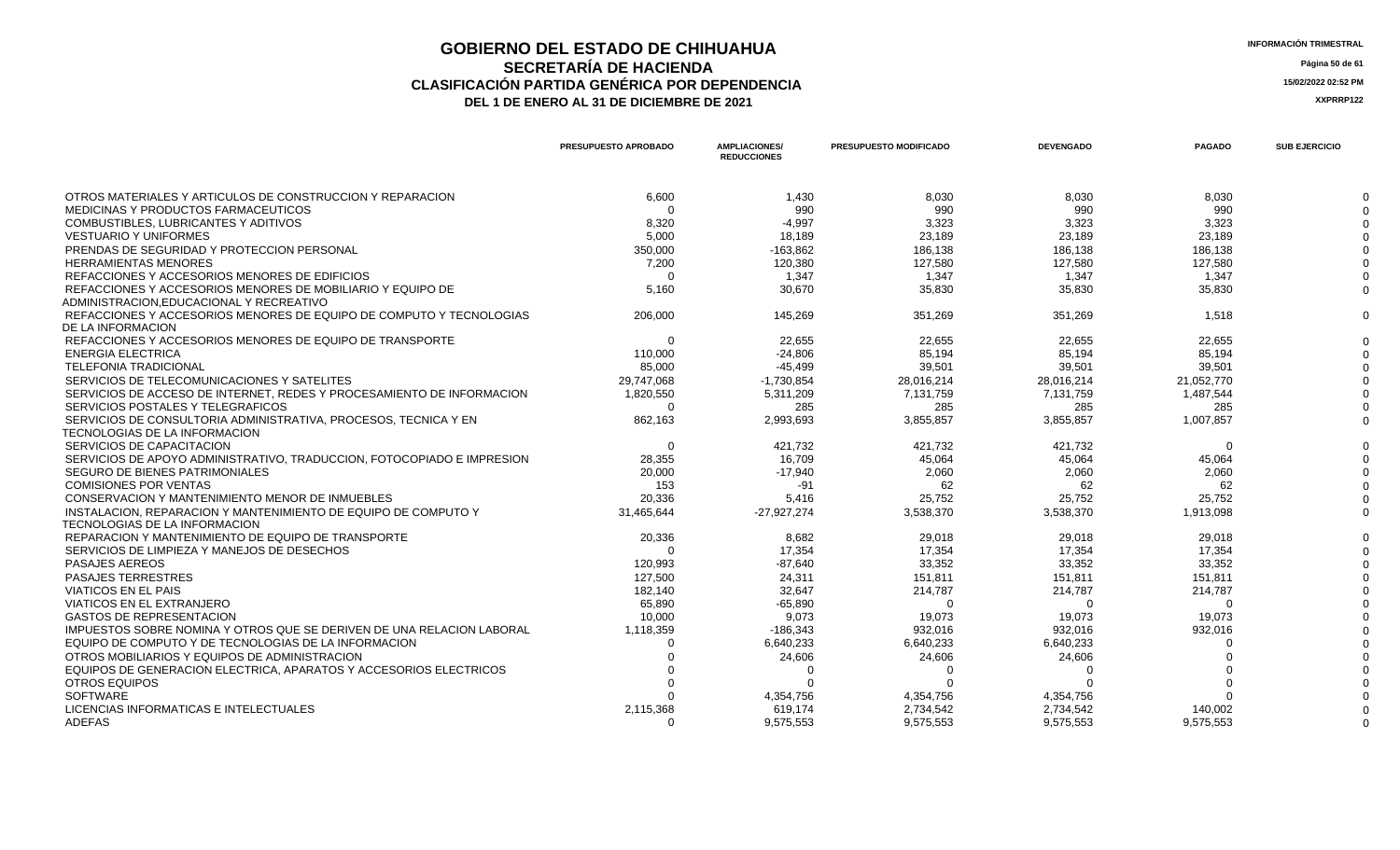### **GOBIERNO DEL ESTADO DE CHIHUAHUA**<br> **INFORMACIÓN TRIMESTRAL**<br> **INFORMACIÓN TRIMESTRAL**<br> **Información trimestral SECRETARÍA DE HACIENDA** Página 51 de 61<br>IÓN PARTIDA GENÉRICA POR DEPENDENCIA **CLASIFICACIÓN PARTIDA GENÉRICA POR DEPENDENCIA**<br> **THE 1 DE ENERO AL 31 DE DICIEMBRE DE 2021**<br> **ARREGISTION AND ACTEUR AUGENCIA DE PROPENTE DE 2021** DEL 1 DE ENERO AL 31 DE DICIEMBRE DE 2021

|                                                                             | PRESUPUESTO APROBADO      | <b>AMPLIACIONES/</b><br><b>REDUCCIONES</b> | PRESUPUESTO MODIFICADO    | <b>DEVENGADO</b>          | <b>PAGADO</b>             | <b>SUB EJERCICIO</b> |
|-----------------------------------------------------------------------------|---------------------------|--------------------------------------------|---------------------------|---------------------------|---------------------------|----------------------|
|                                                                             |                           |                                            |                           |                           |                           |                      |
| SECRETARIA DE SEGURIDAD PUBLICA<br>SUELDO BASE A PERSONAL PERMANENTE        | 514,695,841               | $-63,360,880$                              | 451,334,960               | 451,266,803               | 451,266,803               | 68.157               |
| <b>HONORARIOS ASIMILABLES A SALARIOS</b>                                    | $\Omega$                  | 2,755,667                                  | 2,755,667                 | 2,748,978                 | 2,748,978                 | 6,689                |
| SUELDOS BASE AL PERSONAL EVENTUAL                                           | 222,300,143               | $-18,583,115$                              | 203,717,029               | 203,715,864               | 203,715,864               |                      |
| PRIMAS POR AÑOS DE SERVICIOS EFECTIVOS PRESTADOS                            |                           |                                            |                           | 9,747,653                 | 9,747,653                 | 1,165                |
| PRIMAS DE VACACIONES. DOMINICAL Y GRATIFICACION DE FIN DE AÑO               | 10,072,985<br>124,470,304 | $-325,332$<br>$-43,443,522$                | 9,747,653<br>81,026,782   | 80,996,963                | 80,996,963                | 29,819               |
| <b>HORAS EXTRAORDINARIAS</b>                                                | 1,310,000                 | $-250,529$                                 | 1,059,471                 | 1,052,518                 | 1,052,518                 | 6,952                |
| <b>COMPENSACIONES</b>                                                       | 297,587,113               |                                            |                           |                           |                           | 925                  |
| APORTACIONES DE SEGURIDAD SOCIAL                                            | 128,315,564               | $-21,039,386$<br>$-85,318,095$             | 276,547,727<br>42,997,469 | 276,546,802<br>42,997,469 | 276,546,802<br>42,997,469 |                      |
| APORTACIONES AL SISTEMA PARA EL RETIRO                                      |                           | 65,151,657                                 |                           |                           |                           |                      |
|                                                                             | 47,104,479                | $-521,100$                                 | 112,256,136               | 112,256,136               | 112,256,136               |                      |
| CUOTAS PARA EL FONDO DE AHORRO Y FONDO DE TRABAJO<br><b>INDEMNIZACIONES</b> | 1,764,000<br>$\Omega$     |                                            | 1,242,900                 | 1,242,900                 | 1,242,900                 |                      |
|                                                                             |                           | 1,681,555                                  | 1,681,555                 | 1,681,555                 | 1,681,555                 |                      |
| PRESTACIONES CONTRACTUALES                                                  | 64,042,808                | $-8,806,212$                               | 55,236,596                | 55,235,625                | 55,235,625                | 971                  |
| APOYOS A LA CAPACITACION DE LOS SERVIDORES PUBLICOS                         | 3,393,000                 | $-144,750$                                 | 3,248,250                 | 3,247,500                 | 3,247,500                 | 750                  |
| OTRAS PRESTACIONES SOCIALES Y ECONOMICAS                                    | 9,556,205                 | $-1,846,685$                               | 7,709,520                 | 7,709,520                 | 7,709,520                 |                      |
| PREVISIONES DE CARACTER LABORAL, ECONOMICA Y DE SEGURIDAD SOCIAL            | 41,355,496                | $-41,355,496$                              | $\Omega$                  |                           |                           |                      |
| <b>ESTIMULOS</b>                                                            | 20,056,725                | $-6,342,580$                               | 13,714,144                | 13,712,077                | 13,712,077                | 2,067                |
| MATERIALES, UTILES Y EQUIPOS MENORES DE OFICINA                             | 1,595,045                 | 472,768                                    | 2,067,813                 | 2,067,813                 | 1,424,354                 |                      |
| MATERIALES Y UTILES DE IMPRESION Y REPRODUCCION                             | 861,988                   | 106,870                                    | 968,858                   | 968,858                   | 968,858                   |                      |
| MATERIALES, UTILES Y EQUIPOS MENORES DE TECNOLOGIAS DE LA INFORMACION Y     | 9,223,530                 | $-3,922,132$                               | 5,301,398                 | 5,301,398                 | 5,195,059                 |                      |
| <b>COMUNICACIONES</b>                                                       |                           |                                            |                           |                           |                           |                      |
| MATERIAL IMPRESO E INFORMACION DIGITAL                                      | ∩                         | 7,268                                      | 7,268                     | 7,268                     | 7,268                     |                      |
| MATERIAL DE LIMPIEZA                                                        | 3,000,000                 | $-813,310$                                 | 2,186,690                 | 2,186,690                 | 2,039,158                 |                      |
| MATERIALES Y UTILES DE ENSEÑANZA                                            | $\Omega$                  | 1,625                                      | 1,625                     | 1,625                     | 1,625                     |                      |
| MATERIALES PARA EL REGISTRO E IDENTIFICACION DE BIENES Y PERSONAS           | 23,894,700                | $-510,840$                                 | 23,383,860                | 23,383,860                | 13,137,000                |                      |
| PRODUCTOS ALIMENTICIOS PARA PERSONAS                                        | 296,642,560               | -48,927,798                                | 247,714,762               | 247,714,763               | 233,978,327               |                      |
| PRODUCTOS ALIMENTICIOS PARA ANIMALES                                        | 900,000                   | $-287,220$                                 | 612,780                   | 612,780                   | 612,780                   |                      |
| UTENSILIOS PARA EL SERVICIO DE ALIMENTACION                                 |                           | 495,275                                    | 495,275                   | 495,275                   | 10,161                    |                      |
| PRODUCTOS DE CUERO. PIEL. PLASTICO Y HULE ADQUIRIDOS COMO MATERIA PRIMA     |                           | $\Omega$                                   | $\Omega$                  |                           |                           |                      |
| PRODUCTOS MINERALES NO METALICOS                                            |                           | 24,712                                     | 24,712                    | 24,712                    | 24,712                    |                      |
| CEMENTO Y PRODUCTOS DE CONCRETO                                             |                           | 3,026                                      | 3,026                     | 3,026                     | 2,586                     |                      |
| CAL. YESO Y PRODUCTOS DE YESO                                               |                           | 12,919                                     | 12,919                    | 12,919                    | 12,494                    |                      |
| MADERA Y PRODUCTOS DE MADERA                                                |                           | 4,547                                      | 4,547                     | 4,547                     | 3,604                     |                      |
| VIDRIO Y PRODUCTOS DE VIDRIO                                                |                           |                                            | O                         |                           |                           |                      |
| MATERIAL ELECTRICO Y ELECTRONICO                                            |                           | 434,337                                    | 434,337                   | 434,337                   | 220,368                   |                      |
| ARTICULOS METALICOS PARA LA CONSTRUCCION                                    |                           | 20,501,851                                 | 20,501,851                | 20,501,851                | 20,462,578                |                      |
| <b>MATERIALES COMPLEMENTARIOS</b>                                           |                           | 14,090                                     | 14,090                    | 14,090                    | 12,287                    |                      |
| OTROS MATERIALES Y ARTICULOS DE CONSTRUCCION Y REPARACION                   |                           | 716,591                                    | 716,591                   | 716,591                   | 415,123                   |                      |
| FERTILIZANTES, PESTICIDAS Y OTROS AGROQUIMICOS                              |                           | 2,839                                      | 2,839                     | 2,839                     | 669                       |                      |
| MEDICINAS Y PRODUCTOS FARMACEUTICOS                                         | 7,936,037                 | $-346,107$                                 | 7,589,930                 | 7,589,930                 | 2,641,857                 |                      |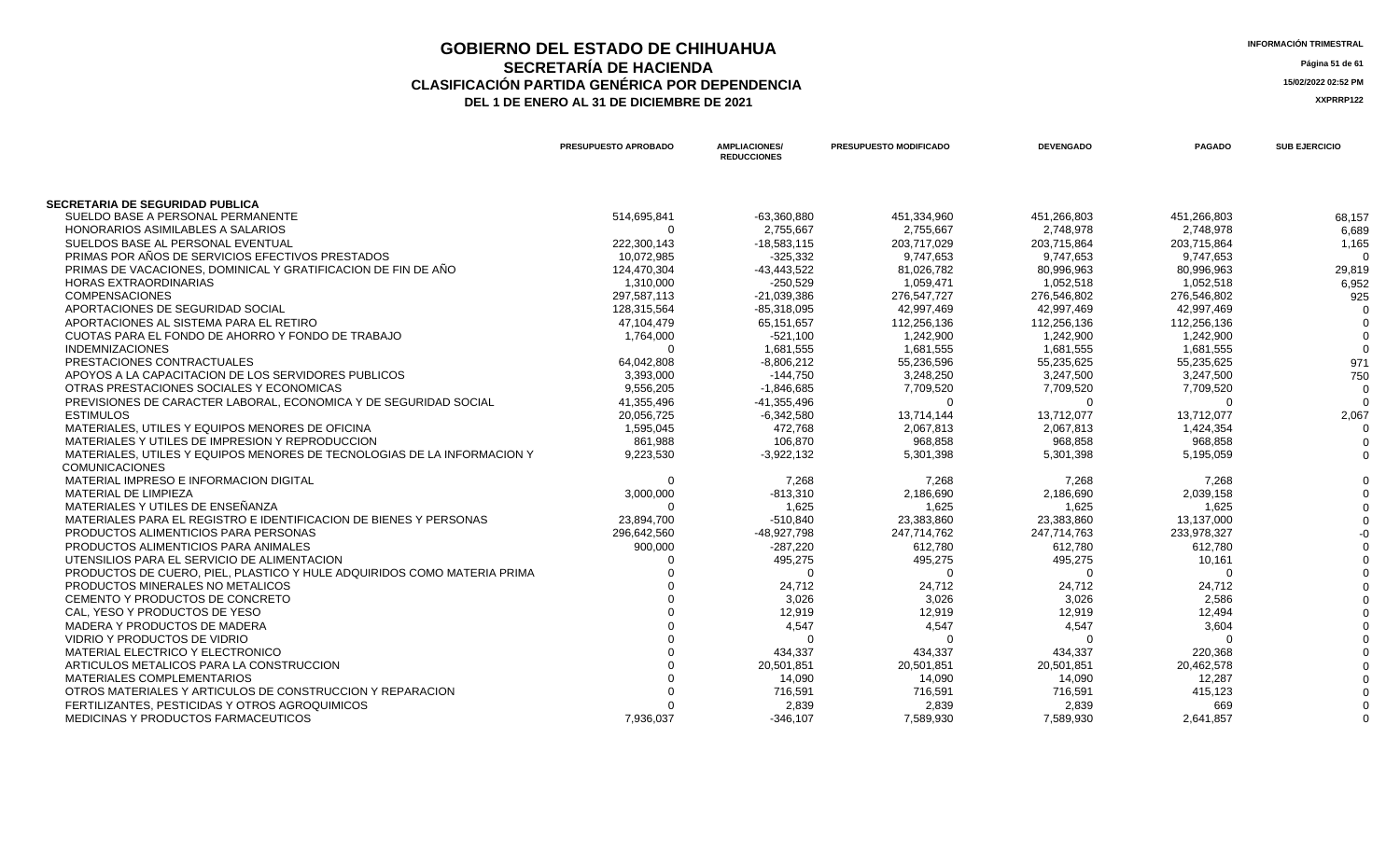**GOBIERNO DEL ESTADO DE CHIHUAHUA**<br> **INFORMACIÓN TRIMESTRAL**<br> **INFORMACIÓN TRIMESTRAL**<br> **Información trimestral SECRETARÍA DE HACIENDA** Página 52 de 61<br>IÓN PARTIDA GENÉRICA POR DEPENDENCIA **CLASIFICACIÓN PARTIDA GENÉRICA POR DEPENDENCIA 15/02/2022 02:52 PM** DEL 1 DE ENERO AL 31 DE DICIEMBRE DE 2021

|                                                                                                       | PRESUPUESTO APROBADO | <b>AMPLIACIONES/</b><br><b>REDUCCIONES</b> | <b>PRESUPUESTO MODIFICADO</b> | <b>DEVENGADO</b> | <b>PAGADO</b> | <b>SUB EJERCICIO</b> |
|-------------------------------------------------------------------------------------------------------|----------------------|--------------------------------------------|-------------------------------|------------------|---------------|----------------------|
| MATERIALES, ACCESORIOS Y SUMINISTROS MEDICOS                                                          | 1,612,755            | 134,376                                    | 1,747,131                     | 1,747,131        | 676,128       |                      |
| MATERIALES, ACCESORIOS Y SUMINISTROS DE LABORATORIO                                                   |                      | 179.615                                    | 179.615                       | 179.615          | 152.943       |                      |
| FIBRAS SINTETICAS, HULES, PLASTICOS Y DERIVADOS                                                       |                      | 112,092                                    | 112,092                       | 112,092          | 57,816        |                      |
| COMBUSTIBLES, LUBRICANTES Y ADITIVOS                                                                  | 101,370,576          | $-7,113,307$                               | 94,257,269                    | 94,257,269       | 91,449,996    |                      |
| <b>VESTUARIO Y UNIFORMES</b>                                                                          | 1,600,000            | $-1,040,361$                               | 559,639                       | 559,639          | 559,639       |                      |
| PRENDAS DE SEGURIDAD Y PROTECCION PERSONAL                                                            |                      | 5,915                                      | 5,915                         | 5,915            | 2,696         |                      |
| PRODUCTOS TEXTILES                                                                                    |                      | 1,804                                      | 1,804                         | 1,804            | 1,804         |                      |
| MATERIALES DE SEGURIDAD PUBLICA                                                                       |                      | ∩                                          | ∩                             |                  |               |                      |
| <b>HERRAMIENTAS MENORES</b>                                                                           |                      | 63,848                                     | 63,848                        | 63,848           | 35,995        |                      |
| REFACCIONES Y ACCESORIOS MENORES DE EDIFICIOS                                                         |                      | 143.265                                    | 143.265                       | 143.265          | 48.139        |                      |
| REFACCIONES Y ACCESORIOS MENORES DE MOBILIARIO Y EQUIPO DE<br>ADMINISTRACION.EDUCACIONAL Y RECREATIVO |                      | 471,316                                    | 471,316                       | 471,316          | 471,316       |                      |
| REFACCIONES Y ACCESORIOS MENORES DE EQUIPO DE COMPUTO Y TECNOLOGIAS                                   | O                    | 97,926                                     | 97,926                        | 97,926           | 97,698        |                      |
| DE LA INFORMACION                                                                                     |                      |                                            |                               |                  |               |                      |
| REFACCIONES Y ACCESORIOS MENORES DE EQUIPO DE TRANSPORTE                                              | 2,743,215            | $-1,061,137$                               | 1,682,078                     | 1,682,078        | 1,459,165     |                      |
| REFACCIONES Y ACCESORIOS MENORES DE EQUIPO DE DEFENSA Y SEGURIDAD                                     | 0                    | 38,578                                     | 38,578                        | 38,578           | 38.578        |                      |
| REFACCIONES Y ACCESORIOS MENORES DE MAQUINARIA Y OTROS EQUIPOS                                        |                      | 1,009                                      | 1,009                         | 1,009            | 1,009         |                      |
| REFACCIONES Y ACCESORIOS MENORES DE OTROS BIENES MUEBLES                                              |                      | 15.404                                     | 15.404                        | 15.404           | 15.404        |                      |
| <b>ENERGIA ELECTRICA</b>                                                                              | 20,000,000           | $-0$                                       | 20,000,000                    | 20,000,000       | 20,000,000    |                      |
| GAS                                                                                                   | 23,000,000           | $-359,358$                                 | 22,640,642                    | 22,640,642       | 21,384,047    |                      |
| <b>AGUA</b>                                                                                           | 300,000              | 146,999                                    | 446,999                       | 446,999          | 446,999       |                      |
| <b>TELEFONIA TRADICIONAL</b>                                                                          | 2,500,000            | $-1$                                       | 2,499,999                     | 2,499,999        | 2.119.490     |                      |
| <b>TELEFONIA CELULAR</b>                                                                              | 100,000              | $-1$                                       | 99,999                        | 99,999           | 99,999        |                      |
| SERVICIOS DE TELECOMUNICACIONES Y SATELITES                                                           | 10,000,000           | 1,871,133                                  | 11,871,133                    | 11,871,133       | 8,905,946     |                      |
| SERVICIOS POSTALES Y TELEGRAFICOS                                                                     | 960,000              | $-592,418$                                 | 367,582                       | 367,582          | 326,328       |                      |
| ARRENDAMIENTO DE TERRENOS                                                                             | 1.589.595            | 43.672                                     | 1.633.267                     | 1.633.267        | 1.633.267     |                      |
| ARRENDAMIENTO DE EDIFICIOS                                                                            | 1,688,075            | $-821,944$                                 | 866,131                       | 866,131          | 866,131       |                      |
| ARRENDAMIENTO DE MOBILIARIO Y EQUIPO DE ADMINISTRACION. EDUCACIONAL Y<br>RECREATIVO                   | 16.113.177           | $-2$                                       | 16,113,175                    | 16,113,175       | 16,113,175    |                      |
| ARRENDAMIENTO DE EQUIPO DE TRANSPORTE                                                                 | 71,302,416           | 80.487.712                                 | 151,790,128                   | 151,790,128      | 134,513,470   |                      |
| ARRENDAMIENTO DE MAQUINARIA, OTROS EQUIPOS Y HERRAMIENTAS                                             | ∩                    | 4,514                                      | 4,514                         | 4,514            | 4.514         |                      |
| <b>OTROS ARRENDAMIENTOS</b>                                                                           |                      | 210.903                                    | 210.903                       | 210.903          | 196.960       |                      |
| SERVICIOS LEGALES DE CONTABILIDAD, AUDITORIA Y RELACIONADOS                                           | 12,928,470           | $-12,921,510$                              | 6,960                         | 6,960            | 6,960         |                      |
| SERVICIOS DE CONSULTORIA ADMINISTRATIVA. PROCESOS. TECNICA Y EN<br>TECNOLOGIAS DE LA INFORMACION      | $\Omega$             | $\Omega$                                   | ſ                             |                  |               |                      |
| SERVICIOS DE CAPACITACION                                                                             |                      | 1,088,219                                  | 1,088,219                     | 1,088,219        | 713,400       |                      |
| SERVICIOS DE INVESTIGACION CIENTIFICA Y DESARROLLO                                                    | 3,500,000            | $-498,007$                                 | 3,001,993                     | 3,001,993        | 3,001,993     |                      |
| SERVICIOS DE APOYO ADMINISTRATIVO, TRADUCCION, FOTOCOPIADO E IMPRESION                                | 1,758,012            | 458,569                                    | 2,216,581                     | 2,216,581        | 2,009,818     |                      |
| SERVICIOS DE PROTECCION Y SEGURIDAD                                                                   | 12,000,000           | 2,230,000                                  | 14,230,000                    | 14,230,000       | 14,230,000    |                      |
| SERVICIOS DE VIGILANCIA                                                                               | 3,795,581            | $-235,782$                                 | 3,559,799                     | 3,559,799        | 2,559,574     |                      |
| SERVICIOS PROFESIONALES, CIENTIFICOS Y TECNICOS INTEGRALES                                            | 4,339,200            | $-4,257,300$                               | 81,900                        | 81,900           | 81,900        |                      |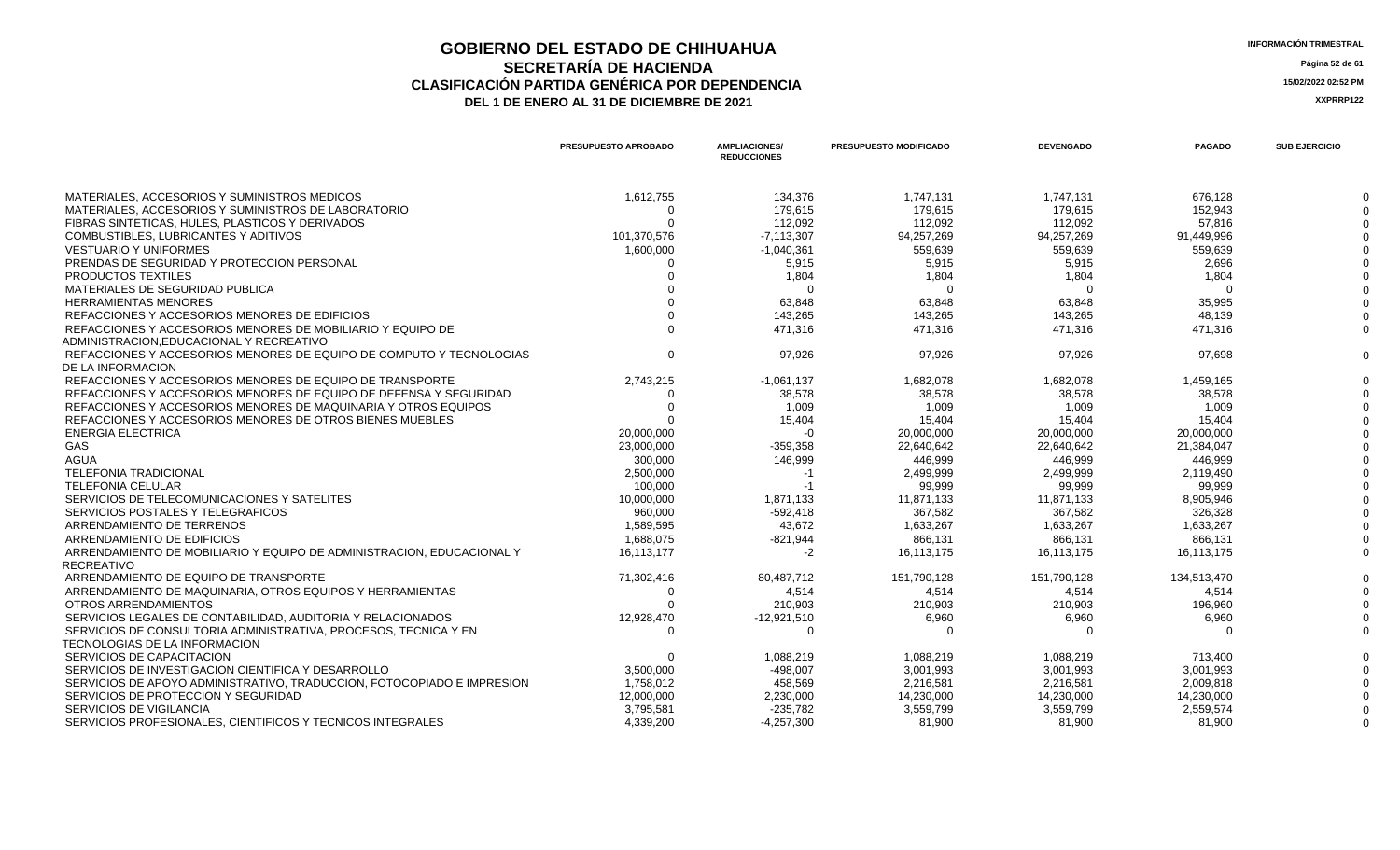## **GOBIERNO DEL ESTADO DE CHIHUAHUA**<br> **GEOBETADÍA DE HACIENDA SECRETARÍA DE HACIENDA Página 53 de 61 CLASIFICACIÓN PARTIDA GENÉRICA POR DEPENDENCIA 15/02/2022 02:52 PM**

**DEL 1 DE ENERO AL 31 DE DICIEMBRE DE 2021 XXPRRP122** 

|                                                                                                               | <b>PRESUPUESTO APROBADO</b> | <b>AMPLIACIONES/</b><br><b>REDUCCIONES</b> | <b>PRESUPUESTO MODIFICADO</b> | <b>DEVENGADO</b> | <b>PAGADO</b> | <b>SUB EJERCICIO</b> |
|---------------------------------------------------------------------------------------------------------------|-----------------------------|--------------------------------------------|-------------------------------|------------------|---------------|----------------------|
|                                                                                                               |                             |                                            |                               |                  |               |                      |
| SERVICIOS FINANCIEROS Y BANCARIOS                                                                             |                             | 3,306                                      | 3,306                         | 3,306            | 3,306         |                      |
| SEGURO DE BIENES PATRIMONIALES                                                                                | 9,575,000                   | $-6,728,850$                               | 2,846,150                     | 2,846,150        | 2,846,150     |                      |
| <b>FLETES Y MANIOBRAS</b>                                                                                     |                             | 751.852                                    | 751.852                       | 751,852          | 307.167       |                      |
| <b>COMISIONES POR VENTAS</b>                                                                                  | 1,854,350                   | $-113.268$                                 | 1.741.082                     | 1,741,082        | 1,690,005     |                      |
| CONSERVACION Y MANTENIMIENTO MENOR DE INMUEBLES                                                               | 4,942,457                   | $-1.853.514$                               | 3.088.943                     | 3,088,943        | 1.234.065     |                      |
| INSTALACION. REPARACION Y MANTENIMIENTO DE MOBILIARIO Y EQUIPO DE<br>ADMINISTRACION, EDUCACIONAL Y RECREATIVO |                             | 6.322                                      | 6,322                         | 6,322            | 6.322         |                      |
| INSTALACION. REPARACION Y MANTENIMIENTO DE EQUIPO DE COMPUTO Y<br>TECNOLOGIAS DE LA INFORMACION               |                             | 40,756,868                                 | 40,756,868                    | 40,756,868       | 40,756,868    |                      |
| INSTALACION, REPARACION Y MANTENIMIENTO EQUIPO E INSTRUMENTAL MEDICO Y<br>DE LABORATORIO                      |                             | 68.698                                     | 68,698                        | 68,698           | 68.698        | $\Omega$             |
| REPARACION Y MANTENIMIENTO DE EQUIPO DE TRANSPORTE                                                            | 11,737,591                  | 704.277                                    | 12.441.868                    | 12.441.868       | 11,012,245    |                      |
| INSTALACION, REPARACION Y MANTENIMIENTO DE MAQUINARIA, OTROS EQUIPOS Y                                        |                             | 639.232                                    | 639.232                       | 639,232          | 597.311       |                      |
| <b>HERRAMIENTA</b>                                                                                            |                             |                                            |                               |                  |               |                      |
| SERVICIOS DE LIMPIEZA Y MANEJOS DE DESECHOS                                                                   | 6,194,043                   | 776.547                                    | 6.970.590                     | 6,970,590        | 4,471,669     |                      |
| SERVICIOS DE JARDINERIA Y FUMIGACION                                                                          |                             | 559,334                                    | 559,334                       | 559,334          | 434,740       |                      |
| DIFUSION POR RADIO. TELEVISION Y OTROS MEDIOS DE MENSAJES SOBRE                                               |                             | 597                                        | 597                           | 597              | 597           |                      |
| PROGRAMAS Y ACTIVIDADES GUBERNAMENTAL                                                                         |                             |                                            |                               |                  |               |                      |
| OTROS SERVICIOS DE INFORMACION                                                                                |                             | 1,624,775                                  | 1.624.775                     | 1,624,775        | 55.374        |                      |
| <b>PASAJES AEREOS</b>                                                                                         |                             | 956.418                                    | 956.418                       | 956,418          | 956,418       |                      |
| <b>PASAJES TERRESTRES</b>                                                                                     | 44,000                      | 205.709                                    | 249.709                       | 249.709          | 249.709       |                      |
| <b>VIATICOS EN EL PAIS</b>                                                                                    | 59,588,510                  | 26,681,790                                 | 86,270,300                    | 86,270,300       | 86,270,300    |                      |
| VIATICOS EN EL EXTRANJERO                                                                                     |                             | 20.723                                     | 20.723                        | 20,723           | 20.723        |                      |
| SERVICIOS INTEGRALES DE TRASLADO Y VIATICOS                                                                   | 3,058,926                   | $-250,044$                                 | 2,808,882                     | 2,808,882        | 1,073,846     |                      |
| <b>GASTOS DE ORDEN SOCIAL Y CULTURAL</b>                                                                      | 424,780                     | 649,201                                    | 1,073,981                     | 1,073,981        | 366,222       |                      |
| CONGRESOS Y CONVENCIONES                                                                                      |                             | 133.773                                    | 133,773                       | 133,773          | 125,107       |                      |
| <b>GASTOS DE REPRESENTACION</b>                                                                               | 30.000                      | 223.218                                    | 253.218                       | 253.218          | 253.218       |                      |

| SERVICIOS DE LIMPIEZA Y MANEJOS DE DESECHOS                           | 6,194,043  | 776,547      | 6,970,590  | 6,970,590  | 4,471,669  |  |
|-----------------------------------------------------------------------|------------|--------------|------------|------------|------------|--|
| SERVICIOS DE JARDINERIA Y FUMIGACION                                  |            | 559,334      | 559,334    | 559,334    | 434,740    |  |
| DIFUSION POR RADIO, TELEVISION Y OTROS MEDIOS DE MENSAJES SOBRE       |            | 597          | 597        | 597        | 597        |  |
| PROGRAMAS Y ACTIVIDADES GUBERNAMENTAL                                 |            |              |            |            |            |  |
| OTROS SERVICIOS DE INFORMACION                                        |            | 1,624,775    | 1,624,775  | 1,624,775  | 55,374     |  |
| <b>PASAJES AEREOS</b>                                                 |            | 956,418      | 956,418    | 956,418    | 956,418    |  |
| <b>PASAJES TERRESTRES</b>                                             | 44,000     | 205,709      | 249,709    | 249,709    | 249,709    |  |
| VIATICOS EN EL PAIS                                                   | 59,588,510 | 26,681,790   | 86,270,300 | 86,270,300 | 86,270,300 |  |
| VIATICOS EN EL EXTRANJERO                                             |            | 20,723       | 20,723     | 20,723     | 20,723     |  |
| SERVICIOS INTEGRALES DE TRASLADO Y VIATICOS                           | 3,058,926  | $-250,044$   | 2,808,882  | 2,808,882  | 1,073,846  |  |
| <b>GASTOS DE ORDEN SOCIAL Y CULTURAL</b>                              | 424,780    | 649,201      | 1,073,981  | 1,073,981  | 366,222    |  |
| CONGRESOS Y CONVENCIONES                                              |            | 133,773      | 133,773    | 133,773    | 125,107    |  |
| <b>GASTOS DE REPRESENTACION</b>                                       | 30,000     | 223,218      | 253,218    | 253,218    | 253,218    |  |
| SERVICIOS FUNERARIOS Y DE CEMENTERIOS                                 |            |              |            |            |            |  |
| <b>IMPUESTOS Y DERECHOS</b>                                           | 817,270    | 310,188      | 1,127,458  | 1,127,458  | 1,127,458  |  |
| IMPUESTOS SOBRE NOMINA Y OTROS QUE SE DERIVEN DE UNA RELACION LABORAL | 96,593,398 | -18,578,522  | 78.014.876 | 78,014,876 | 78,014,876 |  |
| TRANSFERENCIAS OTORGADAS A ENTIDADES FEDERATIVAS Y MUNICIPIOS         |            | 7,789,949    | 7,789,949  | 7,789,949  | 7,789,949  |  |
| AYUDAS SOCIALES A PERSONAS                                            | 11,744,000 | $-4,614,795$ | 7,129,205  | 7,129,205  | 6,959,706  |  |
| AYUDAS SOCIALES A INSTITUCIONES SIN FINES DE LUCRO                    | 945,900    | -477,978     | 467,922    | 467,922    | 467,922    |  |
| EQUIPO DE COMPUTO Y DE TECNOLOGIAS DE LA INFORMACION                  |            | 627,349      | 627,349    | 627,349    | 571,099    |  |
| OTROS MOBILIARIOS Y EQUIPOS DE ADMINISTRACION                         |            | 51,620       | 51,620     | 51,620     | 51,620     |  |
| EQUIPO DE DEFENSA Y SEGURIDAD                                         |            | 14,615       | 14,615     | 14,615     | 14,615     |  |
| SISTEMAS DE AIRE ACONDICIONADO, CALEFACCION Y DE REFRIGERACION        |            | 40,020       | 40,020     | 40,020     |            |  |
| INDUSTRIAL Y COMERCIAL                                                |            |              |            |            |            |  |
| EQUIPO DE COMUNICACION Y TELECOMUNICACION                             | 76,099,000 | -65,199,355  | 10,899,645 | 10,899,645 | 10,899,645 |  |
| EQUIPOS DE GENERACION ELECTRICA, APARATOS Y ACCESORIOS ELECTRICOS     |            | 135,658      | 135,658    | 135,658    | 135,658    |  |
| LICENCIAS INFORMATICAS E INTELECTUALES                                |            | 3,712,150    | 3,712,150  | 3,712,150  | 3,712,150  |  |
|                                                                       |            |              |            |            |            |  |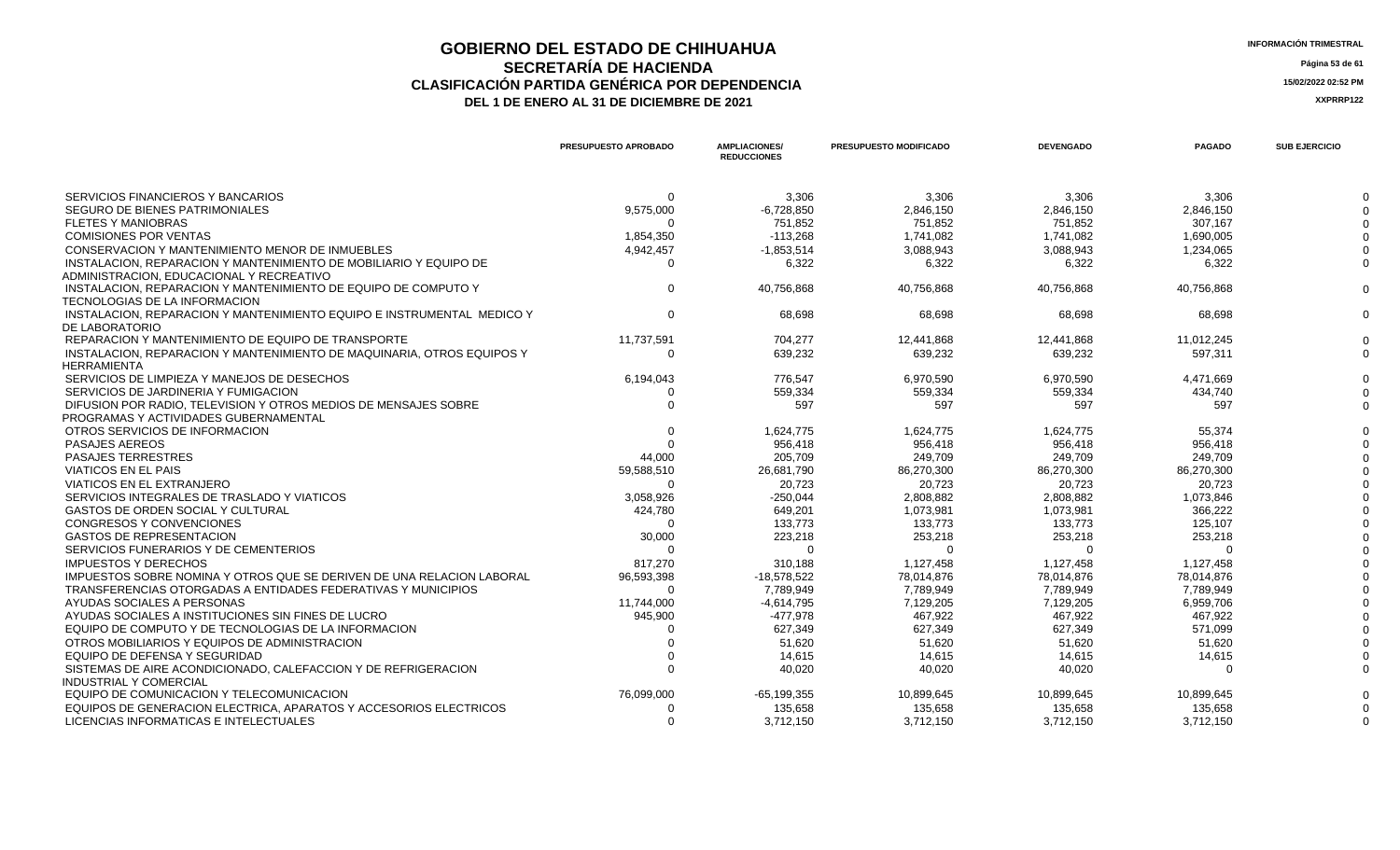## **GOBIERNO DEL ESTADO DE CHIHUAHUA INFORMACIÓN TRIMESTRAL SECRETARÍA DE HACIENDA** Página 54 de 61<br>IÓN PARTIDA GENÉRICA POR DEPENDENCIA **CLASIFICACIÓN PARTIDA GENÉRICA POR DEPENDENCIA**<br> **THE 1 DE ENERO AL 31 DE DICIEMBRE DE 2021**<br> **ARREGISTIVA DE LA PERERO AL 31 DE DICIEMBRE DE 2021**

| <b>INFORMACIÓN TRIMESTRAL</b> |
|-------------------------------|
|                               |

|                                                                                                                                                           | PRESUPUESTO APROBADO      | <b>AMPLIACIONES/</b><br><b>REDUCCIONES</b> | PRESUPUESTO MODIFICADO      | <b>DEVENGADO</b>            | <b>PAGADO</b>               | <b>SUB EJERCICIO</b> |
|-----------------------------------------------------------------------------------------------------------------------------------------------------------|---------------------------|--------------------------------------------|-----------------------------|-----------------------------|-----------------------------|----------------------|
| <b>ADEFAS</b>                                                                                                                                             | 0                         | 84,556,013                                 | 84,556,013                  | 84,556,013                  | 84,556,013                  |                      |
| <b>CONGRESO DEL ESTADO</b><br>ASIGNACIONES PRESUPUESTARIAS AL PODER LEGISLATIVO<br><b>ADEFAS</b>                                                          | 454,907,078               | $\Omega$<br>6,109,821                      | 454,907,078<br>6,109,821    | 454,907,078<br>6,109,821    | 454,907,078<br>6,109,821    |                      |
| AUDITORIA SUPERIOR DEL ESTADO DE CHIHUAHUA<br>ASIGNACIONES PRESUPUESTARIAS AL PODER LEGISLATIVO<br><b>ADEFAS</b>                                          | 162,829,627<br>$\Omega$   | $\Omega$<br>6,735,116                      | 162,829,627<br>6,735,116    | 162,829,627<br>6,735,116    | 162,829,627<br>6,735,116    |                      |
| <b>TRIBUNAL SUPERIOR DE JUSTICIA</b><br>ASIGNACIONES PRESUPUESTARIAS AL PODER JUDICIAL<br><b>ADEFAS</b>                                                   | 2,828,290,869<br>$\Omega$ | -513.299.869<br>70,739,484                 | 2.314.991.001<br>70,739,484 | 2.314.991.001<br>70,739,484 | 2.314.695.135<br>70,739,484 |                      |
| <b>SERVICIOS EDUCATIVOS DEL ESTADO DE CHIHUAHUA</b><br>TRANSFERENCIAS OTORGADAS PARA INSTITUCIONES PARAESTATALES PUBLICAS<br><b>FINANCIERAS</b>           | 12,441,298,688            | 1,159,417,746                              | 13,600,716,434              | 13,600,716,434              | 13,569,607,542              |                      |
| <b>ADEFAS</b>                                                                                                                                             | $\mathbf 0$               | 21,251,550                                 | 21.251.550                  | 21,251,550                  | 21.251.550                  |                      |
| UNIVERSIDAD TECNOLOGICA DE CHIHUAHUA<br>TRANSFERENCIAS INTERNAS OTORGADAS A ENTIDADES PARAESTATALES NO<br>EMPRESARIALES Y NO FINANCIERAS                  | $\Omega$                  | 9.500.000                                  | 9,500,000                   | 9,500,000                   | 9.500.000                   |                      |
| TRANSFERENCIAS OTORGADAS PARA INSTITUCIONES PARAESTATALES PUBLICAS<br><b>FINANCIERAS</b>                                                                  | 109,837,996               | 21,154,369                                 | 130,992,365                 | 130,992,365                 | 130,992,365                 |                      |
| UNIVERSIDAD TECNOLOGICA DE CIUDAD JUAREZ<br>TRANSFERENCIAS INTERNAS OTORGADAS A ENTIDADES PARAESTATALES NO<br>EMPRESARIALES Y NO FINANCIERAS              | 0                         | 18,181,915                                 | 18,181,915                  | 18,181,915                  | 18,181,915                  |                      |
| TRANSFERENCIAS OTORGADAS PARA INSTITUCIONES PARAESTATALES PUBLICAS<br><b>FINANCIERAS</b>                                                                  | 170,229,147               | 43,190,610                                 | 213,419,758                 | 213,419,758                 | 211,825,618                 |                      |
| <b>COLEGIO DE BACHILLERES DEL ESTADO DE CHIHUAHUA</b><br>TRANSFERENCIAS INTERNAS OTORGADAS A ENTIDADES PARAESTATALES NO<br>EMPRESARIALES Y NO FINANCIERAS | 0                         | 4,842,334                                  | 4,842,334                   | 4,842,334                   | 3,800,000                   |                      |
| TRANSFERENCIAS OTORGADAS PARA INSTITUCIONES PARAESTATALES PUBLICAS<br><b>FINANCIERAS</b>                                                                  | 786,973,963               | 160,910,469                                | 947,884,432                 | 946,377,109                 | 939,156,732                 | 1,507,323            |
| <b>INSTITUTO TECNOLOGICO SUPERIOR DE NUEVO CASAS GRANDES</b><br>TRANSFERENCIAS OTORGADAS PARA INSTITUCIONES PARAESTATALES PUBLICAS<br><b>FINANCIERAS</b>  | 65,072,252                | 10,334,669                                 | 75,406,921                  | 75,406,921                  | 75,244,974                  |                      |
| <b>COLEGIO DE ESTUDIOS CIENTIFICOS Y TECNOLOGICOS DEL ESTADO DE CHIHUAHUA</b><br>TRANSFERENCIAS INTERNAS OTORGADAS A ENTIDADES PARAESTATALES NO           | 0                         | 2,558,000                                  | 2,558,000                   | 2,558,000                   | 2,558,000                   |                      |
| EMPRESARIALES Y NO FINANCIERAS<br>TRANSFERENCIAS OTORGADAS PARA INSTITUCIONES PARAESTATALES PUBLICAS                                                      | 423.381.803               | 9,317,520                                  | 432,699,323                 | 432,699,323                 | 425,673,420                 |                      |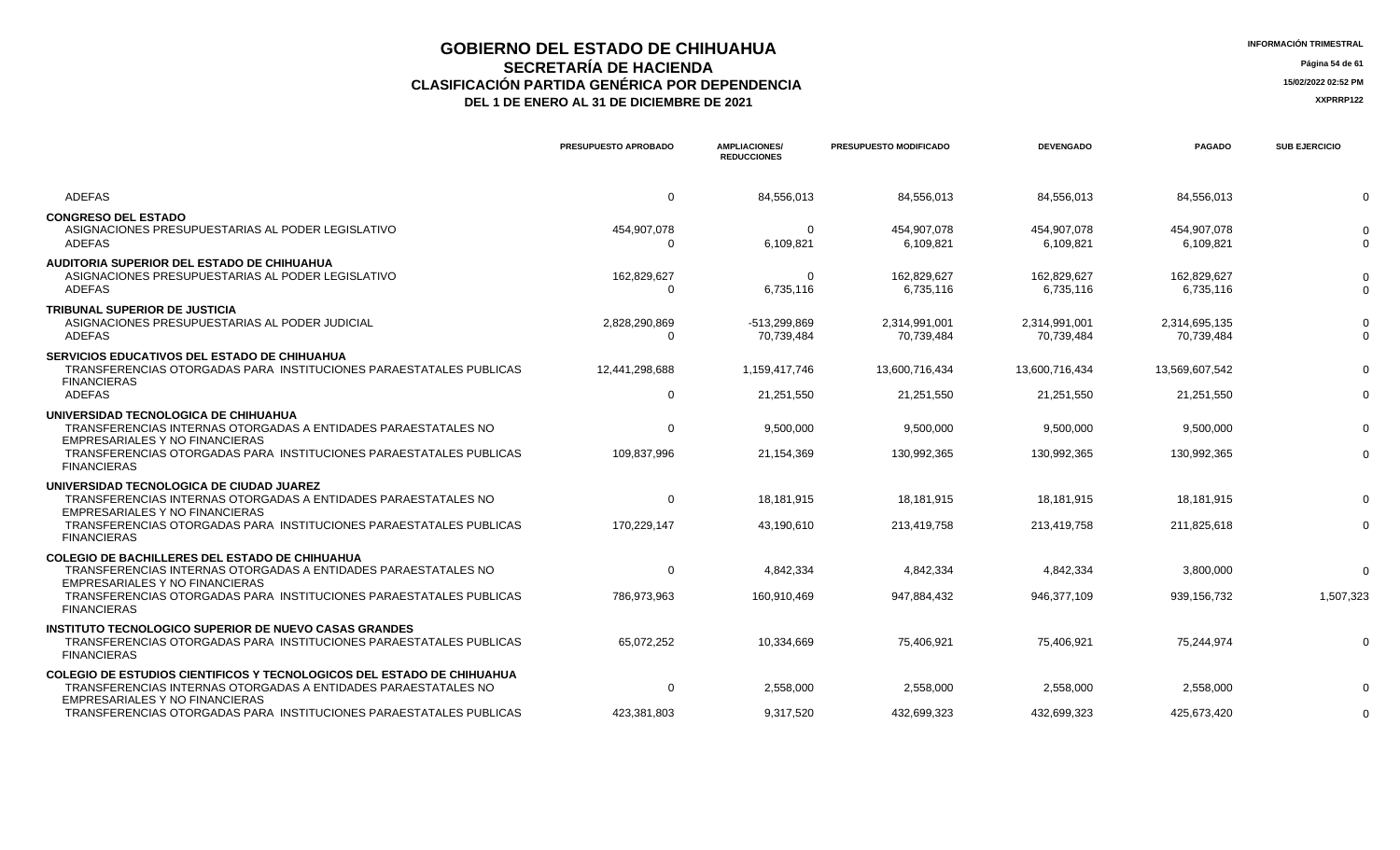## **GOBIERNO DEL ESTADO DE CHIHUAHUA**<br> **INFORMACIÓN TRIMESTRAL**<br> **INFORMACIÓN TRIMESTRAL**<br> **Información trimestral SECRETARÍA DE HACIENDA** Página 55 de 61<br>IÓN PARTIDA GENÉRICA POR DEPENDENCIA **CLASIFICACIÓN PARTIDA GENÉRICA POR DEPENDENCIA 15/02/2022 02:52 PM**

| <b>INFORMACIÓN TRIME</b> |
|--------------------------|
|                          |

|                                                                                                                                                                      | PRESUPUESTO APROBADO | <b>AMPLIACIONES/</b><br><b>REDUCCIONES</b> | <b>PRESUPUESTO MODIFICADO</b> | <b>DEVENGADO</b> | <b>PAGADO</b>    | <b>SUB EJERCICIO</b> |
|----------------------------------------------------------------------------------------------------------------------------------------------------------------------|----------------------|--------------------------------------------|-------------------------------|------------------|------------------|----------------------|
| <b>FINANCIERAS</b>                                                                                                                                                   |                      |                                            |                               |                  |                  |                      |
| COLEGIO DE EDUCACION PROFESIONAL TECNICA DEL ESTADO DE CHIHUAHUA<br>TRANSFERENCIAS INTERNAS OTORGADAS A ENTIDADES PARAESTATALES NO<br>EMPRESARIALES Y NO FINANCIERAS | $\Omega$             | 2,850,000                                  | 2,850,000                     | 2,850,000        | 2,850,000        |                      |
| TRANSFERENCIAS OTORGADAS PARA INSTITUCIONES PARAESTATALES PUBLICAS<br><b>FINANCIERAS</b>                                                                             | 257,897,650          | $-583,027$                                 | 257,314,623                   | 257,314,623      | 255,553,169      |                      |
| <b>INSTITUTO CHIHUAHUENSE DE EDUCACION PARA LOS ADULTOS</b><br>TRANSFERENCIAS OTORGADAS PARA INSTITUCIONES PARAESTATALES PUBLICAS<br><b>FINANCIERAS</b>              | 130.444.852          | $-4,317,821$                               | 126.127.031                   | 126.127.031      | 126.127.031      | $\Omega$             |
| INSTITUTO DE APOYO AL DESARROLLO TECNOLOGICO<br>TRANSFERENCIAS OTORGADAS PARA INSTITUCIONES PARAESTATALES PUBLICAS<br><b>FINANCIERAS</b>                             | 62,106,428           | 2,936,049                                  | 65,042,477                    | 65,042,477       | 63,268,052       | $\Omega$             |
| INSTITUTO DE CAPACITACION PARA EL TRABAJO DEL ESTADO DE CHIHUAHUA<br>TRANSFERENCIAS OTORGADAS PARA INSTITUCIONES PARAESTATALES PUBLICAS<br><b>FINANCIERAS</b>        | 80,021,707           | $-121,922$                                 | 79,899,785                    | 79,899,785       | 75,240,671       |                      |
| <b>FOMENTO Y DESARROLLO ARTESANAL DEL ESTADO DE CHIHUAHUA</b><br>TRANSFERENCIAS INTERNAS OTORGADAS A ENTIDADES PARAESTATALES NO<br>EMPRESARIALES Y NO FINANCIERAS    | $\mathbf 0$          | 693,311                                    | 693,311                       | 693,311          | 468,019          |                      |
| TRANSFERENCIAS OTORGADAS PARA INSTITUCIONES PARAESTATALES PUBLICAS<br><b>FINANCIERAS</b>                                                                             | 7,357,698            | 829,820                                    | 8,187,518                     | 8,187,518        | 7,282,992        |                      |
| <b>PARQUE CUMBRES DE MAJALCA</b><br>TRANSFERENCIAS OTORGADAS PARA INSTITUCIONES PARAESTATALES PUBLICAS<br><b>FINANCIERAS</b>                                         | 482.640              | $-189.985$                                 | 292.655                       | 292.655          | 242.863          |                      |
| <b>SERVICIOS DE SALUD DE CHIHUAHUA</b><br>TRANSFERENCIAS INTERNAS OTORGADAS A ENTIDADES PARAESTATALES NO<br><b>EMPRESARIALES Y NO FINANCIERAS</b>                    | 309,992,484          | -292,518,864                               | 17,473,620                    | 17,473,620       | 14,821,149       |                      |
| TRANSFERENCIAS OTORGADAS PARA INSTITUCIONES PARAESTATALES PUBLICAS                                                                                                   | 4,758,697,115        | 488.262.555                                | 5.246.959.669                 | 5.246.959.669    | 5, 165, 762, 263 |                      |
| <b>FINANCIERAS</b><br>ADEFAS                                                                                                                                         | 0                    | 35,994,391                                 | 35,994,391                    | 35,994,391       | 35,994,391       |                      |
| <b>INSTITUTO CHIHUAHUENSE DE SALUD</b><br>TRANSFERENCIAS OTORGADAS PARA INSTITUCIONES PARAESTATALES PUBLICAS                                                         | 756,890,589          | 544,806,696                                | 1,301,697,285                 | 1,301,697,285    | 1,232,463,738    |                      |
| <b>FINANCIERAS</b><br><b>ADEFAS</b>                                                                                                                                  | $\Omega$             | 80,228,002                                 | 80,228,002                    | 80,228,002       | 80,228,002       |                      |
| <b>DESARROLLO INTEGRAL DE LA FAMILIA DEL ESTADO DE CHIHUAHUA</b><br>TRANSFERENCIAS INTERNAS OTORGADAS A ENTIDADES PARAESTATALES NO<br>EMPRESARIALES Y NO FINANCIERAS | $\Omega$             | 18.966.669                                 | 18.966.669                    | 18.966.669       | 18,966,669       |                      |
| TRANSFERENCIAS OTORGADAS PARA INSTITUCIONES PARAESTATALES PUBLICAS                                                                                                   | 573,233,028          | 8.597.016                                  | 581.830.043                   | 581.830.043      | 527,386,195      |                      |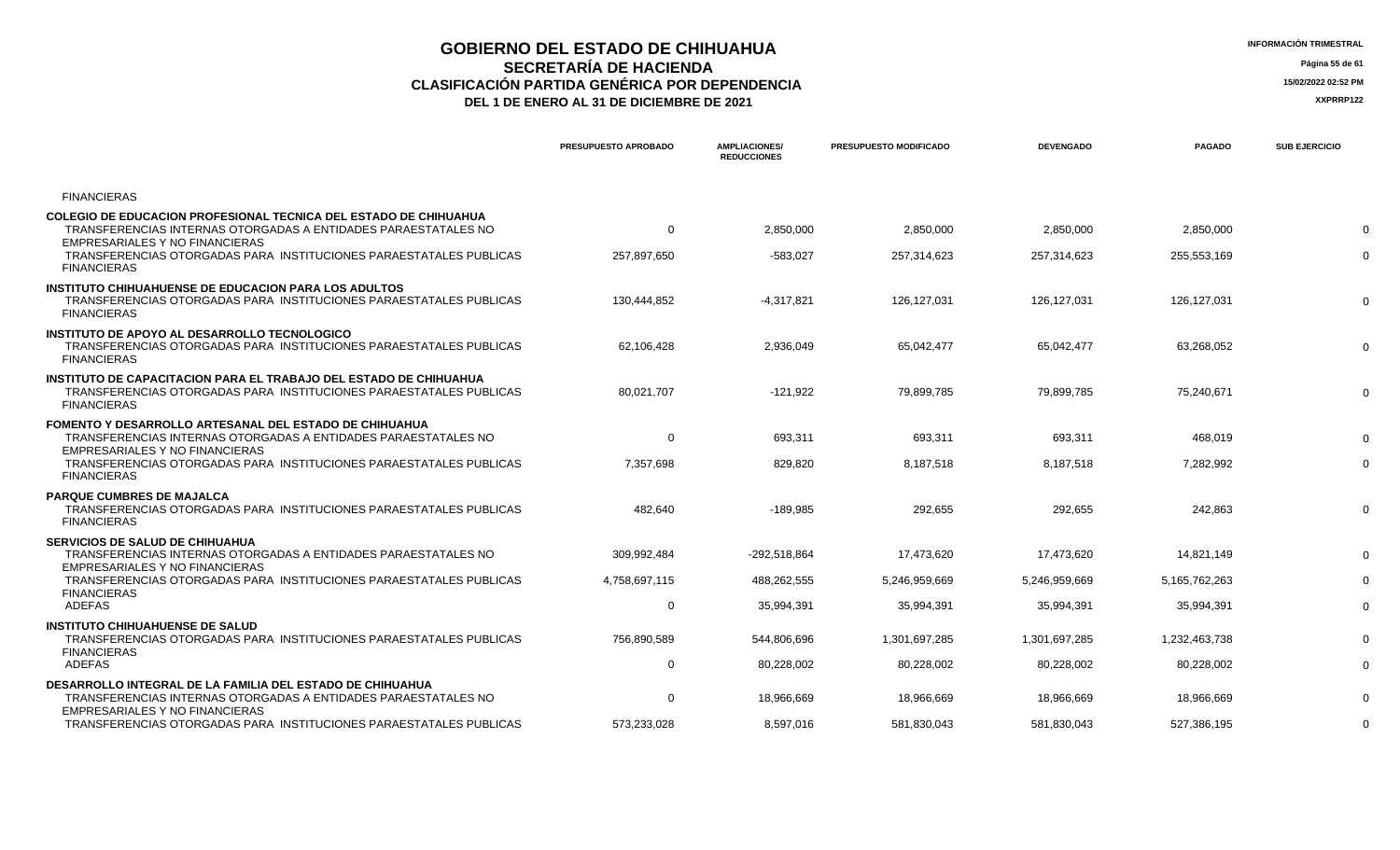## **GOBIERNO DEL ESTADO DE CHIHUAHUA INFORMACIÓN TRIMESTRAL SECRETARÍA DE HACIENDA** Página 56 de 61<br>IÓN PARTIDA GENÉRICA POR DEPENDENCIA **CLASIFICACIÓN PARTIDA GENÉRICA POR DEPENDENCIA**<br> **THE 1 DE ENERO AL 31 DE DICIEMBRE DE 2021**<br> **ARREGISTIVA DE LA PERERO AL 31 DE DICIEMBRE DE 2021**

|                                                                                                                                                                       | PRESUPUESTO APROBADO | <b>AMPLIACIONES/</b><br><b>REDUCCIONES</b> | <b>PRESUPUESTO MODIFICADO</b> | <b>DEVENGADO</b> | <b>PAGADO</b> | <b>SUB EJERCICIO</b> |
|-----------------------------------------------------------------------------------------------------------------------------------------------------------------------|----------------------|--------------------------------------------|-------------------------------|------------------|---------------|----------------------|
| <b>FINANCIERAS</b><br><b>ADEFAS</b>                                                                                                                                   | 0                    | 6,145,696                                  | 6,145,696                     | 6,145,696        | 6,145,696     |                      |
| <b>INSTITUTO CHIHUAHUENSE DE LA MUJERES</b><br>TRANSFERENCIAS OTORGADAS PARA INSTITUCIONES PARAESTATALES PUBLICAS<br><b>FINANCIERAS</b>                               | 58,232,101           | 9,928,898                                  | 68,160,999                    | 68,160,999       | 67,287,267    |                      |
| <b>CONSEJO ESTATAL DE POBLACION</b><br>TRANSFERENCIAS OTORGADAS PARA INSTITUCIONES PARAESTATALES PUBLICAS<br><b>FINANCIERAS</b>                                       | 10,550,954           | $-657,913$                                 | 9,893,041                     | 9,893,041        | 9,797,726     |                      |
| UNIVERSIDAD AUTONOMA DE CHIHUAHUA<br>TRANSFERENCIAS INTERNAS OTORGADAS A ENTIDADES PARAESTATALES NO<br>EMPRESARIALES Y NO FINANCIERAS                                 | 58,475,922           | $-27,943,493$                              | 30,532,429                    | 30,532,429       | 30,532,429    |                      |
| TRANSFERENCIAS OTORGADAS PARA INSTITUCIONES PARAESTATALES PUBLICAS<br><b>FINANCIERAS</b>                                                                              | 1,558,619,881        | 89,164,238                                 | 1,647,784,119                 | 1,647,784,119    | 1,607,197,371 |                      |
| UNIVERSIDAD AUTONOMA DE CD. JUAREZ<br>TRANSFERENCIAS INTERNAS OTORGADAS A ENTIDADES PARAESTATALES NO<br>EMPRESARIALES Y NO FINANCIERAS                                | 39,013,251           | $-14,257,210$                              | 24,756,041                    | 24,756,041       | 24,756,041    |                      |
| TRANSFERENCIAS OTORGADAS PARA INSTITUCIONES PARAESTATALES PUBLICAS<br><b>FINANCIERAS</b>                                                                              | 1.608.560.334        | $-2,877,058$                               | 1,605,683,276                 | 1,605,683,276    | 1,438,029,986 |                      |
| <b>PROMOTORA PARA EL DESARROLLO ECONOMICO DE CHIHUAHUA</b><br>TRANSFERENCIAS INTERNAS OTORGADAS A ENTIDADES PARAESTATALES NO<br><b>EMPRESARIALES Y NO FINANCIERAS</b> | $\Omega$             | $\Omega$                                   | $\Omega$                      | $\Omega$         | $\Omega$      |                      |
| <b>PENSIONES CIVILES DEL ESTADO DE CHIHUAHUA</b><br>TRANSFERENCIAS OTORGADAS PARA INSTITUCIONES PARAESTATALES PUBLICAS                                                | 4,576,415,846        | 998,822,903                                | 5,575,238,749                 | 5,575,238,749    | 5,417,856,095 |                      |
| <b>FINANCIERAS</b><br><b>ADEFAS</b>                                                                                                                                   | 0                    | 76,616,851                                 | 76,616,851                    | 76,616,851       | 76,616,851    |                      |
| <b>JUNTA CENTRAL DE AGUA Y SANEAMIENTO</b><br>TRANSFERENCIAS INTERNAS OTORGADAS A ENTIDADES PARAESTATALES NO<br><b>EMPRESARIALES Y NO FINANCIERAS</b>                 | 183,856,744          | -23,311,646                                | 160,545,097                   | 160,545,097      | 158,583,639   |                      |
| <b>INSTITUTO CHIHUAHUENSE DEL DEPORTE Y CULTURA FISICA</b><br>TRANSFERENCIAS INTERNAS OTORGADAS A ENTIDADES PARAESTATALES NO                                          | 23,330,175           | $-16,427,970$                              | 6,902,205                     | 6,902,205        | 6,902,205     |                      |
| EMPRESARIALES Y NO FINANCIERAS<br>TRANSFERENCIAS OTORGADAS PARA INSTITUCIONES PARAESTATALES PUBLICAS<br><b>FINANCIERAS</b>                                            | 96.210.292           | $-23,654,564$                              | 72,555,728                    | 72.555.728       | 65,251,836    |                      |
| <b>INSTITUTO CHIHUAHUENSE DE LA JUVENTUD</b><br>TRANSFERENCIAS OTORGADAS PARA INSTITUCIONES PARAESTATALES PUBLICAS<br><b>FINANCIERAS</b>                              | 14,945,726           | $-2,293,592$                               | 12,652,134                    | 12,652,134       | 11,217,424    |                      |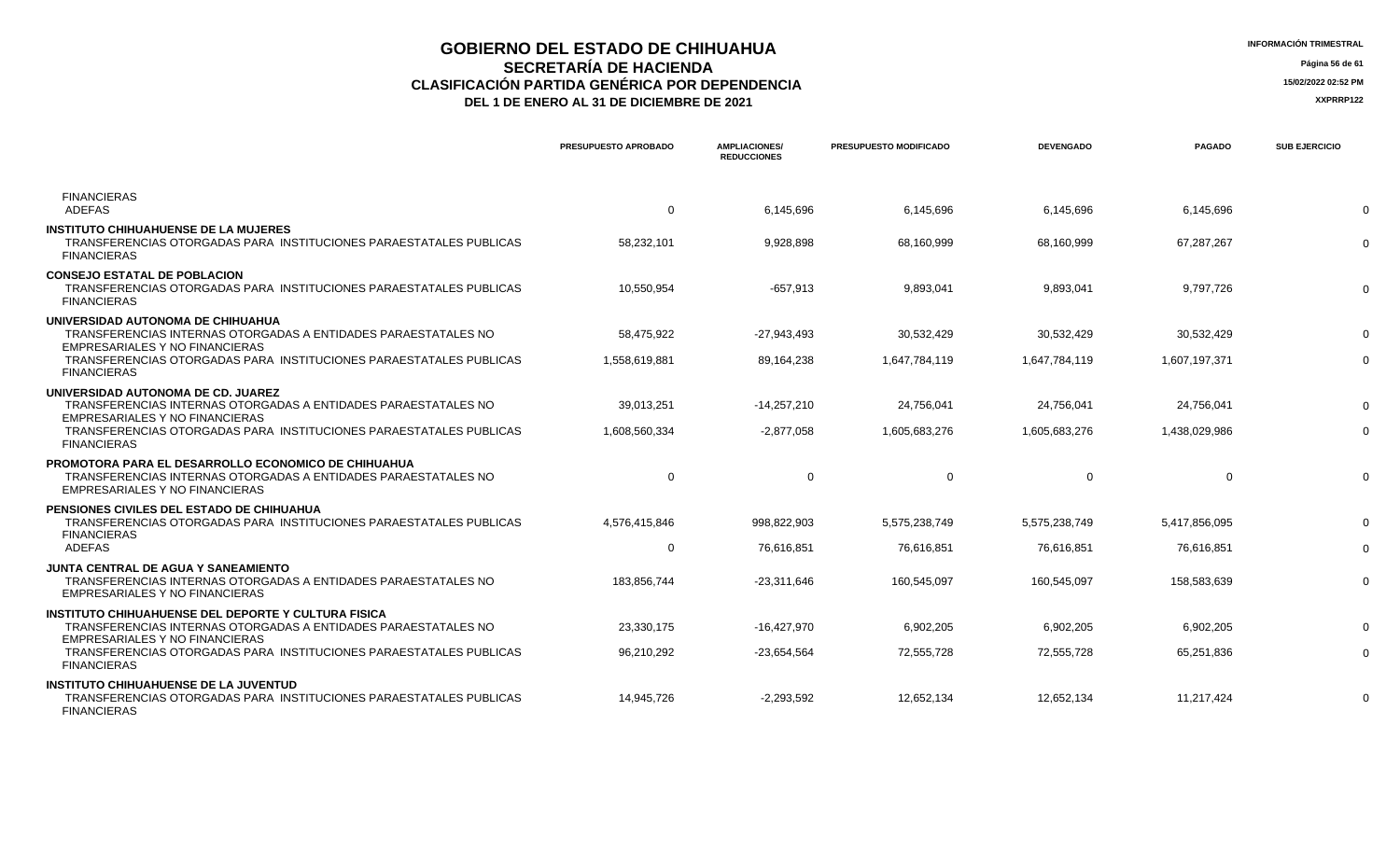## **GOBIERNO DEL ESTADO DE CHIHUAHUA**<br> **INFORMACIÓN TRIMESTRAL**<br> **INFORMACIÓN TRIMESTRAL**<br> **Información trimestral SECRETARÍA DE HACIENDA** Página 57 de 61<br>IÓN PARTIDA GENÉRICA POR DEPENDENCIA **CLASIFICACIÓN PARTIDA GENÉRICA POR DEPENDENCIA 15/02/2022 02:52 PM**

| <b>IFORMACIÓN TRIMESTRAL</b> |  |
|------------------------------|--|
|------------------------------|--|

|                                                                                                                                                                                                                           | PRESUPUESTO APROBADO      | <b>AMPLIACIONES/</b><br><b>REDUCCIONES</b> | <b>PRESUPUESTO MODIFICADO</b> | <b>DEVENGADO</b>        | <b>PAGADO</b>           | <b>SUB EJERCICIO</b> |
|---------------------------------------------------------------------------------------------------------------------------------------------------------------------------------------------------------------------------|---------------------------|--------------------------------------------|-------------------------------|-------------------------|-------------------------|----------------------|
| JUNTA DE ASISTENCIA SOCIAL PRIVADA DEL ESTADO DE CHIHUAHUA<br>TRANSFERENCIAS OTORGADAS PARA INSTITUCIONES PARAESTATALES PUBLICAS<br><b>FINANCIERAS</b>                                                                    | 8,822,500                 | $-888,059$                                 | 7,934,441                     | 7,934,441               | 6,440,343               | $\Omega$             |
| EL COLEGIO DE CHIHUAHUA<br>TRANSFERENCIAS OTORGADAS PARA INSTITUCIONES PARAESTATALES PUBLICAS<br><b>FINANCIERAS</b>                                                                                                       | 7,853,930                 | 710,653                                    | 8,564,583                     | 8,564,583               | 8,458,383               | $\Omega$             |
| <b>INSTITUTO DE INNOVACION Y COMPETITIVIDAD</b><br>TRANSFERENCIAS INTERNAS OTORGADAS A ENTIDADES PARAESTATALES NO<br>EMPRESARIALES Y NO FINANCIERAS<br>TRANSFERENCIAS OTORGADAS PARA INSTITUCIONES PARAESTATALES PUBLICAS | $\mathbf 0$<br>5,322,350  | 5,431,956<br>$-810,208$                    | 5,431,956<br>4,512,142        | 5,431,956<br>4,512,142  | $\Omega$<br>4,500,142   | $\Omega$<br>$\Omega$ |
| <b>FINANCIERAS</b><br><b>INSTITUTO CHIHUAHUENSE DE INFRAESTRUCTURA FISICA EDUCATIVA</b>                                                                                                                                   |                           |                                            |                               |                         |                         |                      |
| TRANSFERENCIAS INTERNAS OTORGADAS A ENTIDADES PARAESTATALES NO<br>EMPRESARIALES Y NO FINANCIERAS                                                                                                                          | $\mathbf 0$               | 139,995,573                                | 139,995,573                   | 139,995,573             | 139,995,573             | $\Omega$             |
| TRANSFERENCIAS OTORGADAS PARA INSTITUCIONES PARAESTATALES PUBLICAS<br><b>FINANCIERAS</b><br><b>ADEFAS</b>                                                                                                                 | 40,000,000<br>$\mathbf 0$ | $-528,277$<br>4,698,490                    | 39,471,723<br>4,698,490       | 39,471,723<br>4,698,490 | 36,570,990<br>4,698,490 | $\Omega$<br>$\Omega$ |
| UNIVERSIDAD POLITECNICA DE CHIHUAHUA                                                                                                                                                                                      |                           |                                            |                               |                         |                         |                      |
| TRANSFERENCIAS INTERNAS OTORGADAS A ENTIDADES PARAESTATALES NO<br>EMPRESARIALES Y NO FINANCIERAS                                                                                                                          | $\mathbf 0$               | 10,000,000                                 | 10.000.000                    | 10.000.000              | 10.000.000              |                      |
| TRANSFERENCIAS OTORGADAS PARA INSTITUCIONES PARAESTATALES PUBLICAS<br><b>FINANCIERAS</b>                                                                                                                                  | 21,858,171                | -918,638                                   | 20,939,533                    | 20,939,533              | 20,939,533              | $\Omega$             |
| UNIVERSIDAD TECNOLOGICA DE LA TARAHUMARA<br>TRANSFERENCIAS OTORGADAS PARA INSTITUCIONES PARAESTATALES PUBLICAS<br><b>FINANCIERAS</b>                                                                                      | 20,941,362                | 2,099,186                                  | 23,040,547                    | 23,040,547              | 23,003,777              | $\Omega$             |
| UNIVERSIDAD TECNOLOGICA DE PARRAL<br>TRANSFERENCIAS INTERNAS OTORGADAS A ENTIDADES PARAESTATALES NO<br>EMPRESARIALES Y NO FINANCIERAS                                                                                     | $\mathbf 0$               | 5,000,000                                  | 5,000,000                     | 5,000,000               | 5,000,000               | $\Omega$             |
| TRANSFERENCIAS OTORGADAS PARA INSTITUCIONES PARAESTATALES PUBLICAS<br><b>FINANCIERAS</b>                                                                                                                                  | 24,479,047                | 1,712,165                                  | 26, 191, 212                  | 26,191,212              | 26, 191, 212            | $\Omega$             |
| UNIVERSIDAD PEDAGOGICA NACIONAL DEL ESTADO DE CHIHUAHUA<br>TRANSFERENCIAS OTORGADAS PARA INSTITUCIONES PARAESTATALES PUBLICAS<br><b>FINANCIERAS</b>                                                                       | 130,633,440               | 47,452,215                                 | 178.085.655                   | 178.085.655             | 178.085.655             | $\Omega$             |
| UNIVERSIDAD TECNOLOGICA DE LA BABICORA<br>TRANSFERENCIAS INTERNAS OTORGADAS A ENTIDADES PARAESTATALES NO                                                                                                                  | $\mathbf 0$               | 9,530,215                                  | 9,530,215                     | 9,530,215               | 9,530,215               | $\Omega$             |
| EMPRESARIALES Y NO FINANCIERAS<br>TRANSFERENCIAS OTORGADAS PARA INSTITUCIONES PARAESTATALES PUBLICAS                                                                                                                      | 16,522,176                | 1,664,073                                  | 18,186,249                    | 18,186,249              | 17,425,482              | $\Omega$             |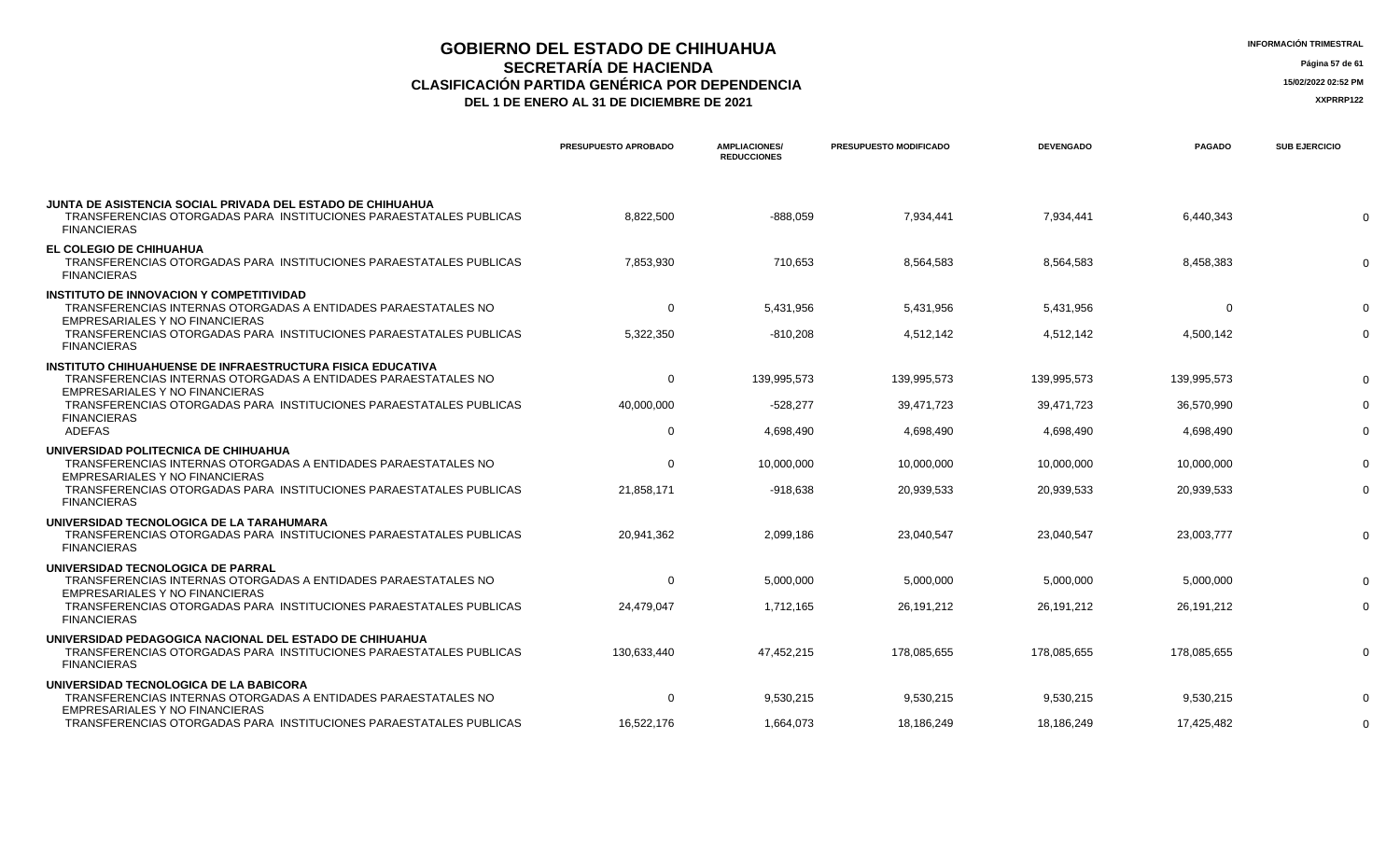## **GOBIERNO DEL ESTADO DE CHIHUAHUA** A EL ENTRE ENTRE EN ENFORMACIÓN TRIMESTRAL<br>
SECPETADÍA DE HACIENDA **SECRETARÍA DE HACIENDA** Página 58 de 61<br>IÓN PARTIDA GENÉRICA POR DEPENDENCIA **CLASIFICACIÓN PARTIDA GENÉRICA POR DEPENDENCIA 15/02/2022 02:52 PM**

| <b>INFORMACIÓN TRIMESTRAL</b> |  |
|-------------------------------|--|
|-------------------------------|--|

|                                                                                                                                                                       | PRESUPUESTO APROBADO | <b>AMPLIACIONES/</b><br><b>REDUCCIONES</b> | PRESUPUESTO MODIFICADO | <b>DEVENGADO</b> | <b>PAGADO</b> | <b>SUB EJERCICIO</b> |
|-----------------------------------------------------------------------------------------------------------------------------------------------------------------------|----------------------|--------------------------------------------|------------------------|------------------|---------------|----------------------|
| <b>FINANCIERAS</b>                                                                                                                                                    |                      |                                            |                        |                  |               |                      |
| <b>COMISION ESTATAL DE VIVIENDA, SUELO E INFRAESTRUCTURA DE CHIHUAHUA</b><br>TRANSFERENCIAS OTORGADAS PARA INSTITUCIONES PARAESTATALES PUBLICAS<br><b>FINANCIERAS</b> | 120,344,621          | 7,998,598                                  | 128,343,218            | 128,343,218      | 122,392,329   |                      |
| UNIVERSIDAD TECNOLOGICA DE PAQUIME<br>TRANSFERENCIAS INTERNAS OTORGADAS A ENTIDADES PARAESTATALES NO<br>EMPRESARIALES Y NO FINANCIERAS                                | $\mathbf 0$          | 7,500,000                                  | 7,500,000              | 7,500,000        | 7,500,000     |                      |
| TRANSFERENCIAS OTORGADAS PARA INSTITUCIONES PARAESTATALES PUBLICAS<br><b>FINANCIERAS</b>                                                                              | 25,739,496           | 6,741,545                                  | 32,481,041             | 32,481,041       | 31,458,837    |                      |
| UNIVERSIDAD TECNOLOGICA DE CAMARGO<br>TRANSFERENCIAS INTERNAS OTORGADAS A ENTIDADES PARAESTATALES NO                                                                  | $\mathbf{0}$         | 5,000,000                                  | 5,000,000              | 5,000,000        | 5,000,000     |                      |
| EMPRESARIALES Y NO FINANCIERAS<br>TRANSFERENCIAS OTORGADAS PARA INSTITUCIONES PARAESTATALES PUBLICAS<br><b>FINANCIERAS</b>                                            | 25,496,868           | 5,774,766                                  | 31,271,634             | 31,271,634       | 30,996,499    |                      |
| UNIVERSIDAD TECNOLOGICA DE CHIHUAHUA SUR<br>TRANSFERENCIAS INTERNAS OTORGADAS A ENTIDADES PARAESTATALES NO<br>EMPRESARIALES Y NO FINANCIERAS                          | $\mathbf 0$          | 7,275,862                                  | 7,275,862              | 7,275,862        | 7.275.862     |                      |
| TRANSFERENCIAS OTORGADAS PARA INSTITUCIONES PARAESTATALES PUBLICAS<br><b>FINANCIERAS</b>                                                                              | 23,063,039           | 5,756,853                                  | 28,819,892             | 28,819,892       | 27,186,068    |                      |
| SUBSISTEMA DE PREPARATORIA ABIERTA DEL ESTADO DE CHIHUAHUA<br>TRANSFERENCIAS INTERNAS OTORGADAS A ENTIDADES PARAESTATALES NO<br>EMPRESARIALES Y NO FINANCIERAS        | $\mathbf{0}$         | 2,474,660                                  | 2,474,660              | 2,474,660        | 2,474,660     |                      |
| TRANSFERENCIAS OTORGADAS PARA INSTITUCIONES PARAESTATALES PUBLICAS<br><b>FINANCIERAS</b>                                                                              | 179,812,866          | 15,190,700                                 | 195,003,566            | 195,003,566      | 184,479,338   |                      |
| <b>ADEFAS</b>                                                                                                                                                         | $\Omega$             | 3,312,636                                  | 3,312,636              | 3,312,636        | 3,312,636     |                      |
| UNIVERSIDAD TECNOLOGICA PASO DEL NORTE<br>TRANSFERENCIAS INTERNAS OTORGADAS A ENTIDADES PARAESTATALES NO                                                              | $\Omega$             | 9,000,000                                  | 9,000,000              | 9,000,000        | 9,000,000     |                      |
| EMPRESARIALES Y NO FINANCIERAS<br>TRANSFERENCIAS OTORGADAS PARA INSTITUCIONES PARAESTATALES PUBLICAS<br><b>FINANCIERAS</b>                                            | 30,814,488           | 3,146,731                                  | 33,961,219             | 33,961,219       | 33,961,219    |                      |
| JUNTAS MUNICIPALES DE AGUAS Y SANEAMIENTO<br>OTRAS CONSTRUCCIONES DE INGENIERIA CIVIL U OBRA PESADA                                                                   | 0                    | 4,031,897                                  | 4,031,897              | 4,031,897        | $\Omega$      |                      |
| SECRETARIA EJECUTIVA DEL SISTEMA ESTATAL ANTICORRUPCION<br>TRANSFERENCIAS OTORGADAS PARA INSTITUCIONES PARAESTATALES PUBLICAS<br><b>FINANCIERAS</b>                   | 9,279,819            | 2,701,701                                  | 11,981,520             | 11,981,520       | 11,698,365    |                      |
| <b>CENTRO DE CONCILIACION LABORAL DEL ESTADO DE CHIHUAHUA</b><br>TRANSFERENCIAS OTORGADAS PARA INSTITUCIONES PARAESTATALES PUBLICAS                                   | $\Omega$             | 1,210,299                                  | 1,210,299              | 1,210,299        | 1,210,299     |                      |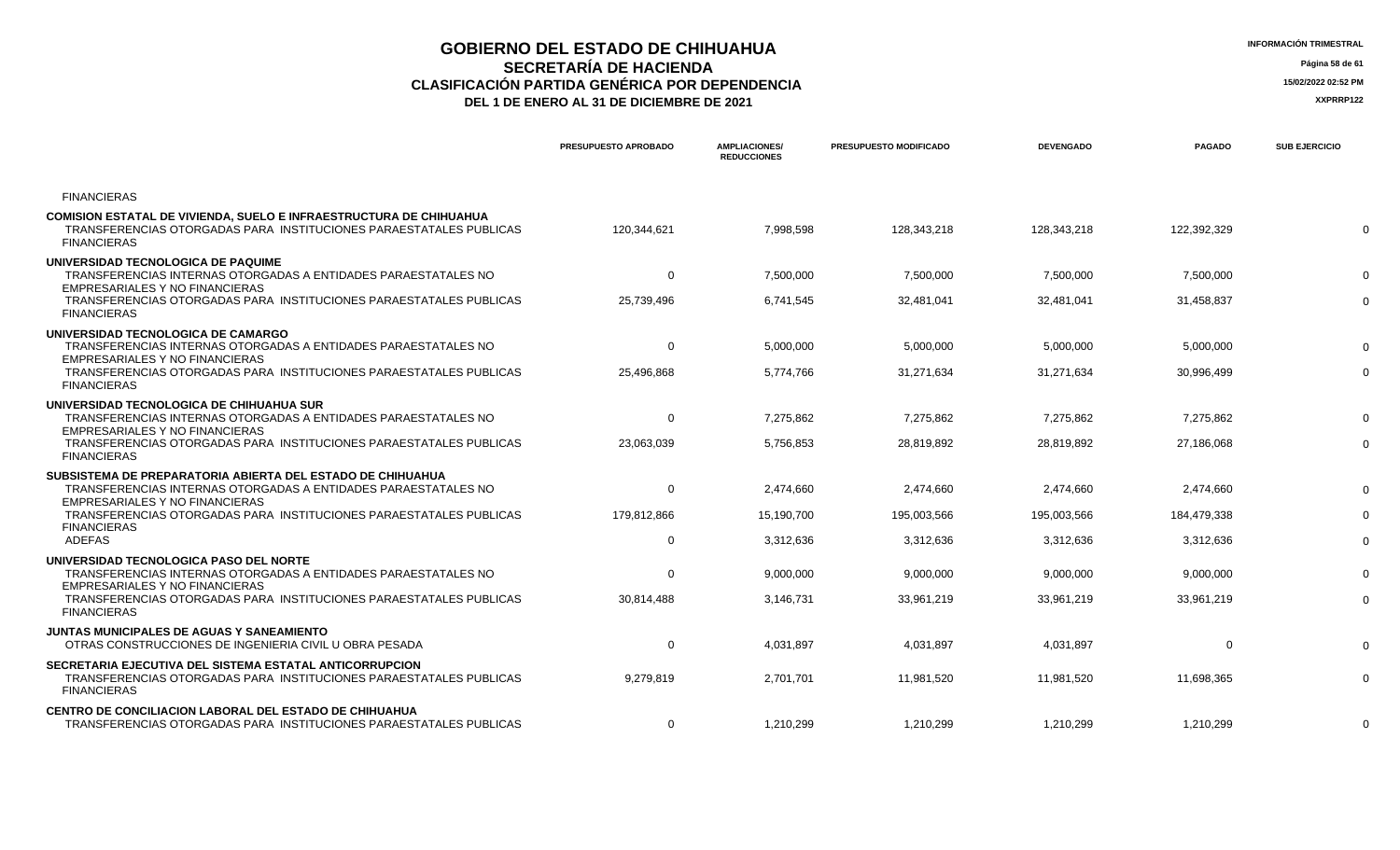### **GOBIERNO DEL ESTADO DE CHIHUAHUA**<br> **GEORETARÍA DE HACIENDA SECRETARÍA DE HACIENDA** Página 59 de 61<br>IÓN PARTIDA GENÉRICA POR DEPENDENCIA **CLASIFICACIÓN PARTIDA GENÉRICA POR DEPENDENCIA 15/02/2022 02:52 PM DEL 1 DE ENERO AL 31 DE DICIEMBRE DE 2021 XXPRRP122**

|                                                                                                                                                           | <b>PRESUPUESTO APROBADO</b> | <b>AMPLIACIONES/</b><br><b>REDUCCIONES</b> | <b>PRESUPUESTO MODIFICADO</b> | <b>DEVENGADO</b> | <b>PAGADO</b> | <b>SUB EJERCICIO</b> |
|-----------------------------------------------------------------------------------------------------------------------------------------------------------|-----------------------------|--------------------------------------------|-------------------------------|------------------|---------------|----------------------|
| <b>FINANCIERAS</b>                                                                                                                                        |                             |                                            |                               |                  |               |                      |
| <b>FIDEAPECH</b><br>ADEFAS                                                                                                                                | 0                           | 17,250,000                                 | 17,250,000                    | 17,250,000       | 17,250,000    |                      |
| <b>CASA CHIHUAHUA CENTRO DE PATRIMONIO CULTURAL</b><br>TRANSFERENCIAS A FIDEICOMISOS DEL PODER EJECUTIVO                                                  | 6,431,262                   | $\mathbf 0$                                | 6,431,262                     | 6,431,262        | 6,431,262     |                      |
| FONDO DE RETIRO DE LOS TRABAJADORES INCORPORADOS A LA SECCION 42 DEL SNTE<br>TRANSFERENCIAS INTERNAS OTORGADAS A FIDEICOMISOS PUBLICOS FINANCIEROS        | 5,000,000                   | 785,901                                    | 5,785,901                     | 5,785,901        | 5,785,901     |                      |
| <b>FIDEICOMISO POLICIA AMIGO</b><br>TRANSFERENCIAS A FIDEICOMISOS DEL PODER EJECUTIVO                                                                     | 12,000,000                  | 0                                          | 12,000,000                    | 12,000,000       | $\Omega$      |                      |
| <b>FIDEICOMISO TRANSITO AMIGO</b><br>TRANSFERENCIAS A FIDEICOMISOS DEL PODER EJECUTIVO                                                                    | 3,000,000                   | $\mathbf 0$                                | 3,000,000                     | 3,000,000        | $\Omega$      |                      |
| <b>FIDEICOMISO DE PROMOCION Y FOMENTO DE LAS ACTIVIDADES TURISTICAS</b><br>TRANSFERENCIAS A FIDEICOMISOS DEL PODER EJECUTIVO                              | 46.337.628                  | 19,483,391                                 | 65,821,019                    | 65,821,019       | 58.439.373    |                      |
| <b>FIDEICOMISO EXPO-CHIHUAHUA</b><br>TRANSFERENCIAS A FIDEICOMISOS DEL PODER EJECUTIVO                                                                    | 35,460,777                  | $-436,322$                                 | 35,024,455                    | 35,024,455       | 35,024,455    |                      |
| FONDO DE APOYO A LA DELEGACION DE LA CRUZ ROJA<br>TRANSFERENCIAS A FIDEICOMISOS DEL PODER EJECUTIVO                                                       | 49,830,446                  | 14,042,292                                 | 63,872,738                    | 63,872,738       | 63,872,738    |                      |
| <b>FIDEICOMISO SOCIAL DEL EMPRESARIADO CHIHUAHUENSE</b><br>TRANSFERENCIAS A FIDEICOMISOS DEL PODER EJECUTIVO                                              | 385,017,649                 | 59,070,817                                 | 444,088,466                   | 444,088,466      | 336,698,948   |                      |
| <b>FONDO DE FOMENTO AGROPECUARIO DEL ESTADO (FOFAE)</b><br>TRANSFERENCIAS A FIDEICOMISOS DE ENTIDADES FEDERATIVAS Y MUNICIPIOS                            | 118,981,003                 | 34,421,308                                 | 153,402,311                   | 153,402,311      | 101,853,378   |                      |
| <b>FIDEICOMISO DEL PROGRAMA DE CARRETERAS FEDERALES Y ESTATALES</b><br>TRANSFERENCIAS A FIDEICOMISOS DEL PODER EJECUTIVO                                  | 3,253,068,195               | 463,641,221                                | 3,716,709,416                 | 3,716,709,416    | 3,716,709,416 |                      |
| <b>FIDEICOMISO IRREVOCABLE DE ADMINISTRACION Y GARANTIA DE PAGO</b><br>TRANSFERENCIAS A FIDEICOMISOS DEL PODER EJECUTIVO                                  | 850,000                     | $-116,919$                                 | 733,081                       | 733,081          | 733,081       |                      |
| <b>FIDEICOMISO PARA EL DESARROLLO FORESTAL SUSTENTABLE EN EL ESTADO (FIDEFOSE)</b><br>TRANSFERENCIAS A FIDEICOMISOS DE ENTIDADES FEDERATIVAS Y MUNICIPIOS | 14,829,670                  | 694,864                                    | 15,524,534                    | 15,524,534       | 8,567,734     |                      |
| FONDO DE ATENCION A NIÑOS Y NIÑAS HIJOS DE LAS VICTIMAS DE LA LUCHA CONTRA EL CRIMEN<br>TRANSFERENCIAS A FIDEICOMISOS DEL PODER EJECUTIVO                 | 10,000,000                  | $\mathbf 0$                                | 10,000,000                    | 10,000,000       | 8,333,333     |                      |
| FIDEICOMISO PARA LA COMPETITIVIDAD Y SEGURIDAD CIUDADANA<br>TRANSFERENCIAS A FIDEICOMISOS DEL PODER EJECUTIVO                                             | 192,508,824                 | 29,534,917                                 | 222,043,741                   | 222,043,741      | 222,043,741   |                      |
|                                                                                                                                                           |                             |                                            |                               |                  |               |                      |

 **FIDEICOMISO PARA DAR CUMPLIMIENTO AL CONVENIO DE FECHA 26 DE ABRIL DE 2016, ENTRE EL GOBIERNO DEL ESTADO Y LA COMUNIDAD BOSQUES DE SAN ELIAS REPECHIQUE**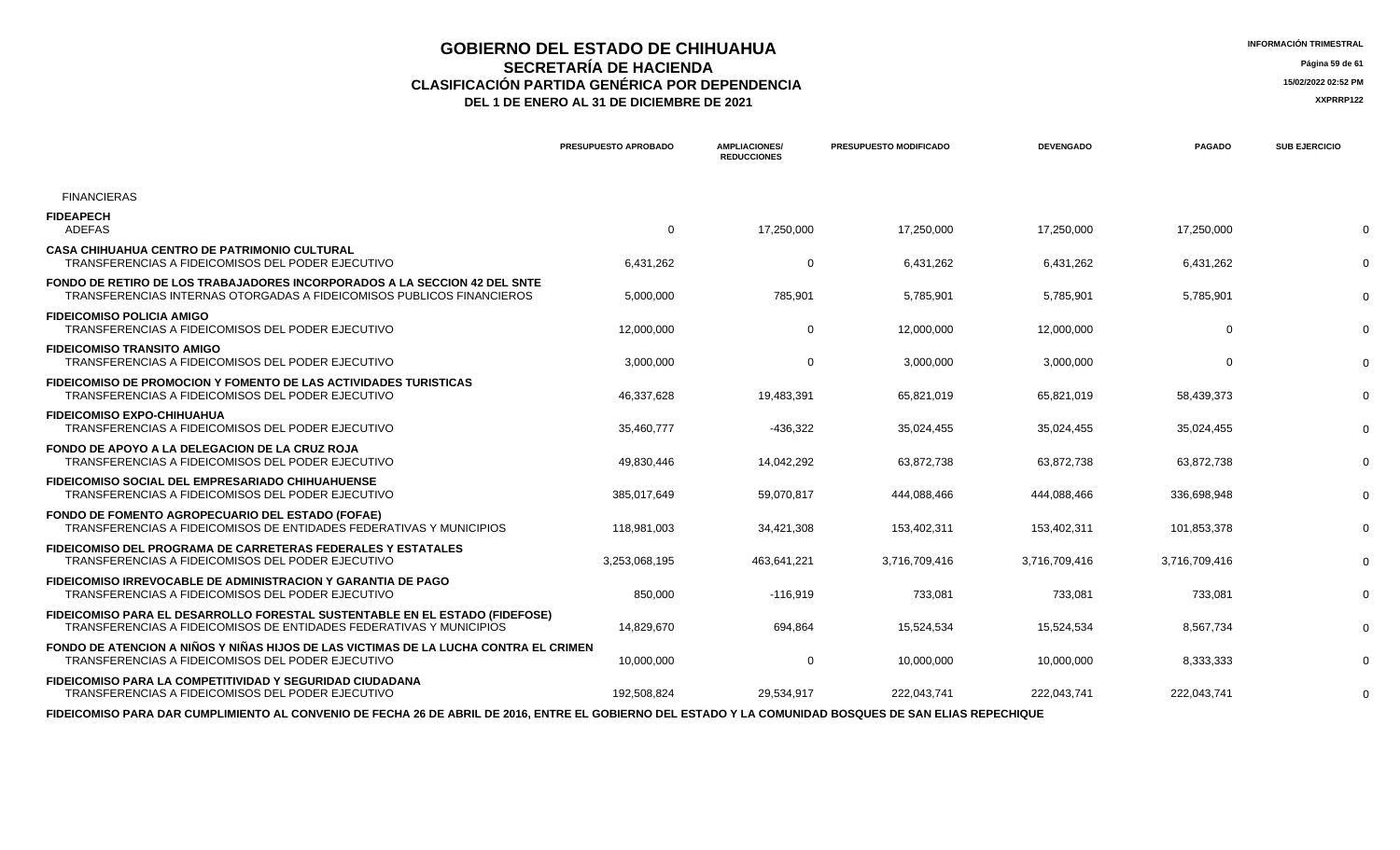## **GOBIERNO DEL ESTADO DE CHIHUAHUA**<br> **INFORMACIÓN TRIMESTRAL**<br> **INFORMACIÓN TRIMESTRAL**<br> **Información trimestral SECRETARÍA DE HACIENDA** Página 60 de 61<br>IÓN PARTIDA GENÉRICA POR DEPENDENCIA **CLASIFICACIÓN PARTIDA GENÉRICA POR DEPENDENCIA**<br> **DEL 1 DE ENERO AL 31 DE DICIEMBRE DE 2021**<br> **ACCEDITE 2021**

|                                                                                                                                                                                               | <b>PRESUPUESTO APROBADO</b> | <b>AMPLIACIONES/</b><br><b>REDUCCIONES</b> | PRESUPUESTO MODIFICADO       | <b>DEVENGADO</b>             | <b>PAGADO</b>                | <b>SUB EJERCICIO</b> |
|-----------------------------------------------------------------------------------------------------------------------------------------------------------------------------------------------|-----------------------------|--------------------------------------------|------------------------------|------------------------------|------------------------------|----------------------|
| TRANSFERENCIAS A FIDEICOMISOS DEL PODER EJECUTIVO                                                                                                                                             | 12.000.000                  | $\Omega$                                   | 12.000.000                   | 12.000.000                   | 12.000.000                   | $\Omega$             |
| FONDO DE AYUDA. ASISTENCIA Y REPARACION A VICTIMAS DEL ESTADO DE CHIHUAHUA<br>TRANSFERENCIAS A FIDEICOMISOS DEL PODER EJECUTIVO                                                               | 10,000,000                  | $\overline{0}$                             | 10,000,000                   | 10,000,000                   | 5,594,000                    | $\Omega$             |
| <b>FIDEICOMISO IRREVOCABLE DE ADMINISTRACION E INVERSION FANVIPOL</b><br>TRANSFERENCIAS A FIDEICOMISOS DEL PODER EJECUTIVO                                                                    | 1,326,000                   | $\overline{0}$                             | 1,326,000                    | 1,326,000                    | 1,326,000                    | $\Omega$             |
| FONDO PARA EL DESARROLLO AGROPECUARIO, AGROINDUSTRIAL, ACUICOLA Y FORESTAL (FIDEAAAF)<br>TRANSFERENCIAS A FIDEICOMISOS DE ENTIDADES FEDERATIVAS Y MUNICIPIOS                                  | 20,000,000                  | $\mathbf 0$                                | 20,000,000                   | 20,000,000                   | $\Omega$                     | $\Omega$             |
| FIDEICOMISO DEL SISTEMA INTEGRADO DE TRANSPORTE DE CIUDAD JUAREZ<br>TRANSFERENCIAS A FIDEICOMISOS DE ENTIDADES FEDERATIVAS Y MUNICIPIOS                                                       | $\mathbf 0$                 | 333,142,026                                | 333,142,026                  | 333,142,026                  | 331,361,268                  | $\Omega$             |
| ADMINISTRADORA DE SERVICIOS AEROPORTUARIOS DE CHIHUAHUA<br>ACCIONES Y PARTICIPACIONES DE CAPITAL EN ENTIDADES PARAESTATALES<br>EMPRESARIALES Y NO FINANCIERAS CON FINES DE POLITICA ECONOMICA | 9.666.680                   | $-4,040,503$                               | 5,626,177                    | 5,626,177                    | 2,427,652                    | $\Omega$             |
| <b>OPERADORA DE TRANSPORTE</b><br>ACCIONES Y PARTICIPACIONES DE CAPITAL EN ENTIDADES PARAESTATALES<br>EMPRESARIALES Y NO FINANCIERAS CON FINES DE POLITICA ECONOMICA                          | 62,232,630                  | $-2,883,234$                               | 59,349,396                   | 59,349,396                   | 42,381,285                   | $\Omega$             |
| <b>COMISION ESTATAL DE LOS DERECHOS HUMANOS</b><br>ASIGNACIONES PRESUPUESTARIAS A ORGANOS AUTONOMOS<br><b>ADEFAS</b>                                                                          | 78,782,363<br>$\Omega$      | $-11,424,585$<br>3.946.065                 | 67,357,777<br>3.946.065      | 67,357,777<br>3,946,065      | 66,711,777<br>3.946.065      | $\Omega$             |
| <b>INSTITUTO ESTATAL ELECTORAL</b><br>ASIGNACIONES PRESUPUESTARIAS A ORGANOS AUTONOMOS<br><b>ADEFAS</b>                                                                                       | 718,508,528<br>$\Omega$     | -42.664.198<br>107,632                     | 675.844.329<br>107,632       | 675.844.329<br>107,632       | 675.050.144<br>107,632       | $\Omega$             |
| <b>TRIBUNAL ESTATAL ELECTORAL</b><br>ASIGNACIONES PRESUPUESTARIAS A ORGANOS AUTONOMOS<br><b>ADEFAS</b>                                                                                        | 58,857,617<br>$\Omega$      | $-3,968,203$<br>1,333,234                  | 54.889.413<br>1,333,234      | 54.889.413<br>1,333,234      | 54.889.413<br>1,333,234      | $\Omega$<br>$\Omega$ |
| INSTITUTO CHIHUAHUENSE PARA LA TRANSPARENCIA Y ACCESO A LA INFORMACION PUBLICA<br>ASIGNACIONES PRESUPUESTARIAS A ORGANOS AUTONOMOS<br><b>ADEFAS</b>                                           | 55,506,029                  | $-13,933,249$<br>971,998                   | 41.572.779<br>971,998        | 41.572.779<br>971,998        | 41.398.427<br>971,998        | $\Omega$<br>$\Omega$ |
| TRIBUNAL ESTATAL DE JUSTICIA ADMINISTRATIVA DE CHIHUAHUA<br>ASIGNACIONES PRESUPUESTARIAS A ORGANOS AUTONOMOS                                                                                  | 66,960,767                  | $-5,000,000$                               | 61,960,767                   | 61,960,767                   | 53,438,695                   | $\Omega$             |
| <b>FISCALIA ANTICORRUPCION DEL ESTADO DE CHIHUAHUA</b><br>ASIGNACIONES PRESUPUESTARIAS A ORGANOS AUTONOMOS                                                                                    | $\mathbf 0$                 | 54,863,687                                 | 54,863,687                   | 54,863,687                   | 54,278,774                   | $\Omega$             |
| <b>MUNICIPIOS</b><br>TRANSFERENCIAS OTORGADAS A ENTIDADES FEDERATIVAS Y MUNICIPIOS<br>FONDO GENERAL DE PARTICIPACIONES                                                                        | 2.200.000<br>3,991,815,774  | 229.018.982<br>$-17.729.654$               | 231.218.982<br>3.974.086.120 | 231.041.546<br>3.974.086.120 | 174.802.169<br>3,974,086,120 | 177,436<br>$\Omega$  |